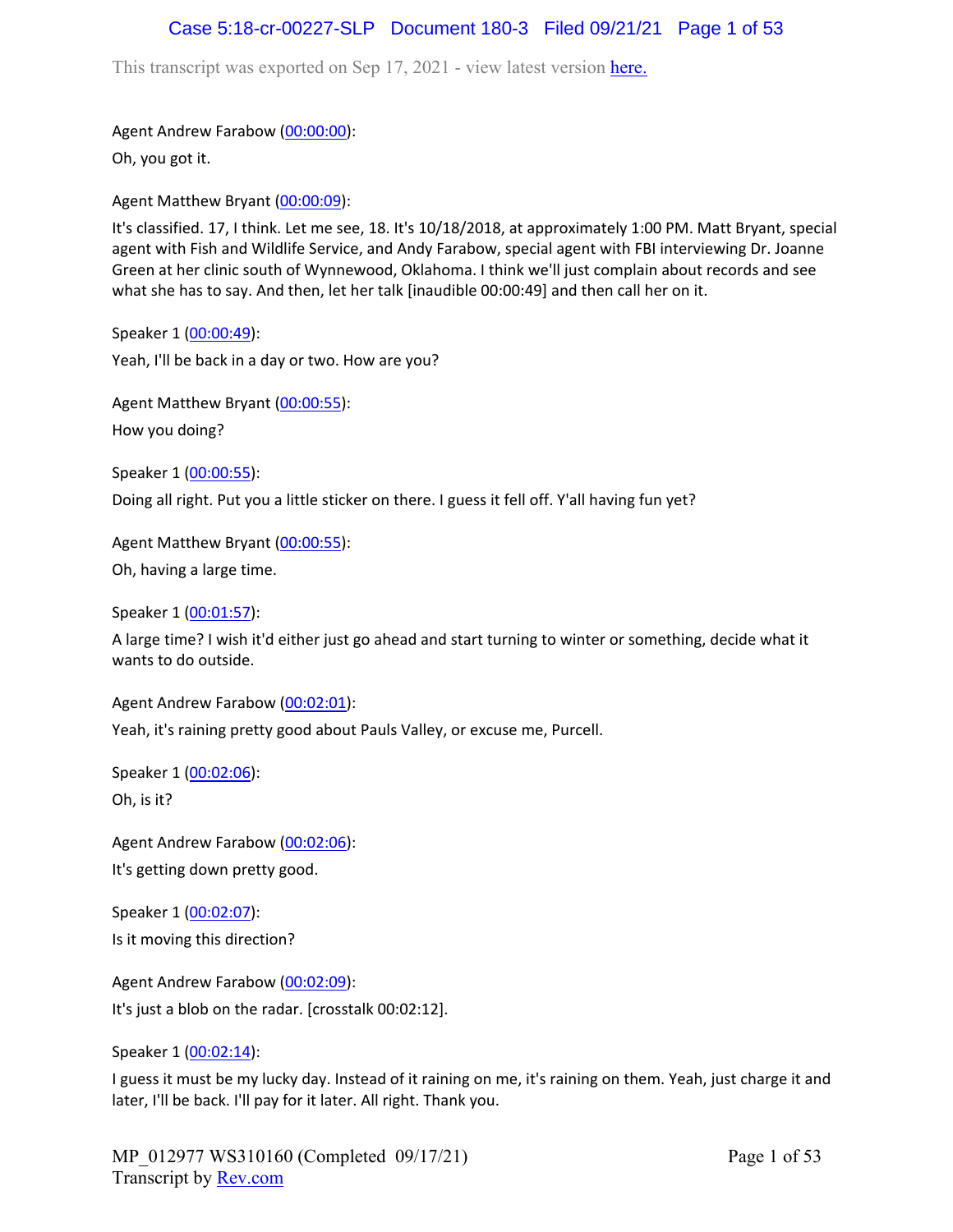### Case 5:18-cr-00227-SLP Document 180-3 Filed 09/21/21 Page 2 of 53

This transcript was exported on Sep 17, 2021 - view latest version [here.](https://www.rev.com/transcript-editor/Edit?token=I33MB_RoV1FwOoHBZ0vXCiw9XFf7Kdljsv8wmKDhXSlbDZV1-muO_uXdeLk3bhrqvxSEUBmRHZUHjbZyoStIj4NIjiQ&loadFrom=DocumentHeaderDeepLink)

Agent Andrew Farabow [\(00:02:25\)](https://www.rev.com/transcript-editor/Edit?token=tvF0UACPCAxknwdfpfsR1gNRrozZQ0BoaDGz_J8XWDtfTc52KhTSjzWmUYrS7CE_pGHK7XH7kZIe5NzsfqFUphEr5xU&loadFrom=DocumentDeeplink&ts=145.37): Have a good one, buddy.

Speaker 1 ([00:02:25](https://www.rev.com/transcript-editor/Edit?token=-98-35tGm0b6glZJ-_0CseMdSQWBKom9ktnujafHjJ5zP0YzzOHuHswUbYL_UTQ-olajMGE4eLWX-GaqI_u9JIkHK38&loadFrom=DocumentDeeplink&ts=145.37)): You, too.

Agent Matthew Bryant ([00:02:25](https://www.rev.com/transcript-editor/Edit?token=mo51KXM9jinI715975k4Gb554uaMpKF_LscIha45Q6BTQcgtw_oORt0E3yFG0hh1dvJXkIf12I6J1tlHxwuvV6tUZ1o&loadFrom=DocumentDeeplink&ts=145.37)): How are you?

Speaker 2 ([00:02:25](https://www.rev.com/transcript-editor/Edit?token=onybIH_pF3F89sHBa-_dqGVn1eAeG-Vzgy9rRaTBtC3L7PRl7FwNiK2-vIv7LoOiXL4Ge6FwDEx51UG2cxo6CxW-13M&loadFrom=DocumentDeeplink&ts=145.37)): Good. How are you?

Agent Matthew Bryant ([00:02:25](https://www.rev.com/transcript-editor/Edit?token=pga_W-spzZOW9BzsOH-3GVjb-bZYSw_DpzieQ18IfuqOYE3l2g6KzvYPmf0ahNer4TVBhUU4TlcWtV2z3z5fUjLe2iw&loadFrom=DocumentDeeplink&ts=145.41)): What you eating?

Speaker 2 ([00:02:34](https://www.rev.com/transcript-editor/Edit?token=Z6hZGCEfDhOlKXYqyZgTkHYqYhymA5U7lObtvUT54VQEICC8Ejw0JUAM8mULgfqHiI2xCXDQGVHawOaST30SnsYKrb8&loadFrom=DocumentDeeplink&ts=154.95)): Do what?

Agent Matthew Bryant ([00:02:34](https://www.rev.com/transcript-editor/Edit?token=Cbhf5ds1cpqZIxgM31T05n8oIb9GsYNdFiVVOOaHquiND6rCb67ahqEAJNOjoY7E4Y5bGuZUoYYBqedvdmbALQwv4_w&loadFrom=DocumentDeeplink&ts=154.97)): What you eating?

Speaker 2 ([00:02:35](https://www.rev.com/transcript-editor/Edit?token=MjCEKcGCBfgSRqd4GcQFVVoeMzBMmPvcC5WuyxAxruZaTYmpmhTH5_1Q47WyYrnAiXbNRhOUrVBXt9mAC9u5nXRxViM&loadFrom=DocumentDeeplink&ts=155.25)): I don't know. Something her husband brought. Bacon biscuit.

Agent Matthew Bryant ([00:02:41](https://www.rev.com/transcript-editor/Edit?token=lwnZ7Nw3ZPILYgBLUgYE-4YXpVfw7RANwdMqnDjvMfqlWAp1FR8EWi3MUccCC2rac8tZvINkS_0PQZtU7agGKzfpNk0&loadFrom=DocumentDeeplink&ts=161.5)): I told Doc Green we'd stop by about 1:00. My name's Matt Bryant. I'm with US Fish and Wildlife.

Speaker 2 ([00:02:42](https://www.rev.com/transcript-editor/Edit?token=jRmjsMurCWA2wS4Kr5f-upxBLUzuN9WkBmqawwzdYC3pHqiRds6plgRRvgUtGOJkyx8Tjm4qdZ__3BvjmV6sa-XAsjg&loadFrom=DocumentDeeplink&ts=162.73)): Yes.

Dr. Joanne Green [\(00:02:42\)](https://www.rev.com/transcript-editor/Edit?token=76VxHFC7ozpmp_x7tDWgvupqnsgVRfMuj_hJk7XHxu2DUxBZkAwauwsvU6GCAfUe1OphV0aXNbNtVFU1q__lG4hxLmQ&loadFrom=DocumentDeeplink&ts=162.73): Hello.

Agent Matthew Bryant ([00:03:57](https://www.rev.com/transcript-editor/Edit?token=SfYEe5MX-CQriOrODO2ETLMzW-rCDm3k_yAgfxxeDFXiNBT0PNRI3ONTsKHJ5ur6nCEUHTS7t22K131XxvsOJpKi20U&loadFrom=DocumentDeeplink&ts=237.82)): Hi, how you doing? Matt Bryant, I'm special agent with US Fish and Wildlife Service.

Dr. Joanne Green [\(00:04:00\)](https://www.rev.com/transcript-editor/Edit?token=2Tzpakqrey1ihGEifZtZH9Mb9zpZF6IaTepfIr0L2uOBdYWIvJ1FpnVuBTZeYFxchxIR4fQAKHAxyk1IBVswrvccyds&loadFrom=DocumentDeeplink&ts=240.51): Yes.

Agent Matthew Bryant ([00:04:00](https://www.rev.com/transcript-editor/Edit?token=qrZ-6PEklgxdIHDs8CNQJ-CkrP8i02xnTVRBSzQRtBLcxIdD84VvigXT7OXNEIWlQ67pZVzdcQb8BSYhy_ghPbERlms&loadFrom=DocumentDeeplink&ts=240.85)): This is Andy with the FBI.

Dr. Joanne Green [\(00:04:01\)](https://www.rev.com/transcript-editor/Edit?token=oDdjzKQwqwjRDOFLu_ck6QUUmoQq7idzVVuV46L6JtdydlMFW61V_VcxCf3kQWJhZfbbhNA46MyrO8mKWxNTcNXTTPs&loadFrom=DocumentDeeplink&ts=241.9):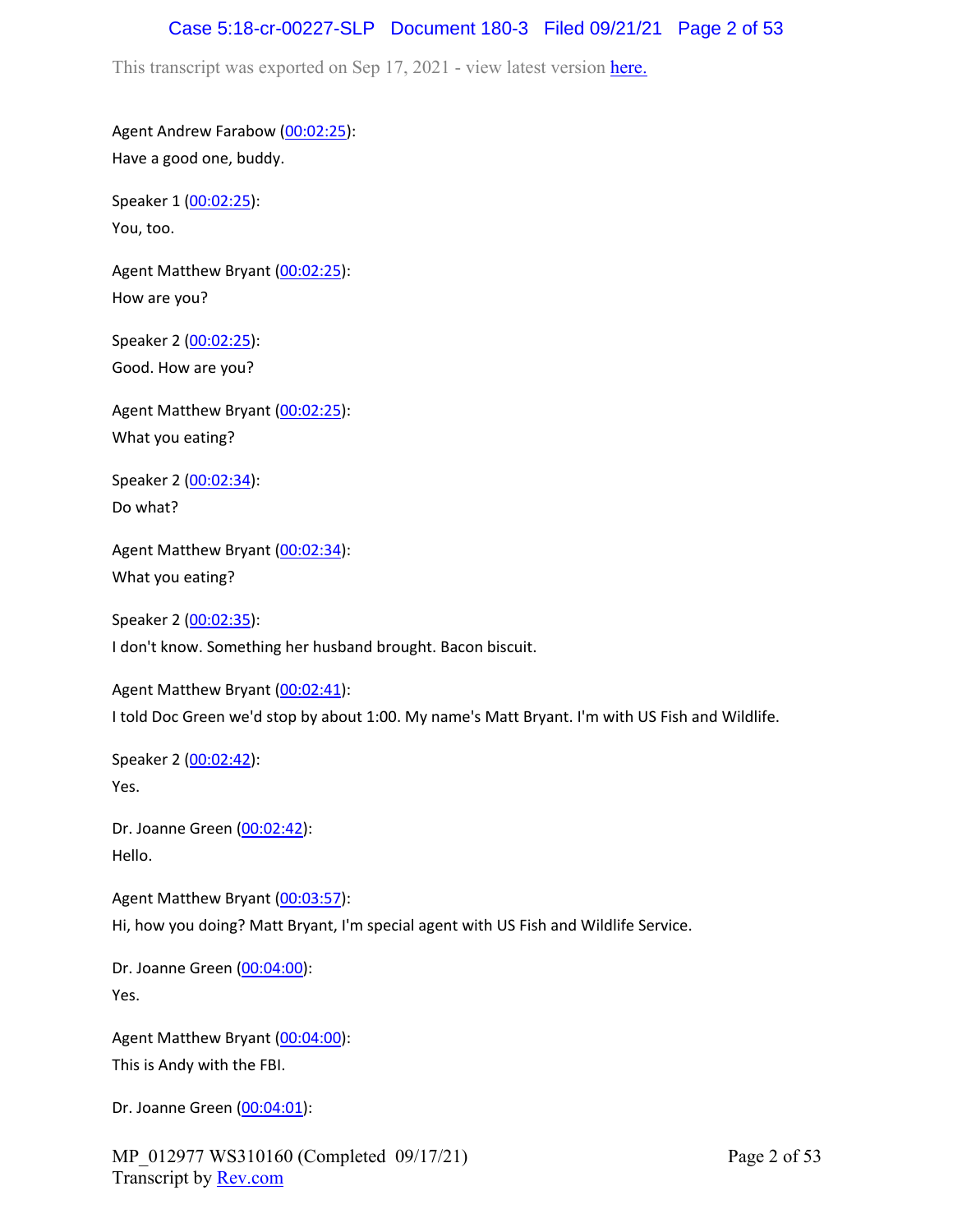### Case 5:18-cr-00227-SLP Document 180-3 Filed 09/21/21 Page 3 of 53

This transcript was exported on Sep 17, 2021 - view latest version [here.](https://www.rev.com/transcript-editor/Edit?token=I33MB_RoV1FwOoHBZ0vXCiw9XFf7Kdljsv8wmKDhXSlbDZV1-muO_uXdeLk3bhrqvxSEUBmRHZUHjbZyoStIj4NIjiQ&loadFrom=DocumentHeaderDeepLink)

Y'all come on in.

Agent Matthew Bryant ([00:04:01](https://www.rev.com/transcript-editor/Edit?token=4sMAFrM_vMX4NtFqoVp8x2NKxph0c2gHWw9j9BAcEa-PVDHKfn4-PYFVsr_zafcJ4a8X3xyQurJpZ2w2y1w3jg4leig&loadFrom=DocumentDeeplink&ts=241.9)): All right.

Dr. Joanne Green [\(00:04:09\)](https://www.rev.com/transcript-editor/Edit?token=ZzhPLQ7eFW3V-10D-M2GoS_gvrKOsL-UxQ8z6fNz9Tg0KzIBvLshJNjqAk7zuzXepvx97QEgojgSlg6G961rHSEW5lE&loadFrom=DocumentDeeplink&ts=249.55): I don't have a big clinic, so this is what we got.

Agent Matthew Bryant ([00:04:11](https://www.rev.com/transcript-editor/Edit?token=enuukJwYKYK3vJRdUgDxOQHPRqeRA32_4lGuBX4_P-zlTilgv-rN5aGkPmVmzykh9AJalD9jfRLEoA3Rz5-NtHXntyw&loadFrom=DocumentDeeplink&ts=251.21)): No, you got a busy one, though, I'm sure.

Dr. Joanne Green [\(00:04:14\)](https://www.rev.com/transcript-editor/Edit?token=EaFP2iCZ_ynII1Z0VzYd9DOFspZlo2ry351agasu8UtFvrhRlW3AAakpSFTBwslBP5TPjOp8oLnJykox6fESwQ_E0PA&loadFrom=DocumentDeeplink&ts=254.18): Yeah, thank you.

Agent Matthew Bryant ([00:04:25](https://www.rev.com/transcript-editor/Edit?token=RGVw7TkmyxhsyjNCtaeIFMHG0AyZGY4F7URS4evGiIU2G3y7ml4wpji0rm6U2wAMSq94gd980uInZKBeYxSfB9EdqmU&loadFrom=DocumentDeeplink&ts=265)): [crosstalk 00:04:25].

Dr. Joanne Green [\(00:04:25\)](https://www.rev.com/transcript-editor/Edit?token=JXosE3S309YGBsDlo_4dHSTKX4BIk771tLTTkFbcJh4WxCfW5-3m6SatpxRDEqBNUlPd8bfPOD5_bQ38VSbiL2DOCOo&loadFrom=DocumentDeeplink&ts=265.52):

I'm always on this side of the table so I feel more comfortable over here.

Agent Matthew Bryant ([00:04:30](https://www.rev.com/transcript-editor/Edit?token=oibpB6gwv9RzkwiYQd8D6Qtbyft1Co1Wdjdw2ZlzPUJkzDnPZlc9Wvph2ElARUr15fFo7MKDKD5ngSjY5GZtnZI99dE&loadFrom=DocumentDeeplink&ts=270)):

Sorry you had a [inaudible 00:04:30] and everything. All that go all right?

Dr. Joanne Green [\(00:04:36\)](https://www.rev.com/transcript-editor/Edit?token=mmzjBDm87SVJz7Vrl2S3LoWj8yCbvYeVaeuvlrIlL5FXvZ031QEobUQuDwQlplXUZ4CxaEcZM4kSVwxznId5CoCOLu0&loadFrom=DocumentDeeplink&ts=276.81):

Yeah, it was an older fellow. He has just been a dear friend ever since I lived here. And his wife [inaudible 00:04:42] clients and bring me cookies for Christmas. And his wife got real sick and he never left her side and had prostate cancer and kept ignoring the signs. When she finally passed away, he went to the doctor and it was already in the bone of his pelvis and his leg broke. He still survived about eight years. It was on the [inaudible 00:05:02].

Agent Andrew Farabow [\(00:05:02\)](https://www.rev.com/transcript-editor/Edit?token=MQ8IAMlzeVaEKJWux6AUzJftTQixLXqQCDRYpVwz8QiBjfj_zEupnQKWC7ZrNNUIlJSy0QQliSv_qm_aawqXHZe5-9o&loadFrom=DocumentDeeplink&ts=302.45): How old was he?

Dr. Joanne Green [\(00:05:03\)](https://www.rev.com/transcript-editor/Edit?token=En2rE0Lq2CHdz6GRhYaD49IB1ZamseB-Ey3sb38n6OG9dS5Y4DFPRfTn_bILwp74HDMC0qH8C0ff7bJUZtqWe17ZPaQ&loadFrom=DocumentDeeplink&ts=303.93): Just 86. My mama is 88 and she's doing better than he ever did.

Agent Andrew Farabow [\(00:05:07\)](https://www.rev.com/transcript-editor/Edit?token=XfptXKpzxQx7OL3FA9sOaREUzDFjZlCMWco68rW7-kn0i9WxfAPjnLcC2ek3cMxRAhK_TYTHv8ct9uTJQPiFMPKRMcA&loadFrom=DocumentDeeplink&ts=307.39): Sorry to hear that.

Dr. Joanne Green [\(00:05:12\)](https://www.rev.com/transcript-editor/Edit?token=8cIFy9CyfffTkYST0GZqLVVYf5r9rGpS02ILENjL83ICq0fgFRZsIJQwQy_jW3ada-BvEn8n4ydutkJDYSogf0nxyGU&loadFrom=DocumentDeeplink&ts=312.08): He's in a better place now.

Agent Matthew Bryant ([00:05:14](https://www.rev.com/transcript-editor/Edit?token=Lh-EDeE1ipxVOGXsI8JZKR7NGVYBzbsJOoaSyyWshSQC06I1OGHmyJxTCvuLY-rg6zbBOpXTWk83vYd66PWXAIbWmU4&loadFrom=DocumentDeeplink&ts=314.49)):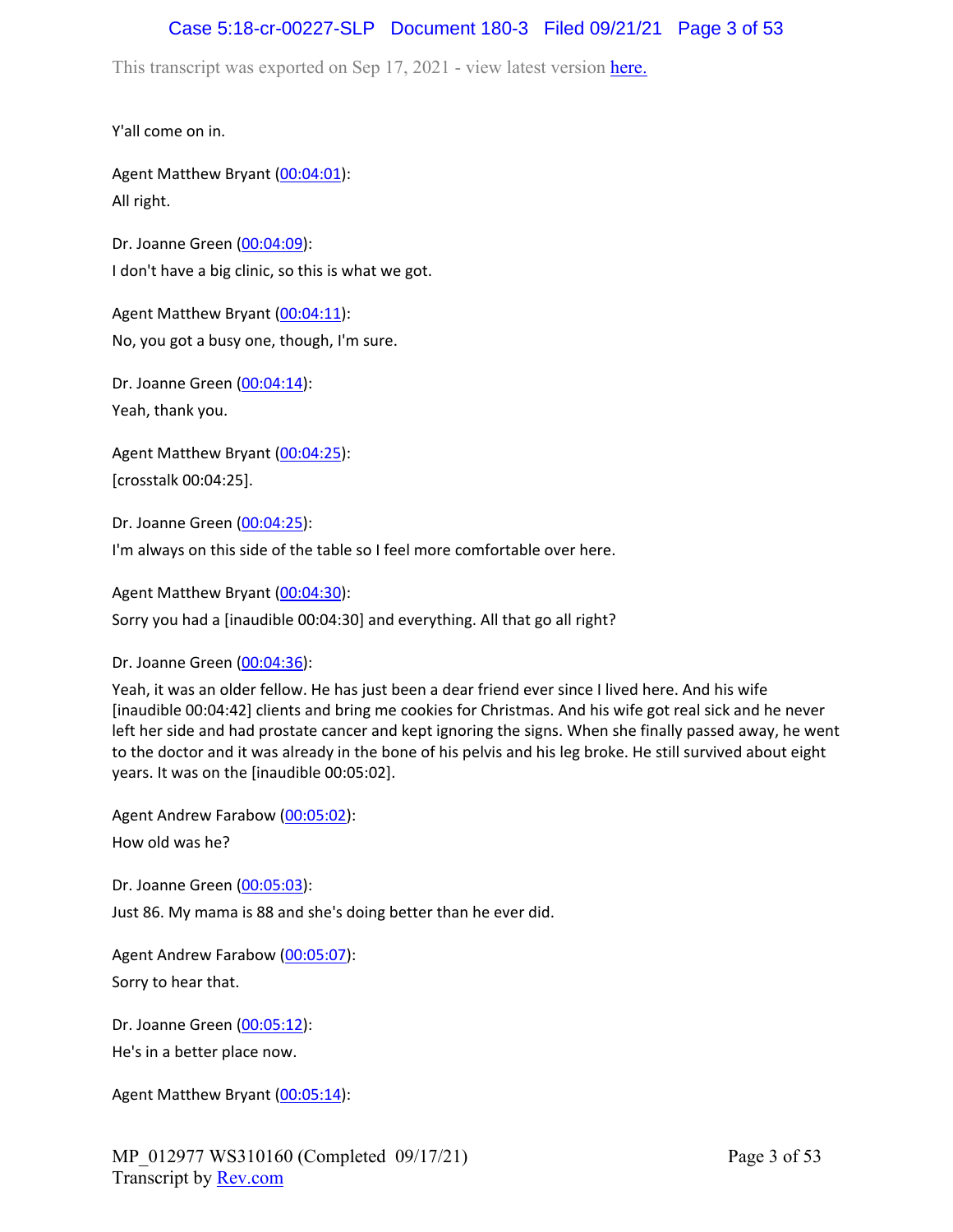## Case 5:18-cr-00227-SLP Document 180-3 Filed 09/21/21 Page 4 of 53

This transcript was exported on Sep 17, 2021 - view latest version [here.](https://www.rev.com/transcript-editor/Edit?token=I33MB_RoV1FwOoHBZ0vXCiw9XFf7Kdljsv8wmKDhXSlbDZV1-muO_uXdeLk3bhrqvxSEUBmRHZUHjbZyoStIj4NIjiQ&loadFrom=DocumentHeaderDeepLink)

I just want to tell you a little bit, I talked to you a little bit on the phone. I'm always kind of awkward on the phone because you don't know me or anything else so it's just kind of a cold call. I have been investigating Joe for about, over three years probably, regarding numerous complaints about the movement of animals, and obviously, focusing on endangered species and that type of stuff. And then his, for lack of a better way to describe it, just his tiger breeding facility and the amount of cubs that he's pushing out. You can imagine someone in my position how that type of activity would draw attention. And it has been for a number of years, but just got progressively worse. And I think, in my opinion, I think Joe just got a little more brazen over the years.

Dr. Joanne Green [\(00:06:02\)](https://www.rev.com/transcript-editor/Edit?token=QCE_zeOJaxLx8YHErozXODcMu_yxAE46ZwpNHcF6rf1L2DtGyTbyMqRepJTq56WmcIiFv4e7HYIuQYbKRxEBH5kdaa4&loadFrom=DocumentDeeplink&ts=362.83):

He sure couldn't keep his mouth shut that's for sure.

Agent Matthew Bryant ([00:06:06](https://www.rev.com/transcript-editor/Edit?token=4pG0500C6EoHTBgc2Pxc_JYG957PgV8nfphexvuhE-8fGjST2_eO73OzsxmkqM3N8p91K8IfUgwssKCwwTFdsMJhd4A&loadFrom=DocumentDeeplink&ts=366.44)):

Yeah. Well, you know Joe well, and I know you've been his vet for a while out there. That being the case, you being his vet and interacting out there for a number of years, I've talked to numerous people, past employees, past owners. I mean everybody, from the Lowes, and I understand that there's probably been a little bit of, I don't know the best way to say, maybe some tension between the Lowes and you. I know Jeff likes to run his mouth as well.

Dr. Joanne Green [\(00:06:36\)](https://www.rev.com/transcript-editor/Edit?token=YXTGwLD2P41S3noK4G7rlZC6NEUiolSmtu90_h7eLasXglGJ1TSJ7d3W_u1pWjmBW6l_byZbv-yRY8URWfGTgKA72iA&loadFrom=DocumentDeeplink&ts=396.6):

This is my husband, Joe.

Agent Matthew Bryant ([00:06:39](https://www.rev.com/transcript-editor/Edit?token=_9efxDkWD57Hzv_VLcdzs66ktKrCWie1nLTYNnTa6YjpMYIqIGY2TDOt3ZVLpSnorudRiJbm_GxT7HWxMCkBY0hBelw&loadFrom=DocumentDeeplink&ts=399.12)):

Joe? Matt Bryant, I'm a special agent with fish and wildlife, sir.

Agent Andrew Farabow [\(00:06:41\)](https://www.rev.com/transcript-editor/Edit?token=fY2XzNTEU5Hyylv9AriDaC29Hh-xOlq7ZmIHfb1ya8YSwdxCHehcG04olZPKfbtTryEJWL1s2NmfUXQs69K44S01w3U&loadFrom=DocumentDeeplink&ts=401.19): Andy Farabow, nice to meet you.

Agent Matthew Bryant ([00:06:41](https://www.rev.com/transcript-editor/Edit?token=9ctI8i3BOVjC1iuxK59uses9FfnbWnYW2glIjrOJq6W4y-yE3IElvZw9YLAugb5XsXI3VNoXFADq6O24RdHjri3AZCI&loadFrom=DocumentDeeplink&ts=401.19)): So-

Joe ([00:06:41\)](https://www.rev.com/transcript-editor/Edit?token=JUx9OyyKHSAvvjxWfPSFDBQ3kiCkZek9eATxJ05mnRtAM7SMeaNOqEH1Qoq_SA0ZC-0aX9pmCsikyiZG07Cyke8s2tk&loadFrom=DocumentDeeplink&ts=401.19): Fish and Wildlife.

Agent Matthew Bryant ([00:06:46](https://www.rev.com/transcript-editor/Edit?token=5yjO8P0OA_knc_nVcs0I-vw3FV7geNeq7800WSUPVkehFOQSBdJQN9iG_rAi8Qt4RT7u8b5t3obI9YsptFJEwhMOXhI&loadFrom=DocumentDeeplink&ts=406.37)):

Yeah, and then, Reinke and other people that have been there around for a long time, Amber, Eric Cowie, Dylan, just name a whole bunch of people and I've had the opportunity to sit down and talk with them. So, just kind of re-circling everything back around, going back through all the animal stuff. My understanding is, certificates of veterinary inspection, you do those. And then within seven days you submit those to US, or to Oklahoma Department of Ag. They keep them on file. And I would also assume that you probably keep a copy of the stuff here that you've done and any veterinary work that you've done on the animals out there?

Dr. Joanne Green [\(00:07:31\)](https://www.rev.com/transcript-editor/Edit?token=kE2DL_-mmwinhzkU4ap3kDjLgqHX7tZGwxLTgjkBk8go1tgOlrcACNEJk2wN2sDonlHazXppgPUU1Jh_kCVBXca_0ww&loadFrom=DocumentDeeplink&ts=451.22):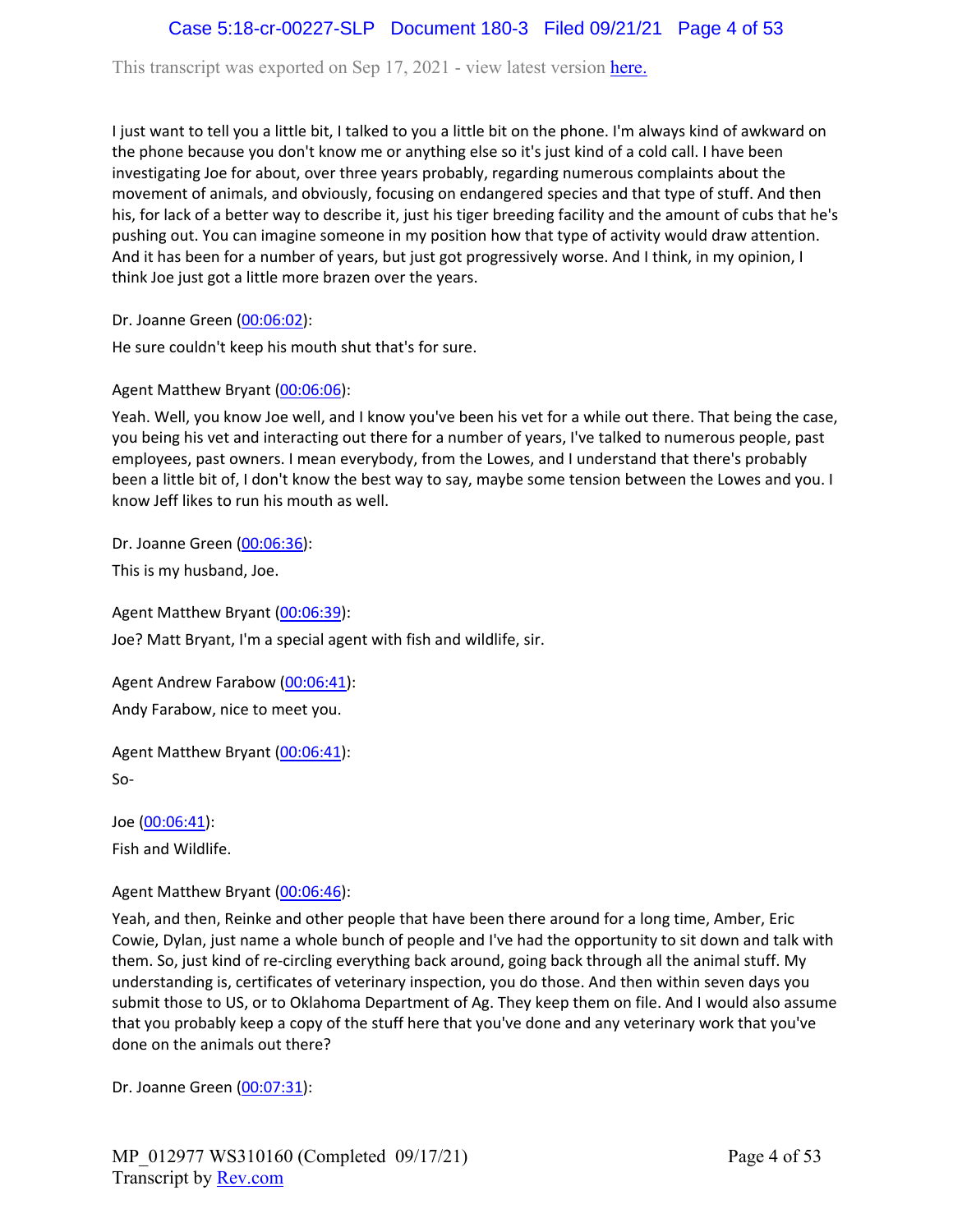## Case 5:18-cr-00227-SLP Document 180-3 Filed 09/21/21 Page 5 of 53

This transcript was exported on Sep 17, 2021 - view latest version [here.](https://www.rev.com/transcript-editor/Edit?token=I33MB_RoV1FwOoHBZ0vXCiw9XFf7Kdljsv8wmKDhXSlbDZV1-muO_uXdeLk3bhrqvxSEUBmRHZUHjbZyoStIj4NIjiQ&loadFrom=DocumentHeaderDeepLink)

Right.

Agent Matthew Bryant ([00:07:31](https://www.rev.com/transcript-editor/Edit?token=QKNEzEmczP9BjqthEC4_SOY8YuEbN2WfrPY8IHVNmIJcS1jHdUAVEOosugH9A2jrO8okcpdANMHnV3db1GUPUIzO_bw&loadFrom=DocumentDeeplink&ts=451.68)):

Okay. That's kind of what I wanted to do to see, and the goal here today is, I don't know that you're in trouble or anything like that. I'm just trying to gather all the facts and see if some of the information that I have is correct information and obviously get your side of the story on what I've been told.

Dr. Joanne Green [\(00:07:51\)](https://www.rev.com/transcript-editor/Edit?token=8MD3R9G3s5-4IqUZstpywHlmTmnwa31kHfa5g2Wy_AjAtYVzU8_Fb13YhRQZacgsjCt5GL12v8MzoGfil_3muPK4Ywg&loadFrom=DocumentDeeplink&ts=471.01):

Okay. I will tell you this, that working at that park is not like working in this clinic with a single owner and a single pet or two. When you have that number of animals and they're not on-site and you can't put your hands on them, the medical records are not going to be as if you walked into a vet clinic in Oklahoma City.

Agent Matthew Bryant ([00:08:11](https://www.rev.com/transcript-editor/Edit?token=MT5nrimvLQVzjgOXX0ZNrorCieBqZq7NfL6mH5OpEMlS8aJqnT21QaoFOlgXRyRFf2NcCE3nY15ap-g1nzAqSce_IRk&loadFrom=DocumentDeeplink&ts=491.55)):

Right.

Dr. Joanne Green [\(00:08:12\)](https://www.rev.com/transcript-editor/Edit?token=HRjcajWoThY3KW0M6lN6AqTw2fugK2b0cCZrWOV6pJmmxYoudtRcZVwLCKW7ii0735BfO2izN3y7BTTSiHW8iQ17waQ&loadFrom=DocumentDeeplink&ts=492.13):

Okay? It's a whole different ball game. And all I was required to do is to make up a certificate for the USDA, a statement that I saw the animal. I treated the animal. I diagnosed the animal. I did whatever I did on it so that they could see that the animal had been seen by a veterinarian.

Agent Matthew Bryant ([00:08:30](https://www.rev.com/transcript-editor/Edit?token=uybaSlrJejOuy-N0O8oF2w3RjJmcj09WuQUw6FppKhgYpKMnYDOpD-P7ebLocIT4Ja6J-LYmY_MXiVuMtv9o090wOp8&loadFrom=DocumentDeeplink&ts=510.78)):

Okay.

Dr. Joanne Green [\(00:08:31\)](https://www.rev.com/transcript-editor/Edit?token=P1YvTFSXgzWPatTiBTR0CmDNq7C4T6TM7s9hHbU4tjecLtKifQWAX3P5C0hqKTYzQW8RJ5gkhKWUga7rTXCLp7buUI0&loadFrom=DocumentDeeplink&ts=511.4):

Okay. So I just wanted to let that out there because I didn't know what you were seeking out so...

#### Agent Matthew Bryant ([00:08:37](https://www.rev.com/transcript-editor/Edit?token=S1B1Z5lxelm-sONvuIYAOrJMr_dEC3XKdOQEXiiU_0H3rSjzU3ChFhqcmz_E1HpqjdGoVIIDO42iSg7H7lJBVjelq6w&loadFrom=DocumentDeeplink&ts=517.97)):

Okay. I just kind of wanted, if it's all right with you, I'd just kind of like take a look at the records and kind of look at some stuff and see. And some of these, I've probably seen before. I just want to make sure what you have is the same stuff that I got from Oklahoma Department of Ag and just-

Dr. Joanne Green [\(00:08:52\)](https://www.rev.com/transcript-editor/Edit?token=lVe-Bbjk5a7dC8SY_vXuinKz6gMT9vyHPzEHNMRTGOquoDdNmYcLJ5Rm1TC5spN9_VOEIYgqbineCKEjisQ3E87rGug&loadFrom=DocumentDeeplink&ts=532.67):

Are you investigating where animals went and where? Or what disappeared or...

#### Agent Matthew Bryant ([00:08:59](https://www.rev.com/transcript-editor/Edit?token=5O9lt9exx0YpJyJXU-QSnJsK264ytGVx5LrLA2Leopil78yeKsNPCkOKjL69EeYNmOAjTe8AXEDp1Nnyt3_vMmbFfu4&loadFrom=DocumentDeeplink&ts=539.41)):

That and looking at some of the forms, too, because some of the forms, I believe, are incorrect as... I'll say incorrect. What I mean by that is that if he's selling a tiger to John Doe, one, he's got two things. You can't sell an endangered species in interstate commerce. Second, he's under a lawsuit, so he's trying to hide income. So all the forms will say donation or this, that, and the other, for two-pronged reason, to hide the commercialization nexus of an endangered species and to hide assets potentially from the pending lawsuit that he is under. So he doesn't want to show any income at all. And if a form shows that, for instance, if it's marked donation or if it's marked something else, and I know that there is a commercial nexus with that transfer, then in essence, it makes that a false form. And that's not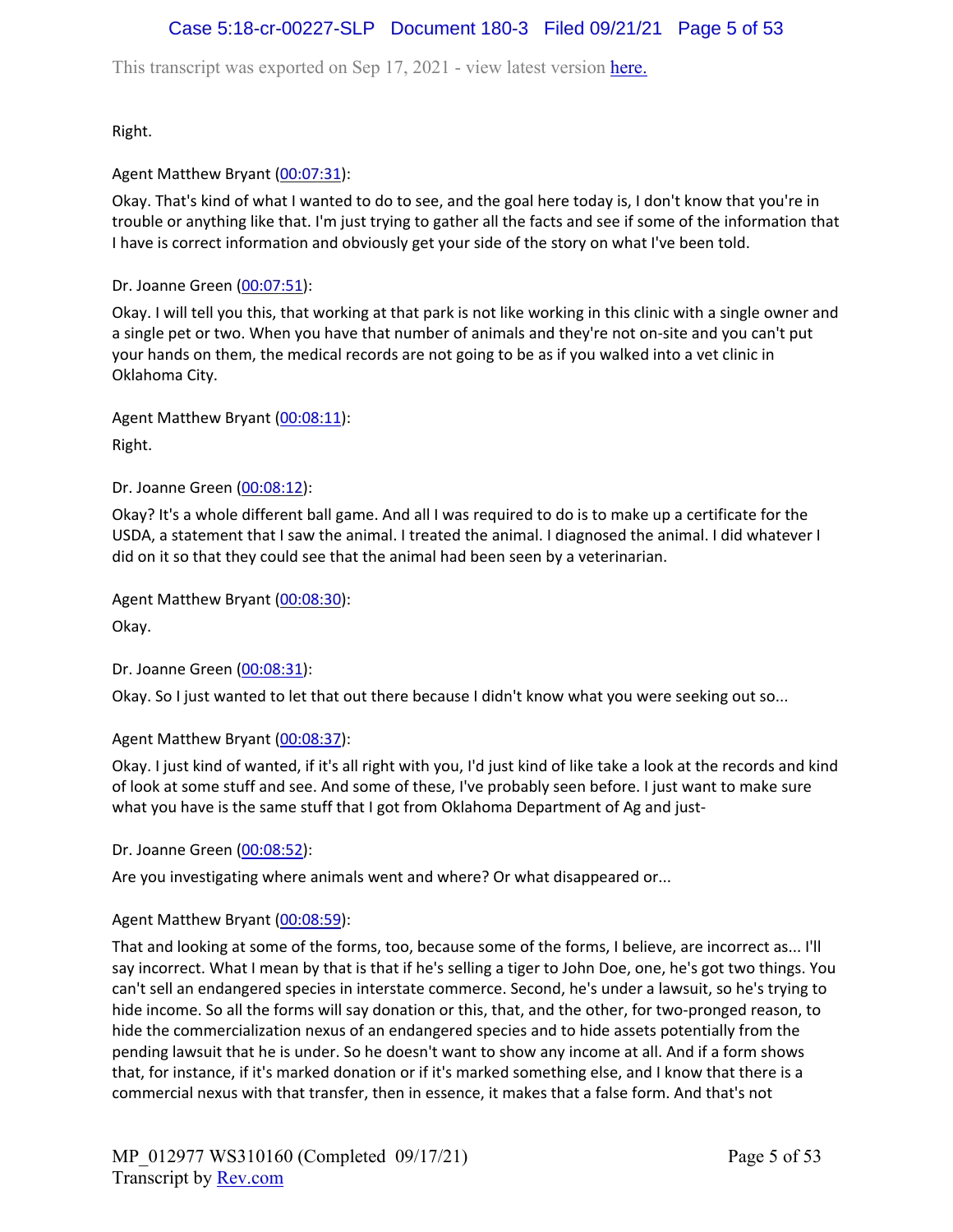This transcript was exported on Sep 17, 2021 - view latest version [here.](https://www.rev.com/transcript-editor/Edit?token=I33MB_RoV1FwOoHBZ0vXCiw9XFf7Kdljsv8wmKDhXSlbDZV1-muO_uXdeLk3bhrqvxSEUBmRHZUHjbZyoStIj4NIjiQ&loadFrom=DocumentHeaderDeepLink)

something that you would necessarily know about. All you would know about is the animals. Unless there are instances that he tells you, "Put donation on this. I'm selling it, but I want you to mark donation on this form."

Dr. Joanne Green [\(00:10:12\)](https://www.rev.com/transcript-editor/Edit?token=I6mNdRvJdw7Tw3rnCDuNWNAR8EgkJntwmTzJU8BS7ar20I-GbyeiE_Gq-5nHd3q0Vrvcd16UkQ972gXRcC2Iw9qZcME&loadFrom=DocumentDeeplink&ts=612.79): Mm-mm (negative). Never.

Agent Matthew Bryant ([00:10:13](https://www.rev.com/transcript-editor/Edit?token=AfZA7QscaGdvNJq47ZGTXVE2IyZL55A6C_mOItsGrrpJLmsUJ1d1RDGgmdiE2gjsCwnBd5SAi0Hgjf9Ji5pgOUUTXmM&loadFrom=DocumentDeeplink&ts=613.24)):

So that's kind of one angle that I'm going at.

Dr. Joanne Green [\(00:10:15\)](https://www.rev.com/transcript-editor/Edit?token=81JXa5SHOUZqRERi8DEaGhPCNN0lJJ96H2mZz10rBfQejclH7sqz5cACE4NyamgnKzux8byVhLKLRjGjxAujx7NA3MY&loadFrom=DocumentDeeplink&ts=615.96):

Well, all he would do is call the clinic, which would be answered by my secretary, give her a list of animals. "We're moving these to Greg Woody's." And they were transferring animals... All these exotic animal parks do that. They hardly ever own an animal. They just swap them around. So I would go look at the animal. She'd give me a list. I'd go look at the animals. They're healthy, nobody's bleeding, nobody's throwing up, they can go. I call the state. For instance, this one is to Nevada for Jeff Lowe, for his big cat encounters. And we call Nevada. They give us a permit number. The permit number is in this corner.

Dr. Joanne Green [\(00:10:57\)](https://www.rev.com/transcript-editor/Edit?token=qGIZb1IyaPkXsIJ63HqbjgiT7juKDz220Tz-c8BJ9u2m280ILc418-4nYBfKJVLXjdb4qBXTQScPLtoPnFGetH2HSQI&loadFrom=DocumentDeeplink&ts=657.8):

When I send that in and Nevada gets a copy and Oklahoma city gets a copy, Nevada says, "She did the right thing. She called us. She got a permit number. These animals are leaving." That's all it.... They don't know what the animals are there for or anything. But I think that particular... This whole stack of health certificates here is a list of health certificates that the sheriff of Nye county requested. And he's got an investigation going on, on Jeff Lowe. And so I got all those together for him and made a statement [crosstalk 00:11:37]

Agent Matthew Bryant ([00:11:37](https://www.rev.com/transcript-editor/Edit?token=3CqLk8oIeCNU12Q0VYpAowcHMjMFwcm3bqFR_QkwPnAoBzbEyyEnJgflq7cDpki1hfbv1wTRIMi3jDTh19SLCRH7ND8&loadFrom=DocumentDeeplink&ts=697.12)):

I've seen... May I just briefly look at those, ma'am?

Dr. Joanne Green [\(00:11:45\)](https://www.rev.com/transcript-editor/Edit?token=1NSCEQStuLHdaAadyWib1LBu7nZqFcegCD4h9xWd4trG0VFDIPvJEKoRlhWvv24enFoKmyfGSHvXk0JQ7P_sogT2mVo&loadFrom=DocumentDeeplink&ts=705.92):

Sure. Go right ahead. And the sheriff over there has a copy of all those. And I haven't heard back from him since I submitted my statement to him.

Joe ([00:11:56\)](https://www.rev.com/transcript-editor/Edit?token=-P7r7EkFJHEYC1fDrEp1pIkwqM6qFinB_WPjoSviPyu-mN3AQRXJssjIpxNtZwDbAxiXOybi1vLtmNPBYAnbCP8dvvQ&loadFrom=DocumentDeeplink&ts=716.97): They grooming?

Dr. Joanne Green [\(00:12:09\)](https://www.rev.com/transcript-editor/Edit?token=8SmtNrOygRY6pOZgLzx65FrJPp-8VD84v8rTKpHNIY_iV8ZD4GGxMSisXjvRRSuBY1zFceQpuktwNe50iMJ91MpSr18&loadFrom=DocumentDeeplink&ts=729.97): Yeah, they're grooming everything back there.

Agent Matthew Bryant ([00:12:15](https://www.rev.com/transcript-editor/Edit?token=CzTi65NVFInrv2JsAzz192t8ArE-F52WTRzC93GCTnY-0hztNyEoBk191abwrGqn-vcBf6F7sh304dCV68THQ6awgXo&loadFrom=DocumentDeeplink&ts=735.84)): So these going to Greg Woody, they were part of Jeff Lowe's deal?

Dr. Joanne Green [\(00:12:21\)](https://www.rev.com/transcript-editor/Edit?token=POEW-nDig1Sx6zsbPiUS2AdjDCdcjIV0JSDsAa4mP19BbSdOdpsqIe60khl7cHM9alJhtBTk2P7FaDqBfqjdYz--D4U&loadFrom=DocumentDeeplink&ts=741.94):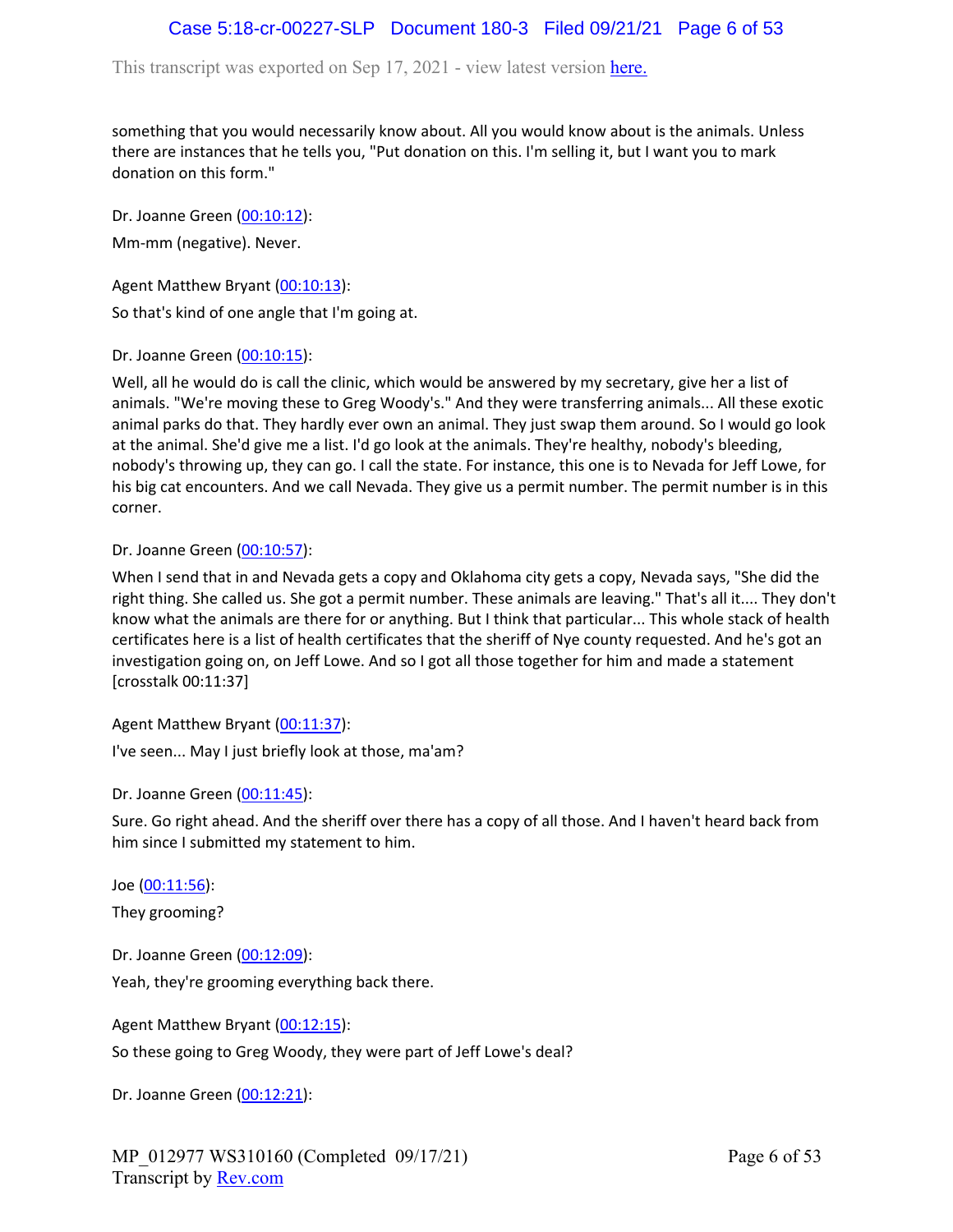# Case 5:18-cr-00227-SLP Document 180-3 Filed 09/21/21 Page 7 of 53

This transcript was exported on Sep 17, 2021 - view latest version [here.](https://www.rev.com/transcript-editor/Edit?token=I33MB_RoV1FwOoHBZ0vXCiw9XFf7Kdljsv8wmKDhXSlbDZV1-muO_uXdeLk3bhrqvxSEUBmRHZUHjbZyoStIj4NIjiQ&loadFrom=DocumentHeaderDeepLink)

All he requested where the numbers up here. This is the certificate number. Okay? And he sent me a list. He said, "I need a copy of each one of these." So I got them all up, took pictures of them, sent them to him. And I'm not sure why he wanted that particular certificate. He didn't tell me. He just requested it.

Agent Matthew Bryant ([00:12:40](https://www.rev.com/transcript-editor/Edit?token=jPb5j6gORF_f1TOPvmE2DFAjUCX0V3udMCeUFPE58PAs1HFa96iJ1vKxousgna2lttGMhyiipKJtZUHG7-q31qXFcFM&loadFrom=DocumentDeeplink&ts=760.7)): Thank you.

Joe ([00:12:42\)](https://www.rev.com/transcript-editor/Edit?token=ilDzOqK7yTUEAvHQ_-ComlYix2ZZ8mYXPyDinRA1vKrSQZr0D5woEw5_ljGeYizbei_z0X4rFa50eS5JgHgg-YU9YKA&loadFrom=DocumentDeeplink&ts=762.84): That's for Nevada?

Dr. Joanne Green [\(00:12:42\)](https://www.rev.com/transcript-editor/Edit?token=YOhYRuf4DgE3zpzOAEwq6pxQtyRvMLp1pV-pDfPl-qAfdVTYrJGVwa6lOj1W749wBiGhxi0caibklFu3HOr7ZHZsCWI&loadFrom=DocumentDeeplink&ts=762.99): Mm-hmm (affirmative).

Agent Andrew Farabow [\(00:12:46\)](https://www.rev.com/transcript-editor/Edit?token=kgnMBDovOy3BbH15LvsYzcyMvkL6L2mz9zsBO78r64POPj-fEv8Ej5__UF9Hl38JB_Pp8uVpgV191ba7bFQQopg1Ehc&loadFrom=DocumentDeeplink&ts=766.59): About what percentage of your practice deals with exotic animals?

Dr. Joanne Green [\(00:12:48\)](https://www.rev.com/transcript-editor/Edit?token=HkGC1uXE7jvRRHZ8WbeFBbx3mQ3_oBX54fkJDRU2aOshEyklIzU6xgM0DkRMFjpi75A_hPgfmW_qmI885fk1Y8vfnGo&loadFrom=DocumentDeeplink&ts=768.46):

As little as possible. I want as far away from them as I can yet. I started with Joe in 1999. And his mission was to have a sanctuary for these exotic animals that people got as babies and now, they just don't know what to do with them. And we went around and did a few rescues. And I was on board. I thought this is a great idea. And then, as time evolved, it just changed. And I don't deal with the drama. I'm just the vet. I just want to take care of the animals. And I felt obligated to do that because there's not a lot of vets around here that would jump on board. I tried to quit him I don't know how many times. And...

Joe ([00:13:34\)](https://www.rev.com/transcript-editor/Edit?token=zUA3hMe-_cM5T2DeorWNqsM5aIq15VxoJcQbM0Pd6uhtn2Zo8UE5HgIcxQOtCTLV8WJjCk1_4-amqoJCQB7nvRbbLY0&loadFrom=DocumentDeeplink&ts=814.74):

You seen what happened when he did the... She resigned from the people that got GW now because she thought she had cancer. And thank God it wasn't. And called and told them she was resigning because she's fixing to have surgery. We didn't know... You should see the threats that he sent her on Facebook and everything else, bad mouthing her and everything else because she quit.

Agent Andrew Farabow [\(00:13:58\)](https://www.rev.com/transcript-editor/Edit?token=oJIZMZoo7LJ8axJMhflbVfV7qEqBN7xDpjldCL7yHbn_ej8B8NcODC1zzT65T76x-wrTYIa_rcnrtKI6nJPgoW2gp0A&loadFrom=DocumentDeeplink&ts=838.59): Who sent that?

Joe ([00:13:59\)](https://www.rev.com/transcript-editor/Edit?token=XOX0KM8CyrFV88YAY1Q_z2fdG26DcY5S1tCrcyAVp9czJNbycVUupE3DHUzZnXTlZSoRia6ctDBaKwrKJOU9ITf_eh8&loadFrom=DocumentDeeplink&ts=839.42):

Jeff Lowe.

Dr. Joanne Green [\(00:14:03\)](https://www.rev.com/transcript-editor/Edit?token=vqRZcip3rPBStD31_MfwTQMuEPw4pUoUje-xUls0UbZvbaU4rV8VkxcM_9sVyeNX5wkaRDx4max7ij4mGwMt7vy3gzo&loadFrom=DocumentDeeplink&ts=843.4): Called me an f-ing pig, a... It don't matter.

Joe ([00:14:07\)](https://www.rev.com/transcript-editor/Edit?token=oC89931_EjPJRqme6Pkxn4WiJGiKZc9lzAuJsZYflfCKo3w-6DdNh3_ldQMA9C-Puj6xYwmioR92aUI3AGu0H33-roU&loadFrom=DocumentDeeplink&ts=847.21): But that's going to come back and get him. Hopefully. I mean, it was insane.

Dr. Joanne Green [\(00:14:15\)](https://www.rev.com/transcript-editor/Edit?token=pyYW-TK15spgzhmHTunF6_VjcXsyT5sx-CLGKBd-2zzfAfQEZ2zxrBzjIk37ZcuOZoFk5JVygF1mB2hIoZTwwdDfxXg&loadFrom=DocumentDeeplink&ts=855.23):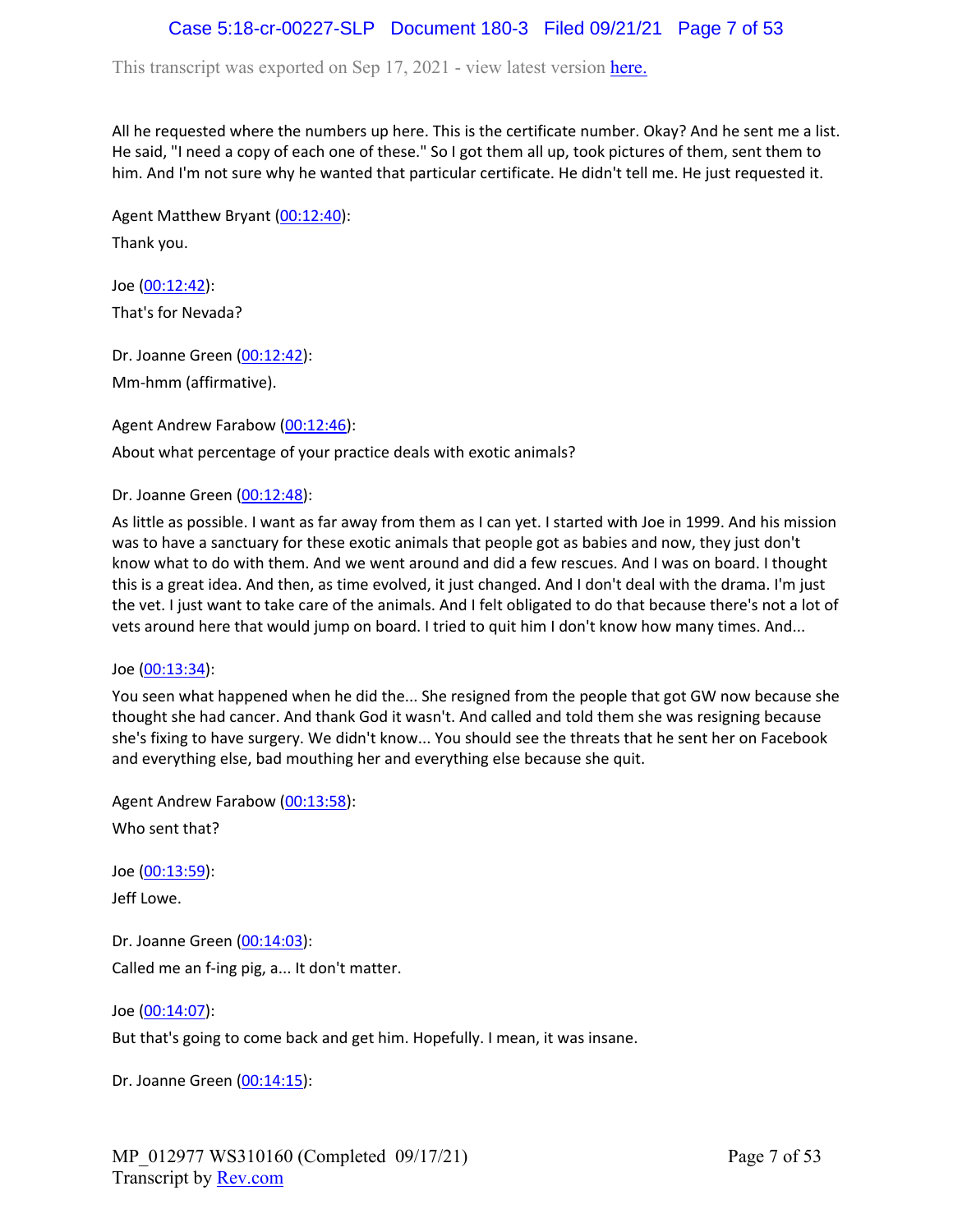## Case 5:18-cr-00227-SLP Document 180-3 Filed 09/21/21 Page 8 of 53

This transcript was exported on Sep 17, 2021 - view latest version [here.](https://www.rev.com/transcript-editor/Edit?token=I33MB_RoV1FwOoHBZ0vXCiw9XFf7Kdljsv8wmKDhXSlbDZV1-muO_uXdeLk3bhrqvxSEUBmRHZUHjbZyoStIj4NIjiQ&loadFrom=DocumentHeaderDeepLink)

He accused me a refusing service on a baby, which I never refused service. Joe was sitting here. Reinke was sitting here.

Joe ([00:14:19\)](https://www.rev.com/transcript-editor/Edit?token=rzyzLOS0SZMpNjhmghidSWiBWLTE3N-ZYDAwTBhFaz6GRQ7Gpkm-QS37DQE6tiFyjOoGdsxRpBnSB3Y8iD9ktdmCt3Q&loadFrom=DocumentDeeplink&ts=859.95):

Yeah, we sit here and waited on them. They never showed up.

Dr. Joanne Green [\(00:14:23\)](https://www.rev.com/transcript-editor/Edit?token=FYSUQ8e-BXloIleoPkIG2msAx5ikDgyYiBVyn0482cRdg9wNfUL3mqGgBmSfEkI0mLuRnLyBKBmwUEtG0GBJL9t1hVk&loadFrom=DocumentDeeplink&ts=863.03):

I said, I told Lauren, I said, "If you have a sick cub, you need to bring it right now. Bring it on." She never showed up. Three days later, it's dead. They had every right to go take it wherever they wanted to. They could have brought it here. And I don't know what else to do except go there and get it and bring it over here. I don't have time for that. I've got a practice to run. So I don't know what...

#### Agent Andrew Farabow [\(00:14:44\)](https://www.rev.com/transcript-editor/Edit?token=aPziF6XcrA790hRHEJ5UKgRbOl2tqV1duS7j9ftnzfCXINpRSREFfpYvheDpYzFo7eFmvDl11BXfY0FK1RqdAwV38W8&loadFrom=DocumentDeeplink&ts=884.33):

Did you have to receive, I'm sure you did, some sort of special training to handle those types of animals?

Dr. Joanne Green [\(00:14:53\)](https://www.rev.com/transcript-editor/Edit?token=8f0uoNolhROY-_XrsnvMS5NNPTud0vyKt8WJFSzjJr2W64jxBsq3G7Vxx9arYuCK-9K6EAH_ThUQV4dkZusglIXxhc8&loadFrom=DocumentDeeplink&ts=893.41):

Well, I started out not knowing much of anything. And then I went to different veterinary continuing education classes and things like that. And there's just not a whole lot to learn on these exotics because there's not a lot of information out there. There's not a lot of courses. You've got to get on the phone and call the zoos and talk to veterinarians that have done it before and refer as much as you can.

Joe ([00:15:14\)](https://www.rev.com/transcript-editor/Edit?token=Lyi5nuE9NCGPYO0DTjyQ_mu92Yld1xT6q568EOUiAB_HgHmsLvQF9namUeUUO5voiWvM5EX2LPENsnEoPbsDuLDjSqQ&loadFrom=DocumentDeeplink&ts=914.37):

And the zoos would even call her for advice so she's got to be learning something. I mean, Oklahoma City zoos call here.

#### Agent Matthew Bryant ([00:15:20](https://www.rev.com/transcript-editor/Edit?token=9oCIvnGLzB8OtkHvvnW8CanHJhdnaxeu5xf2b-L9rQbOBhGTR8A9wr9ne34LH2NeKLvq2-olt2aq9JZoWVNtOcetlYg&loadFrom=DocumentDeeplink&ts=920.15)):

Right. Here's an example of one. And I don't know you're familiarity with wildlife law or not, but see, for instance, here's an orange tiger. Did they tell you to mark sale?

#### Dr. Joanne Green [\(00:15:34\)](https://www.rev.com/transcript-editor/Edit?token=0YitXGP7gHc0RzLEEsnNnrvVDRL2hnqn0Ntm5IRlWM1D6x6riMSNgDAZtF5YCM9mYNv7pnk1qXkbg9BlQ1lFUXFjWMQ&loadFrom=DocumentDeeplink&ts=934.26):

Mm-mm (negative). I don't know. Let me look at that one. 2018, Tim Stark, Indiana. These are babies? Yeah. For some reason, we marked it. I guess they did and I can't remember what happened.

#### Agent Matthew Bryant ([00:16:02](https://www.rev.com/transcript-editor/Edit?token=HrJy2NY3ZSWYuR7R3ZuVx7NvIaM7zIcO-hIy2tw2f-5Wbxr86V6-n83zTElun8gN9uEeRGhZiHCZ2yZcqwtPRjpm1vw&loadFrom=DocumentDeeplink&ts=962.21)):

Would they tell you what to mark in the boxes?

#### Dr. Joanne Green [\(00:16:04\)](https://www.rev.com/transcript-editor/Edit?token=4QyUn_rPswWCoLPr2NgH1CZ2jjYhzeXJDBNCSEvpyodKOvRDMzzWGClRlPdvtyZzIqhZ3SSro4VTSNJjLvyYNz8pORU&loadFrom=DocumentDeeplink&ts=964.53):

Mm-mm (negative). Not most of the time. Most of the time, I'd say, "Well, why are they going up there?" And they'll say, "Well, I got..."

Agent Matthew Bryant ([00:16:11](https://www.rev.com/transcript-editor/Edit?token=-7MoD1Zf0568bGqzZTsCWZ9_Iqf30lX0IuuwVsTMP6j3pHvPhUySs_yXQesVJLkdlZurvizf9O3kjsxdCTRW4Ca-mSM&loadFrom=DocumentDeeplink&ts=971.27)):

So like here, you did...

Dr. Joanne Green [\(00:16:12\)](https://www.rev.com/transcript-editor/Edit?token=e21cexC0rcc9nhQlDkjXrTJlY17tnH03h9DoIBH1EYJnpNz2bJw9-V2NY2jDsQVwIIdopEP1s20H5CuHdWoDEjD2lmQ&loadFrom=DocumentDeeplink&ts=972.63):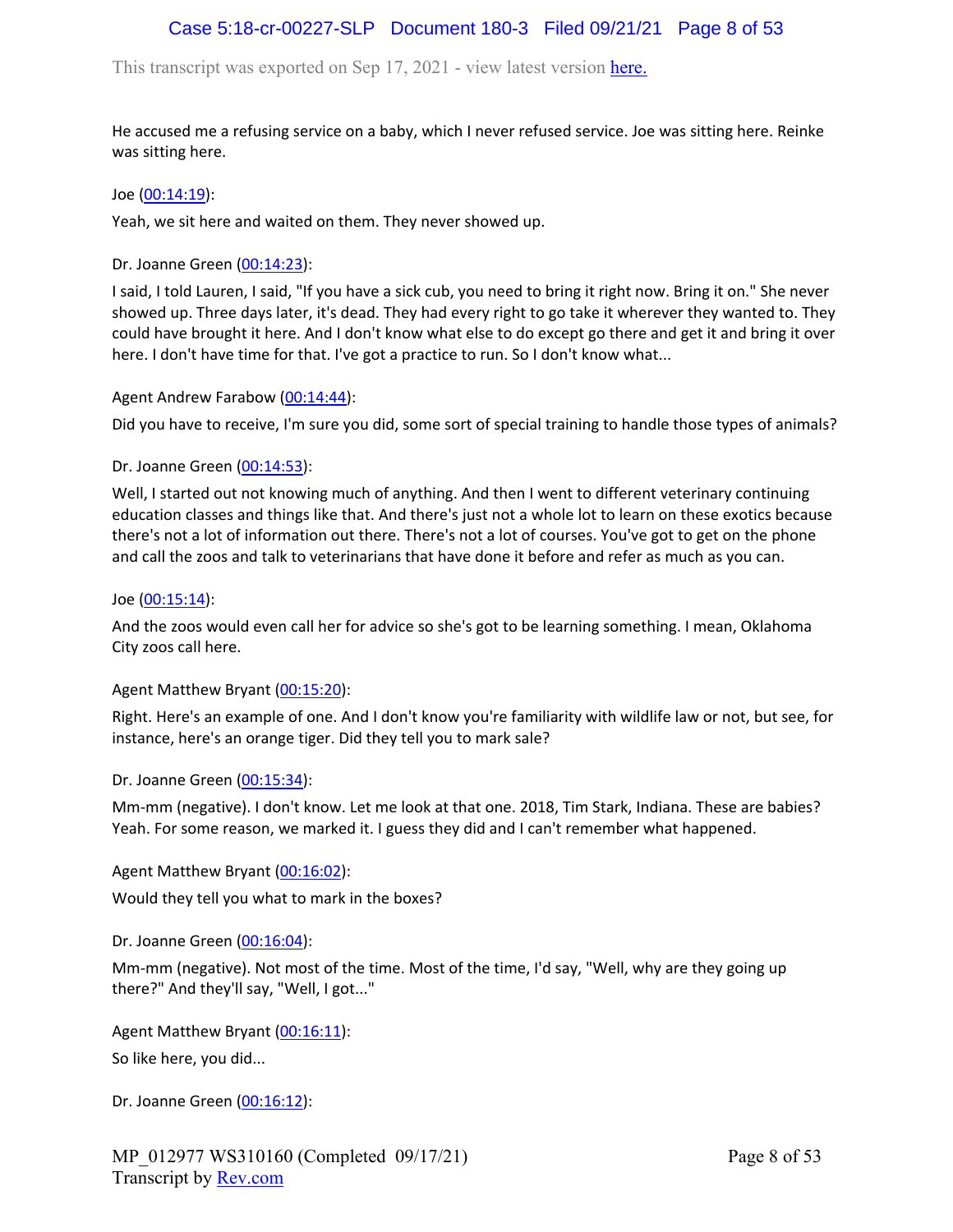### Case 5:18-cr-00227-SLP Document 180-3 Filed 09/21/21 Page 9 of 53

This transcript was exported on Sep 17, 2021 - view latest version [here.](https://www.rev.com/transcript-editor/Edit?token=I33MB_RoV1FwOoHBZ0vXCiw9XFf7Kdljsv8wmKDhXSlbDZV1-muO_uXdeLk3bhrqvxSEUBmRHZUHjbZyoStIj4NIjiQ&loadFrom=DocumentHeaderDeepLink)

It's going to the zoo.

### Agent Matthew Bryant ([00:16:12](https://www.rev.com/transcript-editor/Edit?token=m0nGwsfsc3NULKVWGlkVDEYi0HelymM54SJX4n11KDLXxldZi_vW1aQ9RFijdX6lIkatH7l1xC-lXeP_i0im6Lg24Dk&loadFrom=DocumentDeeplink&ts=972.76)):

This one doesn't have anything. But some of them will have interstate sale. Here's another tiger that's a sale. This one's to [inaudible 00:16:24]. This one says exhibition, on these two lions. You know they're... Obviously, when you're doing a CDI, you know they're going out of state. So I can understand that you would know... It's going to Wisconsin, so you would know it's interstate. That would be an easy box to check. But how would you know to check exhibition, sale, or feeding, or whatever without them giving you some insight?

#### Dr. Joanne Green [\(00:16:58\)](https://www.rev.com/transcript-editor/Edit?token=2o9a-g9GA2m94ekpuDB70ntsvGKTU9z34uRFWtzpTbvmioyhFA4IYVB0EbqQN-yR-77sCFFYWSK_oDxpfC61Dih1_ns&loadFrom=DocumentDeeplink&ts=1018.68):

Yeah. Well, when they'd tell me on the phone, they'd either say they were going to a show or the animal was staying there. So we would assume it was sold. I'm not sure, but that's...

### Agent Matthew Bryant ([00:17:13](https://www.rev.com/transcript-editor/Edit?token=HiyP4Pa4lRbsik3SvLAu-C4L2L_4182IYrNQ-ez1T7yJQw_4QqHEgCdv2PkO93WFBs6DiqSs4AwY87F-O-2odc-_Efg&loadFrom=DocumentDeeplink&ts=1033.44)):

Because I don't want to do to this, say, I'll say, "Look, here's a form that shows that you sold a tiger." And they'll go, "No, Doc Green just makes mistakes. I'd never sell a tiger because that's against the law." Well, why is it-

Dr. Joanne Green [\(00:17:27\)](https://www.rev.com/transcript-editor/Edit?token=EVMqaS8pwgNbpVecYSEpo2OMpJzuLSe5cpYYHaY8muKlAgdCm4ZVhgHH3N2SNjP_q5DzT8laWdW1Ly9Ql_VGOxJHh10&loadFrom=DocumentDeeplink&ts=1047.1):

So does this, the taliger, is it [crosstalk 00:17:31]. Right.

#### Agent Matthew Bryant ([00:17:33](https://www.rev.com/transcript-editor/Edit?token=2VQyZoM34SKBrq8lifAkuA0zbRsTzSrNOqo0iNRDl2T1dWxYVEeznE5OaYWbpS_lulaFCbKj9BgZd4351UoiqF4XIp0&loadFrom=DocumentDeeplink&ts=1053.1)):

Tigers and lions and generic tigers. It doesn't have to be a Sumatran or Bengal, pure bred. I mean, a Bengal and a Sumatran, it's still a tiger and still covered by law. So my question is the marking of this, how would you know what to mark without guidance from them?

#### Dr. Joanne Green [\(00:17:55\)](https://www.rev.com/transcript-editor/Edit?token=nnh8JtRKG9sqylUC0KJxRg45yBjurpcWkjcgU0eI9n-VzpfsecypimZqPQfIPNDZGLLcU0mtS0zjfPIm89_n0_QjB1E&loadFrom=DocumentDeeplink&ts=1075.41):

Like I said, I can't remember the conversation. Most of the time my secretary makes these out. I'll look over them and I'll sign them. I would assume that was applying to the taliger. And then that was a misprint. I'm not even sure if they weren't both taligers. I would have to look up and see on it-

#### Agent Matthew Bryant ([00:18:19](https://www.rev.com/transcript-editor/Edit?token=HVgoGuGlTYeF33Pi2o5f5OJQluajDbYjb8MF-TvSSij6V3ynf6xZiXdx3VJ3iMPWiZafQYnxXzTMEeMViHjV_8HMkW0&loadFrom=DocumentDeeplink&ts=1099.69)):

I mean, who tells you what species? They tell you what species they have. As you mentioned before, they call and tell you what animals they have going. I mean, here's an orange tiger going to [inaudible 00:18:31] in Florida, it says.

Agent Andrew Farabow [\(00:18:37\)](https://www.rev.com/transcript-editor/Edit?token=kNDYRmcotl1XwOmQVBSfhnSTdQQYOgz8e8D26xQT9PGbsgsNc5gWtTGsYBPvKPBuHGzZZFes786wpW0S_mQU-5UCjoo&loadFrom=DocumentDeeplink&ts=1117.29): Would they talk to you or your assistant [inaudible 00:18:39]?

Dr. Joanne Green [\(00:18:40\)](https://www.rev.com/transcript-editor/Edit?token=IunEeeHZ-hfoKhBwAzaZr6YWMus4vGxG9lAU8z7N_yiHKF4858EOdNF7traO3-LdDhkOrMZaIT25zQB9xg7EyRBo2I0&loadFrom=DocumentDeeplink&ts=1120.63):

Both. They would send me messages on text. Him or Reinke would give me the list.

Agent Matthew Bryant ([00:18:47](https://www.rev.com/transcript-editor/Edit?token=0EamYKM2V6RBuDQ5ZCXVA3hySoKnK5Lg1HAlWYx96VX0PpEOQeBfFA5wqg_tF6yCURAIQSSxaJmSivkOJQCFvjHUk5U&loadFrom=DocumentDeeplink&ts=1127.87)):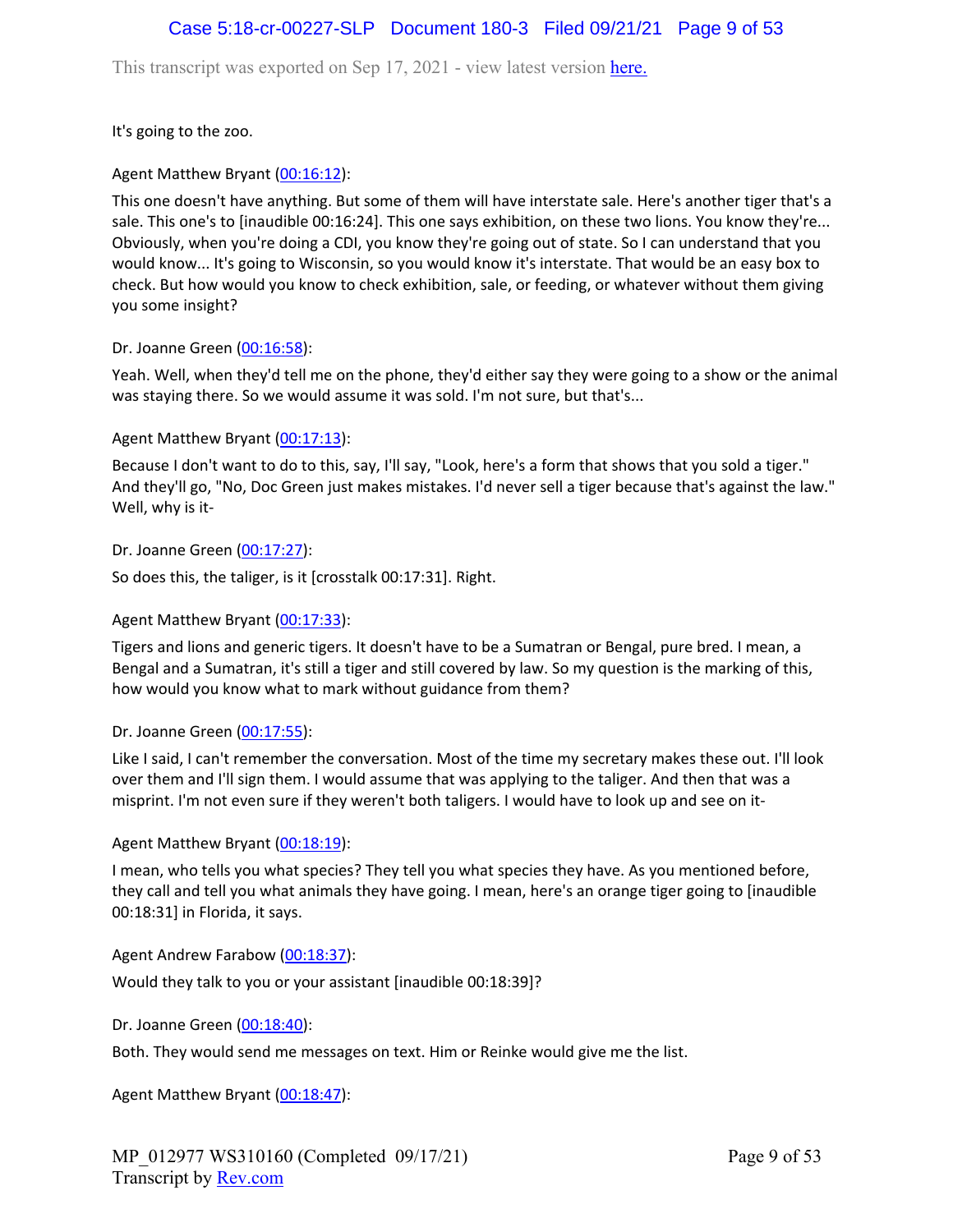## Case 5:18-cr-00227-SLP Document 180-3 Filed 09/21/21 Page 10 of 53

This transcript was exported on Sep 17, 2021 - view latest version [here.](https://www.rev.com/transcript-editor/Edit?token=I33MB_RoV1FwOoHBZ0vXCiw9XFf7Kdljsv8wmKDhXSlbDZV1-muO_uXdeLk3bhrqvxSEUBmRHZUHjbZyoStIj4NIjiQ&loadFrom=DocumentHeaderDeepLink)

Have you talked to Reinke lately?

Dr. Joanne Green [\(00:18:52\)](https://www.rev.com/transcript-editor/Edit?token=xComvMQJfWzlQF-AN7y4MSyrOCFW-nqprOCRrVxgDp8954XkVdGOtN2jX4tGJuhTvx1ZW2laC7nsGT6zkAvEeCZ05So&loadFrom=DocumentDeeplink&ts=1132.34): His phone is busy now. I can't get a hold of him.

Agent Matthew Bryant ([00:18:55](https://www.rev.com/transcript-editor/Edit?token=cTUITHRPBRg9BxMLFwzK-08AR5Z3saBnuVlbDzTENKKjMHI_qgzf3jzvBOU4EADLK1C_3SHB5KK2ankKvd0UtDK4cmY&loadFrom=DocumentDeeplink&ts=1135.95)): Okay. When was the last time you spoke with him?

Dr. Joanne Green [\(00:19:00\)](https://www.rev.com/transcript-editor/Edit?token=cMfwvLb8yIBKDmcp401h49j8Dk90nV3aMGaiPUSWZmi4tIGhkzqtaVQnz-uxMvP8RQC6bJU_iNYfMy8wZes_9R5MZ4k&loadFrom=DocumentDeeplink&ts=1140.07):

When he re-did my sign. He put my sign together because that vinyl covering and that was while it was still hot. Probably done in August.

Joe ([00:19:08\)](https://www.rev.com/transcript-editor/Edit?token=NqCWd6550s1ra57ZFomy5Mr6ol36vuIOmnLchn4djRVN9WB1yAlysX_z4vQbTvWqRBVJv688gCpEZHwWfNHwH0viU2Q&loadFrom=DocumentDeeplink&ts=1148.61):

He come by here. He was going to do the sign and then he was going to the park to get... Something that belonged to him over there. He was going to bring it... A motorcycle or a four wheeler or something.

Dr. Joanne Green [\(00:19:23\)](https://www.rev.com/transcript-editor/Edit?token=qc4SphxIAKgPF-tbIZNhW0WuBDkdjZ2TPKoY_fFa0mc2zk9j5hDvIYPLpv63a5YT-WdUD449O01ft131CqzRs-CUqP8&loadFrom=DocumentDeeplink&ts=1163.91):

I have changed employees. It's hard to train in a veterinary assistant. I do not recall him telling me that animal was for sale.

Agent Matthew Bryant ([00:19:36](https://www.rev.com/transcript-editor/Edit?token=lbJa3QRotbUUfM8qXL5sqpCiHAHXHTlre1OX5b5U9QdOg5SuD5v4XcIx0T7xQCEmViIfIqMmhmUYaUK1dv_4aV_G7BA&loadFrom=DocumentDeeplink&ts=1176.01)):

Okay.

Dr. Joanne Green [\(00:19:37\)](https://www.rev.com/transcript-editor/Edit?token=NVTQZEFY8GiStBfXiazavwaGMcXtTKvGFw39ELEc4il2mV71ldA1ooTBP_s2MqBQdpJrdka1XarUhDPgymLmjZcHDD4&loadFrom=DocumentDeeplink&ts=1177.78):

And I assume it was referring to the taliger.

Agent Matthew Bryant ([00:19:39](https://www.rev.com/transcript-editor/Edit?token=oCNrvLL2UjZD4digz6iXgJ6lcaPxiB5ci4h_yAfVZ2PVBi8qsYnXNrNza1e8D-7IFyi-qual5nIXjlxgz2PKzfcb__M&loadFrom=DocumentDeeplink&ts=1179.76)):

But, I mean, there's another one here that just has tiger on it. And I don't... Doc Green, I want you to understand this. I don't believe that you're in cahoots with them to try to sell animals and interstate commerce that are protected. I don't.

Dr. Joanne Green [\(00:19:56\)](https://www.rev.com/transcript-editor/Edit?token=ZFrgdM-bOqRnZem30HgQSATSp4Q1zBOYvWMmlQpAsH9IS6_b1ZsW5d3rgsvBlQW1U_REMEY1wjrL7JfJalefVJO-v_g&loadFrom=DocumentDeeplink&ts=1196.7):

I got a few other things to do.

Agent Matthew Bryant ([00:19:58](https://www.rev.com/transcript-editor/Edit?token=4hXqWFsR55B3gn8UOvLSRXqaVrpwRXTyUrLaSPKz7XSxrBl6bJ8gbyfl5Jz8kv4GJ1zJdrxLOh_LakbSIJvSOQ_J-BU&loadFrom=DocumentDeeplink&ts=1198.61)):

But what I'm trying to figure out is how the whole system of them calling and the forms worked out? Because I know they had games going on, where they were trying to beat the law. Now, did you just unknowingly or unwittingly get involved in the middle of it because you were creating the forms based on what they were telling you?

Dr. Joanne Green [\(00:20:16\)](https://www.rev.com/transcript-editor/Edit?token=DFl9eDeE0M5GHoKAwIIzhl6sTG706k7IT7or_9NmCxgb1qbYZgLAwr5WbFKukGkbxPTWC0q8_jBCF5egVm2pKA_L4g0&loadFrom=DocumentDeeplink&ts=1216.83):

Well, when people call and they need a health certificate, I'm the one that has to do it. And, usually, they're on a timeframe and it's hard to stop everything here, get over there and inspect the animals, get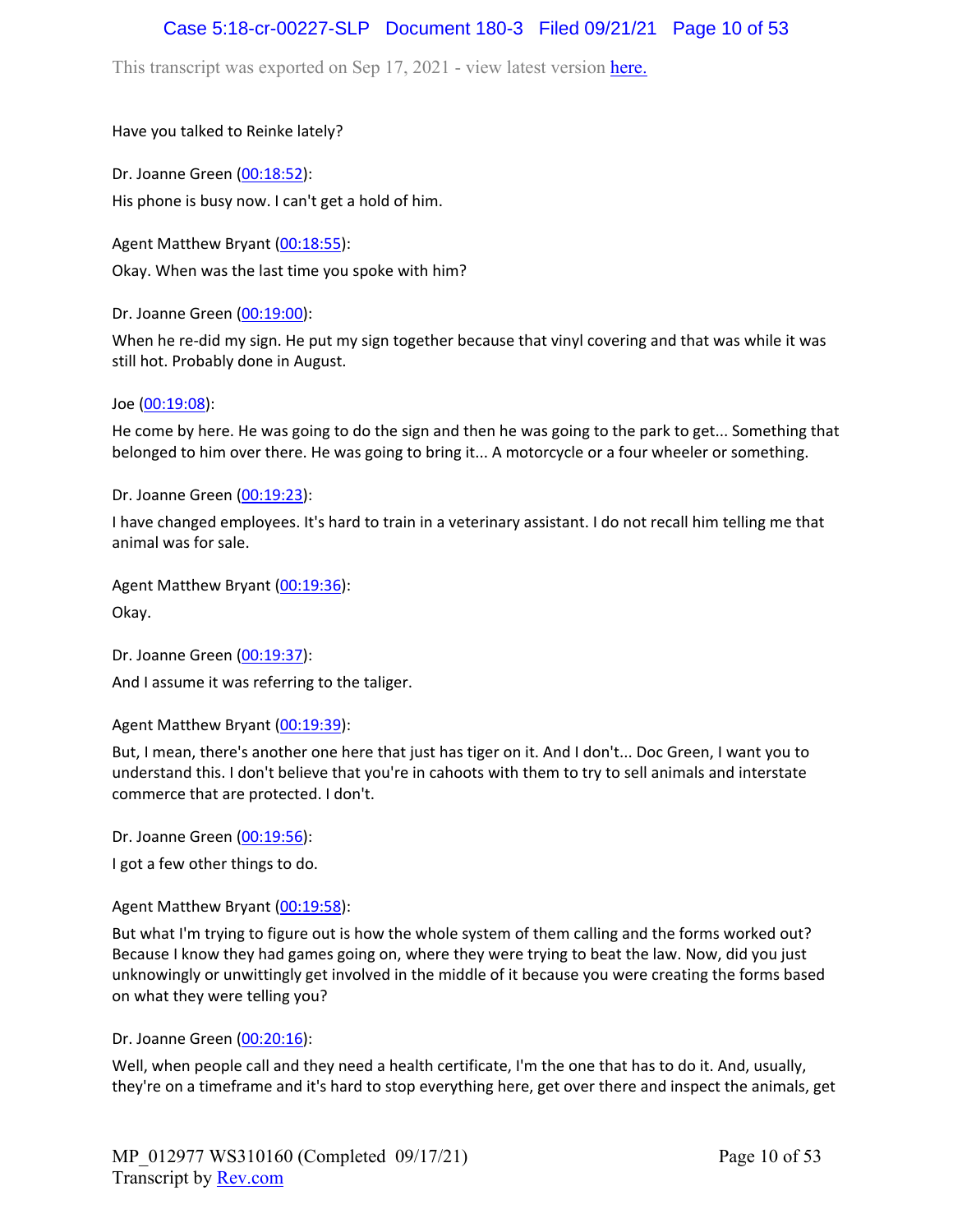# Case 5:18-cr-00227-SLP Document 180-3 Filed 09/21/21 Page 11 of 53

This transcript was exported on Sep 17, 2021 - view latest version [here.](https://www.rev.com/transcript-editor/Edit?token=I33MB_RoV1FwOoHBZ0vXCiw9XFf7Kdljsv8wmKDhXSlbDZV1-muO_uXdeLk3bhrqvxSEUBmRHZUHjbZyoStIj4NIjiQ&loadFrom=DocumentHeaderDeepLink)

the certificate done, because we have to have permission from that state for them to go before I can ever hand them that piece of paper.

Agent Matthew Bryant ([00:20:37](https://www.rev.com/transcript-editor/Edit?token=DzeYFtLhJaKbirCMRilNIkK_P9ZsknUfOkERn4jE9oXqfvNLqgnBy3bOUbD7bhdMY7l6xHenfAbKUUM6KXnkFzy9gO4&loadFrom=DocumentDeeplink&ts=1237.76)): So you have to... When you fill this out, you call...

Dr. Joanne Green [\(00:20:46\)](https://www.rev.com/transcript-editor/Edit?token=ioIwodb3J6e9iUC3SL6c3ciAQtU8ubGGf98rsBxFRJMFSK9H1x20Ratep9RiDNeI0LYT-2yhDJvQWt8masz3MjVweEY&loadFrom=DocumentDeeplink&ts=1246.08): It's a lot of paperwork. Every state.

Agent Matthew Bryant ([00:20:46](https://www.rev.com/transcript-editor/Edit?token=4oh7c_ZjuYmewU4S2r4lJAh8gQI5_vp-33vl3qAdYnIHy4efSUOWXQi1oq2yAvf1sIkWS2Ft_lUbUXMAX5BN-rjdtVU&loadFrom=DocumentDeeplink&ts=1246.3)):

Every state.

Dr. Joanne Green [\(00:20:46\)](https://www.rev.com/transcript-editor/Edit?token=gCGVu_sYt5HViMhzbNc0mMPPkSN-EGrcZsK1CB2utpLvxiU0vGddXRVJSIdigyIZ1WCXQQNdsT3eQSJick0pc0-K4IE&loadFrom=DocumentDeeplink&ts=1246.95):

And they do have websites for after hours. And I'll give you the requirements, but usually when it says exotic animals, they say, "Call our office."

Agent Matthew Bryant ([00:20:53](https://www.rev.com/transcript-editor/Edit?token=Q32rFMNUX4l6V74nGaJYNC4m8ql-MCmQNIgOxX27zIL6dt3o9saVW1vpchIDTE6MtDdF7AiCSUO4B1j9wy5daU8o1Dg&loadFrom=DocumentDeeplink&ts=1253.28)):

Okay. And then, once you've got all of that and you get the permit from the state it's going to, then the form is completed and then, you send it in to Oklahoma Department of Ag?

Dr. Joanne Green [\(00:21:03\)](https://www.rev.com/transcript-editor/Edit?token=TJbibit3w_rksVnOyJnUzzRBoYqWf1PrImwsFvNeVzWQA8hhnNgWQprYaT3VOpTDBxh59Y6JNNcU0o2LgECSD6MKeSA&loadFrom=DocumentDeeplink&ts=1263.82):

To the state office. What happens after I fill out that paper, I have no control over. I could have a farmer out there with two horses going to Colorado and by the time I get the form done, they can load 20 horses on their trailer. I didn't know it. I mean, I don't know. I can only do what I'm physically asked to do and I can go look at on, and inspect that animal and make sure it's healthy enough to travel.

### Agent Matthew Bryant ([00:21:33](https://www.rev.com/transcript-editor/Edit?token=X1DUrJTSEjTmEPKycr9Oo9w3p-BSRQsfK6kz5T_WnWtYDhq6isuR2rQhE3syR7FhHeZZyfvvEawtyG-1Jyem8GFc0HQ&loadFrom=DocumentDeeplink&ts=1293.26)):

I don't want to get your piles mixed up but I've seen most of these.

Joe ([00:21:48\)](https://www.rev.com/transcript-editor/Edit?token=DsRJhTujcuD3KoH8BfsVA2ckW7S9n0E1PP60FvE7sK0dx_fIBh6AfG38TQYj7NOSzdcwdLGRwRDYJdXvP6itrX4KFHs&loadFrom=DocumentDeeplink&ts=1308.71):

Is there any animals out there that's unaccounted for? Or does anybody even know what was out there?

Agent Matthew Bryant ([00:21:49](https://www.rev.com/transcript-editor/Edit?token=fRda-ynd-z8WsrtatHaSiI9Rg0As76Gwu6xBAkyiOkWiQlEqCYThkv1k8QGNqrlOw4uB-XK2_EvvQQWukaFAFxOMYBI&loadFrom=DocumentDeeplink&ts=1309.35)):

That's a hard thing. I mean, when USDA does their inspections, they try their best. But they play the... What's that game that you do where you hide the nut under the cup?

Agent Andrew Farabow [\(00:21:58\)](https://www.rev.com/transcript-editor/Edit?token=5UWYrSqR4sGgC5ambYgiG8Kb3cGoOhaM6ei40wjbgGE08mORndgX4O8r3-O91UqCO-wDjMu94JjRgishXUkQZt6VXXA&loadFrom=DocumentDeeplink&ts=1318.29):

Shell game? Shell game.

Agent Matthew Bryant ([00:21:59](https://www.rev.com/transcript-editor/Edit?token=ugokcLprmV-O8KeKGyWd5_QEZiD_Xz7a6x0teMUq6YLvLJjUVA87nctETiy-3pq0HNH3QmvsPZ-uC3BKlTIWGDQWFCc&loadFrom=DocumentDeeplink&ts=1319.03)):

Yeah, the shell game. So they're faced with tigers and, for the majority of them, there's no... What's the tag? The chip?

Dr. Joanne Green [\(00:22:08\)](https://www.rev.com/transcript-editor/Edit?token=lxE75H_9mFtWmRNKAatqwL-KalJzS08U0_K9LPNRKSbX3Vt5sl8VjKz2OUdsFxzT8FricTUcHnTwJlm1K7OgjV0no60&loadFrom=DocumentDeeplink&ts=1328.76):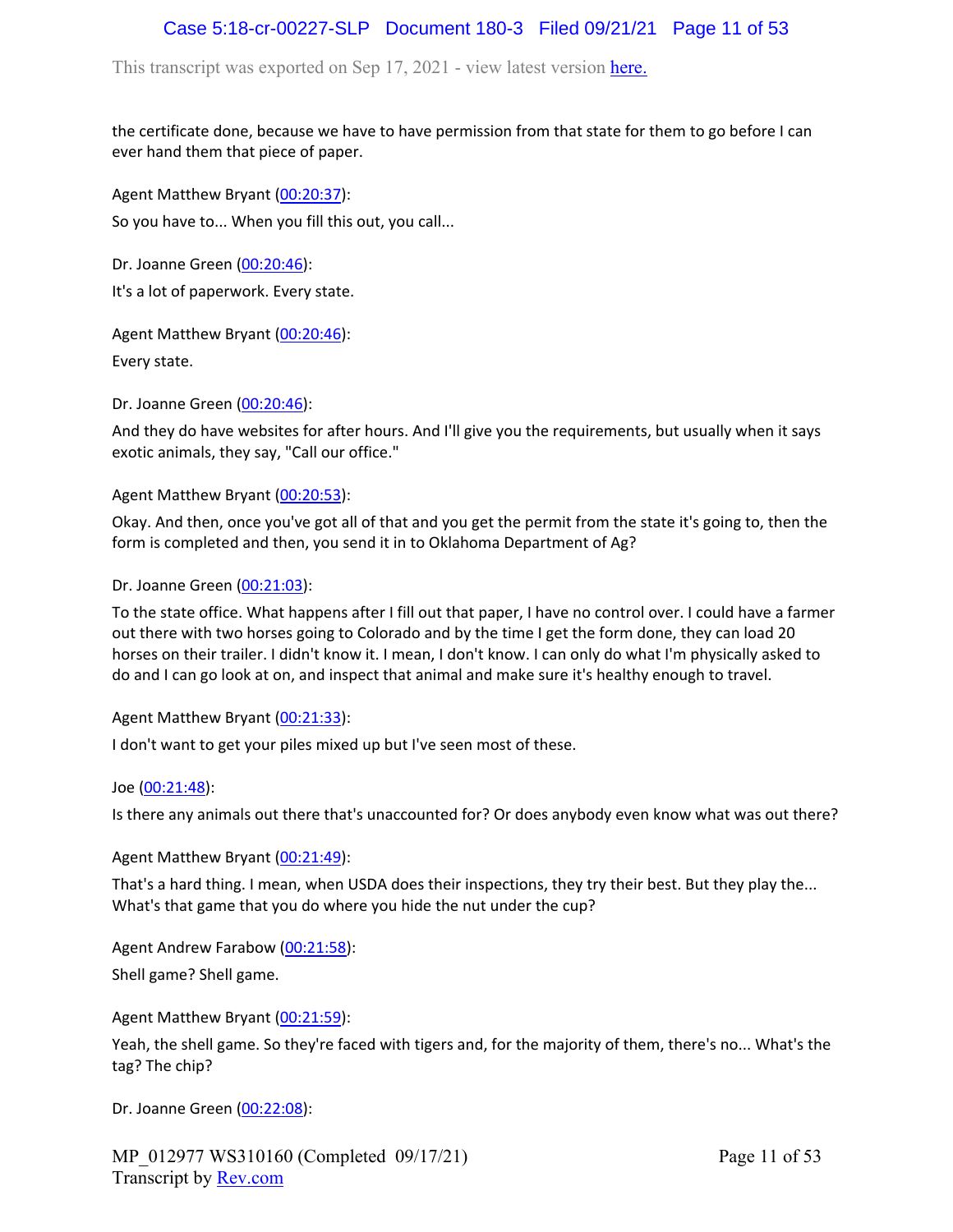# Case 5:18-cr-00227-SLP Document 180-3 Filed 09/21/21 Page 12 of 53

This transcript was exported on Sep 17, 2021 - view latest version [here.](https://www.rev.com/transcript-editor/Edit?token=I33MB_RoV1FwOoHBZ0vXCiw9XFf7Kdljsv8wmKDhXSlbDZV1-muO_uXdeLk3bhrqvxSEUBmRHZUHjbZyoStIj4NIjiQ&loadFrom=DocumentHeaderDeepLink)

Microchip?

### Agent Matthew Bryant ([00:22:09](https://www.rev.com/transcript-editor/Edit?token=gGITuXgzJiPVgCgWadw9ofHHah-XJ-N_OoM_tUmZrwrAbqyEYTQ1f7iaSpC9Gt-qXj0bQICM0cS5Npblpgvt02iz4MU&loadFrom=DocumentDeeplink&ts=1329.53)):

There's no microchips in them, so that orange tiger looks like that orange tiger. So they sold one, bought another one, replaced it. Then, they tell USDA, "That's the same one." So it's tough on them. Not going to throw anybody under the bus in this whole deal, but the system, in my opinion, the system and methodology that are designed to regulate this type of stuff, there's a lot of loopholes in it that have allowed people who want to violate the law to find and work through the loopholes and put veterinarians and USDA inspectors and everybody else in a situation that's unfortunate.

### Dr. Joanne Green [\(00:22:53\)](https://www.rev.com/transcript-editor/Edit?token=iEnBLWsiwiiYy95iDm09dZOcjwITSiAcoz7p4hSo2l_ts0A7eeaaJhGk5ry8X5AUdV8OXve-PK-0YgwZFzRqjVYg3UQ&loadFrom=DocumentDeeplink&ts=1373.72):

I'll tell you one thing, you wouldn't be able to force me to do anything to violate my license because this is who I am and this is my reputation. I liked Joe. When we first met, everything was great. And then things... He just went crazy. I don't know what... He just kept getting bigger and bigger and more and more animals and it's hard to practice veterinary medicine out there because, like you said, they had a hundred tigers. They're all orange tigers. And they said they could tell them apart. But if I went out there the next day and they moved them all around in different cages, I wouldn't never know. I mean, absolutely. So, also this business of Jeff taking animals out to Vegas, according to this investigator in Nevada, he says that Jeff was not allowed to take animals out after a certain date, after he was arrested and charged. And then he did take animals out. That's what I was told.

### Agent Matthew Bryant ([00:24:01](https://www.rev.com/transcript-editor/Edit?token=qpEC3H6Z_5Yfrb0_rNX955WC2JgbxX70r5GX469YmFNbslE3HYBeoqeUPggz25Yd4WQefE-XZjat4zNDLzuFM-qxIqA&loadFrom=DocumentDeeplink&ts=1441.73)):

Yeah, I don't know that.

#### PART 1 OF 4 ENDS [00:24:04]

#### Agent Matthew Bryant ([00:24:03](https://www.rev.com/transcript-editor/Edit?token=FGWzpCjfBGlsHjWVcdaTPy-UI4Ei9Cn8rLHqZactdqmk4KXYU0vaQYO0LBuqpr3wYZ1apnfslIUI2Xjy0oey6dYi50M&loadFrom=DocumentDeeplink&ts=1443.44)):

Yeah. I don't know that. I know when Jeff was out there, he had been taken animals out there doing his deal. And he got caught out there for not having a permit within the city of Las Vegas was where he was allowing the cub petting, from my understanding of the investigation. I don't, and I'm sure they know better than I do, I don't know if he... He came back not too long after he got in trouble. And that's when he and Joe had the final breakup. I know there was tension for a long period of time between the two.

Dr. Joanne Green [\(00:24:35\)](https://www.rev.com/transcript-editor/Edit?token=DoF5gY9Ic6Z_xlMwGl9hpsKq-pa0d_CZ622CA2lh_8puy-wW4os57RngC2KeuaRfzcTpBltBw15u6Xv5GeXxHq8cHAs&loadFrom=DocumentDeeplink&ts=1475.66):

Oh, my gosh.

### Agent Matthew Bryant ([00:24:38](https://www.rev.com/transcript-editor/Edit?token=rlkmTK9U5OIBaFae6hYNJriD_P7SqcwZOEVR-SgF_WHEg1aVc0AtE4ubvK6KCipwk5XjS9OcDwHoo2y3Mo93ik7NWII&loadFrom=DocumentDeeplink&ts=1478.87)):

But I don't know that he has carried any more animals out there, but those guys would know better than me, but...

### Dr. Joanne Green [\(00:24:46\)](https://www.rev.com/transcript-editor/Edit?token=qGMm0Uf1oKta5VfC4KaQuq-WBLeMtrGtKfIvN3u450wyXLlr2-5Qsw-GnwuFBRgBKriy_n1me-0pdKfx_emjtd62nFI&loadFrom=DocumentDeeplink&ts=1486.02):

Yeah, well, I haven't heard anything else so I don't know what's going on with that. I know the final day I was out there, Lauren and Jeff were yelling and screaming and shooting me the bird and throwing things and having an absolute fit. And then the very next day, she calls for me to work on a cub. And I just told her, I said, "I guess it's obvious to you. I'm not working for the park anymore if I come in there and get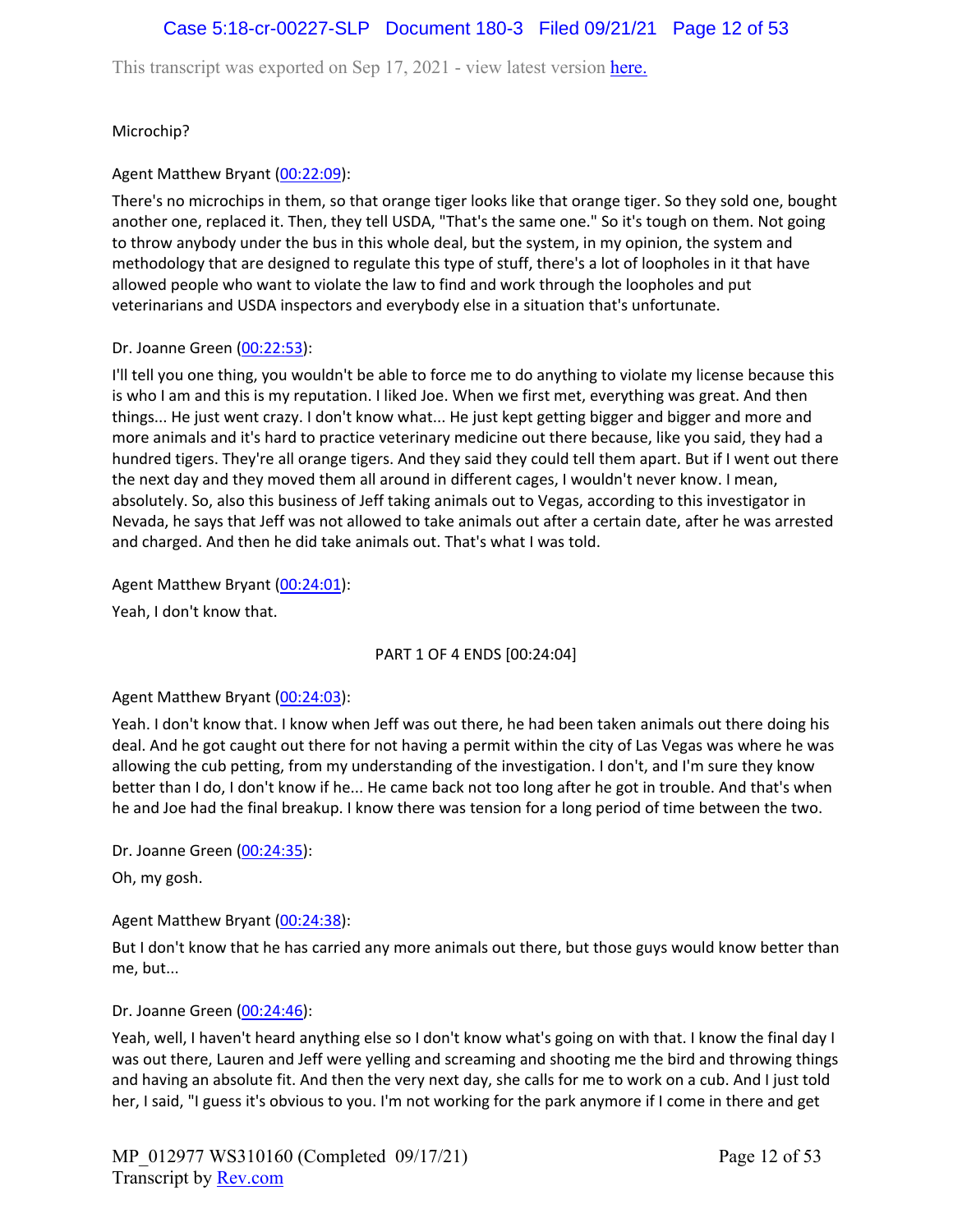# Case 5:18-cr-00227-SLP Document 180-3 Filed 09/21/21 Page 13 of 53

This transcript was exported on Sep 17, 2021 - view latest version [here.](https://www.rev.com/transcript-editor/Edit?token=I33MB_RoV1FwOoHBZ0vXCiw9XFf7Kdljsv8wmKDhXSlbDZV1-muO_uXdeLk3bhrqvxSEUBmRHZUHjbZyoStIj4NIjiQ&loadFrom=DocumentHeaderDeepLink)

things thrown at me." And I said, "But if you have a sick cub, bring it on." And then that all turned into a total different story. And I don't know how because I have witnesses. I'm a professional. I'm not going to stoop to that level of being mad at you, so I'm not going to work on the animal. But I just don't want to be associated with them anymore. I'm done.

Agent Matthew Bryant ([00:25:34](https://www.rev.com/transcript-editor/Edit?token=SaOKJsQD1pW6gQF7kony2GwOfrqEn7EO_mn3IfkjYvDLvrTZP7wFsrnFegF7OYMsSIwnCovhVyY679ysuT5uHDfGZGA&loadFrom=DocumentDeeplink&ts=1534.55)):

Greg Woody gets a lot of stuff from them.

Dr. Joanne Green [\(00:25:36\)](https://www.rev.com/transcript-editor/Edit?token=uuGd5onalPV5tqpalnrammXKaKBjLjWBfx9QJ20y52rRT9m5OUKAgjoQ29l8JTGcYuhIEThEoipBxtB-EIYwCmwF2j8&loadFrom=DocumentDeeplink&ts=1536.65): Yes, he does. Have y'all interviewed him yet?

Agent Matthew Bryant ([00:25:39](https://www.rev.com/transcript-editor/Edit?token=5m_HZEvXH64RV618jNLCCQAM0YCCCatKj8MCmoLLKKwFJg9NolcDOm3YdStKdyAk94qBwyNEoKQVypLC8_NsLUeh_iY&loadFrom=DocumentDeeplink&ts=1539.89)): He's on the list.

Joe ([00:25:48\)](https://www.rev.com/transcript-editor/Edit?token=50ITG_nIJI33D9jhpOzd5cfWIX0hA2q-MmO9oeUNx7QM1hLmisup4HVRJTHkwvB61E8Z_NPkunedQXTNrG2gBahhd58&loadFrom=DocumentDeeplink&ts=1548.12): Where they at?

Agent Matthew Bryant ([00:25:48](https://www.rev.com/transcript-editor/Edit?token=ORiP_VyR2CYs-vZfUkBCciykQjwJfVzxlb-bt3lC2cPq63kNgpi9lChMzyXjblvAFtvNLgs5TXv7EGJcC1VRomHDY1o&loadFrom=DocumentDeeplink&ts=1548.17)): I don't know [inaudible 00:25:48]

Dr. Joanne Green [\(00:25:50\)](https://www.rev.com/transcript-editor/Edit?token=qVRICooSnhv_QSbCuXSrVqRHgnUZcGmQ6xgZQsryNBFtO4m0s7D-hVaPDn1_fsK3wh1LEcHt1fjAOpGoB0MVK2RieDk&loadFrom=DocumentDeeplink&ts=1550.27):

These Special Memories, too, in Wisconsin. Are you looking back into '17 or just 2018?

Agent Matthew Bryant ([00:26:01](https://www.rev.com/transcript-editor/Edit?token=vOdUykSmh7aM-KnlN3lrkc3kHeJul5jRRyQqPb1RVcMGp7oXJqFz3mhtEQ4kVFRtQ3JU-7RTd0FHY0nWJqG6W6JKFOg&loadFrom=DocumentDeeplink&ts=1561.6)):

'17, even probably '16. I've got records, some of these CVIs and some of their own transfer docs. Have you ever seen their own transfer docs?

Dr. Joanne Green [\(00:26:18\)](https://www.rev.com/transcript-editor/Edit?token=F0xQ_t0CG5RtavupY1Ot9G-vqPokwbaAMvvMxrfhqW1saTCnPJwazn999gmSsOmbsRzsxQF8LCrHzkiLJJ-6NQXD3L0&loadFrom=DocumentDeeplink&ts=1578.3):

When I'm over there doing my USDA paperwork, I've seen some transfer forms and I do have this USDA book if you want to look at that.

Agent Matthew Bryant ([00:26:31](https://www.rev.com/transcript-editor/Edit?token=WRffVie-k6hWRsQFVKKdgTwpaurZXFumKFYy4V4Pe5AyEAbCHbG0RutVG8aRZgCsMisHRTnLGvOSMdx3fi2jdiWKdwA&loadFrom=DocumentDeeplink&ts=1591.32)):

I'd like to take a look at it and see what it is. See? Here's another one going to Nevada. And that was the same time Joe was [inaudible 00:26:36]. Here's another to [inaudible 00:26:45], another tiger sale. He's getting a lot, too.

Dr. Joanne Green [\(00:26:56\)](https://www.rev.com/transcript-editor/Edit?token=LT2mP_ujjnfv_1-8xJqxnJ1IykrUBEZ9hrU3xbx5ZwKz36zGgPtMpGoRsCReN5AUR_WayObE6Fo0tzZUoKzV_BDhMv0&loadFrom=DocumentDeeplink&ts=1616.42):

And you know, it just seems like... There's [inaudible 00:27:03].

Speaker 3 ([00:27:03](https://www.rev.com/transcript-editor/Edit?token=SP5DvIfPNNkSjaS2Zc4Kvqrodd9y10YYo-sX77DvjYfSZbGMAS6kG_o3EwIA0VHAJ7wfkwFEj23taW6ukr_82l3srH0&loadFrom=DocumentDeeplink&ts=1623)): [crosstalk 00:27:03] Oklahoma?

Agent Matthew Bryant ([00:27:05](https://www.rev.com/transcript-editor/Edit?token=i1rNC5pwRGajX6gtYq5LeCgQpXA7RHL1_416oN3NwimjplDcXXAN7gVWeO-lCPshoYJWac-Sh8-GpDtMvTu7BbMI8kI&loadFrom=DocumentDeeplink&ts=1625.07)):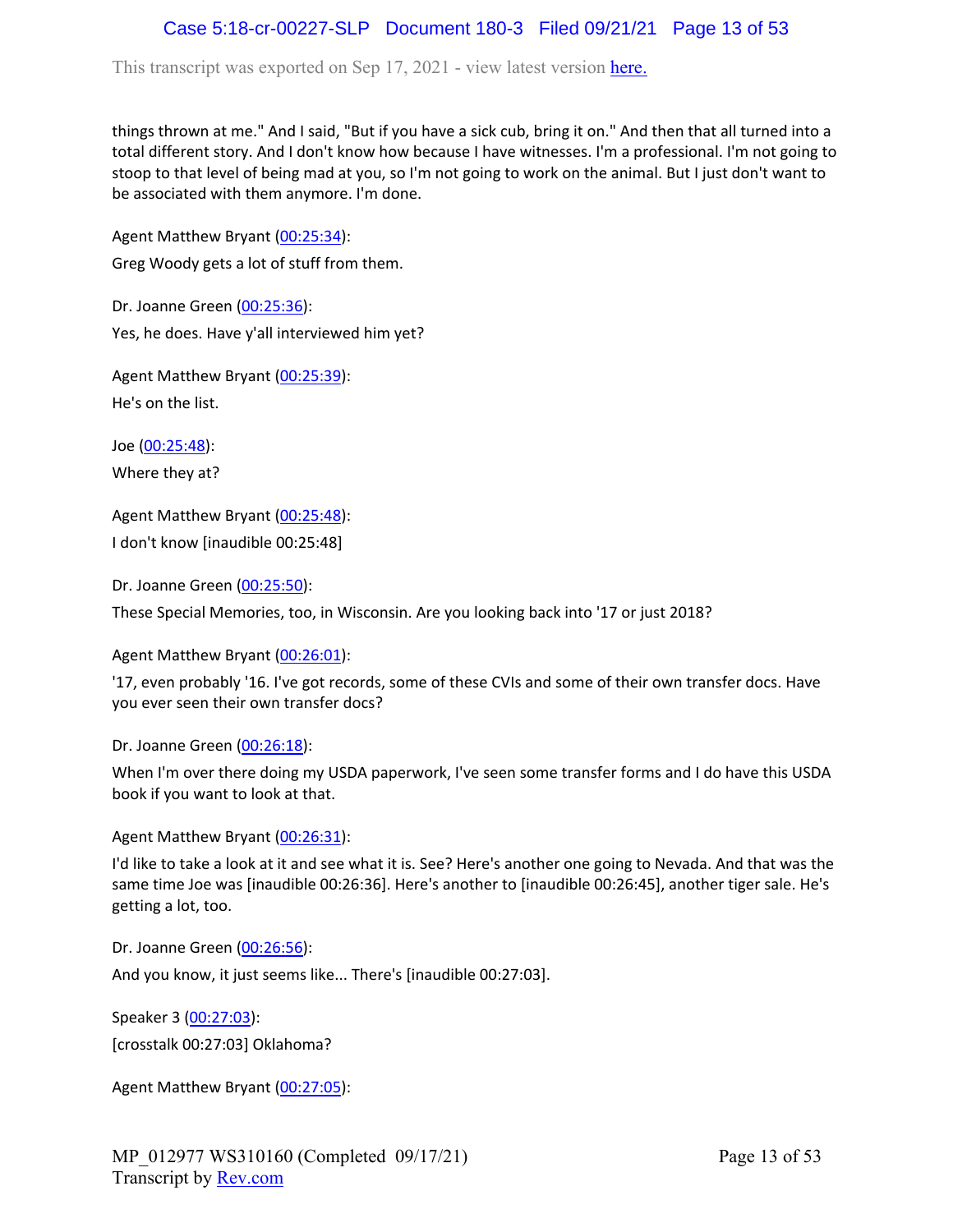# Case 5:18-cr-00227-SLP Document 180-3 Filed 09/21/21 Page 14 of 53

This transcript was exported on Sep 17, 2021 - view latest version [here.](https://www.rev.com/transcript-editor/Edit?token=I33MB_RoV1FwOoHBZ0vXCiw9XFf7Kdljsv8wmKDhXSlbDZV1-muO_uXdeLk3bhrqvxSEUBmRHZUHjbZyoStIj4NIjiQ&loadFrom=DocumentHeaderDeepLink)

Pardon?

Speaker 3 ([00:27:05](https://www.rev.com/transcript-editor/Edit?token=fzIkkb8vsklbuD3LV1pnTAd_dG2O1_Oj3pcnrDAkuOqcmO5zy5higTm87pPDNmMeBNl0qyCUS9Z2u3gYiGBNT00vv2E&loadFrom=DocumentDeeplink&ts=1625.34)): Is there any more parks like this in Oklahoma?

Agent Matthew Bryant ([00:27:07](https://www.rev.com/transcript-editor/Edit?token=TwL70N9yiCk7LZq7xJHkmhzQCb96yy5E1kx-u-VmUF20NZXcL8CogCx7GIDg26lvMLXaCTVYXPzV8fRO677Pg4sEPjc&loadFrom=DocumentDeeplink&ts=1627.04)):

There's a few scattered around. I think there's a Bill Meadows somewhere up there, and Tuttle. Then there's [inaudible 00:27:13] there in Broken Arrow. Some guy down around Durant, but nothing this big.

Dr. Joanne Green [\(00:27:20\)](https://www.rev.com/transcript-editor/Edit?token=OqKgGOqFXSECT_TXxyQduu13oSbTY77MZp0N6p0DOKv5qPc0kjGHf_U9fDmvF_klkzLEI2QzOKRNSqvsHrF5PAiTdXI&loadFrom=DocumentDeeplink&ts=1640.41):

I don't know why they would even want to be in the business. I mean, it is just...

Agent Matthew Bryant ([00:27:24](https://www.rev.com/transcript-editor/Edit?token=kldKCrvTBQXFqrADOtUL2X2T9wIXd1UG8UZMha4h8ziulhn1pYSOztOndENjb2AxIlmMAj0vvYR0XCi-oCbkFkwBnKs&loadFrom=DocumentDeeplink&ts=1644.36)):

It's the whole cub breeding thing... It's hard enough to make a living just being a zoo, but they can make a whole lot of money in buying and selling cubs.

Speaker 3 ([00:27:42](https://www.rev.com/transcript-editor/Edit?token=4lWgvGfsAq85ShVPqUO6dh1yqO8vwWVjsxnvW-jbVrlg3Tie8xEXoeJ3SEi6HhqDBD9MWI6tHCjnagPZd5AQ5b2yd_I&loadFrom=DocumentDeeplink&ts=1662.09)):

The little ones.

Agent Matthew Bryant ([00:27:42](https://www.rev.com/transcript-editor/Edit?token=GaKc-NrBA-E7YUKPCzxD5XD56okel5BioojCdUyMvEsmeabGEIBezgEUjQmFn7kdhHYh10IdDLQ6HIfhsL5q6DBu8Qs&loadFrom=DocumentDeeplink&ts=1662.85)): Yeah. And then, you can make it legally...

Speaker 3 ([00:27:46](https://www.rev.com/transcript-editor/Edit?token=jCbsH0LeHwXJZ2VfveUSbtx02HafVOSvQ0elYoZLr1ZgZqMWBYiuwsyPCHuj940Keq8o7LjWWT_BwXvDjajhOJ1NVfY&loadFrom=DocumentDeeplink&ts=1666)):

Well, that's what I was going to say. Can they do it legally? [crosstalk 00:27:46]

Agent Matthew Bryant ([00:27:46](https://www.rev.com/transcript-editor/Edit?token=tazc4jWMze6msBvtBswT3wpqM1e2oTaAcoKgI1c9rm4MCVHIouFq5TW-O-odlV7tsW_nl8BPW7WFfinHnX4NvIhGneE&loadFrom=DocumentDeeplink&ts=1666)):

A couple of things you can do legally like the cub petting where people can pay by the minute to have hands-on time with cubs.

Speaker 3 ([00:27:58](https://www.rev.com/transcript-editor/Edit?token=oQ3Q_06B9br9Z-b1zNyWrUck1n2VkbgTll1RrjnzeYObzA-4pzBEBkzCUidebup1jSXPH1me7VlK0eK0aedp-_E17kw&loadFrom=DocumentDeeplink&ts=1678.77)): They did that.

Agent Matthew Bryant ([00:27:59](https://www.rev.com/transcript-editor/Edit?token=-kxyvBkSABrNCJvtYJPK4eXYbGIFxjABVBo86Yw07Xombu_FkidjxoIonVQZTcVxXHuHPWmvnrFakWOCFlH7dglYPgM&loadFrom=DocumentDeeplink&ts=1679.53)):

USDA permits that for cubs between four weeks and 16 weeks of age. But people that don't have cubs are always looking for cubs. So if you got a guy that's able to breed, you got people that are wanting cubs so they can make that fast money during that-

Speaker 3 ([00:28:15](https://www.rev.com/transcript-editor/Edit?token=8PDKagXXgpE5T9U0QpvN67tKQU5kyYnDMILYNsVan9VSAmzbPN3pWXipUHTITrgCdLI8VwQZTtnRAoRX78UexqrgFJE&loadFrom=DocumentDeeplink&ts=1695.8)):

But that's what I'm saying, is it legal to raise them for that reason?

Agent Matthew Bryant ([00:28:19](https://www.rev.com/transcript-editor/Edit?token=Q-ys7xtjQzFjJpgRSRs6N2YaYnI-LGizM7tLik6xuyyYByZtV4a4hX_PFkY9WG0a9eB0m4fwz82rZneDyenMPGVLDsc&loadFrom=DocumentDeeplink&ts=1699.1)):

You can raise them. There's no law that prohibits raising them, but you cannot sell them.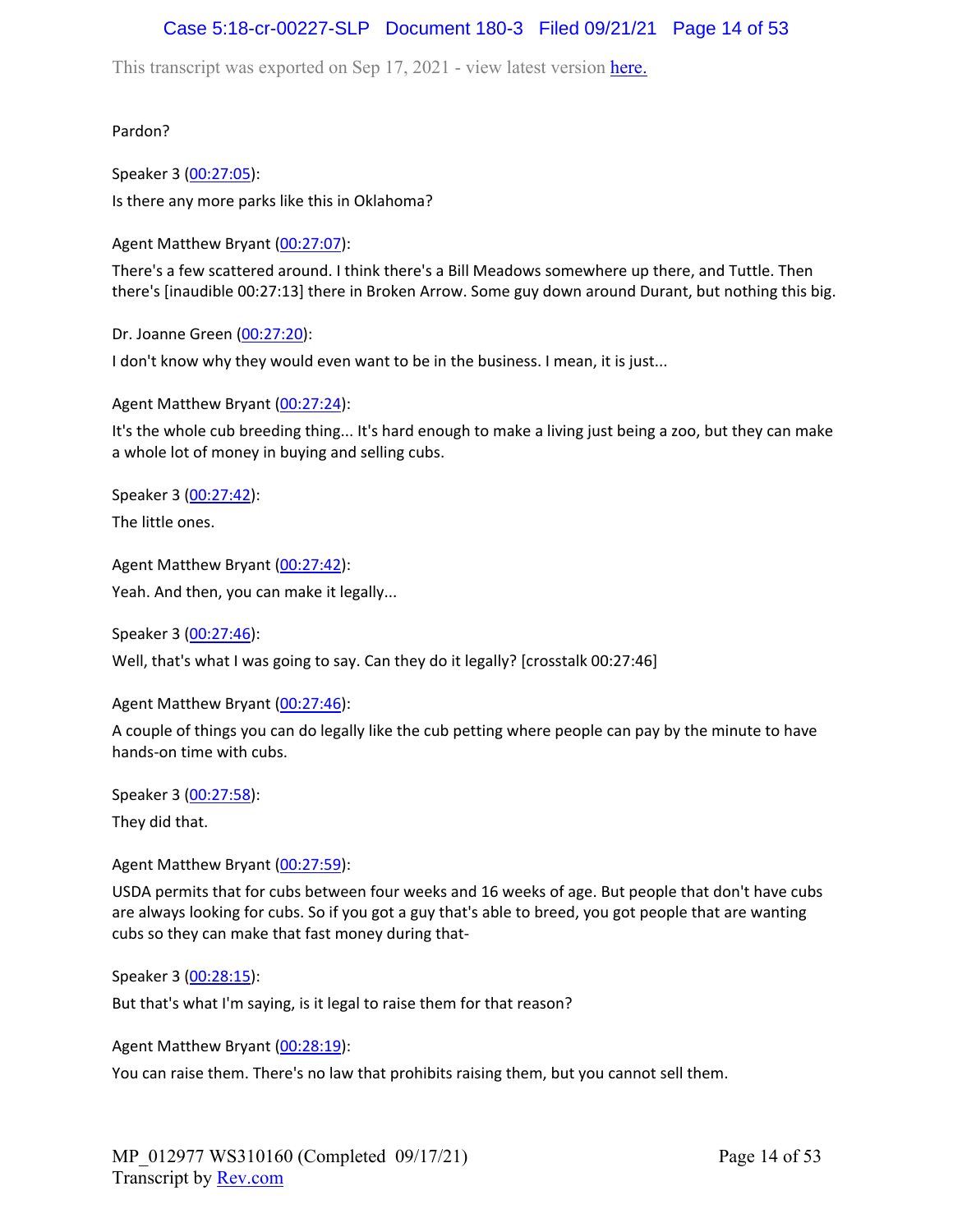# Case 5:18-cr-00227-SLP Document 180-3 Filed 09/21/21 Page 15 of 53

This transcript was exported on Sep 17, 2021 - view latest version [here.](https://www.rev.com/transcript-editor/Edit?token=I33MB_RoV1FwOoHBZ0vXCiw9XFf7Kdljsv8wmKDhXSlbDZV1-muO_uXdeLk3bhrqvxSEUBmRHZUHjbZyoStIj4NIjiQ&loadFrom=DocumentHeaderDeepLink)

Speaker 3 ([00:28:24](https://www.rev.com/transcript-editor/Edit?token=XzgosDquA18T3o7fXYr2zZc6S9lIDckOBx_ieZk4I1oPbkuJpXBzMNPro2FNjmjT6lvWEx781KNpk-v8IcJckvALjZs&loadFrom=DocumentDeeplink&ts=1704.59)):

That's what I mean. For them to be able to sell them [crosstalk 00:28:27] like we transfer heifers instead of cattle.

Agent Matthew Bryant ([00:28:31](https://www.rev.com/transcript-editor/Edit?token=unqW7RU3tZf9J5lILrZOBC_XBh70XZuHcVUELSIX3-AGSnFx_UGmKrkktesNf85Y9G92-791YNKqD6tQ8uTf4lBHkQI&loadFrom=DocumentDeeplink&ts=1711.08)): There's no way any endangered species can be sold.

Speaker 3 ([00:28:36](https://www.rev.com/transcript-editor/Edit?token=URQo4SAZL56WXhAn6tAmd3stMzODqWZYrW9CwxDaaKve5y2C2WWy1rq-QYYDjXOR2uHGUgyTmmYhHXDNyIkcG76hFzc&loadFrom=DocumentDeeplink&ts=1716.2)): That's what I would think.

Agent Matthew Bryant ([00:28:37](https://www.rev.com/transcript-editor/Edit?token=0j_UL81bI2iKJioBHovlOJVyFbjoZcwaoL73u-QZxnV1qVwI9PW7AzVyHuRnb-mFXff5UknzaaNa91w30YRBXPGA5gc&loadFrom=DocumentDeeplink&ts=1717.8)):

Yeah. So yeah, if you-

Speaker 3 ([00:28:40](https://www.rev.com/transcript-editor/Edit?token=sWrOwr6UXpVv0qIiEgSex-6u1hB8Lpl7prULmH0gTFQbRdpHDhAcDpy5-3gHm-zqj8NM3RGm_r7UD9UwPTDbM9JCQbk&loadFrom=DocumentDeeplink&ts=1720)):

[crosstalk 00:28:40] raising Bald Eagles and selling the little ones off to somebody. It's a big no-no.

### Agent Matthew Bryant ([00:28:45](https://www.rev.com/transcript-editor/Edit?token=m-x7gSZj-jV5l7vhfeNVtB7XO9mVtaDOPN56qMSVzYrRjH3GVuoyp2to3NgadNYBGTv3CyHjCaHSyUacZY9arm4KBWM&loadFrom=DocumentDeeplink&ts=1725.61)):

If Andy wants to make money with a cub petting thing and he's got no cubs and you've got plenty of cubs for your own cub petting thing and extra tigers breeding, and he wants them, you're just not going to give it to him. You're going to figure out a way to hide the sale, conceal it, and sell it to him and make money on it. And that scenario multiplied multiple times is part of the problem with some of the tiger breeding and the exotic animal business.

### Speaker 3 ([00:29:14](https://www.rev.com/transcript-editor/Edit?token=TqNMdbEKy-fy8g-OJNJcsXhNA7A_fKntD2PiBN_eqidSwfp3wVSSI1j6egQslMK8Knbh3ZDoNAL3qr2RKi_q38rvOeg&loadFrom=DocumentDeeplink&ts=1754.77)):

Well Sarah used to do that and [inaudible 00:29:20] ostriches for different people. And they take them to these auctions. They say ask for \$60,000, worth \$50,000 but most of the time they didn't bring that. They were trading them back and forth amongst each other to keep the prices up there. So, but still there wouldn't be any money in them with that, for them just swapping animals. There's still got to be the dollar in there somewhere or they wouldn't mess with it.

Agent Matthew Bryant ([00:29:41](https://www.rev.com/transcript-editor/Edit?token=CGHwIMKCtzdQjcuj-W_MVnKOifQcolAuwndVj19U01be5fWVoZ4NDe3yanb1x2u6HET6--aW_CFtIF88i6Qz13GP2vE&loadFrom=DocumentDeeplink&ts=1781.02)):

So you wouldn't know this, but this Eric Swanson guy, I believe this was a fictitious name.

Dr. Joanne Green [\(00:29:49\)](https://www.rev.com/transcript-editor/Edit?token=Ie9eZUrf4O4rzpjdeceuspaoS1Ah-n9nexExigbvcf8iFMH6twg3oToZ9vsf46QDd-hiq07QpF6m4ylGWV26HSvPjMg&loadFrom=DocumentDeeplink&ts=1789.38):

Really? See, we're not even required to call the other in. All we're required to do is call the state.

### Agent Matthew Bryant ([00:29:57](https://www.rev.com/transcript-editor/Edit?token=ubMrMPagddzcKcyOz1v3R_FiKqLAJboqFur86hjVweslqyRVKd3Rfe31jqB_3yBq2hHxA-5-ftS4ymbhm3x5GKn33PU&loadFrom=DocumentDeeplink&ts=1797.92)):

Just call the state and say, "I have these animals," and do you say who it's going to, when you call the other state?

Dr. Joanne Green [\(00:30:03\)](https://www.rev.com/transcript-editor/Edit?token=56r60AyHolXZXdkmta0GrLpgRSKRzH-ltd2bV5Nuf0EejC8tZM_dn36TqzTVPsfW-EaynO-Qc4jIfwsKr90kbjUDJdc&loadFrom=DocumentDeeplink&ts=1803.99):

Uh-huh (affirmative), they ask. They want a complete physical address and their USDA number if they have one, and if not, then...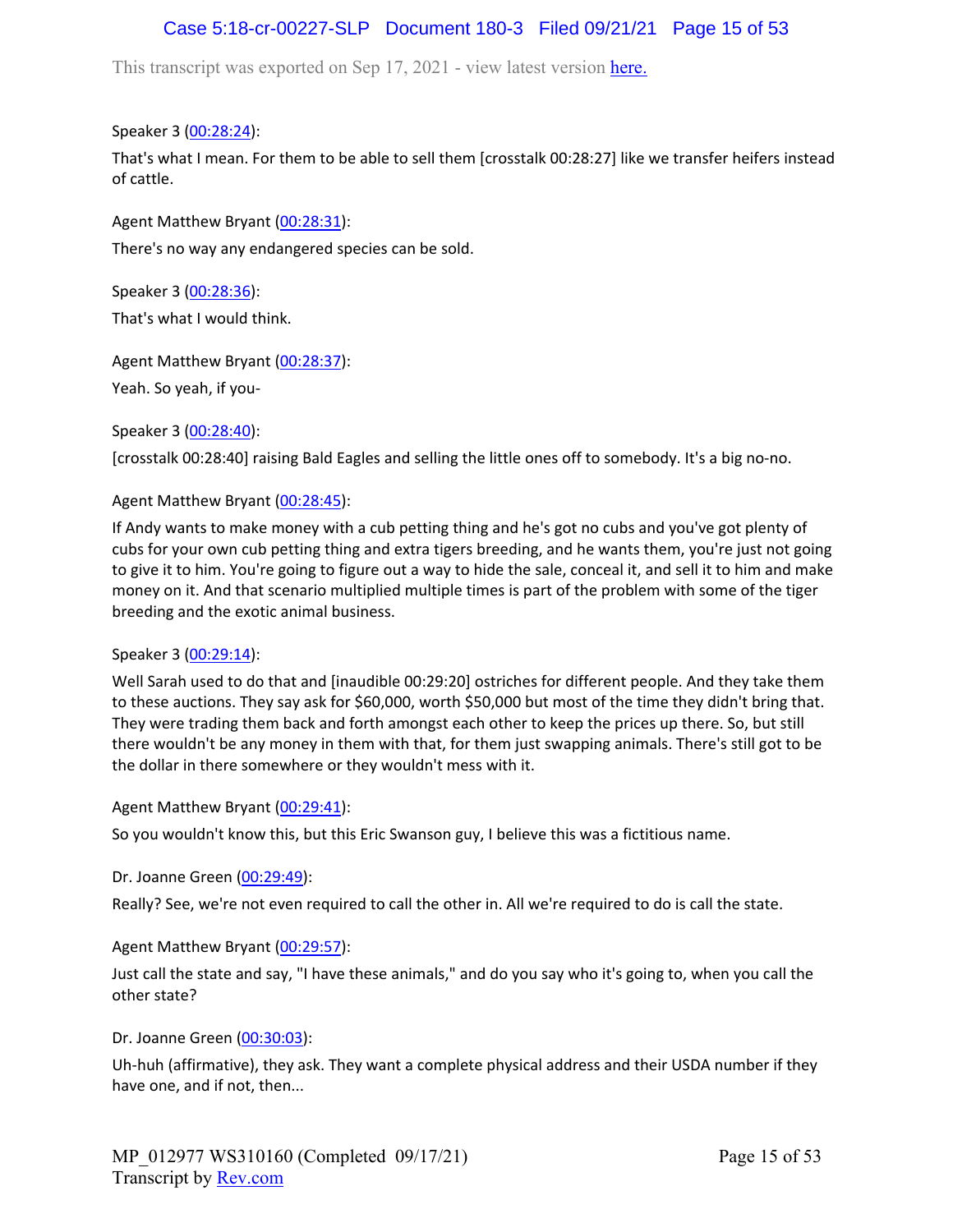# Case 5:18-cr-00227-SLP Document 180-3 Filed 09/21/21 Page 16 of 53

This transcript was exported on Sep 17, 2021 - view latest version [here.](https://www.rev.com/transcript-editor/Edit?token=I33MB_RoV1FwOoHBZ0vXCiw9XFf7Kdljsv8wmKDhXSlbDZV1-muO_uXdeLk3bhrqvxSEUBmRHZUHjbZyoStIj4NIjiQ&loadFrom=DocumentHeaderDeepLink)

Agent Matthew Bryant ([00:30:12](https://www.rev.com/transcript-editor/Edit?token=_jFNPSMDpvaRs-_0kBaJXx7ByE4yKqJW_-SgZv9XA12JBPHFRSUzNLO1utx_9bHPMLwm4zdMIHWCWsvxUpQ3W9JagR4&loadFrom=DocumentDeeplink&ts=1812.7)):

That kind of gets me on the Eric Swanson thing on Alabama because my understanding is... Here's another one going to Nevada when Jeff was out there. If they didn't ask for it...

Dr. Joanne Green [\(00:30:34\)](https://www.rev.com/transcript-editor/Edit?token=wOlHsJt3vyr815U6zJKsKguZ6VtikiokczbEUpO4vxXtH-Ow1vy3PmAZoCkq0esRJoun7uvqzXu0pZ7bOuywRvsGmnE&loadFrom=DocumentDeeplink&ts=1834.73):

That whole thing he had going over there, I just don't even know. That just came up but... I just wish Jeff Lowe had never become involved but that's my opinion. I guess these are just all USDA. Joe asked me to keep this book for him so that no one sabotaged it.

Agent Matthew Bryant ([00:31:02](https://www.rev.com/transcript-editor/Edit?token=Gzz94LrnAehnNCC5QjlSOfCkJiJjZPppfU5NoZbdldc-GFNeh1FNVvzMlxzDYW4aoBMwUxzu2XdGwaH4E4gtBuX3JX0&loadFrom=DocumentDeeplink&ts=1862.28)):

When did he ask you that?

Dr. Joanne Green [\(00:31:04\)](https://www.rev.com/transcript-editor/Edit?token=cCgCpNSJbm3HqFxE8nW6meko9_qMwmWFF0wLbqKARpTgiaeEJ0lGZSGYmwKzweJ5GJw-nRYEZNx1k01qlcQPNdZ9HSw&loadFrom=DocumentDeeplink&ts=1864.26):

When, that last day, when they were throwing things and screaming and he says, "Take this and put it in your clinic so nobody gets a hold of it." So I guess this is just USDA records.

Agent Matthew Bryant ([00:31:18](https://www.rev.com/transcript-editor/Edit?token=rKwI8eROyC_RQxjjYQX6kHp84QoKK02MWCNWV68h7wDGvSg7jTO1zfmSu_1P8FTcWUcoTDju1Ob940UyKHxxBD3Mkm8&loadFrom=DocumentDeeplink&ts=1878.21)):

Those are transfer forms.

Dr. Joanne Green [\(00:31:19\)](https://www.rev.com/transcript-editor/Edit?token=MT8aDhqYYfiEca_fyz_zXsHzYPYazh3Xk7AAiwOIdihnbkyh55dtOkoRupKIqIp0cuRUaDGZq8syTEI4qhHmX7fSp-g&loadFrom=DocumentDeeplink&ts=1879.62):

Those are the transfer forms.

Agent Matthew Bryant ([00:31:26](https://www.rev.com/transcript-editor/Edit?token=gSa46HlCFMg01qUGnTSNlNhDqesBwCQ0Tu_wVF39FLjD4bg5Zzskn0w6EiK-HN3xDn_QB23fAF9rodUcpM7J7bNGm1A&loadFrom=DocumentDeeplink&ts=1886.72)):

So this is kind of the stuff I'm looking at. So I'll just want you to understand where I'm coming from. Here's a transfer form, going to Bonnie Heart. A liger, two tigers, and they're listing donate.

Dr. Joanne Green [\(00:31:42\)](https://www.rev.com/transcript-editor/Edit?token=XXgIXGGbhy6G4XB7Ulyalt8qHdmXpgv7XhyPEAx_gYLRXCGdujmT68aUBS6n65z_ZqiTYX4fV4nP71ha8fsVreYJ5z8&loadFrom=DocumentDeeplink&ts=1902.89):

I've never even seen that. I honestly haven't even opened this book up.

Agent Matthew Bryant ([00:31:48](https://www.rev.com/transcript-editor/Edit?token=qvDOinRr9UfM-IVE2lI3d0cAQ1Anj8t26dw04_JS_GrKLLjbti81VPHPLnQrA-TYw99Pu2UD4zhJhPll2nNMDPHpfwY&loadFrom=DocumentDeeplink&ts=1908.19)): Here's two lions that were donated.

Speaker 3 ([00:31:50](https://www.rev.com/transcript-editor/Edit?token=wAe6QBqPz_KhtqKxCZiVc6Dt2VK6eOFh-6JqP1Sv3e0msEzMjzduoZY16OfUQwtAOl48mMRQSphFRvnBj4jXO1uEG1A&loadFrom=DocumentDeeplink&ts=1910.69)):

But you guys don't know whether they were donated or money changed hands, right?

Agent Matthew Bryant ([00:31:58](https://www.rev.com/transcript-editor/Edit?token=Y2N4yz2tHUdBks0BoPOpCv1VK59pykHFWhl5IENYP07jchjAvrlfX-pMofFbDE8jiZigAOYXfNkRN5bTmzr2iiHV4SU&loadFrom=DocumentDeeplink&ts=1918.81)): Not necessarily. I do.

Dr. Joanne Green [\(00:31:59\)](https://www.rev.com/transcript-editor/Edit?token=5RhdIk3cHVeB8kv7ic07DmyIqbQmA5WpiMxCnD_YKMgx9COZrqKQWpIOQv0zyBJTRC4qnn3NhfrWAUHi-8AlEZySciA&loadFrom=DocumentDeeplink&ts=1919.06): They fill them out themselves. [crosstalk 00:31:59].

Speaker 3 ([00:31:59](https://www.rev.com/transcript-editor/Edit?token=Ki-F2yLWadOEh6GooK2HZHQeohjZUaYDJQYUf7VmJ859Jh_Pzh50AXAX7pNYafrz4la2W4rB2KBGdhv5yKsGFu_LVO4&loadFrom=DocumentDeeplink&ts=1919.06)): Well, that's what I'm saying. You can write anything on paper but...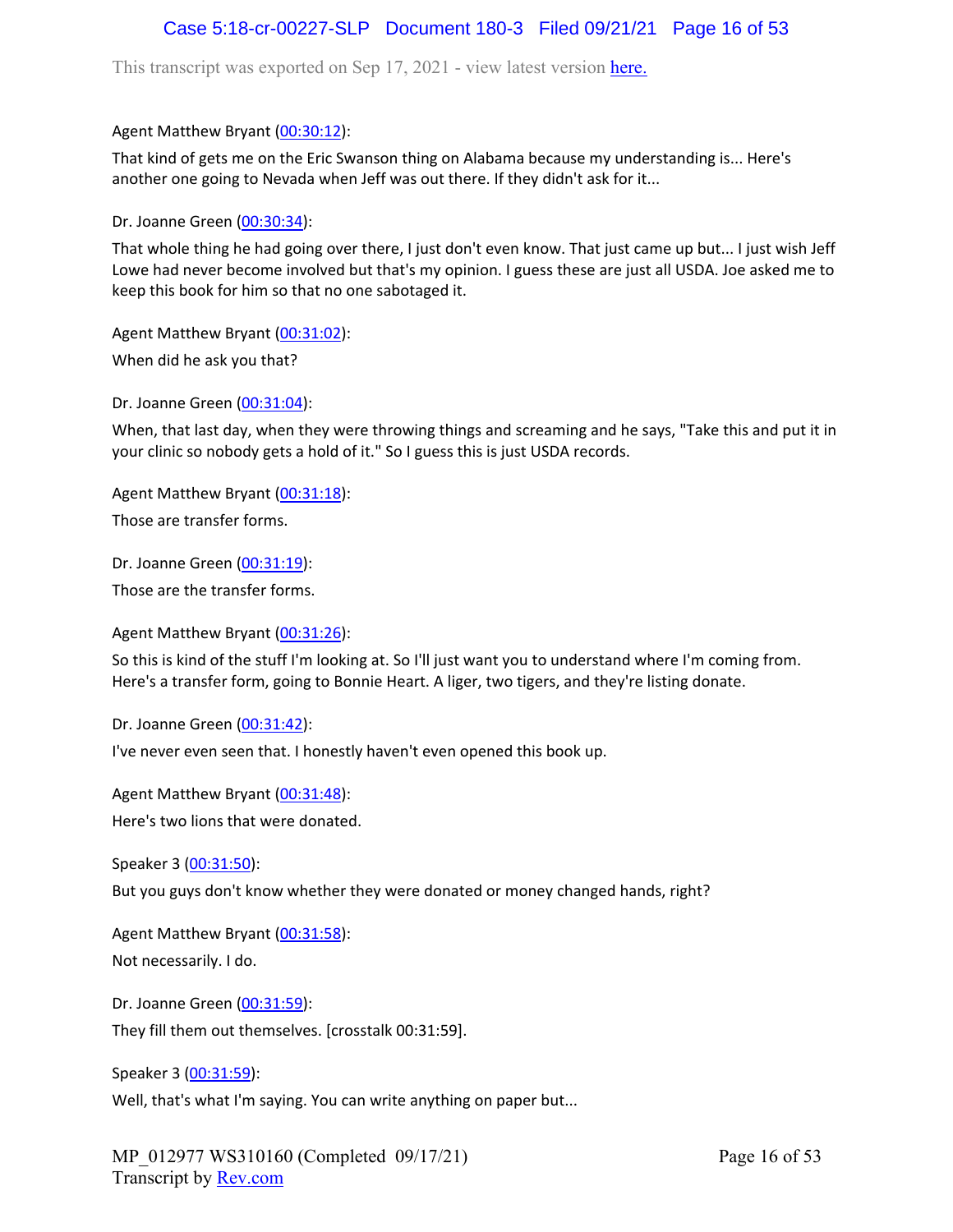# Case 5:18-cr-00227-SLP Document 180-3 Filed 09/21/21 Page 17 of 53

This transcript was exported on Sep 17, 2021 - view latest version [here.](https://www.rev.com/transcript-editor/Edit?token=I33MB_RoV1FwOoHBZ0vXCiw9XFf7Kdljsv8wmKDhXSlbDZV1-muO_uXdeLk3bhrqvxSEUBmRHZUHjbZyoStIj4NIjiQ&loadFrom=DocumentHeaderDeepLink)

### Agent Matthew Bryant ([00:32:05](https://www.rev.com/transcript-editor/Edit?token=-Xpczzj-hjuWwjqR6mdSsAbfopTWBUKUsZbMhPkt5pbAUJQ6DN-A-guP0QI1-7PLxkK4FYC1PNuohvKt9S9drKvUx9E&loadFrom=DocumentDeeplink&ts=1925.48)):

Yeah, so when it says donate what it does to me, from an investigative perspective, it goes hm. So then I trace, just like in any investigation, you follow the money.

Dr. Joanne Green [\(00:32:16\)](https://www.rev.com/transcript-editor/Edit?token=Xg7BvsBz4HXhuZVDCiL3nzyB_R5IWO50wnaoGiYDlp_UdAqJEHwB1XA7zlb0Y8gcsLucca-LSoGR_I-vMqImoY1OGEc&loadFrom=DocumentDeeplink&ts=1936.85):

Well, he preached to me over and over again that he cannot sell any tiger or any part of a tiger. And he said, "Donations are fine, but you can't even accept a steak dinner." He preached that out loud.

Agent Matthew Bryant ([00:32:31](https://www.rev.com/transcript-editor/Edit?token=vsmXvKekARDbAqzjsgwNOLowVm9eJ1b4Hx76T6gfzuK20OsodMohc_TMr11Ec6hdPTRdhuCRunrKwdT3rpMisn4a3-w&loadFrom=DocumentDeeplink&ts=1951.2)): So he told you that numerous times?

Dr. Joanne Green [\(00:32:34\)](https://www.rev.com/transcript-editor/Edit?token=PMdPl46hrpm-CgcPtG0jbNub1ZNX21JU0At5A3zkMv9lxqq2gTBd75jTL37JrM1H38NRU7E8-ER7H9KPbWB_FrCObrY&loadFrom=DocumentDeeplink&ts=1954.07):

Yes. And I'm sure hitting that sale was a secretary of mine was a typo, because, I mean, I look through these. Sometimes I'm really busy and I'll make sure appropriate boxes are checked, but to be honest with you, that little line really doesn't, I don't really look at it that much, in which I should. I think it was Joan locking up this time or Kelly. I can't remember. I know it [crosstalk 00:33:02]

Agent Matthew Bryant ([00:33:03](https://www.rev.com/transcript-editor/Edit?token=RCUI_FYARHO7yO9oYHt6RzsY6Q-q7J22sZ8QnzvDyzBh-OO0tltev2qZtIxXJehhNJT_WKnb4D9ZUtcL8Tk0JjCr7nE&loadFrom=DocumentDeeplink&ts=1983.48)):

I've got these going back to like 2012, a lot of CVIs and there's a lot of them that are marked sell.

Dr. Joanne Green [\(00:33:08\)](https://www.rev.com/transcript-editor/Edit?token=KgS36ZGOaXO3XVyB7R5S1QnLqQU7Ujyv8ZXvqI_tp-5h7iXrLK1fkd91wOZEp6dxCjNZevAg6HAVokFV-hxDYQTz2vI&loadFrom=DocumentDeeplink&ts=1988.94):

They are?

Agent Matthew Bryant ([00:33:11](https://www.rev.com/transcript-editor/Edit?token=ya_VfAax89V_70FG4fCNlujL73BLFiJjm_-8nqUTEOSoV3kwwnPquB8KWM5EM-3TddMMbqRHbsFUMPjY8JfimxShwfk&loadFrom=DocumentDeeplink&ts=1991.83)):

So, I was wondering is if you're just, or your staff, is just following directions when they call?

Dr. Joanne Green [\(00:33:17\)](https://www.rev.com/transcript-editor/Edit?token=HBwQ1dv3-K8hXikA3ZxSkfm9fXAAqQgsRZ8ENAQlTMxCL2sU59zRABSTcno9YwdgPDFZINyHJN0RxMZ1Zru5yXXVFzo&loadFrom=DocumentDeeplink&ts=1997.81):

I see. Well I'll guarantee you, I ain't got no money for me selling any cats.

Agent Matthew Bryant ([00:33:29](https://www.rev.com/transcript-editor/Edit?token=RpBwov3TZFiARFrNjDEzrx9JDEM7nR6PLt0IS9SphOu7HqG-eo6OuES0ckT2NCmdfDV1N-KAe28l-UtSMMwDlwCcj7M&loadFrom=DocumentDeeplink&ts=2009.15)): How much do you charge to do a CVI?

Dr. Joanne Green [\(00:33:33\)](https://www.rev.com/transcript-editor/Edit?token=idyPjV3GhSuDHspJaspAAAusxEC62gSsnfYleuHjZjPVu0ht-uTfHR_XdC12AE8ODUKW8ZdsEYxlVpA0X2krS8A872w&loadFrom=DocumentDeeplink&ts=2013.27): \$25.

Agent Matthew Bryant ([00:33:34](https://www.rev.com/transcript-editor/Edit?token=UzZvP5QI_zdQ3CI2TzCrpeWM9juILXvDYqEzxV_0SmD3uJzYvj0qDRwt-PzBtRYllmkg7j6JVzCmqO7AEzW5_do6S9o&loadFrom=DocumentDeeplink&ts=2014.58)): \$25 for a CVI? Regardless of how many animals?

Dr. Joanne Green [\(00:33:39\)](https://www.rev.com/transcript-editor/Edit?token=LWVryE8mZ2Qhv0YQuO1iskoc235EWKCpvxABI5bS4dEeMqYszJOBmETbPcp7fXm3zLTaZGkAZKp9Nrpsf--e3DvkJmM&loadFrom=DocumentDeeplink&ts=2019.4):

Yeah. It doesn't matter the animals. I've since gone up. Now, if I have to get a permit number, it's \$45. So I...

Agent Matthew Bryant ([00:33:47](https://www.rev.com/transcript-editor/Edit?token=9oSCklecgPSIdgduivZd5S9iaYwO0sTifQkKRY8dcqzb77XdqwSQkDjJmfX4wt8f9LtyNb69mXck8y0TkvGCzEryFqo&loadFrom=DocumentDeeplink&ts=2027.45)):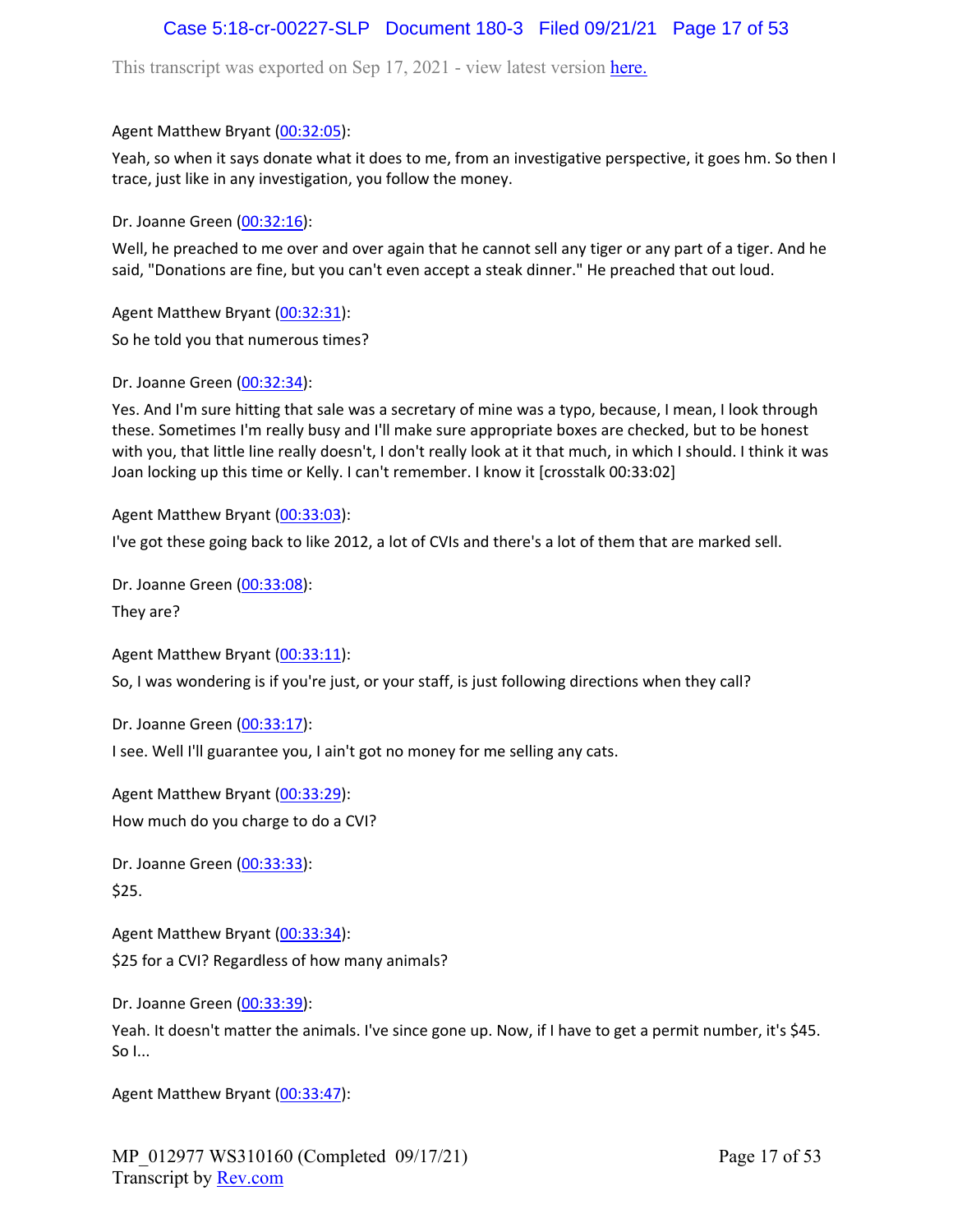# Case 5:18-cr-00227-SLP Document 180-3 Filed 09/21/21 Page 18 of 53

This transcript was exported on Sep 17, 2021 - view latest version [here.](https://www.rev.com/transcript-editor/Edit?token=I33MB_RoV1FwOoHBZ0vXCiw9XFf7Kdljsv8wmKDhXSlbDZV1-muO_uXdeLk3bhrqvxSEUBmRHZUHjbZyoStIj4NIjiQ&loadFrom=DocumentHeaderDeepLink)

Well, you have to get a permit number on every one, right? Because you have to call the other state-

### Dr. Joanne Green [\(00:33:50\)](https://www.rev.com/transcript-editor/Edit?token=4GE49DkuDF5BBAtOiHHUwlmceZtqd4lfZvplm06myCTxRRz_eQ-Ai05OSOAg72_W9Kz8ccQnBSOLuNWEBIHUZBXJmak&loadFrom=DocumentDeeplink&ts=2030.63):

Some states don't require it. That's why on some of those health certificates, they won't have a permit number. If they're supposed to have a permit number and I don't put one on there, boy, do I hear it. I get a letter from the state. I get a penalty on my license. I get a possible notification that your accreditation may be suspended. I mean, it's bad. So we call every state. You have to be an accredited veterinarian to fill these out. And it was a long time ago, probably five years ago, maybe 10 years ago, I can't remember. Anyway, he had a vet coming in from Oklahoma city. She left her whole health certificate book there. I was in shock. I was like, "Who's is that?" And they said, "Dr. So-and-so, she just left it here so we can fill it out." I was like, God. Are you that... I was just like, I don't want any part of this. I don't know whose it is and I'm not touching it.

### Agent Matthew Bryant ([00:34:52](https://www.rev.com/transcript-editor/Edit?token=w5IEQ-DOzhrKqBTN_O_PLJzgzAcZ5O2ux-_KWeE-9J1T_UDzgKejLMNo20HS1gSH41Xda9RrnKYbMKvV0vjNfNif8MM&loadFrom=DocumentDeeplink&ts=2092.12)):

That brings me to a question. Some of these questions are going to be hard, but I have to ask them because I'm not making it up. At any time, and I want you to know to be totally honest with me right now because we want to work with you. But at any time, have you ever done a veterinary inspection without looking at the animals? And remember I've talked to numerous people, so I'm just not making it up. And if you have, you have. We can get past that. You're busy. You've got a lot going on. You do this day-in and day-out with them. So if they tell you, " Hey, I got two tigers. I need to go to Missouri and they need to go tomorrow." You may not be able to get out there and I understand the fact that you just may do some paperwork and not see the animals. And if that's happened, Dr. Green, you need to just tell us. Tell us now because...

### Dr. Joanne Green [\(00:35:49\)](https://www.rev.com/transcript-editor/Edit?token=GI-SoVVW7FQirR9gfe9XtbRihRAWBzHsToFuEKO_BYfhZJDmmxGBEKQ7ugdpNPaooBwAFh6QEfJP0nAaKLwAkUOa4gw&loadFrom=DocumentDeeplink&ts=2149.93):

It may not be the day I make the certificate, but I know that I have seen probably 90% of them. I'm sure there's been at a time or two where I've been too busy. And I'm just being completely honest with you.

### Agent Matthew Bryant ([00:36:03](https://www.rev.com/transcript-editor/Edit?token=hb39PS-u3aaIt28KYgmOlHQ6W8exmORkLyXmNKTodU-a7obxylB8oBknRrMbZtgU-aFKFAbFc7wbdg24ahcgSUv0SCk&loadFrom=DocumentDeeplink&ts=2163.45)):

That's all I want you to be, Dr. Green, is completely honest. Because we have several people that are saying how it worked up there. That they would call in. They would send somebody to come down and get the forms, but the animals were never seen. We have multiple people saying that. I'm not wanting to put you in the trick bag with Joe. All I want to do is gather the facts to make sure that what they're telling me is right. And if it happens, it happens. You are the professional in this group of people. You are the one that has the most to lose. You are the person that has [inaudible 00:36:44].

#### Agent Matthew Bryant ([00:36:48](https://www.rev.com/transcript-editor/Edit?token=DyUKIVEeyBkOrcgKMXRLyeu769_uJRz9BgaevkYfVyvdezkoJDj8LYQkNisY35VCMKygRQ2BY-1ceTX5FSbcAmDSj_o&loadFrom=DocumentDeeplink&ts=2208.04)):

In my experience, you are the person that is going to be the most trustworthy. So I want to get your story. Please don't hide anything from me or tell me anything that's not true because we can work through this whole thing as long as we know the truth. And anybody in your situation, dealing with them, and in the practice that you run, this busy practice, understands. Like, these people are a problem. All the time, something's coming and going. I can't get out there. They can't bring them to me. Yeah, I'll do a vet certificate every now and then and not see the animals. But I try, as a professional, to make sure I see the animals when I can. If that's the truth, I don't want to put words in your mouth, but that's kind of what I have learned in the investigation.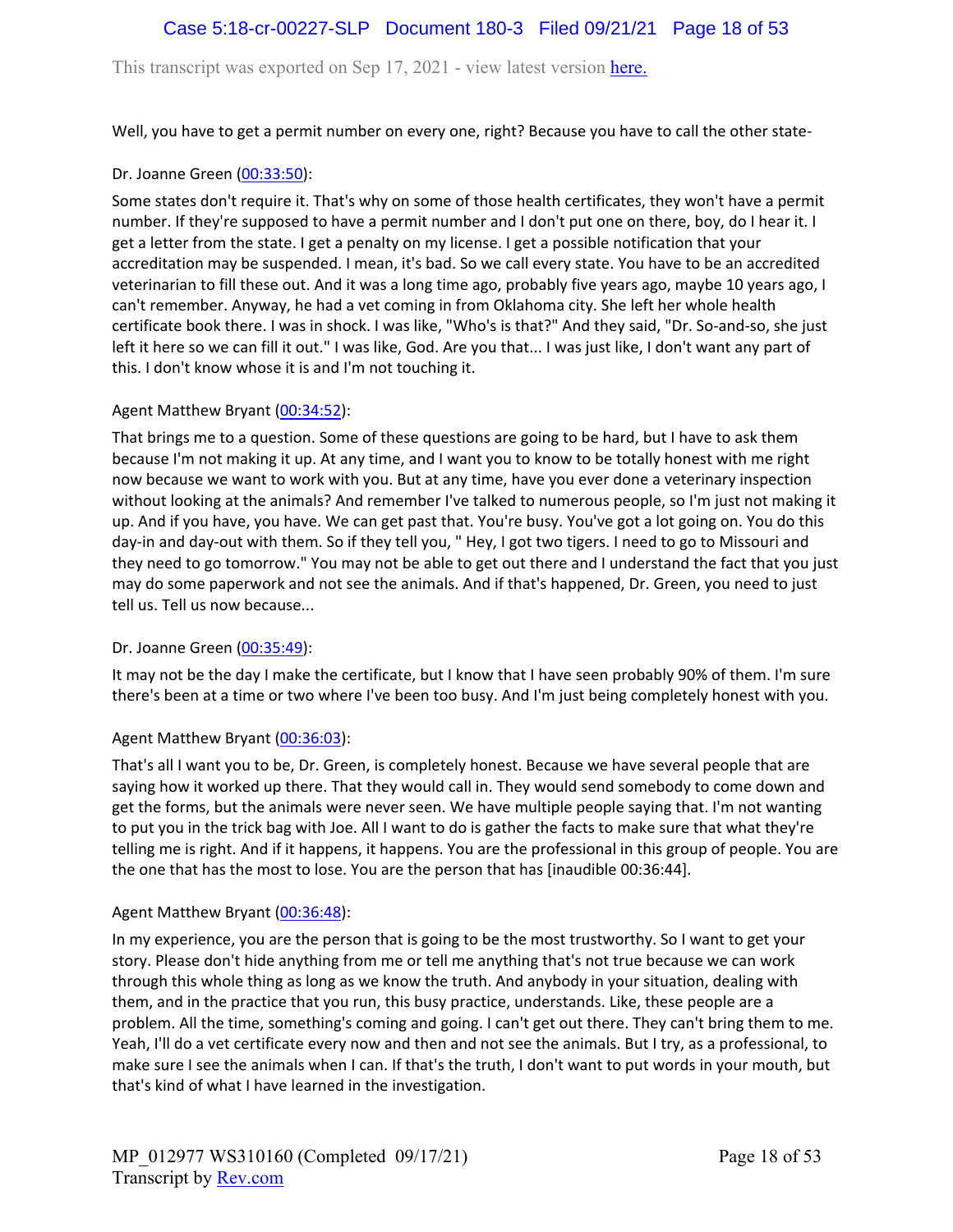# Case 5:18-cr-00227-SLP Document 180-3 Filed 09/21/21 Page 19 of 53

This transcript was exported on Sep 17, 2021 - view latest version [here.](https://www.rev.com/transcript-editor/Edit?token=I33MB_RoV1FwOoHBZ0vXCiw9XFf7Kdljsv8wmKDhXSlbDZV1-muO_uXdeLk3bhrqvxSEUBmRHZUHjbZyoStIj4NIjiQ&loadFrom=DocumentHeaderDeepLink)

Dr. Joanne Green [\(00:37:45\)](https://www.rev.com/transcript-editor/Edit?token=0_cOq2T-HoYbUnxs8-CFJqowsGSqNsNT8hcARxpMO85ANarCkqBbXzSOCHgjNvD-dTwdQY9daiUkDk2K6viJhGVWpf0&loadFrom=DocumentDeeplink&ts=2265.69):

Well, and I will tell you that Reinke was more of my eyes out there than anyone else. I trusted him. He took care of the animals.

Agent Matthew Bryant ([00:37:58](https://www.rev.com/transcript-editor/Edit?token=KiT3iySDDj86y9BhGkQ08RCoGYjtGkyNBwcAPJFK0pZ4RqwraWHQWlM2nEcWs5sYtYboCn3lfoVIslAao5LJfUfqI7M&loadFrom=DocumentDeeplink&ts=2278.16)): Yes ma'am.

Dr. Joanne Green [\(00:37:59\)](https://www.rev.com/transcript-editor/Edit?token=ARN2BZmxpxVvUebcKKio8bDovmdccTll85jYL8ZZS2Qz9s6Rt3vLJ-qeAFtWyBs2Yag3agyw9vZ5m3qRTMYvLwTn-VA&loadFrom=DocumentDeeplink&ts=2279.04): And if there was a sick one, I knew it.

Agent Matthew Bryant ([00:38:00](https://www.rev.com/transcript-editor/Edit?token=llR-HAlLnkJFu9-_Yp0LZatglJSi3Tg9XD0BGZ6c2JkCeprHHJ_KfJcza2odfIqmHoIq6Y6rJlN8wCMOZYC5LumBI3Q&loadFrom=DocumentDeeplink&ts=2280.58)):

Yes ma'am.

Dr. Joanne Green [\(00:38:01\)](https://www.rev.com/transcript-editor/Edit?token=hUDKwPA2Uquyt0OxXMd1VCk6Mv3C20UX3yVK4xWFGJb2VNHpyA4kZPPcZznuqDhcSCJrFgsAStJMPjeHuje2gubo1I8&loadFrom=DocumentDeeplink&ts=2281):

And he would be very honest with me. And the big thing we're looking for is fungus, upper respiratory infections, things like that. So if there were five cubs going and I saw maybe three of the five, then that's how that would work.

Agent Matthew Bryant ([00:38:22](https://www.rev.com/transcript-editor/Edit?token=ptxIE6lDizjQ-RPaxj7WP_SUjAnchyMO0xS_LWxZU3GYZpf1QTcWDHkYzVACrmnqlhdMBS4hTRV9lTF_h4rzNuYg1OA&loadFrom=DocumentDeeplink&ts=2302.31)):

But there's times though, too, that there might've been two cubs going and you never saw that shipment?

Dr. Joanne Green [\(00:38:27\)](https://www.rev.com/transcript-editor/Edit?token=euoHjexs5qXhVkYxDUxciQxxgjQrhfEWdd66KlXUs_T9Er15OOot0LoUGX8PwQ-RVbRjXX1UnrXexUnQHZCqBNnSkkA&loadFrom=DocumentDeeplink&ts=2307.77):

It's possible, yeah. You can see that he is one... This park just got completely out of control.

Agent Matthew Bryant ([00:38:41](https://www.rev.com/transcript-editor/Edit?token=sNIoNzAhn66U3OlJxHo8QYdHY1vKqYmRPpeq57xt3QxbbVNcNhA3M6oawLMr-1CGFE0ptRHI2XxpIw4BExZIVb5Y2as&loadFrom=DocumentDeeplink&ts=2321.07)): Yes ma'am.

Dr. Joanne Green [\(00:38:41\)](https://www.rev.com/transcript-editor/Edit?token=7ASwtz30i-xQUHaUdQuDodOS6ap6Isg149RxgLB2Rok2YVSK_9dg8BUEXfOHiakdlcVtU_bUaCsZmyt9zLEViR6rvH4&loadFrom=DocumentDeeplink&ts=2321.52):

And they are one-

Agent Matthew Bryant ([00:38:42](https://www.rev.com/transcript-editor/Edit?token=iLUem2pKADi4b1hrcE2zvYj6b8wWk1Dc5QJxaW1f_jt1Jg0ovoIr0QO2n5YkkFBE_j1lnQJnJ3dD6VcuaLBjmDNDjbc&loadFrom=DocumentDeeplink&ts=2322.94)):

That's the reason I'm here because it got out of control.

Dr. Joanne Green [\(00:38:46\)](https://www.rev.com/transcript-editor/Edit?token=PTJ5lLlZ9z0Ugzy_xfr5GZXD5KC_ZmwbP3-erojfdcbc0guzlQpHrZPsxW46Ph5Munp6l8sS_7DsQCxEXSVw8Em4P5Q&loadFrom=DocumentDeeplink&ts=2326.53):

They would be one of 50 people here and all this paperwork has to be done correctly. On top of that, Joe would just pay me whenever he felt like it. Right now, there's over \$3,000 that he owes me.

Agent Matthew Bryant ([00:39:05](https://www.rev.com/transcript-editor/Edit?token=BZ3wjSlLfuW3ZzMn3wKLJ0VH2-XcMPRNE3HQlkO3TGE8XMeyWSzaxrVypOGMPHu3pct9FrIxh2ZMqyDhymSFi5GiH_w&loadFrom=DocumentDeeplink&ts=2345.59)): Have you talked to Sheriff Rhodes about that?

Dr. Joanne Green [\(00:39:07\)](https://www.rev.com/transcript-editor/Edit?token=ueDlHjW0WHnofolvDKR4ensqNXd-FNVcrNMlQyJo0ac7DhXmoN_TwuJzMzfweMxC8V0rxcwn0FwjktzMcC6BAKLz4mw&loadFrom=DocumentDeeplink&ts=2347.64): I've tried to talk to everybody about that.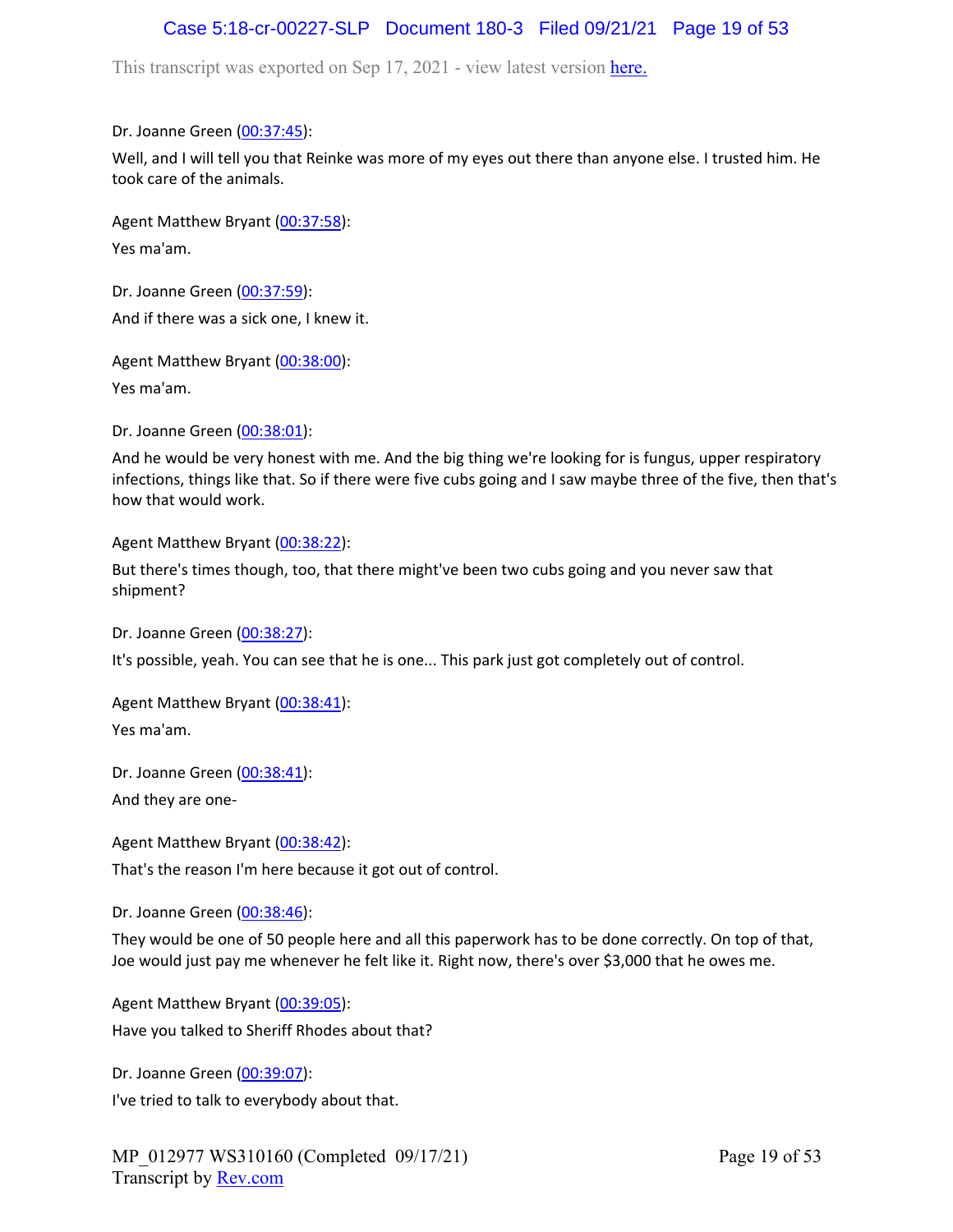This transcript was exported on Sep 17, 2021 - view latest version [here.](https://www.rev.com/transcript-editor/Edit?token=I33MB_RoV1FwOoHBZ0vXCiw9XFf7Kdljsv8wmKDhXSlbDZV1-muO_uXdeLk3bhrqvxSEUBmRHZUHjbZyoStIj4NIjiQ&loadFrom=DocumentHeaderDeepLink)

### Agent Matthew Bryant ([00:39:09](https://www.rev.com/transcript-editor/Edit?token=ZIPiEKHhaFGY9iguO52aZt-zsBmQjz69zuFHoiihDhNLk9yZbt0H0zWqRMIM-V2WAMtiWF2dWg8PnHbvjfTyHsXO-LM&loadFrom=DocumentDeeplink&ts=2349.52)):

Sheriff Rhodes, my understanding is putting together some information based on people from local hotels, to people that have been taken advantage of or manipulated through this whole process. And he's going around to people that Joe owes money to. So I would encourage you to contact him on his side of the investigation.

Speaker 3 ([00:39:33](https://www.rev.com/transcript-editor/Edit?token=n921gVnPzGrtkMdI8ZXmZOfNwxf_sxy4XK3GoUymSVk154cy4-EisroXfo8XvqhZvk60JjoMtqYizNOsMuF7qPdKy2Q&loadFrom=DocumentDeeplink&ts=2373.3)):

He got a bill of sale that they were going to swap out part of that bill, all of that bill that he owes now for a kangaroo. And she's got it and Lowe won't let her have it. He said, "That's between you and Joe." She went, "Well, we have a bill of sale. It's ours." And as far as we know, and then he let off three days of text messages and stuff on Facebook about how sorry she was. And she'll never get blah, blah, blah, blah, blah, blah kangaroo out from me. It's not his.

Agent Matthew Bryant ([00:40:10](https://www.rev.com/transcript-editor/Edit?token=wycH28aToKVJ63mggCA9YEJHHoXUhcggUUhu-XbQ17TAJuufzLVhe9DUGdrg3d_kqa32kjvee3ZtMRxErZ6yEVTiOz4&loadFrom=DocumentDeeplink&ts=2410.31)):

So it's Joe's kangaroo?

Dr. Joanne Green [\(00:40:11\)](https://www.rev.com/transcript-editor/Edit?token=4s5F0AI-lYEqf8K-86M4If8E5ah4f2PQKa0KGOnICahp10MussaKqYP3HsDSEIq9ayGEvLJW44X1iwWDQRTRrIfDfFY&loadFrom=DocumentDeeplink&ts=2411.5):

And Joe gave it to me to cover the vet bill.

Agent Matthew Bryant ([00:40:15](https://www.rev.com/transcript-editor/Edit?token=aKVvijWyHmxWs46JiwoTrNV73JtIT0EynLwcpqBj-djkiHOzn9OYEl6omd4ee1PsHW7UyRIOn5wuzG-UQRO0LOMHRw0&loadFrom=DocumentDeeplink&ts=2415.53)):

Gotcha. And see, that's a civil deal that Rhodes could probably help you with that's out of my purview.

Dr. Joanne Green [\(00:40:27\)](https://www.rev.com/transcript-editor/Edit?token=d23HBYGmECqCBtpWvuXj0xJxnj5exkXP3oDIvfT8QCciolE1rM7fyjEpkBkFOOyzvkfl5b5KRtI52V0z7JnMIn9MCcY&loadFrom=DocumentDeeplink&ts=2427.08):

But every time I try to push it, he blows me up on Facebook.

Speaker 3 ([00:40:29](https://www.rev.com/transcript-editor/Edit?token=M9P9t2DwUWKoaaKilBr1Gdpdt2BXZ3vT_DbNcdp3YQX1hubEMAL_7xdzR5rx1lD9XWq8NOb08V-zy-TQjS8vTVieQEc&loadFrom=DocumentDeeplink&ts=2429.83)):

Yeah [crosstalk 00:40:30] on social media about how bad she was.

Dr. Joanne Green [\(00:40:35\)](https://www.rev.com/transcript-editor/Edit?token=F57OpiLtla0vqu0deRh3hE4xzDvg-EPbeE6o6Vlh0TlBEHY0v7ld6tS3HdMSZOXYw3C9MSsaPZcb1s2H-2Ji5NjvVcU&loadFrom=DocumentDeeplink&ts=2435.3):

I mean, I have worked myself to death out there. I can't tell you the number of times Joe and I were out there in the middle of the night trying to save lives. A long time ago, I guess 18 years ago, a tiger got out in the middle of the night and he was the only one that was brave enough to go in to try to get it down before it killed somebody. Numerous, numerous things, and then to be treated like this in the end, it's just...

Agent Matthew Bryant ([00:41:03](https://www.rev.com/transcript-editor/Edit?token=95S8EyfDAEuDffazE9tMOuu6hWX0i-G62dMBGW5cYX2MfmGkpSWAlLq6Z2aqXPpyuH9sOpSPUDIwl3l_AjvDlvrHF7Y&loadFrom=DocumentDeeplink&ts=2463.25)):

And I get that and I understand. I say I can empathize with how you must feel.

Dr. Joanne Green [\(00:41:12\)](https://www.rev.com/transcript-editor/Edit?token=P67-Eda94Jx6_22cF1fA9j5Vvn_DQ5EcYJXnoaNigl4T7fsohsSMtwGhcmBYwYNfItsHt-fgmas7pbWYs5rifAkHyF0&loadFrom=DocumentDeeplink&ts=2472.11):

I mean, all I was doing was my job. I wanted to stay as far away from the drama as I could. I knew nothing about his plot to murder Carol. I saw that on the news.

Agent Matthew Bryant ([00:41:22](https://www.rev.com/transcript-editor/Edit?token=lrCKngydIlPB0dRmY2IpVqIMcZ2m3e0rV_9NA86M62htgc5p-Ycc0N_rlWoAYTppO_dx5hIwoBPcUveuYmRyT4wVnEs&loadFrom=DocumentDeeplink&ts=2482.92)): Did you know he didn't like her?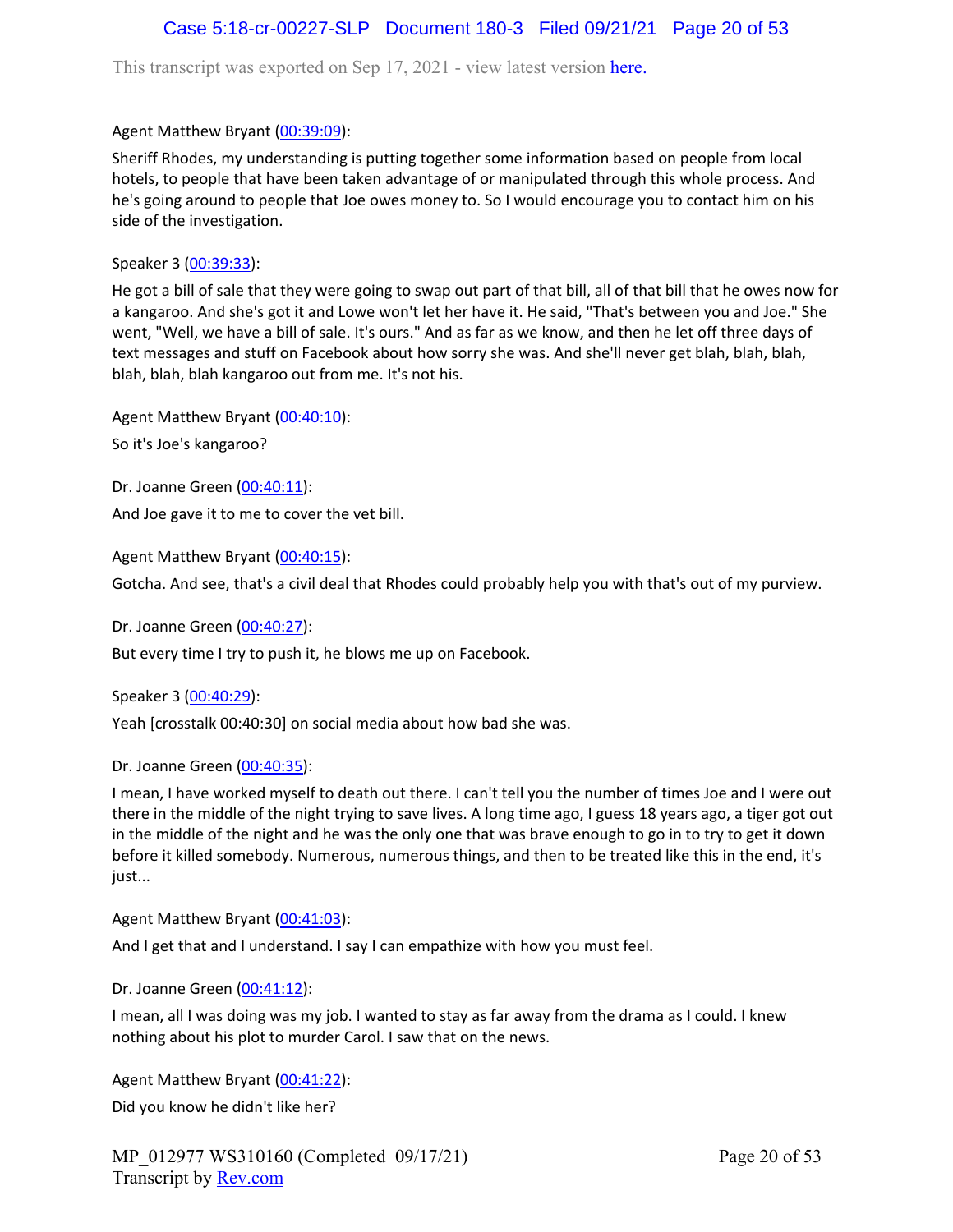# Case 5:18-cr-00227-SLP Document 180-3 Filed 09/21/21 Page 21 of 53

This transcript was exported on Sep 17, 2021 - view latest version [here.](https://www.rev.com/transcript-editor/Edit?token=I33MB_RoV1FwOoHBZ0vXCiw9XFf7Kdljsv8wmKDhXSlbDZV1-muO_uXdeLk3bhrqvxSEUBmRHZUHjbZyoStIj4NIjiQ&loadFrom=DocumentHeaderDeepLink)

Dr. Joanne Green [\(00:41:25\)](https://www.rev.com/transcript-editor/Edit?token=Nye05mAnES3bUYYe4z18oix6LPetB2rSrpT-P11Vq7_QdQSsCimmZ8z-xsVnFYD6YRZP0S4QZGi44ew__dkuZzhpAak&loadFrom=DocumentDeeplink&ts=2485.78):

Of course. I mean, he put it all over Facebook. I mean, he'd get a pile of poop and take a picture of it and tell them, "This is Carol's face." He just went crazy when that happened. And I tried to quit. God, I tried. I walked away I don't know how many times. And they would just come begging me back. And then I was worried about blackmail because he filmed everything. And I'd ask him to turn the cameras off and they'd still be rolling.

Agent Matthew Bryant ([00:41:59](https://www.rev.com/transcript-editor/Edit?token=2yIluH0-Ov5hcTMA6BEt13Ce-Uebz13zUqQyJzM_aqwIdQ3q84At-PUyf_49fM1p3SQkqfDtH-ez47maSgcj5tOXMtM&loadFrom=DocumentDeeplink&ts=2519.65)):

I'll tell you this, some film has been turned over to me of you operating on some animals. I haven't done anything with it. I haven't even looked at it, but I was told that's what it has. Do you know anything about Joel killing tigers?

Dr. Joanne Green [\(00:42:18\)](https://www.rev.com/transcript-editor/Edit?token=ikP48dYNysQJQRAnnbDZxSrBNoTxgD3Z685M_MtAyKcnrAUE89Zj9fhXchwhBKMVlCcg2XYt80vJZS-j_5v3j3D4crY&loadFrom=DocumentDeeplink&ts=2538.47):

Only the ones I euthanized.

Agent Matthew Bryant ([00:42:19](https://www.rev.com/transcript-editor/Edit?token=EMV4weqlQz5qRjCxLS1b38qSxgRBh2L7aiYe0mthADgLVsb9ECIndOA8AButSg-7t7nqQyc996vGNVQ4CW7n_1KaU6Y&loadFrom=DocumentDeeplink&ts=2539.35)):

You don't know anything about him taking 14 shot gun and shooting some that weren't good breeders? Would that surprise you to hear?

Dr. Joanne Green [\(00:42:31\)](https://www.rev.com/transcript-editor/Edit?token=arl5Ro0uQ-jyihzFhawP_ZqKllZbkBPYtgafSoWptNt7so45hvnB0zkUKYpPkKQ_rKiowzi41VZT5ojnZAmWYv5fdAE&loadFrom=DocumentDeeplink&ts=2551.19):

On my contract, euthanasia is to be done by me. And I made sure that that happened. I've never heard of that.

Speaker 3 ([00:42:36](https://www.rev.com/transcript-editor/Edit?token=ZSz_oRwsK8J9i1SbS92v5NKE_VUsXuFoGP2D_G-ZTfASIGvujd9X68oDB7I7nFNkoGn0h7OuHuGeFqQSUT0W97FhID4&loadFrom=DocumentDeeplink&ts=2556.75)):

That's one thing I wouldn't think he was capable of doing.

Dr. Joanne Green [\(00:42:38\)](https://www.rev.com/transcript-editor/Edit?token=S1YtwQpAuO9iP8p4XV3LOP4OT8s2qxBSSIF75xK3ygAgDuVnmOWIzUu-eQ0yAYlePgo33wruqIHHZKyL7LQoMka_I_I&loadFrom=DocumentDeeplink&ts=2558.99):

I know neighbors that live around there say that gunshots go off all the time before Travis got killed. And then when Travis did himself in, that it mostly stopped. But, like I said, I stay over here as much as I can. I only went when I had to go and I had to do my veterinary inspections and I had to work at the park. I didn't stay after hours and party with them. I didn't do any of that, whatever that group of people do. And I washed my hands thoroughly when I left.

Agent Matthew Bryant ([00:43:20](https://www.rev.com/transcript-editor/Edit?token=BBzpv6z1b1uCNhDapA3pF6CeSuPf1HUMtyTd5M8BmZgOASGfSO0tmYnKbjSpBehHoXrB85ksAXii8rkljaPBktKrUx0&loadFrom=DocumentDeeplink&ts=2600.74)):

Right. So going back to that deal, I know that multiple tigers have been killed by Joe with a shotgun.

Dr. Joanne Green [\(00:43:29\)](https://www.rev.com/transcript-editor/Edit?token=YeQQtcouKjNRZp65Zy0LTm9eKIolW1ZU5t479827Gkk_JbrZNg14xbQtaTw1dvwS51RiP5IkK_3ORxU8xstZBRquUyM&loadFrom=DocumentDeeplink&ts=2609.42):

Really?

Agent Matthew Bryant ([00:43:30](https://www.rev.com/transcript-editor/Edit?token=hw05WfYA0dw-soarK1wX8P6OZ0DGoee0rP28KiHZR8NVEh_72eDr5K828rSksogB2NsQ6nHOe6ADbd7OsA2g6vpXtfc&loadFrom=DocumentDeeplink&ts=2610.82)):

Puts it right up behind their ear and pulls the trigger. He does this because it costs too much money to have you come out or you can't come out to kill them.

Speaker 3 ([00:43:41](https://www.rev.com/transcript-editor/Edit?token=1xlHnMo54Sgpf1IqggLrciVj3XgLID4A-UQYUSC5zy7_UP4o4UCfQuUVrQva0flTCzuXwW3KCZSc_RHKykET_8lMbJE&loadFrom=DocumentDeeplink&ts=2621.66)):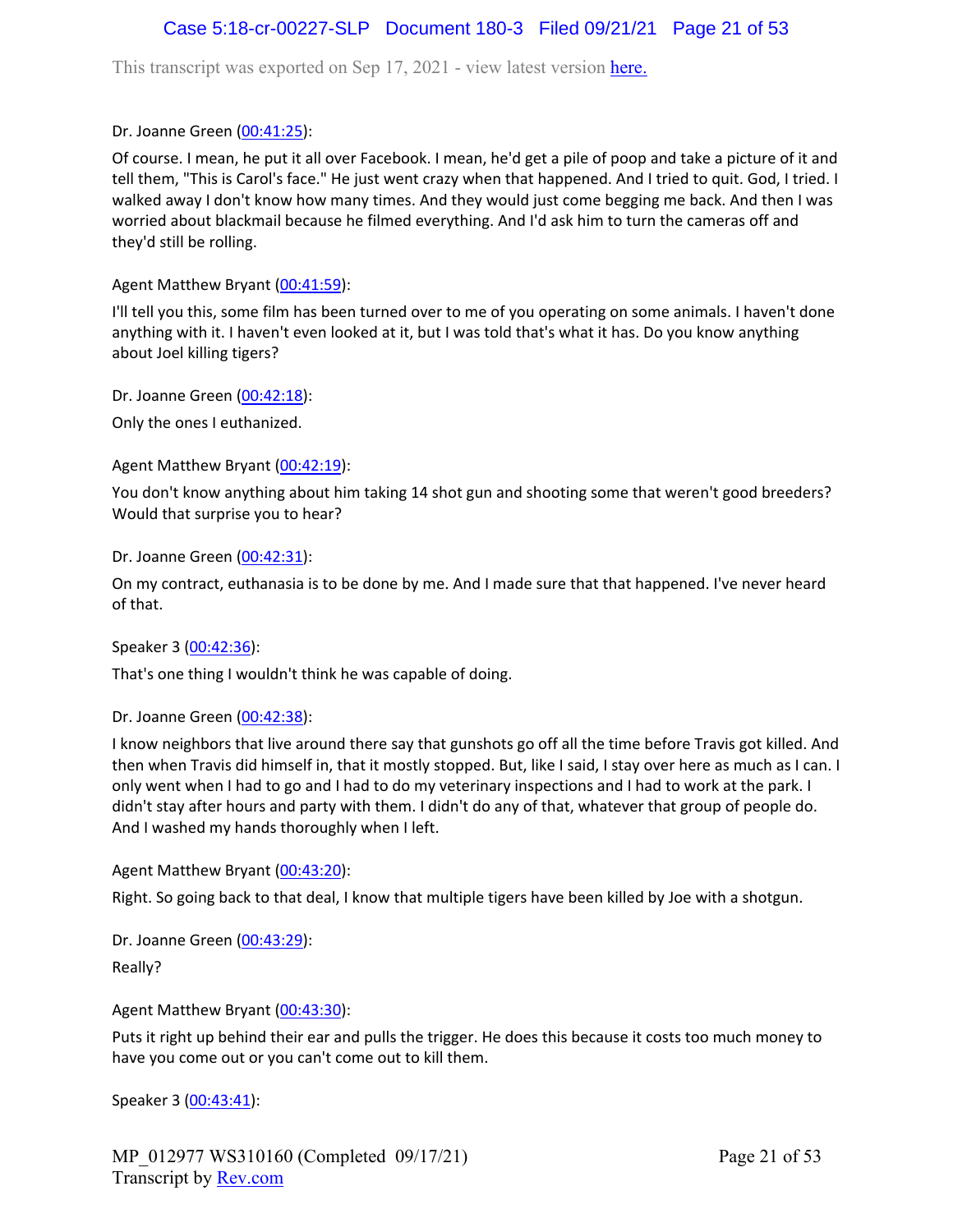# Case 5:18-cr-00227-SLP Document 180-3 Filed 09/21/21 Page 22 of 53

This transcript was exported on Sep 17, 2021 - view latest version [here.](https://www.rev.com/transcript-editor/Edit?token=I33MB_RoV1FwOoHBZ0vXCiw9XFf7Kdljsv8wmKDhXSlbDZV1-muO_uXdeLk3bhrqvxSEUBmRHZUHjbZyoStIj4NIjiQ&loadFrom=DocumentHeaderDeepLink)

How do they write that off? I mean, how to they explain to the USDA what happened to the animal?

Agent Matthew Bryant ([00:43:47](https://www.rev.com/transcript-editor/Edit?token=mCeYK2h25FLrDKkh6pROvlugbP-y-0aLHjeu8_4IkYiEc83pwGwgFgotwJDjo11K5NqgMnkEoghqT0thsZWmmv_35j0&loadFrom=DocumentDeeplink&ts=2627.01)): Oh, it's the shell game deal. They can't keep up-

Dr. Joanne Green [\(00:43:50\)](https://www.rev.com/transcript-editor/Edit?token=zQ7QmuX4ZH4fG1uFnTNVt9yavTxHvMdsaJPqQSIrC-MO29z1RSAPbphgBjqR4t_1wetFgxBnbGIZ02I3-DiIsJ5qW2M&loadFrom=DocumentDeeplink&ts=2630.07):

Well, he told me that euthanasia is legal under the USDA, as long as it's quick and painless. He did make that statement to me one time.

Agent Matthew Bryant ([00:43:57](https://www.rev.com/transcript-editor/Edit?token=mKoccIeLnhAEL61KH0wWVqYzQJe2ZBpjJ3JRuWYBeY67d7dCFjeSC9RJuTFVqitE7CsGVfIhDMHCN-VewI9PJaOeWxg&loadFrom=DocumentDeeplink&ts=2637.42)): Really?

Dr. Joanne Green [\(00:44:00\)](https://www.rev.com/transcript-editor/Edit?token=4KQpyebE8sovm2b9wsYFQv_nJfBhESvaB_-h-N9uRhF-r04vtXbmTS0G__eUF9C19E9723XNlE9bWpGTpH4CHrdKBDU&loadFrom=DocumentDeeplink&ts=2640.47): And I said, "Well, I'm supposed to euthanize. You can't."

Agent Matthew Bryant ([00:44:01](https://www.rev.com/transcript-editor/Edit?token=L1fITsXJrgJnK1zDuoQbJpyl9u0JzGi4pUFhOQumOT74q31nMDq10Lx-kHNwAp9MCO16ZV3Yg414sz72zA7REw1KIE0&loadFrom=DocumentDeeplink&ts=2641.52)):

The only person that can euthanize is a vet.

Dr. Joanne Green [\(00:44:05\)](https://www.rev.com/transcript-editor/Edit?token=I2WjH4K3fnfG5ajaYptAltDyvsYbH56zXuwlsXBIzsD-E5D60r6iNjloS5H5e_t60PhMhcWerCN17Sz_ZI_hJ1doKzA&loadFrom=DocumentDeeplink&ts=2645):

Well, quick and painless is a gun, but that's not on my USDA contract. I filled out a contract and I have to write out what I'm going to do and how I'm going to do it.

Agent Matthew Bryant ([00:44:16](https://www.rev.com/transcript-editor/Edit?token=u_izm-ZJJJ2BKa3Egu9GfaGK66MTyweT9_yBNX4lJVbRdPUwQ36K1CtYcjcM9NAyG5u2ZrtqcclnGIkhh1qbBSmozDE&loadFrom=DocumentDeeplink&ts=2656.21)):

Right. Now, I know for a long time you trusted Joe and you believed that his heart was in the right place and he was doing the right thing. And over a period of time, your faith in him started to wane a little bit. Is that a fair statement?

Dr. Joanne Green [\(00:44:33\)](https://www.rev.com/transcript-editor/Edit?token=E-jK1rbDSLpZbxBWu-JqrzpLpGZ5Q36IJ4K_1Raj7rWwM6r0E8UatdTRbKf_q11xYU_GCgtV6_NGnNKHahs4O7JgPy8&loadFrom=DocumentDeeplink&ts=2673.42):

Oh, yeah.

Agent Matthew Bryant ([00:44:36](https://www.rev.com/transcript-editor/Edit?token=rJx5F7b60A3smTyDULsVbK3FFD23MnPAZbajAb-njeZVzc5hbk71C2lHWGSB3-a1rmah-W6hAELIKslpDuDHWmhnkcE&loadFrom=DocumentDeeplink&ts=2676.18)):

Right. But you did trust Reinke, that his knowledge and care of the animals was forefront for him?

Dr. Joanne Green [\(00:44:44\)](https://www.rev.com/transcript-editor/Edit?token=whYHSD4DTG2JV0jWy0HFuljdsbOdRUV0u46lpzlgwg5JJLstO1DU05zFMqJGw32WsQ5i7XRYynXoBcevVOPWi1s_Sgk&loadFrom=DocumentDeeplink&ts=2684.33):

I did a lot of training on Reinke. I taught him how to do TPRs on cats, how to recognize illness.

Agent Matthew Bryant ([00:44:54](https://www.rev.com/transcript-editor/Edit?token=5p9tJYI3IQsQ7s8SLDZOJlV4vP-9GwnH_UmkPDqCzj9Rz17-fpICaPSrDlj1N5ROe_LUoMJzanze6c_C_dgVl58yQIY&loadFrom=DocumentDeeplink&ts=2694.78)):

Reinke and Cowie, a boy named Dylan, and Joe were all there, I believe it was June of last year, when you came out and euthanized six tigers. Do you remember that?

Dr. Joanne Green [\(00:45:11\)](https://www.rev.com/transcript-editor/Edit?token=THZzPFR7PeHqnyiZE6yYe99pfPThuAQUljDjxvlJkS60uoG2Go8SwCN9Lx4B5nUIF9aBdgaY4LX8ecpc3sX_6TQCpR4&loadFrom=DocumentDeeplink&ts=2711.63): Mm-hmm (affirmative).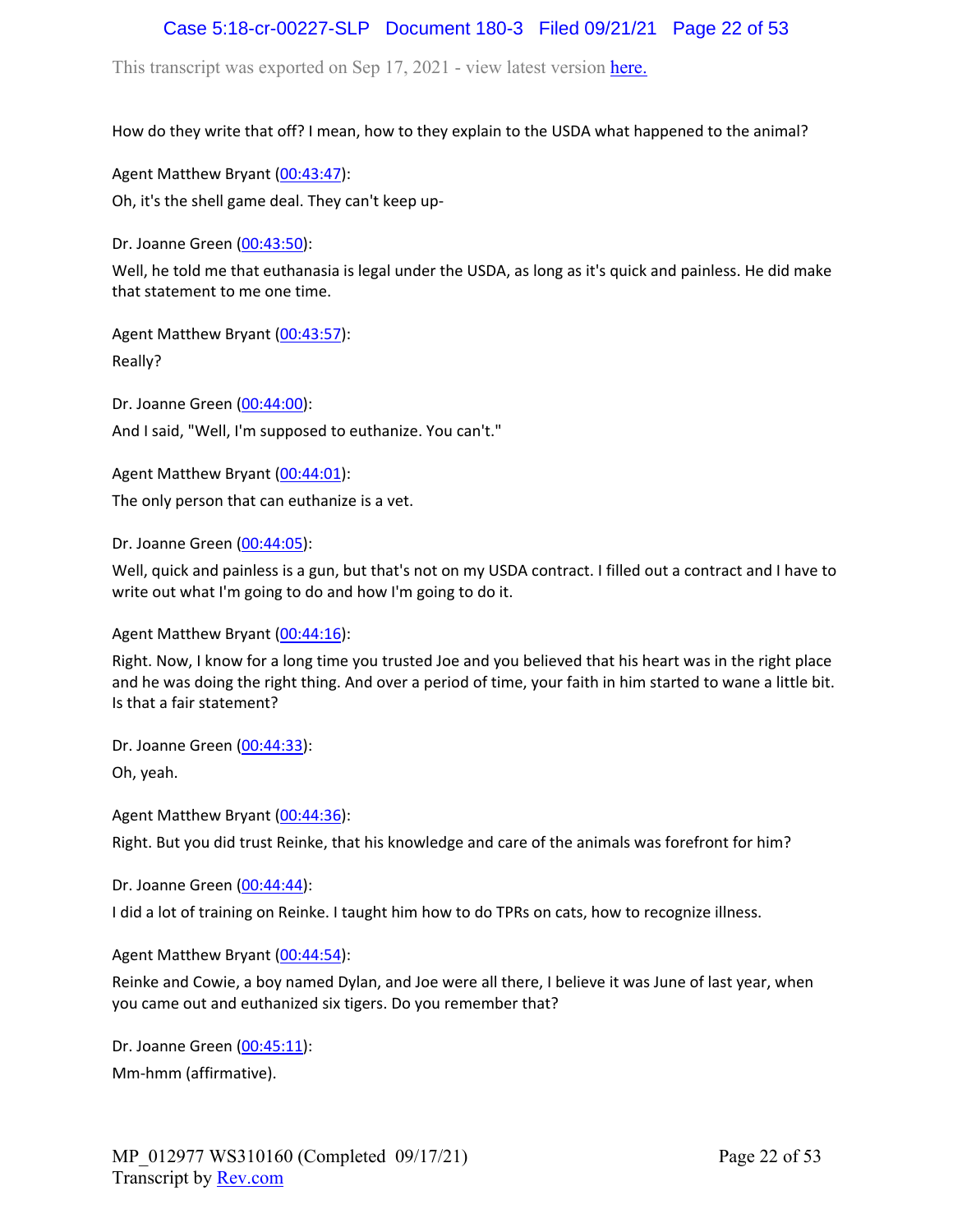# Case 5:18-cr-00227-SLP Document 180-3 Filed 09/21/21 Page 23 of 53

This transcript was exported on Sep 17, 2021 - view latest version [here.](https://www.rev.com/transcript-editor/Edit?token=I33MB_RoV1FwOoHBZ0vXCiw9XFf7Kdljsv8wmKDhXSlbDZV1-muO_uXdeLk3bhrqvxSEUBmRHZUHjbZyoStIj4NIjiQ&loadFrom=DocumentHeaderDeepLink)

Agent Matthew Bryant ([00:45:16](https://www.rev.com/transcript-editor/Edit?token=G-qKkVPHDBd-mswCO_WGRkmQEFsE_X6wyXSn3IfbI8ILDwrirNCoiLSVeI3uKv7Yb1nbVEyiWAJHT3zlbJx9OADCL3s&loadFrom=DocumentDeeplink&ts=2716.61)):

Oh, really?

Dr. Joanne Green [\(00:45:17\)](https://www.rev.com/transcript-editor/Edit?token=s35VIHopkfedS3EyPVpWEYzugU1P_GnAStCrWYmWZ9P4jMbELYHolrNr6uJaawFxTelo-VHO2CgKHciOx1U2JnEzdJw&loadFrom=DocumentDeeplink&ts=2717.26): I mean, I don't remember it like it was yesterday. I can't remember crap anymore, but...

Agent Matthew Bryant ([00:45:24](https://www.rev.com/transcript-editor/Edit?token=U7szOMa_JAJWVhVZ_AOq4JODOB7uvfuzuTwCmPAXby-7HMorr3VabG3I8KgzHJbfl26hM0y1_NoQm9Fjnt7gR9-8leI&loadFrom=DocumentDeeplink&ts=2724.64)):

Right. Do you keep health records for the animals that you have to euthanize?

Dr. Joanne Green [\(00:45:24\)](https://www.rev.com/transcript-editor/Edit?token=XFKSnqWejq4MM9l0UlEtYkpmEvylt9hvB8zMNAY4tptI2TaYtQ3OVEov_LpvMp3i8qKZPx7vHJ2wHzBVnSmuHorHGxg&loadFrom=DocumentDeeplink&ts=2724.96): I write up a USDA statement of being out there and then doing that.

Agent Matthew Bryant ([00:45:29](https://www.rev.com/transcript-editor/Edit?token=oHu3vcO8eLiukFqvGAC-rzdMoAqsGZ3Pxey_IdN66UstHdAabG8OIO7RcEOqNk69aVNCeOxZPdGQx7Mo09ceIwWQ3gU&loadFrom=DocumentDeeplink&ts=2729.65)): Would you have those records?

Dr. Joanne Green [\(00:45:30\)](https://www.rev.com/transcript-editor/Edit?token=BuSa0vi_7HfP15u-H8Qf8XHvdqOT81ap2oGzgAlJ6PIsLEshr7HMDhJHEPQCXZpmYH3nPty-_yuaJwmajmrzv2omJ4Y&loadFrom=DocumentDeeplink&ts=2730.97):

It'd take me a little bit to find them. And there should be a copy in his medical book of everything that I wrote up.

Agent Matthew Bryant ([00:45:40](https://www.rev.com/transcript-editor/Edit?token=bqXTiHcrm9y4gtD-F1UkHvEpFcZEotnPNrVrqAPdDS6exnRgwGaTLFlSbCLJLH8FAJUYyUpa40tcakGraEU2MUVm8uw&loadFrom=DocumentDeeplink&ts=2740.38)):

There were a lot of-

Dr. Joanne Green [\(00:45:42\)](https://www.rev.com/transcript-editor/Edit?token=_XXlyXb53tuP4AMqYKQVcvnbj8GcPj9CzP7vKR6hZ1Kw-bOUorg4k4DwzUoTT7h5w-UF2x7WzVpm2cOfqo37OUAvY5o&loadFrom=DocumentDeeplink&ts=2742.15):

...the vet log.

Agent Matthew Bryant ([00:45:42](https://www.rev.com/transcript-editor/Edit?token=iPkewkN3_-j5J9YWRgWYvtTJbEFtMXfe_i8dZBuBseWkjaujgm8ZsdIr89hQOA4s_4mE7RfbA3FWQespQt3efEnzQY0&loadFrom=DocumentDeeplink&ts=2742.75)):

There were a lot of records that were destroyed in the move during their breakup. So we don't really know what's out there and what's not anymore. If Joe was to show up or one of his followers was to show up and ask for that book, would you give it to him?

Dr. Joanne Green [\(00:46:18\)](https://www.rev.com/transcript-editor/Edit?token=NiUdMBFld66pVAqY-6AqG84nOlyAiN2AE2NuERyu3F1d0TyWF7XmJOXWbheVaAQsrc4XAwWm175dbElCM7o5r4tbwUg&loadFrom=DocumentDeeplink&ts=2778.46): This book?

Agent Matthew Bryant ([00:46:19](https://www.rev.com/transcript-editor/Edit?token=xBGy_AJn8OzROsZnlCuU3brIOx7uEYaJcSOPJT8xkWBeIPCjwLrgm26oqAliyXa7DSn21xuyk2etJ42fk45DR8wngag&loadFrom=DocumentDeeplink&ts=2779.03)): Mm-hmm (affirmative).

Dr. Joanne Green [\(00:46:19\)](https://www.rev.com/transcript-editor/Edit?token=1W3TEuNmmor3RW7rACg4RfnGSMOVclFj0Z0CXqLDFZGiQzGaq6UnzKXIfUYQavPRGuLVNxOHL9zlLMaitO4sr8Eoq1Y&loadFrom=DocumentDeeplink&ts=2779.97):

If they needed it for the USDA but I don't have any reason to hold it. I mean, it's just USDA records. He didn't ask me not to give it to anybody, except for Jeff. He said, "Don't let Jeff have this."

Agent Matthew Bryant ([00:46:35](https://www.rev.com/transcript-editor/Edit?token=ywT4gTGLEeum837DAD_ukV0D5b8vxWgik_FIURI_MIre4oRcJe311LsSCiqMOduqBKQ8F2iuv06gQ7fn4C7IaFe2mKw&loadFrom=DocumentDeeplink&ts=2795.9)):

And that statement makes me wonder what's in it.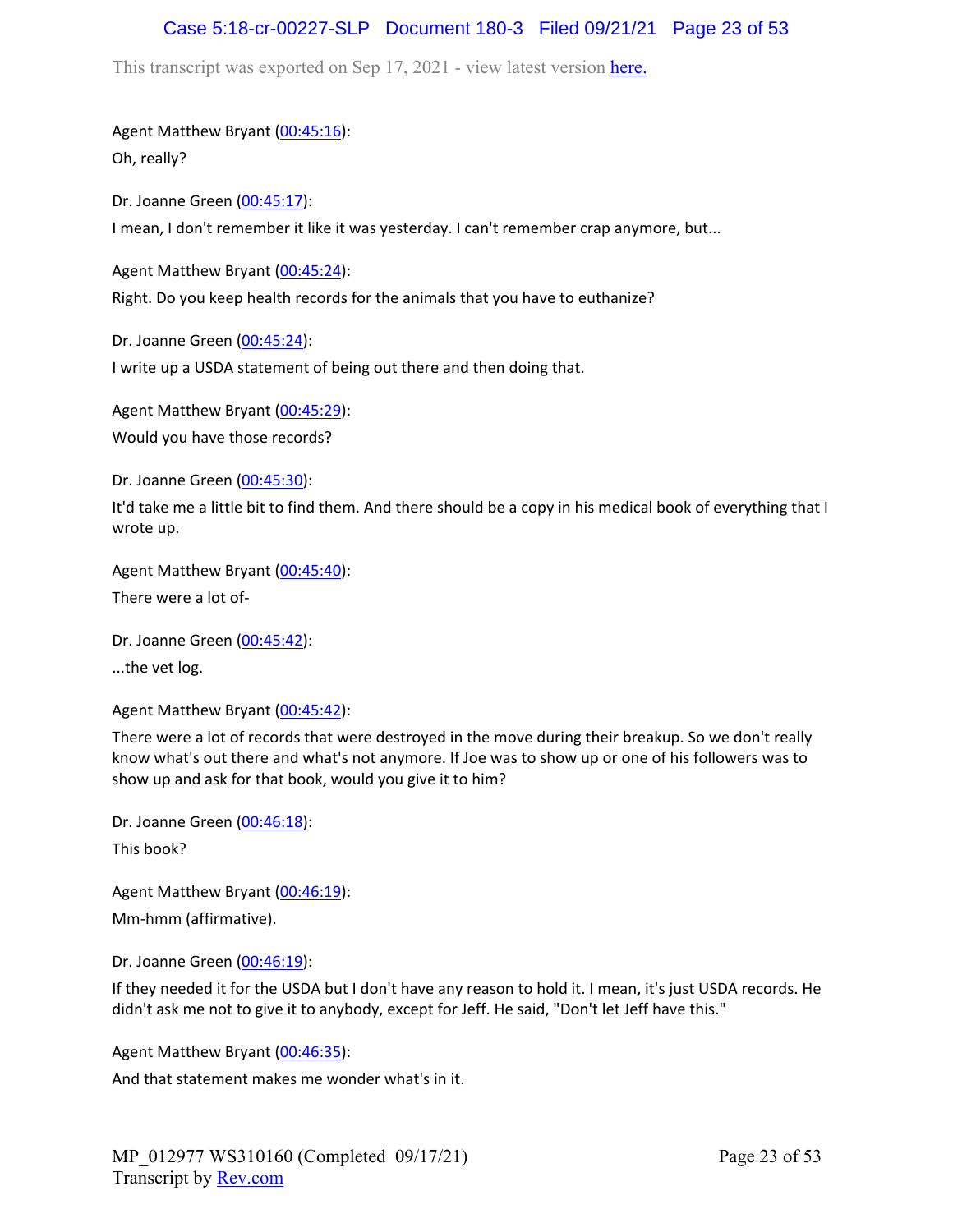### Case 5:18-cr-00227-SLP Document 180-3 Filed 09/21/21 Page 24 of 53

This transcript was exported on Sep 17, 2021 - view latest version [here.](https://www.rev.com/transcript-editor/Edit?token=I33MB_RoV1FwOoHBZ0vXCiw9XFf7Kdljsv8wmKDhXSlbDZV1-muO_uXdeLk3bhrqvxSEUBmRHZUHjbZyoStIj4NIjiQ&loadFrom=DocumentHeaderDeepLink)

Dr. Joanne Green [\(00:46:38\)](https://www.rev.com/transcript-editor/Edit?token=lJDdVZXVgpcWpHDMtSfZjcXb5HV2jMedex4O1WRfRW4yn3GPHihwe4YiNRCvuXafo3mSN9CmkKLGudC2EHpRSRRvCNw&loadFrom=DocumentDeeplink&ts=2798.75):

You can look at it all you want.

Agent Matthew Bryant ([00:46:45](https://www.rev.com/transcript-editor/Edit?token=1Q1S4a8TZ1-vZxk_tgsSAW8e3N7BxmvkW0OEeQUykeeGy89eqHMVhPRUv77MvHD_0hDhMYgDBPzcHVSq8AmwFPw79mw&loadFrom=DocumentDeeplink&ts=2805.08)):

And I believe that it's going to show a lot of the shell game stuff. I don't know of another way to call it, but Beth Corley was on a permit out there and she had very little to do with the zoo. She didn't even know she had animals on her permit. She was only there because she had two monkeys.

Dr. Joanne Green [\(00:47:06\)](https://www.rev.com/transcript-editor/Edit?token=dkC2EGNTbOpr4olBuUlMvw6HDOIPZ1biyeafcENZaJSj7EnDNnwYjDJgr-0WuDXTBpvKP1On__4DFeOhuJGr8J6Z_qw&loadFrom=DocumentDeeplink&ts=2826.46): Yeah.

Speaker 3 ([00:47:06](https://www.rev.com/transcript-editor/Edit?token=1LvgJrdRgFwuXmK-Mzw8rXYZwzWi4FN9juaPh3TZ_iX2wwLBEHiGjgSCgcpD5uIOHkQe8dGvRbsAWpOiPvZz29QmesI&loadFrom=DocumentDeeplink&ts=2826.91)): She the little short girl?

Dr. Joanne Green [\(00:47:08\)](https://www.rev.com/transcript-editor/Edit?token=ktYNHx0C0ZqbMItlUidOerpShZBHCV-FP-TkFxp9stoTU6odhL1r8rBkJBg4SJhh2KxsJsvziw5kYTwEzIxxZYG1H3o&loadFrom=DocumentDeeplink&ts=2828.32): No, she's the one that works for Mary up at Rose Rock now.

Speaker 3 ([00:47:11](https://www.rev.com/transcript-editor/Edit?token=iNF9wQ_0UI4l1YCUsZ4PjeF4moFbKHOe7xIs4bFG1_BzEuIqsOJ6YMtQOXZ8jZbYX_z1i5Pl0EXWblUqVBvatPz__DU&loadFrom=DocumentDeeplink&ts=2831.44)):

I wondered what happened. I remember her.

Dr. Joanne Green [\(00:47:11\)](https://www.rev.com/transcript-editor/Edit?token=hskczDum7GE1NA5YBOP_SVhdhwOFDKa_OCB8jq6j6tHWxEWT_WIQGLtauxX1drhAcE8v9l6uygV4-r86q2jVRYKTduY&loadFrom=DocumentDeeplink&ts=2831.89):

But yeah, they would ask me to put her license number on certain health certificates. And I'm like, "Why is that?" And they said, "Well, because we can't send it under ours." And that's pretty much where the conversation ended.

Agent Matthew Bryant ([00:47:28](https://www.rev.com/transcript-editor/Edit?token=aguWpxf9qhNqxLBcqGVjX94hPBxT87aE8PTouhioaMjk9NCHEN6j_bVxgqZPaGdkyhaAlhcw18Jbm6iURPRuUuFhj9g&loadFrom=DocumentDeeplink&ts=2848.48)):

See that some of the shell... She didn't know what she had, so they were using her name to transfer animals. So they would take it off their permit, put it on hers to kind of hide it from USDA inspections or make it more difficult. Then, when they wanted to ship something out, they'd use her permit to do it.

### Speaker 3 ([00:47:47](https://www.rev.com/transcript-editor/Edit?token=2E3ZJE7X_5aGFgBBTHS1CvtjXP90LWXWddvyQVVJ6K-R0dDPnzaeSLlpl23aMjDuKR15otjrbCPuAWERE81nQSbNFI8&loadFrom=DocumentDeeplink&ts=2867.97)):

I didn't know what Beth had. I thought she had a ring-tailed lemur or two?

Agent Matthew Bryant ([00:47:54](https://www.rev.com/transcript-editor/Edit?token=yCu67NvBVM4vDVpw-svYtS1UYwpZg7Cg8P1WGX3tQ_nkyaAY4eVYHmLZtw-m_GwiwFdmOazRuUGmnFOGt6_aMpvoGZk&loadFrom=DocumentDeeplink&ts=2874.73)): She just had a couple of primates.

Dr. Joanne Green [\(00:47:54\)](https://www.rev.com/transcript-editor/Edit?token=00s8SVD76_m-zpGwgw-oNT7OlfcFX9vsas_IEf6QUvBi1q8-AQSAzPRk2DY93AlH_vV0Jjh4HtiD81RjQ6RRYkHAUmA&loadFrom=DocumentDeeplink&ts=2874.75): She had a lemur. Yeah.

### PART 2 OF 4 ENDS [00:48:04]

Dr. Joanne Green [\(00:48:27\)](https://www.rev.com/transcript-editor/Edit?token=tDDxEcBtpy5DfzzBDNEqCwClMCuR5Z0g6Aru6whyHRLTpCG9qjidB9KcLp1VFD5lbKcYTqGrX_LEo-kwcQApw-BvhXM&loadFrom=DocumentDeeplink&ts=2907.62): You said June of '17?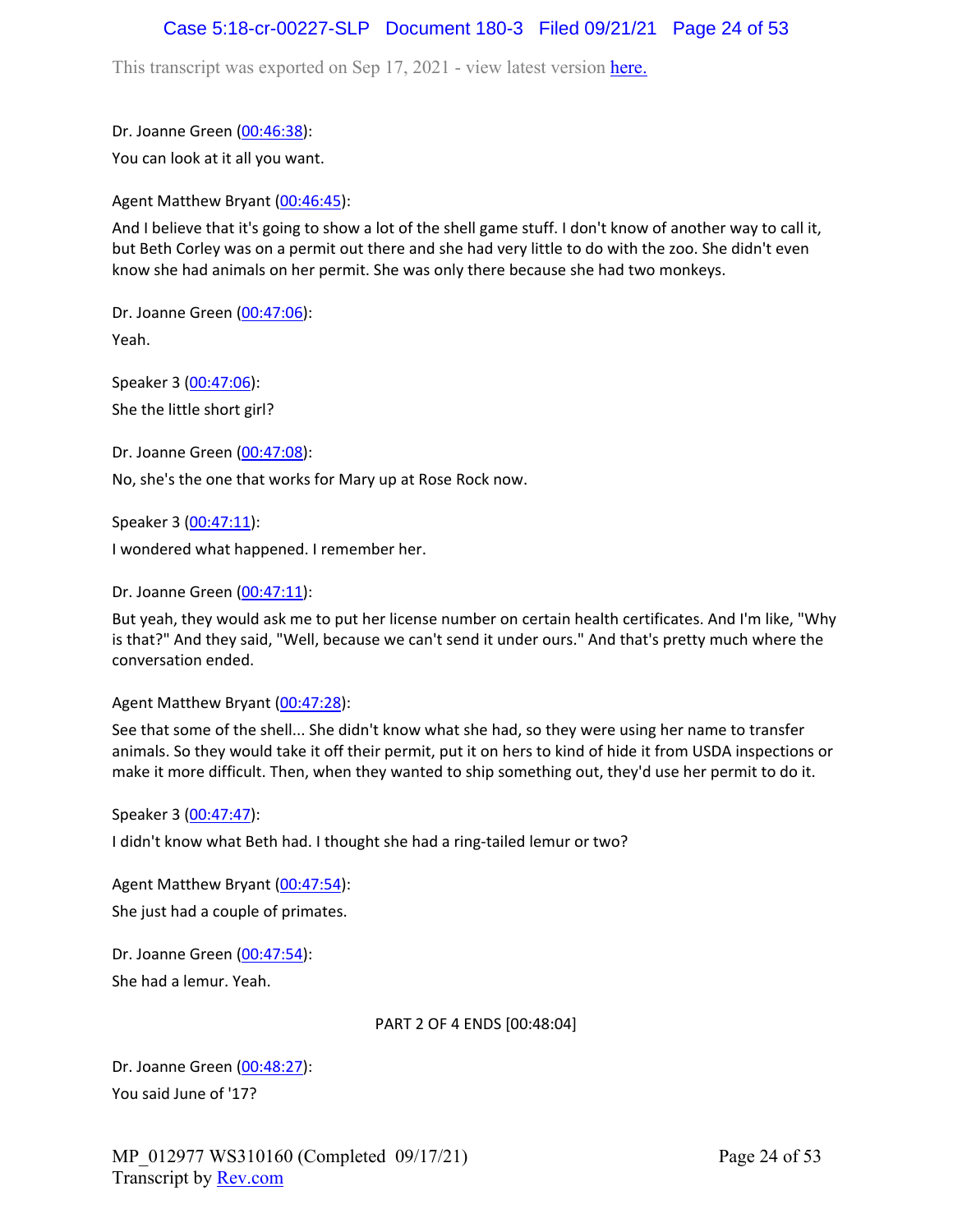### Case 5:18-cr-00227-SLP Document 180-3 Filed 09/21/21 Page 25 of 53

This transcript was exported on Sep 17, 2021 - view latest version [here.](https://www.rev.com/transcript-editor/Edit?token=I33MB_RoV1FwOoHBZ0vXCiw9XFf7Kdljsv8wmKDhXSlbDZV1-muO_uXdeLk3bhrqvxSEUBmRHZUHjbZyoStIj4NIjiQ&loadFrom=DocumentHeaderDeepLink)

Agent Matthew Bryant ([00:48:30](https://www.rev.com/transcript-editor/Edit?token=QnxO0zNVdSRcZ-zg1BNwydDV6QVPbDCc78vMuySGCe_ExXECRU5OOE3SehwSkJ_8hGVpW_CgRNeEgdtZq51ED_OV3r8&loadFrom=DocumentDeeplink&ts=2910.12)):

Yes ma'am.

Dr. Joanne Green [\(00:48:30\)](https://www.rev.com/transcript-editor/Edit?token=d2tcaKAQAi3uD7C2EQlI-EmynAM3FgsRCFRB89d3KTqphJ5iEMx2Crs_Gm-cP5jqPka4WaC7l3ZaHA9va61_CCCsdRo&loadFrom=DocumentDeeplink&ts=2910.47):

Here's June 28th, '17. This group of six tigers are advanced in age, canine teeth are worn down to the roots. The roots are exposed. Tigers do not appear to be in pain, but are losing weight. One of these tigers is very thin and will not gain weight or body condition despite deworming and external parasite control. Due to the poor prognosis of these tigers, they've been euthanized humanely.

Agent Matthew Bryant ([00:49:24](https://www.rev.com/transcript-editor/Edit?token=BlGF52Zn2Vj_n_u4NqDGvKVUxqiOE3r4arLiTOxfLitlOHoIopulZ9NfWGM5TU-aQPhcXMxuqM21t3iZgtYLqM1Gd0Q&loadFrom=DocumentDeeplink&ts=2964.81)): And is that the date that you euthanized them?

Dr. Joanne Green [\(00:49:27\)](https://www.rev.com/transcript-editor/Edit?token=Ecb4_Oj8edmnbRrIgQPWD19VrMTzTqsOajHJDBtTrcAuz3iD1BE41MzjXPg541Td-x_g5XC8D1AFpLLlb7faeYWPlP0&loadFrom=DocumentDeeplink&ts=2967.36): June 28th of '17.

Agent Matthew Bryant ([00:49:31](https://www.rev.com/transcript-editor/Edit?token=LuzaugM0we8RncCoi23qchfPIXSO3dOmBVZ_CD4q9BpBK-2ZBVe-M-FFGpDjWVj4NcG4msI3esN_OhJ4cKX3n543Inw&loadFrom=DocumentDeeplink&ts=2971.09)): Okay. You are pretty sure on that?

Dr. Joanne Green [\(00:49:32\)](https://www.rev.com/transcript-editor/Edit?token=rhPeOlmQU5sZY2hQenn_CdbiSNrJERzrvbmFe8jjj5UwqFTga9AH-XUklHB9Wqvaw8DOaSfI3N7A4_4HWXCvkQ3Xusw&loadFrom=DocumentDeeplink&ts=2972.23): That's what I dated it. That's the day I was out there.

Agent Matthew Bryant ([00:49:42](https://www.rev.com/transcript-editor/Edit?token=ub60sCPcs_O-Riqtu-tz6VS-NyqZlETpUDGND3_YQyQd_zGHTdClPcTgS1fk4faSyfWDj01ZGz_g62sLS9uQKtxRZXU&loadFrom=DocumentDeeplink&ts=2982.48)):

Let me tell you what I know about that situation. This one right here, Reinke was there, Dillon was there, Cowie was there and Joe was there when you came out that day.

Dr. Joanne Green [\(00:49:59\)](https://www.rev.com/transcript-editor/Edit?token=SXndC01v6lnvqHLG3_WRhiYItT5V0cMNnQC3GhSz90cnDhVULcu9YGR9TGiJs4FfzgSTY1iLDvWQ0QlUbPWj7dkDPjk&loadFrom=DocumentDeeplink&ts=2999.47):

Mm- hmm (affirmative).

Agent Matthew Bryant ([00:50:02](https://www.rev.com/transcript-editor/Edit?token=z2KigyjnOx3a6vzZSD5OKxaOQiCTpBCmum4Be7p9M04HOf1_68Y5Oc_oARfquMVZ796EOgsW3jwz-EeXw2IpMrr_IiY&loadFrom=DocumentDeeplink&ts=3002.32)):

This was right when Joe did the big publicity stunt that failed on him, when he got those 19 cats in from Florida. He was over housed. He didn't have a lot of room, and now he was in a bind, because it created a lot of stink, and Peter was after him and everything else. He needed to get rid of some tigers.

Agent Matthew Bryant ([00:50:24](https://www.rev.com/transcript-editor/Edit?token=2RmNdYm3SnfTLdX_m5uJ9f_Tps9SXxi2nbfwnEPE79q-YxcCK8v90SCujjo4U837eszlcka0ofFgTVYZ_aJW8Pop-iY&loadFrom=DocumentDeeplink&ts=3024.78)):

So the stories that I have, and this is not just from one person, this is not nothing to do with Jeff Lowe or anything like that. There he called you. You went out there, and y'all walked around the park, and he pointed at something. He said, "That one needs to go. This one needs to go, and that one needs to go, et cetera."

Agent Matthew Bryant ([00:50:49](https://www.rev.com/transcript-editor/Edit?token=CMX-6YQTkGl32HRjpOU_lMyfcZBmGhfGen9zx5HzIkDEatqYhrGS4sE3Ci5sja4ctvRQpgzBmMFfp_GCAmCLML5Z2Bs&loadFrom=DocumentDeeplink&ts=3049.26)):

You went ahead and euthanized them. They were taken and put into a truck. Dillon did that, and then he said there was never any examination done. They were euthanized without being examined. The carcasses of these tigers were taken by Joe's staff to Terry's taxidermy. They were parted out in Terry's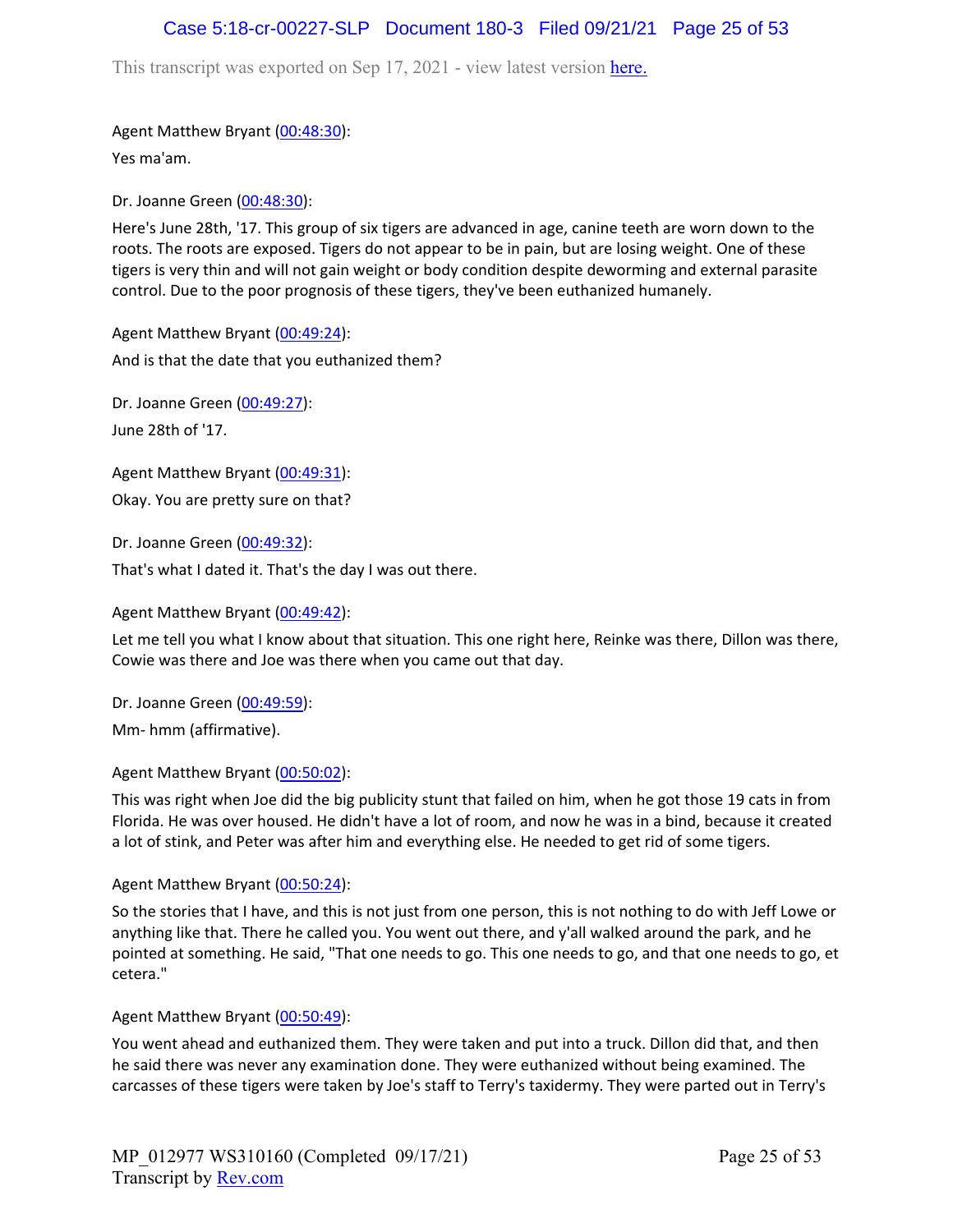# Case 5:18-cr-00227-SLP Document 180-3 Filed 09/21/21 Page 26 of 53

This transcript was exported on Sep 17, 2021 - view latest version [here.](https://www.rev.com/transcript-editor/Edit?token=I33MB_RoV1FwOoHBZ0vXCiw9XFf7Kdljsv8wmKDhXSlbDZV1-muO_uXdeLk3bhrqvxSEUBmRHZUHjbZyoStIj4NIjiQ&loadFrom=DocumentHeaderDeepLink)

taxidermy, and the hides were tanned. And we know that Joe is using tiger hides to pay some of his bills. So that's how it all comes back around.

Dr. Joanne Green [\(00:51:29\)](https://www.rev.com/transcript-editor/Edit?token=55OekrY2mdubJWTE9VMrW097fRtxrA69mogdghB4D8grQ0fEI_g83BUAbx_-WCN6mFuuWzaJKomNo0h7rhwSN-aDDGg&loadFrom=DocumentDeeplink&ts=3089.22):

I thought he donated all the bodies to the Skull Museum.

Agent Matthew Bryant ([00:51:32](https://www.rev.com/transcript-editor/Edit?token=NmuGYqcPYGO8vZxCQ2Lw7ym00mIjhAdqi3whAlNJXymSibwgzM8dmCshnzplL2_juwP6S5OcM5YDkUX2p8vvZNEcgvk&loadFrom=DocumentDeeplink&ts=3092.79)):

Some, and we don't know if all those were truly donated. So that's the story that I have that day by multiple people.

Dr. Joanne Green [\(00:51:42\)](https://www.rev.com/transcript-editor/Edit?token=HDCVmUygsFlfnS9S4JL_ChY_CWqjtvfNXJta0U_8nqB4qoInBSdRphrNxZHJU-qlGJYgyRZKfekof4-V1K2WhMpETtQ&loadFrom=DocumentDeeplink&ts=3102.94): Oh, I did not know that.

Agent Matthew Bryant ([00:51:45](https://www.rev.com/transcript-editor/Edit?token=zuLUkY6h3W80o0Y1Xslg2DBea7_2LZBfJh_FK5qYONmiAke8Iw3oEsXWEzsAAeDB65-LAVQtMPdES8NLuT81ldVtCFM&loadFrom=DocumentDeeplink&ts=3105.71)): Did you examine these tigers before you euthanized them?

Dr. Joanne Green [\(00:51:49\)](https://www.rev.com/transcript-editor/Edit?token=4AJXzQ7Dfwy4KxSkGgD3-30AVspN8gve-swd0B3hdpxdEvb2DS_FbuPJ0gO1MhcL5Abq7IRYVi3dV1e31PQYOp6AlLo&loadFrom=DocumentDeeplink&ts=3109):

[crosstalk 00:51:49] Before? I watched them walk around in the pen. I can't get in there with them.

Agent Matthew Bryant ([00:51:57](https://www.rev.com/transcript-editor/Edit?token=ZH0sI4xQsZHtGY0i6m6H4KUr_2t8XwDp-JjW6DVPCOQdbfQmt0n3NhSmIoIsNXFVsT-i2cgRJOz7jrObeLSBVw6SpXA&loadFrom=DocumentDeeplink&ts=3117.11)):

So they were not sedated for you to examine prior to euthanizing them.

Dr. Joanne Green [\(00:52:00\)](https://www.rev.com/transcript-editor/Edit?token=Q_0GLBZYFLQ8W-bvw1rS1XqRHNX4NPL5nSzpvdttz1cToyvjBRH8xLW7SSDr6uC2CY-I8Ao5wk5l9PKKgDQS4H5U8ZQ&loadFrom=DocumentDeeplink&ts=3120.75):

I looked at them before I euthanized them. You can look in their mouths and look at their body condition, but I probably didn't take a TPR, or blood sample, or anything like that.

Agent Matthew Bryant ([00:52:12](https://www.rev.com/transcript-editor/Edit?token=oAPRaTeLwDFORAvULROA1v3JOqGGXP-D7CW2NQVxiwbz-8et91Sx9hDrJw1ibi9wuolqTfEJzGVJkLqPf0ePhUeqWt8&loadFrom=DocumentDeeplink&ts=3132.83)):

Is it true that with Reinke's knowledge and Joe's knowledge of the cats that you probably took their word for it, that they probably needed to go down?

Dr. Joanne Green [\(00:52:23\)](https://www.rev.com/transcript-editor/Edit?token=y_Gs5CnyiKkWehEymP5RQxD_tYpJYrBJi2kR-ccPknEObf9wO5qKQWhXCZ0mogMkSGViUWJMMCRhyQ3WTzrtKguKMdQ&loadFrom=DocumentDeeplink&ts=3143):

What Joe told me is, it was legal to euthanize any cat that needed to be euthanized as long as it was done humanely. That's what I was told.

Agent Matthew Bryant ([00:52:35](https://www.rev.com/transcript-editor/Edit?token=-9wQcACVFZLOqczitmBjjhlCDSFr9TmfYMw8h-ptPr0HhTUQ8bQVErMiOiBbqxJcuyg_KBZH0hh7iojth_e5lpies-A&loadFrom=DocumentDeeplink&ts=3155.9)):

But Joe's telling you it needs to be euthanized. It's Joe telling you that and not your professional examination that determines the euthanization.

Dr. Joanne Green [\(00:52:47\)](https://www.rev.com/transcript-editor/Edit?token=p_SWQwERKQXXCnmuojGBiBtXnlYpj_2DFgHNwJ3eH7Pt7MPXcK42EcYOXOqScbT3HNsjgC-fCn476-FNZol4YQ0ZB-k&loadFrom=DocumentDeeplink&ts=3167.74):

Well, in my opinion, if the teeth are worn into the roots and they're thin, and we fed them, and fed then, and fed them and they're not gaining weight, if the animal doesn't have quality of life, then it needs to go down. There were some cats out there that had been declawed, and the claws are growing through the top of the foot. They're in chronic pain.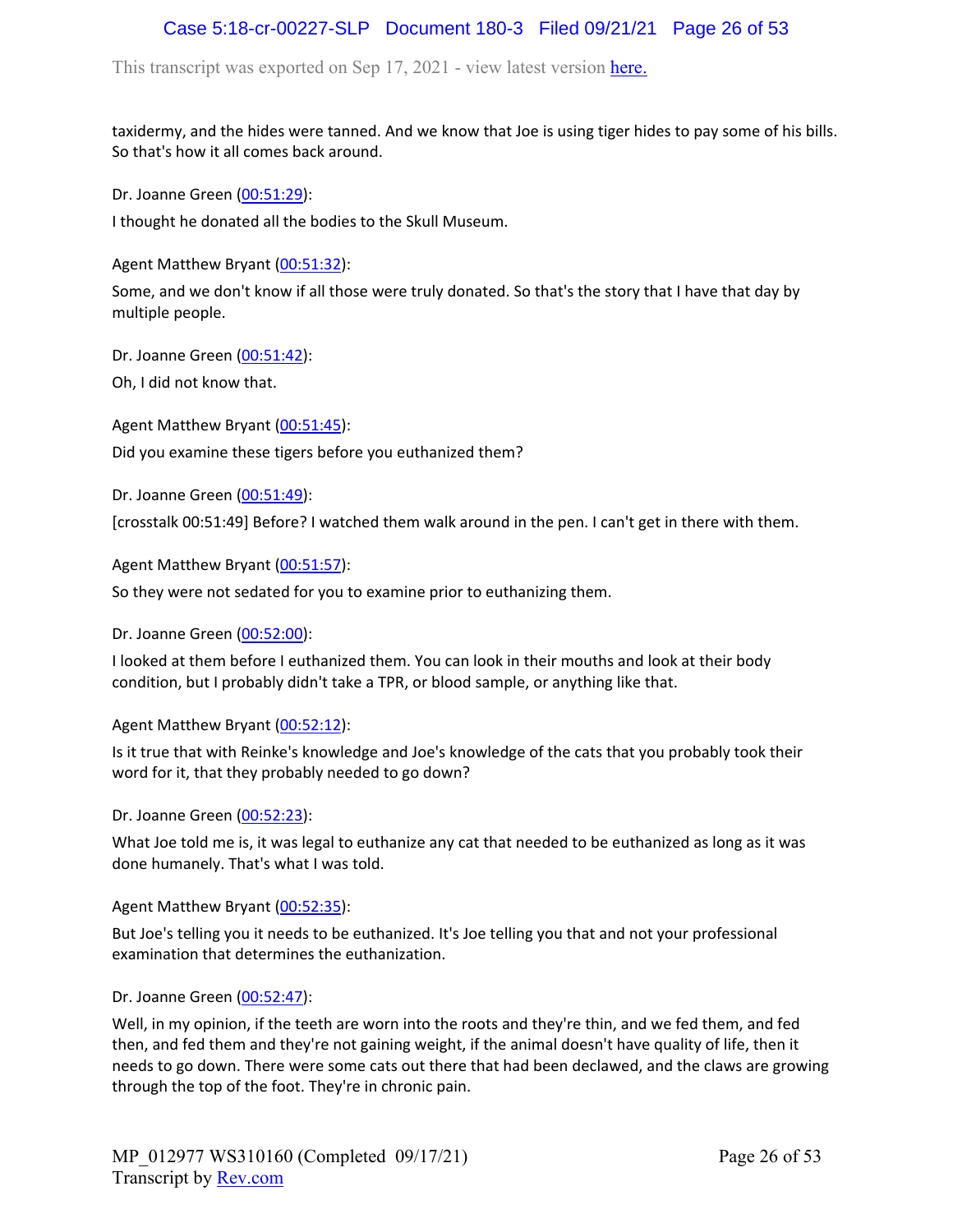# Case 5:18-cr-00227-SLP Document 180-3 Filed 09/21/21 Page 27 of 53

This transcript was exported on Sep 17, 2021 - view latest version [here.](https://www.rev.com/transcript-editor/Edit?token=I33MB_RoV1FwOoHBZ0vXCiw9XFf7Kdljsv8wmKDhXSlbDZV1-muO_uXdeLk3bhrqvxSEUBmRHZUHjbZyoStIj4NIjiQ&loadFrom=DocumentHeaderDeepLink)

### Agent Matthew Bryant ([00:53:06](https://www.rev.com/transcript-editor/Edit?token=pjK6WmYd4kXcCDJw0V8AW9SeFTXnS0-mJF9_OaL4Alzym-LjUh1ZpDHP4LgsUcxDyFvEkVnVUr6STtpKOXKPrH7b2SI&loadFrom=DocumentDeeplink&ts=3186.02)):

This actually happened on June 17th.

Dr. Joanne Green [\(00:53:19\)](https://www.rev.com/transcript-editor/Edit?token=kcwK4gpCqiHe6HzTbsAA3S67R2LYCdBPinqwnnYeLw7ohtvRJmDfJmlKVcSX-RWnydpIQjOr-T6ZQEEZ4mA-VEWT0Q0&loadFrom=DocumentDeeplink&ts=3199.06): June 17th?

### Agent Matthew Bryant ([00:53:21](https://www.rev.com/transcript-editor/Edit?token=CUElrBZG3vBgYmIp2fbJQ-qKW90ptm1NdMBvSq-vua9Twgop06fxhOrfQNFoBGaMHRGHaV9yY826lQGPM2zzZKR48lk&loadFrom=DocumentDeeplink&ts=3201.77)):

Because I know when the tigers were taken to Terry's taxidermy, and I know the date that they were there. So there's a couple...

Dr. Joanne Green [\(00:53:29\)](https://www.rev.com/transcript-editor/Edit?token=MVDdxnlcPk5ryDRXH7qCOYubJES90rLvIEzjl2cX2x6nXlqWs0uEs9OypWuroB7Ab4Q1yNrk9YD9WPGsRKgXvaHly5g&loadFrom=DocumentDeeplink&ts=3209):

[crosstalk 00:53:29] Probably just a mistake on my part.

### Agent Matthew Bryant ([00:53:30](https://www.rev.com/transcript-editor/Edit?token=gcFsXH2dYgDPsJK--9Yp8CT4oJnY0WlDhyg4SiGX4neo66mnVn6f6hWx2oR3RNLP1GzjTuuYH62Lr_mzGsE-htWYypI&loadFrom=DocumentDeeplink&ts=3210.59)):

There's a couple of issues I have with this, is one, is that you were following Joe's determination on which cats need to be euthanized. There was no examination done to make sure before you euthanized them and [inaudible 00:53:50] you had been working with these people, and you trusted Reinke, and you trusted Joe, and you trusted their knowledge, and you had been training them. I get that. I get that, but the fact is that day, and plus the fact, you didn't want to spend any more time at that park than you absolutely had to. And you said that, so when you go out there to do this for Joe, he's going to say, "That one needs to go. That one needs to go. That one needs to go," and you're going to be like, "Well, what's wrong with them, Joe?" "That one's got parasites. That one's got wore down teeth. That one's got this," and you go, "Okay, well let me get my stuff together and go ahead and get these euthanized, and I can get on about my business and get back to my real vet work." Is that a true statement or thought process?

### Dr. Joanne Green [\(00:54:33\)](https://www.rev.com/transcript-editor/Edit?token=F9OLiEuKTw8LQJat_Zi5GjwCrLNozI88uxb1HqvS2gS8q713OaSTSmgMOPCwNp2VOhspk6tgdUWcNXFPHXTG-8fJrBY&loadFrom=DocumentDeeplink&ts=3273.07):

It's a thought process. As I said, I cannot remember that date vividly. Okay? I am terrible with dates, and I'm sure that was a typo. I can't make these out every day on the day that I was out there. I'll be honest with you with that. That is an honest mistake on the date.

Agent Matthew Bryant ([00:54:53](https://www.rev.com/transcript-editor/Edit?token=3Rrz0mqsLsizHTRah7j22mkXdUmnJReg2xChSGqpDSndRC5Uq2VmLJZ-QRF1-H8MjFya29GYiuB-91Q4TKzPCXMTlAw&loadFrom=DocumentDeeplink&ts=3293.61)):

Okay. So you can see when I look at it, I see a date that doesn't jibe with when it really happened, and I know that there was no medical examination done. And you were just putting down cats based on Joe's statement.

Dr. Joanne Green [\(00:55:10\)](https://www.rev.com/transcript-editor/Edit?token=vUqgg5RfRAIRdExN4ovIqI-NJWBi2JFE35ztd4f0_W5Td_ci87OK9EReEY7y0RkLXURbcbWKpvwN1hDMTCQ2n44uHuU&loadFrom=DocumentDeeplink&ts=3310.47):

Well, I did look at their mouths after they were, and under anesthesia. So I'm not saying that [crosstalk 00:55:18]

Agent Matthew Bryant ([00:55:18](https://www.rev.com/transcript-editor/Edit?token=CB9J-KA4_7ahdVSYKGG2vAohUvA5nAEbZOV36ggWzzR3l7edoX4cAnXopx9BBn_JAdLQ5vCrck-sFA1FdsaAG_0zgh8&loadFrom=DocumentDeeplink&ts=3318.15)):

But you didn't put them under anesthesia. You euthanized them.

Dr. Joanne Green [\(00:55:21\)](https://www.rev.com/transcript-editor/Edit?token=y_AmEIm21FEUCqacXhqOTDZbX5RjerZIvaIDnHdctmS62DgPBMVrg4NPJNGVZeZ6xB9rwnzgdFTVgZyuhg6t1seWBbo&loadFrom=DocumentDeeplink&ts=3321.92):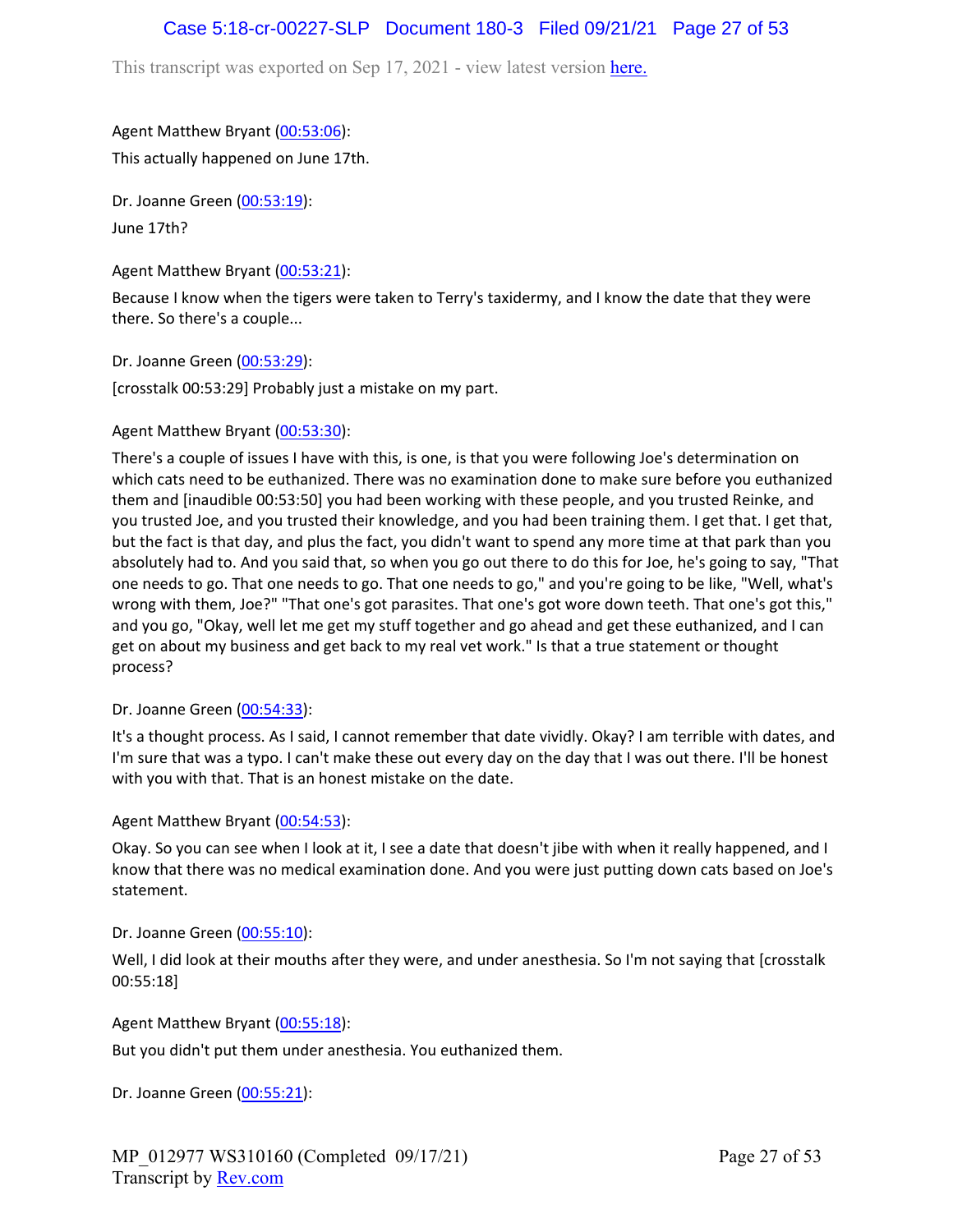# Case 5:18-cr-00227-SLP Document 180-3 Filed 09/21/21 Page 28 of 53

This transcript was exported on Sep 17, 2021 - view latest version [here.](https://www.rev.com/transcript-editor/Edit?token=I33MB_RoV1FwOoHBZ0vXCiw9XFf7Kdljsv8wmKDhXSlbDZV1-muO_uXdeLk3bhrqvxSEUBmRHZUHjbZyoStIj4NIjiQ&loadFrom=DocumentHeaderDeepLink)

They darted them and put them under anesthesia. Then I gave the IV injection that puts them to sleep.

Agent Matthew Bryant ([00:55:31](https://www.rev.com/transcript-editor/Edit?token=UsAnZ_0BJWNhrl_cP1ft2Skr2LXqI57obXzJZIwnN4i5Hanf90JR1cgung4_ZT5PnhozYkJvMY1F6SQyoyzokutXuXo&loadFrom=DocumentDeeplink&ts=3331.3)):

Okay. So they were all darted and down, and what I'm understanding is you did a brief inspection of looking at their mouth before you euthanized them?

Dr. Joanne Green [\(00:55:41\)](https://www.rev.com/transcript-editor/Edit?token=6ChhJf6TFqHjcVeofdIwQuk96IQVDJVtQC5A2ArB94Xo4OjUrd2PksNP9wU95od02MCucLuyp1rlLJsh-FLeXEFiVUk&loadFrom=DocumentDeeplink&ts=3341.48): A brief inspection. Yeah. [crosstalk 00:55:45]

Agent Matthew Bryant ([00:55:44](https://www.rev.com/transcript-editor/Edit?token=Ru4brgXboNg-udG3hH4ecFdqjzPc61k6m8zYJF6t6F6SC2DvULXTN_MMGU9Vyc_5N6P8AFxw9lNJo8qNL6DZBUX7UWk&loadFrom=DocumentDeeplink&ts=3344.97)): If you had this to do over again, would you do it differently?

Dr. Joanne Green [\(00:55:48\)](https://www.rev.com/transcript-editor/Edit?token=KkBTpyQhrw89zqKpbW6VRA0pIZD-qtSf8s9rVElpCi94tX7zw_m4NEAb4QUaJKJFf4osKLBfRgsfQxyqlscdpVKUk3A&loadFrom=DocumentDeeplink&ts=3348.12):

Probably.

Agent Matthew Bryant ([00:55:49](https://www.rev.com/transcript-editor/Edit?token=l6GftY2nCflmcJf8tr8ooxSZvd5Jl1kUUbtgBNoeMawXwO5kXJVu7rJ2sRRJ51W1q8Dv1ccFRZz6kYWUww5jEbJx49k&loadFrom=DocumentDeeplink&ts=3349.24)):

And how so? Knowing what you know now. If we all have the ability to, in hindsight to look back, what would you do differently?

Dr. Joanne Green [\(00:55:57\)](https://www.rev.com/transcript-editor/Edit?token=MSAkved92kkLNf84I6EGL0zTS1nwZ0jQmqCAQbMy5l7L5mXcLKlJNUdRgwyCzUGj96YRXLFKROMCmTg4D6NxIKh1mJM&loadFrom=DocumentDeeplink&ts=3357.66):

Well, I had no idea I was doing anything wrong. He told me that any cat can be euthanized that is deemed, USDA says as long as it's agreed on both veterinarian and the owner, that it can be euthanized. So that's what I have been told. It's not like I enjoy euthanizing anything.

Agent Matthew Bryant ([00:56:20](https://www.rev.com/transcript-editor/Edit?token=gGPn2885HQX_iQjDELq4P2ycTPq9-o3Ib6xGhalEzaNAT7AQKhs7TRb0VgP9OsIXVtsBk_2xz3Ddi9lzKWrFWH_-k3U&loadFrom=DocumentDeeplink&ts=3380.37)):

Well, I wouldn't think so in your position.

#### Dr. Joanne Green [\(00:56:21\)](https://www.rev.com/transcript-editor/Edit?token=Qb8PW1xcXs2ha86XSc2gQOK4ABzn7ZwKppKf2CK6dBsPzYNSzBlR3bnkE-JImczZ742dkVDqPXS92SrY3ugDuoCoXKw&loadFrom=DocumentDeeplink&ts=3381.13):

I don't enjoy that at all. And I'm not there every day. They're there every day. So if they tell me, " This guy doesn't eat. He throws up every day. We've done everything we can for him. He looks terrible. He doesn't seem to be happy." I do rely a lot on that.

### Agent Matthew Bryant ([00:56:43](https://www.rev.com/transcript-editor/Edit?token=arxapZZ1cA6Cx0AbopEXiuCR4lYqVx2JklnhX-llmYJTuvviZ2RTsqG3-42ACTX8CnIFNgTXSsQw-U61dK9Uz7yLEnw&loadFrom=DocumentDeeplink&ts=3403.91)):

Eric Cowie and other folks have said that some of these tigers were old, but they were still healthy and they were still eating. Joe was the one that was saying that, and the reason that Joe wanted them down is because they were no longer breeding or were, what do you call a tiger that's been... just a neutered tiger?

Dr. Joanne Green [\(00:57:03\)](https://www.rev.com/transcript-editor/Edit?token=CmEkXksxwEtymQ0xJoZ4NZDhKsgCRnZ_5aO4AQW7CY_JkQ5Yxx_N9WFldyR29Lk8T6KgMRLRBZfi8-Y_vtmotteNAo8&loadFrom=DocumentDeeplink&ts=3423.93): Yeah.

Agent Matthew Bryant ([00:57:04](https://www.rev.com/transcript-editor/Edit?token=Ij62DThaZKPBpsD3RklqozHefLSLrSSOS4JReSUBTOId92VPd5gpGe5idZK993GrkiCKrYxe7aWgZoSlb3BoUGJxPsY&loadFrom=DocumentDeeplink&ts=3424.14)):

Okay, and so they were not...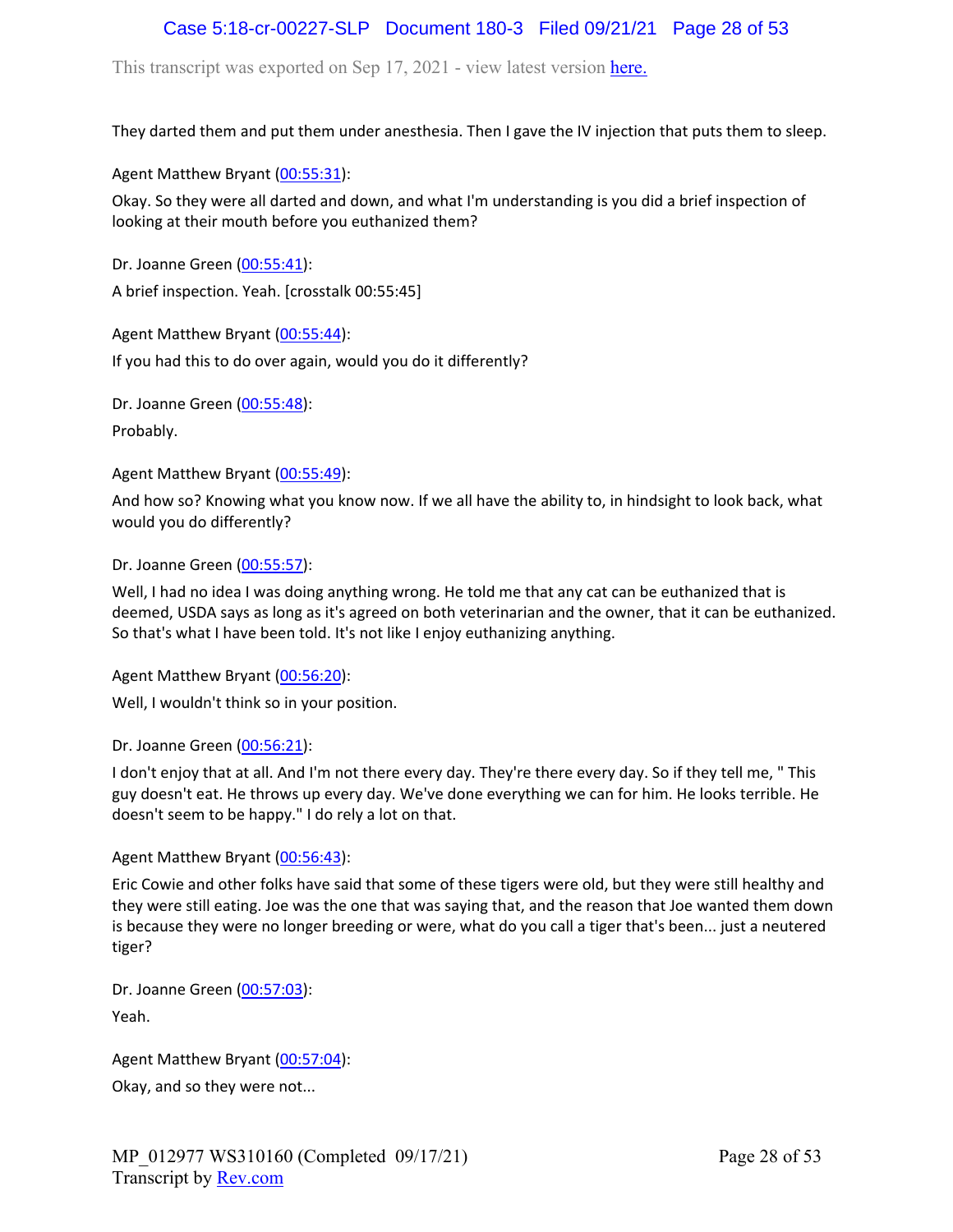## Case 5:18-cr-00227-SLP Document 180-3 Filed 09/21/21 Page 29 of 53

This transcript was exported on Sep 17, 2021 - view latest version [here.](https://www.rev.com/transcript-editor/Edit?token=I33MB_RoV1FwOoHBZ0vXCiw9XFf7Kdljsv8wmKDhXSlbDZV1-muO_uXdeLk3bhrqvxSEUBmRHZUHjbZyoStIj4NIjiQ&loadFrom=DocumentHeaderDeepLink)

### Dr. Joanne Green [\(00:57:06\)](https://www.rev.com/transcript-editor/Edit?token=J0RWltJIe36qwWabFP0mTmLYq873ntJW_UzW7jbZsLsEN0WAmH1MQhYplKypUYTe8XGJe6ti3H2mSSCDdNp8DkqFu7A&loadFrom=DocumentDeeplink&ts=3426.11):

They were not useful to him.

### Agent Matthew Bryant ([00:57:08](https://www.rev.com/transcript-editor/Edit?token=Uj3UbLM_L-YXH-dH6Bv7UlULbXwb5_BtALVbVM-bGcOBeS_gndHK8IGcep4h9bTaY5SwaWpaS1gOJx6VmpLRFyiIJfY&loadFrom=DocumentDeeplink&ts=3428.2)):

They were not useful to him and only costing him money. And he had all these 19 new tigers in that he thought, in theory, could benefit him more and bring new breeding in, et cetera. So you can see where...

Dr. Joanne Green [\(00:57:24\)](https://www.rev.com/transcript-editor/Edit?token=Gdh5YHkppPkRP-JZO41ipaaxxNRD757Qck_aVWBN1232R2sC7cJfNM1U69cpEEXi2j4iSKl-CaYPKMY4vyvvXrEmqfk&loadFrom=DocumentDeeplink&ts=3444):

Well, I'll be honest with you. He never told me that. He did not tell me he was getting rid of them, because [inaudible 00:57:28] . And he didn't tell me that he was getting rid of them because they want new breeders. I didn't agree with the breeding thing anyway. If you're going to be a sanctuary par, why are you having so many kittens that you can't take care of the ones that are coming in. Well, I think I got lied to a lot.

### Agent Matthew Bryant ([00:57:41](https://www.rev.com/transcript-editor/Edit?token=_5tnHYvee8TobICDynu8WAl8BB3xE4j9oEZJPwF-umwlyk_VVRwzdaHLQN3HcBy0mUrKBZSslGmt9e1BA7QUCMZuwCQ&loadFrom=DocumentDeeplink&ts=3461.4)):

Mm-hmm (affirmative). Do you remember the time that he did all his news media and Facebook posts when all the 19 tigers came in?

Dr. Joanne Green [\(00:57:54\)](https://www.rev.com/transcript-editor/Edit?token=uSlNWjEh25ZVdqlcAq4XPBX1V_xgFkNYiLzbocNT0RxkLQ09-QnfhZdxVrKzm-2VwF3MMr3E0Plhkv9rI8Z6Rpm4KeA&loadFrom=DocumentDeeplink&ts=3474.09):

I don't look at his Facebook.

### Agent Matthew Bryant ([00:57:56](https://www.rev.com/transcript-editor/Edit?token=meyfkzAJR1s8uBsbW220JIuITIhEuaMy1ltY8w5JEy4xAMViJ33-Ptlc8XVKqQcMkxR1yKOLv4Cje60cyCa04ogMJOw&loadFrom=DocumentDeeplink&ts=3476.15)):

Well, on that news program, he's darting animals and giving them injections and giving them medication. And what he's doing is, "Is this about the right Doc Green, or should I give him more?" So he is yelling that into the camera, and the female on the back is saying, "That's about right." So they're making it look like what they're doing on their show is that Doc Green is on site.

Dr. Joanne Green [\(00:58:26\)](https://www.rev.com/transcript-editor/Edit?token=g1FOoRAQw9NEO6HchR3FvTyJWFUotdf4UV-0TaOzpacrV-pjSI46LOAqfcImFch3tB-WrXB68mZ8jB-LKIQZ8opR70o&loadFrom=DocumentDeeplink&ts=3506.89): Yeah. I never even knew that happened.

Agent Matthew Bryant ([00:58:27](https://www.rev.com/transcript-editor/Edit?token=tbrwHpeXoknxnvd5H4nR35-PUqyugOaKijgjnADN_LVa8tTxTFP4eiSXPfLPmouaGIwBNSBaYmWN0ejRcE--vCAqZpo&loadFrom=DocumentDeeplink&ts=3507.2)): You didn't?

Dr. Joanne Green [\(00:58:27\)](https://www.rev.com/transcript-editor/Edit?token=-5fYMDoLISNxWSK2CJHFyR27plQZsp70k-vVbmCB-Dd8PLEjcVPeHDRjluoXYuIr3fKo0Bjn2fr_fvihDC_r-Za7L7Q&loadFrom=DocumentDeeplink&ts=3507.26): Mm-mm (negative).

Agent Matthew Bryant ([00:58:27](https://www.rev.com/transcript-editor/Edit?token=tNswS1L6CaVKxLgpfX7EphOk0gAZHkScOJeF3DAG9-BITOKlP3P8fqHQLF6PJBsHsxtrdkihQ0QMaBRfDiJ73wzvnJ8&loadFrom=DocumentDeeplink&ts=3507.79)):

Did you know that the animals that he was killing, let's say he killed these based on what he asked you to do and the ones that we know he shot, and I've mentioned to you what he was doing with the hides, because he found a way that they were lucrative.

Dr. Joanne Green [\(00:58:49\)](https://www.rev.com/transcript-editor/Edit?token=mnnTkZq_WSrYSKDNF7oD0QDYKxEpyrIqWhUd9S78hSbw1nwbk-azZB1tVeQrsfFzSx_M-shF8bNMFiHXsloPPG2U7XQ&loadFrom=DocumentDeeplink&ts=3529.54): Honestly, I did not know any of that.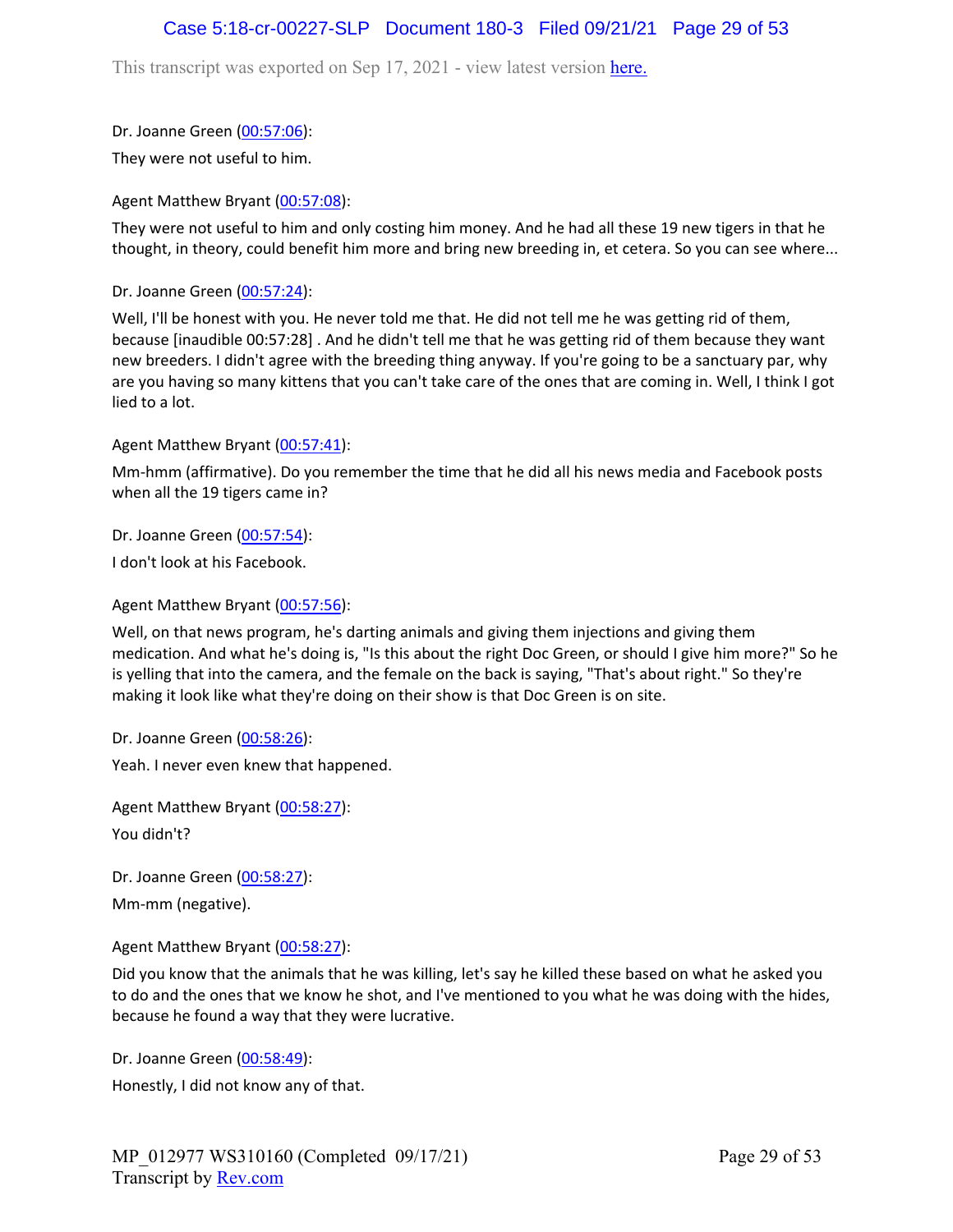# Case 5:18-cr-00227-SLP Document 180-3 Filed 09/21/21 Page 30 of 53

This transcript was exported on Sep 17, 2021 - view latest version [here.](https://www.rev.com/transcript-editor/Edit?token=I33MB_RoV1FwOoHBZ0vXCiw9XFf7Kdljsv8wmKDhXSlbDZV1-muO_uXdeLk3bhrqvxSEUBmRHZUHjbZyoStIj4NIjiQ&loadFrom=DocumentHeaderDeepLink)

### Agent Matthew Bryant ([00:58:52](https://www.rev.com/transcript-editor/Edit?token=8mN7H-tAyWLIRFgNJxM4h9iX4hc0tcH9MtPd3LfM1DO8y7X9i3O6xLvrlAm3Adaflatq1lIufx5JMyTQKfngqBbOrL0&loadFrom=DocumentDeeplink&ts=3532.35)):

Did you ever know he was pulling the teeth out of the dead animals and were taking them to the jewelry store and having pendants made and selling those?

### Dr. Joanne Green [\(00:58:59\)](https://www.rev.com/transcript-editor/Edit?token=3AZbVCGbToUk8gil-6znUi-dnR76xgJosL_aXZ6L8me5vmfdZ1tMlg8MzDX5KjppzJnrKf0jz-7BSlO0LMETGa5qiuk&loadFrom=DocumentDeeplink&ts=3539.87):

I would euthanize them and they said "Bones were coming," which meant the Skulls place. I'd ask, "What are you going to do with them?" I'm like, "Well they're coming to get them from the Skulls." So I went and I sat down and waited till they got there. If I had known any of that, I would go to him, and he can't lie to anybody, so. No, I never received a necklace. I never received a hide.

### Agent Matthew Bryant ([00:59:23](https://www.rev.com/transcript-editor/Edit?token=NRse5UzdYrh-374PSm1fLkX1CiPoRzRYl_H18kLhyj6uUsLg0XhlH4U_G2a_NQogRlJFywK60GCTN9CZUBJ7vclTSfo&loadFrom=DocumentDeeplink&ts=3563.331)):

[crosstalk 00:59:23] I just want you to see the big picture that's going on behind us and while we're investigating. And when you said USDA says it can euthanize any animal if it's deemed by the owner and the vet that it's unhealthy?

Dr. Joanne Green [\(00:59:39\)](https://www.rev.com/transcript-editor/Edit?token=---T4aJvS5v35GfB4fi7SpkRW4bK8J9cozNz-sstWUOt45Pyff-T79NQeVqCslgAiT2qWyLlgflKXfgZ3RtrEdEyZu8&loadFrom=DocumentDeeplink&ts=3579): [crosstalk 00:59:39] That's what I was told.

### Agent Matthew Bryant ([00:59:40](https://www.rev.com/transcript-editor/Edit?token=Bk0nJTEuYMk64-GJkbomYPFwUrro87YUkpZLOqQXnXzMNN7c5-rnAuQth5xoqBJjpmxJYkgNw_qWfr2XhDf6_bviT8g&loadFrom=DocumentDeeplink&ts=3580.5)):

But that may be true, but you're dealing with endangered species. So you just can't do that. You can't kill an endangered species without a veterinarian examination. How many animals do you think you put down for Joe?

Dr. Joanne Green [\(01:00:04\)](https://www.rev.com/transcript-editor/Edit?token=lnnqlSDsrsivCzbobFY29mE2zPZRbmoHVaSOCCMN8Ni-wHwLQCXMfDeoarrG4pgRaLdTL_XjkmErVlSU2FC42WvYtv0&loadFrom=DocumentDeeplink&ts=3604.88):

I couldn't even tell you. Most of them were tigers. I euthanized a chimpanzee that had cancer.

Agent Matthew Bryant ([01:00:16](https://www.rev.com/transcript-editor/Edit?token=K0RxmsomQPPsDyddzqHzLim6C7kmlLmbx_einddCoYBHXcLpucUToCewiNW4VgMapkqsc1xZimTynEm-ndjGMgnScls&loadFrom=DocumentDeeplink&ts=3616.4)): Was the big chimpanzee?

Dr. Joanne Green [\(01:00:18\)](https://www.rev.com/transcript-editor/Edit?token=4Dl6rG_PcVMTb-M4O06xkFj4qM7-baiRc_o4P-CCkc1SU3zNf24-88JibqHGHlppfy249wo1EmIoiAPEoDyMDEyAhME&loadFrom=DocumentDeeplink&ts=3618.43): Lily? Yeah. She had lymphosarcoma, I think.

Agent Matthew Bryant ([01:00:25](https://www.rev.com/transcript-editor/Edit?token=pDWnw5tteWHPrDk4bIEM0r-Y-4nvnl6kapBEDFjICZ6hLrppdaBWfpd2Pu018Xo2skfjbFykXIDLa2LDIDWZ5DzfdRQ&loadFrom=DocumentDeeplink&ts=3625.88)): Do you know they later dug that up?

Dr. Joanne Green [\(01:00:28\)](https://www.rev.com/transcript-editor/Edit?token=HXWsmCk9mEifAzEbu3ZmGGTRpIieHjj5-BFYxwN22EkOL99SpuWmHMqNFQ5UyG2hYGfBJ0OIoK5yS5hvPUsH4DA2aaw&loadFrom=DocumentDeeplink&ts=3628.03): No.

Agent Matthew Bryant ([01:00:28](https://www.rev.com/transcript-editor/Edit?token=xOg-sfM22Git5DhTsZ1sY4ix7MEVAGzc44u7BoYTgY1LDO3I49QmU3P0YrOH-FvCWFE94zRTEVWCfzkzLgG6Ld4GcXo&loadFrom=DocumentDeeplink&ts=3628.58)): And sold the skull?

Dr. Joanne Green [\(01:00:33\)](https://www.rev.com/transcript-editor/Edit?token=dFnw8UEsm3NqBQnMBG5D2ZSKbPZDzKc0S2eU1ahJfifjfm5SoCLj74HL12w2S__xK2hLgJeNXD-Tc6tCUyz9odGVbf0&loadFrom=DocumentDeeplink&ts=3633.69):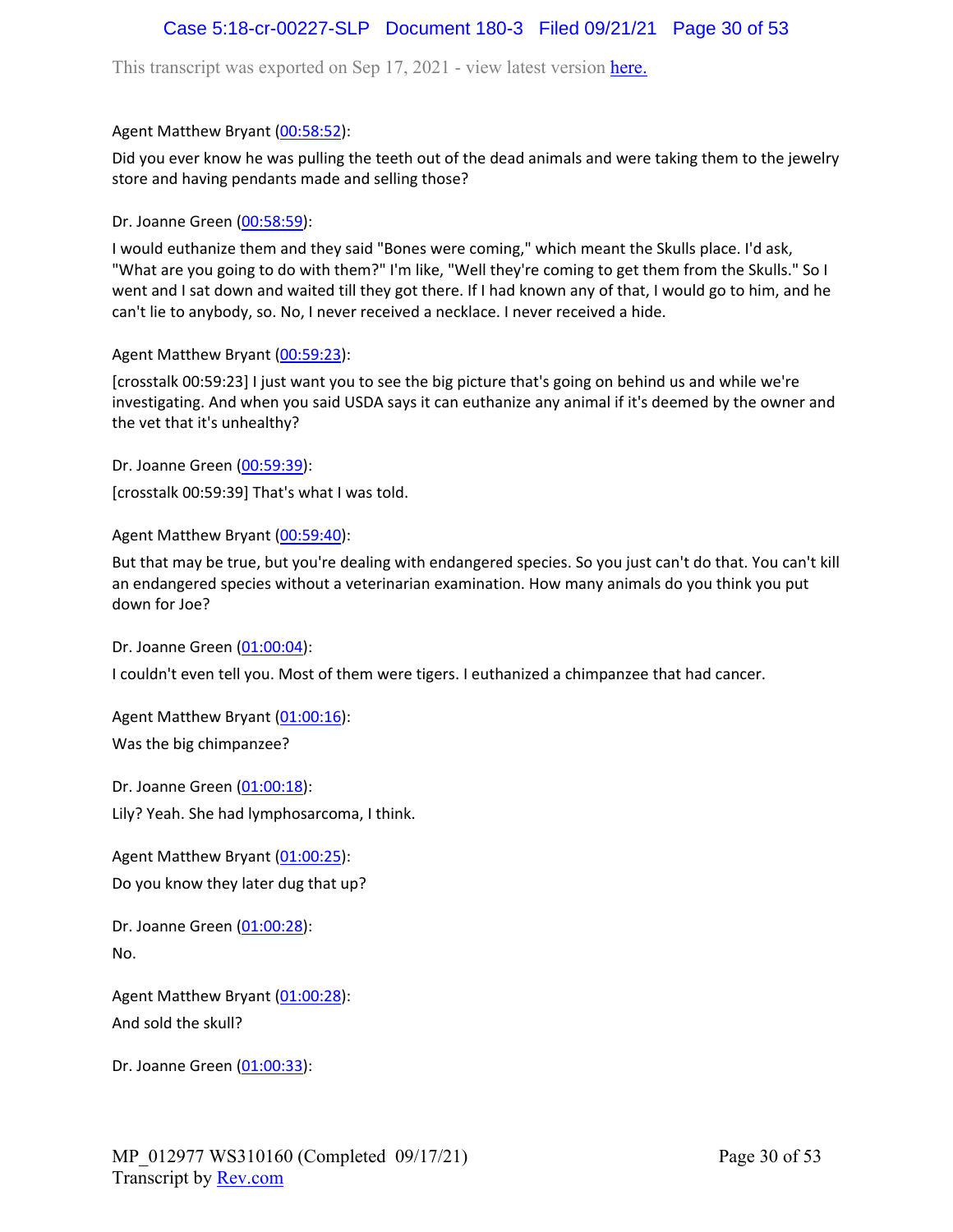# Case 5:18-cr-00227-SLP Document 180-3 Filed 09/21/21 Page 31 of 53

This transcript was exported on Sep 17, 2021 - view latest version [here.](https://www.rev.com/transcript-editor/Edit?token=I33MB_RoV1FwOoHBZ0vXCiw9XFf7Kdljsv8wmKDhXSlbDZV1-muO_uXdeLk3bhrqvxSEUBmRHZUHjbZyoStIj4NIjiQ&loadFrom=DocumentHeaderDeepLink)

You're kidding. Like I say, I do not look at social media. Whatever he does. I was just trying to take care of the animals. I was trying to stay focused on that. There's too much drama out there for me to keep up with. What does running for President and running for Governor have to do with running an exotic animal park? That's when everything really went nuts is when he started doing all that. And I did start questioning, "Where are you getting all this money?" Having a limo and all of that, that cost money. "Oh, it's donated to me."

Agent Matthew Bryant ([01:01:06](https://www.rev.com/transcript-editor/Edit?token=qUs-1lImco31ByeLV2KRb5RodIHqE2nmOyUsMQAuZk12i__7CTBknxYIu8h6GrxC7CQwaX4sKQdYeLSHNHY5mr9BuwM&loadFrom=DocumentDeeplink&ts=3666.33)):

Just like a lot of the tigers say donations on them.

Dr. Joanne Green [\(01:01:11\)](https://www.rev.com/transcript-editor/Edit?token=5A9jrW7wmiYmxx6ea_ydtBBj5-rgcfPxOAB5kx6L02xISNGop9WqxbxZLp2kYj6Vh-m_DQiexZAfXFWqNTN1By6jX8w&loadFrom=DocumentDeeplink&ts=3671.99): Yeah.

Agent Matthew Bryant ([01:01:14](https://www.rev.com/transcript-editor/Edit?token=JWRGh0wUVpMpLJOwllXzpYeBtaAU3M5R6oH-UpKm9Rl0iMPXJHj7EM5d6ndiGvoFbLEM5-SRwWfx0RjbQtCMgyNbgJ8&loadFrom=DocumentDeeplink&ts=3674.87)): Would you say that you've probably, since '99, would you have killed 50 or 100 tigers?

Dr. Joanne Green [\(01:01:21\)](https://www.rev.com/transcript-editor/Edit?token=k6zDCY6CgRNXsi34V420YDagOfPjFoCKknV0YPhMDwK2LA3G5WvXPYGV2W6tZ5jYHv_mdQ33hWdzMHpiJPWBU1tj750&loadFrom=DocumentDeeplink&ts=3681.2): Oh no, not 100.

Agent Matthew Bryant ([01:01:22](https://www.rev.com/transcript-editor/Edit?token=UB-qaly0Cf96WfMx0blG5N6ISPUOtdlBR34zvspYUmlDpTXIHQWNI7MTlIZyQUI902ldubYC6xnTncwnT4QKcHtp2Y8&loadFrom=DocumentDeeplink&ts=3682.97)): 50 fair?

Dr. Joanne Green [\(01:01:24\)](https://www.rev.com/transcript-editor/Edit?token=khkm6dEJUBcwlWokjv6wWJ8P9y3iMobwAPR7MmGWa7fvPj2TeQAIkVJ-w3F_5nIJ5cK-AX8-zJtN9nKWyV8oB-nRRjY&loadFrom=DocumentDeeplink&ts=3684.55): Not that many.

Agent Matthew Bryant ([01:01:25](https://www.rev.com/transcript-editor/Edit?token=6cPc1RGPHr9erC2ULTJDG_-az8WvqwJvyZmsLsdPo7DPP8IUiQCPP6KtbRnhf5c6Kzv-WRbnGZMD150Kt7HxmV3tKjI&loadFrom=DocumentDeeplink&ts=3685.03)): Okay. What would be a fair number, and I'm not holding you to this. I'm just curious.

Dr. Joanne Green [\(01:01:31\)](https://www.rev.com/transcript-editor/Edit?token=psCemLO4JEuAVUx3X-AHAnkJ8kym-9EtZjPDvDuoo2l3nzoQgOuLE3D4FpLQwdGp-ZSYC8E1zhKZaGnoTMsotsSZzgY&loadFrom=DocumentDeeplink&ts=3691.71): I'd say 25 or 30.

Agent Matthew Bryant ([01:01:33](https://www.rev.com/transcript-editor/Edit?token=4vpS7Jwl9H9OupT69X06P55qmmfNvNbPwVAkwYJqqCyUIvsBwDLOP2gEhfU-LqvvotLgRssVySTEAAgPTHXpZftpvR0&loadFrom=DocumentDeeplink&ts=3693.25)): I mean you killed six in one day. [Crosstalk 01:01:36].

Dr. Joanne Green [\(01:01:36\)](https://www.rev.com/transcript-editor/Edit?token=SCRRLYO8J0McRO8mdulrqljff2dZpM7Epsd-7VPL8Dv0aHsEEC1k1sj_khrjw4RWY-TbeS_B44qZX-fPhrxVNwffLOE&loadFrom=DocumentDeeplink&ts=3696.26): From what time to what time?

Agent Matthew Bryant ([01:01:36](https://www.rev.com/transcript-editor/Edit?token=C1nQusZFW4CvfsVzkXkbgmWcamkpFj_eZikkJV-k5VrjEIjXlz5-o4kGbBhFS96Pepq9j68If1Q-iEVL2QKmx-Qn4-8&loadFrom=DocumentDeeplink&ts=3696.91)): This is '99 till...

Dr. Joanne Green [\(01:01:39\)](https://www.rev.com/transcript-editor/Edit?token=awuHmndyPeV0tankhQQqX1ier8pPq42lornBTXJEDmPFWxW-tengHqWd92kgLYwLpOgSpFOH6sxwIcZsNOu2jbL1iyM&loadFrom=DocumentDeeplink&ts=3699.27): '99 till now?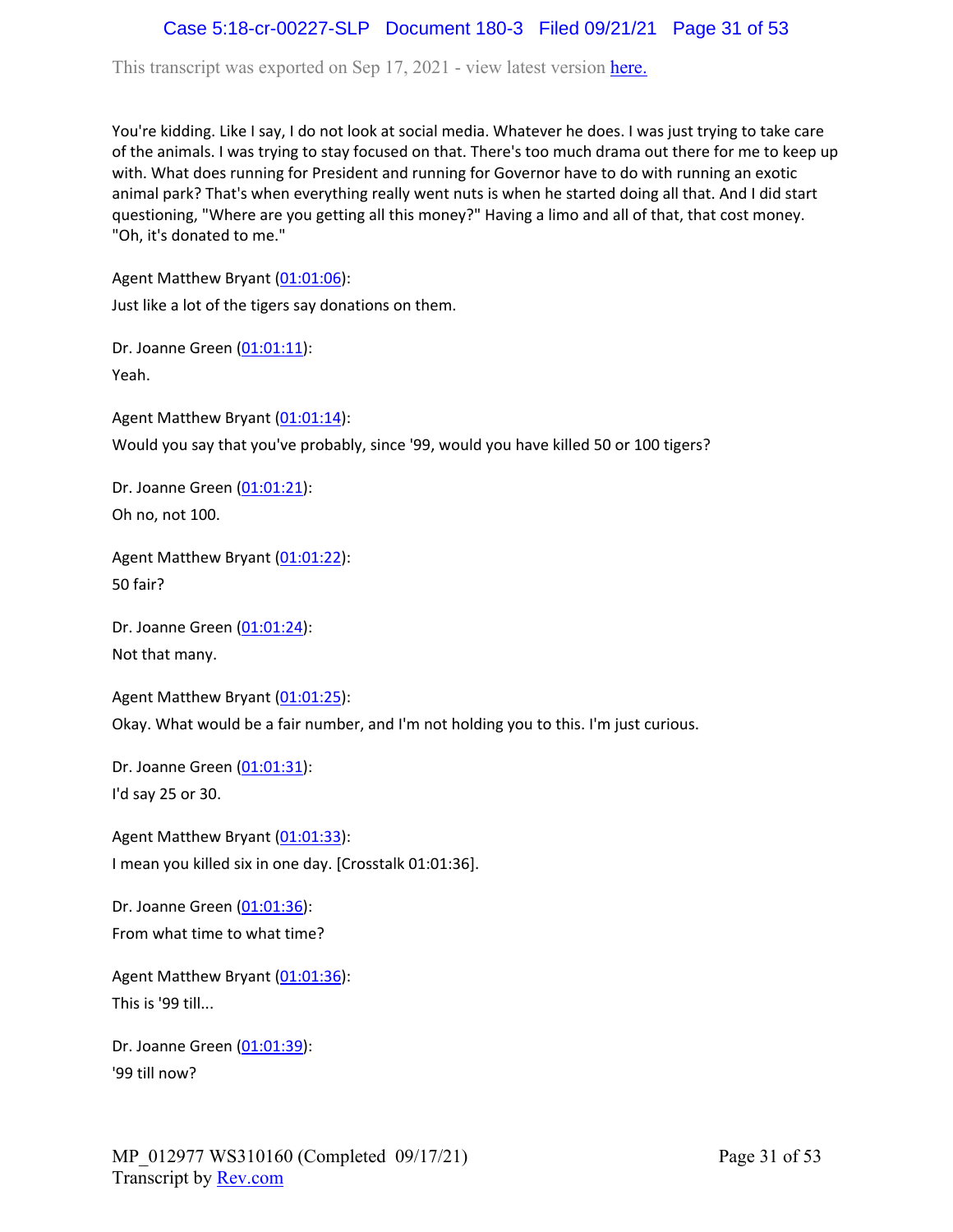# Case 5:18-cr-00227-SLP Document 180-3 Filed 09/21/21 Page 32 of 53

This transcript was exported on Sep 17, 2021 - view latest version [here.](https://www.rev.com/transcript-editor/Edit?token=I33MB_RoV1FwOoHBZ0vXCiw9XFf7Kdljsv8wmKDhXSlbDZV1-muO_uXdeLk3bhrqvxSEUBmRHZUHjbZyoStIj4NIjiQ&loadFrom=DocumentHeaderDeepLink)

Agent Matthew Bryant ([01:01:40](https://www.rev.com/transcript-editor/Edit?token=TS8G7NKxNJaz5u1BMUDchQqYKPoQuqTr0FFnGksOLILq3MQ3YPXNQGgMnlm_fiK_cf9Bon1OueSR0CHuMrI1JKYA8bk&loadFrom=DocumentDeeplink&ts=3700.41)):

That's when you started with him, right?

Dr. Joanne Green [\(01:01:41\)](https://www.rev.com/transcript-editor/Edit?token=-35bLsphcbo-v1UiloVv84A-iiNP03csvvBv1iSw1SIlgwU_eA6lrJw1MThYPhYq3y03ZVOIyp0iCsQ08Pj7h4O34qU&loadFrom=DocumentDeeplink&ts=3701.61): Okay. Probably around 50 for that length time. Yeah.

Agent Matthew Bryant ([01:01:49](https://www.rev.com/transcript-editor/Edit?token=pg0JGXqC_6OsSK5xsTZ3iCnag_d1qB67i26YodOZaNG8AamqcSlcJOl4aUDWRBYOuXcz_HyfyYs16YfWtEaIZZlUW-4&loadFrom=DocumentDeeplink&ts=3709.49)):

Okay, because I got an idea of how many skulls has gotten. So I know skulls has got a whole bunch of them. Terry's taxidermy has been receiving some of them. This wasn't the first group that he had sent there to have the hides done. So I'm just trying to account for how many animals that I got to go out there and then...

Dr. Joanne Green [\(01:02:07\)](https://www.rev.com/transcript-editor/Edit?token=FadfoFByr3xwgXxvYs78BwWg0WvUgXWHByKICswu9nNrhe5tn1YkQvkAKckHJMw4kDGI_i8NYwIuhyGq1-8EcLgTz4c&loadFrom=DocumentDeeplink&ts=3727.4):

Well, if he had the hides done but he didn't sell the hides, is that illegal?

Agent Matthew Bryant ([01:02:09](https://www.rev.com/transcript-editor/Edit?token=2CDHSaAS5e5wBWVwFgPI470hkum6lyqujIOJuVTVtWSeXwUGWaEdyu8c2qKBZTUeMqrBhqM19c0OTC4FR3cbF3oHJr0&loadFrom=DocumentDeeplink&ts=3729.84)): No.

Dr. Joanne Green [\(01:02:09\)](https://www.rev.com/transcript-editor/Edit?token=1jJRW-9v0t3Vs5GEA8VbOSgrJedsqwKdR79JdEdjFZCS71jyMk7vm-CUqwUfALb370cJa5J_ziTniNyqIr3RrYwU5zw&loadFrom=DocumentDeeplink&ts=3729.84):

Okay.

Agent Matthew Bryant ([01:02:12](https://www.rev.com/transcript-editor/Edit?token=2Jjqg1yGfIgqu_TzhxV4MVjch6YIDuTmhAPETZSlComQqGOSFB1d-33Xn3EEQJAxU419k8fR2eNABP56XQXyvPTbnoY&loadFrom=DocumentDeeplink&ts=3732.49)):

Yep. Because they're his animals. They belong to his permits. So if they die of natural causes, he can have the parts from them and put a rug on the floor or do whatever. I think that's weird if these were pets that you were attached to. Wouldn't want to be walking on them in your living room, but anybody can do what they want to them, but they can't sell them, and you guys get it, in the animal business, you know what happens when a price or a market is put on an animal, especially a wild animal. And although these are exotic and captive rates, it still impacts everything, because it creates a demand if it's out there.

Dr. Joanne Green [\(01:02:58\)](https://www.rev.com/transcript-editor/Edit?token=qiqqdjBXFv2F9sCIWjXd3M72cWefi-EL9_JVXh-gGvNoyGz07OYhqYlUNS5tGunGxIGZV3rnPruMTy0ENrPS_2zJ3UQ&loadFrom=DocumentDeeplink&ts=3778.33):

Well, I have heard of Jeff Lowe selling cubs out in Nevada. Isn't that illegal?

Agent Matthew Bryant ([01:03:02](https://www.rev.com/transcript-editor/Edit?token=0a0MPdaYh91BlJ_DN5KzE0ULGCyW80yJfd_3MmKvVGuerBW23nOvac-aCaeNMrIdb6e5fmAoBwfyddgZRQPZcvS_HtY&loadFrom=DocumentDeeplink&ts=3782.47)): It is.

Dr. Joanne Green [\(01:03:04\)](https://www.rev.com/transcript-editor/Edit?token=lzEwzU6an02cVLwEdvNUiv31kekDpjCEkcUsTB3aX6ICXm8wcGguXlSgun23elrTph0vAAgtSg7i21YdJCN5BwcXL94&loadFrom=DocumentDeeplink&ts=3784.44):

So is anybody investigating him?

Agent Matthew Bryant ([01:03:08](https://www.rev.com/transcript-editor/Edit?token=qO7fGp3sVAzpoBWb1qBtmpPnr-EktnBIpYakpfiCrY5T4XaEwze6HL5WW0MjmAUq68vceahsbfU6475HwDasT2QDA3Y&loadFrom=DocumentDeeplink&ts=3788.32)):

We hear that. We look into it. I got to have evidence plus just somebody saying that, and we haven't gotten that for yet.

Dr. Joanne Green [\(01:03:19\)](https://www.rev.com/transcript-editor/Edit?token=sDtqkYRAlIOK-akSypsFRmj8mw_QkOm0AKUT0isapBvks-ymQSz8addp-7p2R_jy1QUIKYceXwyg-4wCsYFh2Ct46ww&loadFrom=DocumentDeeplink&ts=3799.06):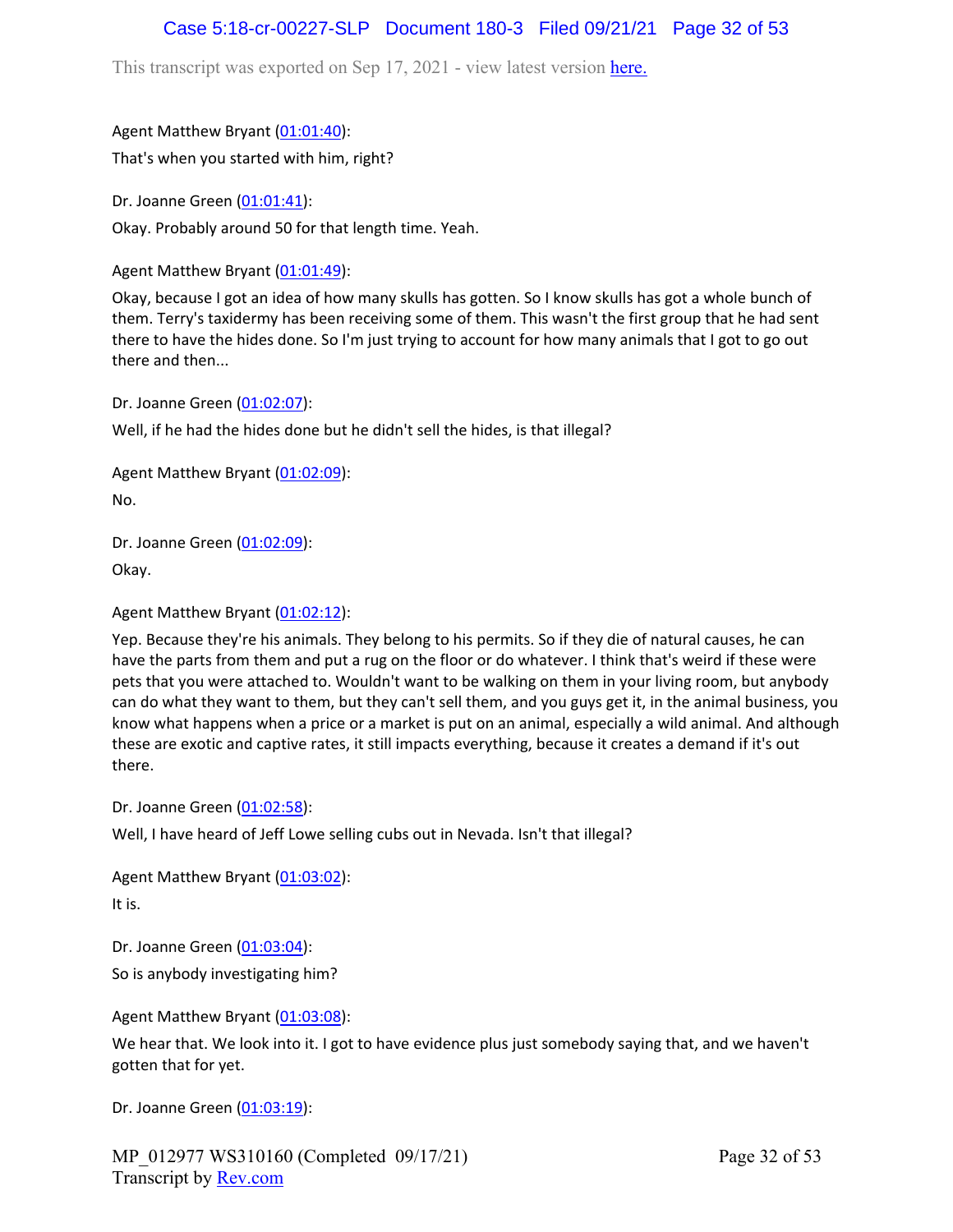# Case 5:18-cr-00227-SLP Document 180-3 Filed 09/21/21 Page 33 of 53

This transcript was exported on Sep 17, 2021 - view latest version [here.](https://www.rev.com/transcript-editor/Edit?token=I33MB_RoV1FwOoHBZ0vXCiw9XFf7Kdljsv8wmKDhXSlbDZV1-muO_uXdeLk3bhrqvxSEUBmRHZUHjbZyoStIj4NIjiQ&loadFrom=DocumentHeaderDeepLink)

Well, I will tell you that right before all this breakup happened, Joe told me that Jeff was going down and I said, "Well, why is that?" And he said, "Because he cut the feet off the tiger and sold him in Nevada, and I still got the carpets."

Agent Matthew Bryant ([01:03:32](https://www.rev.com/transcript-editor/Edit?token=CdFPOlC92EraecwWlCHDpDEwzEM7vr4yCCY5c2BjuFrFUNYoO4DRiESjdOTCBSqoG8yTiENNAreXTrnTgKs7yXqQL3A&loadFrom=DocumentDeeplink&ts=3812.06)): Cut the feet off a tiger? Was it dead or something?

Dr. Joanne Green [\(01:03:36\)](https://www.rev.com/transcript-editor/Edit?token=-OTCzcS9PSSa7PsW4Q3WgHXEs0e1_x4H6NHpahViMcbLi83EOEWkqP6NYm9YQJJwwGGc-XEMIF46SArNOCV8GRdb0ew&loadFrom=DocumentDeeplink&ts=3816.31):

I hope it was dead. God.

Agent Andrew Farabow [\(01:03:39\)](https://www.rev.com/transcript-editor/Edit?token=8G2ykqigk32dm_zcV8JG3cHLUQDtOg0Fd7ZYzOcHQJsOD_Yd-8vc29uy82E9eUkbrjB3Y96xwG2paA39GQIYldf9qJQ&loadFrom=DocumentDeeplink&ts=3819.54): That be a trick.

Agent Matthew Bryant ([01:03:40](https://www.rev.com/transcript-editor/Edit?token=4lNiF3pqvQBcxDn0xdN1eaNLFXQOshx49czHx6Rophzx52Ac8_9416pI1Xbyxd9bV8aUNpR-UTEKyTq8dWwJU0_i7lk&loadFrom=DocumentDeeplink&ts=3820.6)): Yeah.

Dr. Joanne Green [\(01:03:42\)](https://www.rev.com/transcript-editor/Edit?token=2jb-Tp5uxVLKHaKpCa9xDdUC1vrprPUZD7nV9SInx4k5QkLibEyKi3m_6m4iD2bT65SNmkJvNcbMHxga_TjworY06KM&loadFrom=DocumentDeeplink&ts=3822.68):

And that's all I heard about that. [Crosstalk 01:03:48] I just felt like there was so much going on, and I had no control over it. I just tried to quit so many times. I did not want to be in the middle of all this mess.

Agent Matthew Bryant ([01:03:57](https://www.rev.com/transcript-editor/Edit?token=zoNb_nruLs8JIvUa4_sE54lrnB6w6U-cYFizosg6ieLfF2nhGXw2gctuITu4nM7KmgrF6F62D0ZidzLhRPzt2oMZp2c&loadFrom=DocumentDeeplink&ts=3837.67)):

Well, I've got some probably bad news for you, and you're intelligent enough to realize it. You're in the middle of it.

Dr. Joanne Green [\(01:04:10\)](https://www.rev.com/transcript-editor/Edit?token=4mufxfTbF7eaZZEXB467rv9DJJN61tDfmRDotZckgajbGvZUMYbWQwVRlB6BZ0zb-mFV_G94o877-aoMhAsVIglpdVQ&loadFrom=DocumentDeeplink&ts=3850.22):

Man, they didn't pay us that bill.

Agent Matthew Bryant ([01:04:12](https://www.rev.com/transcript-editor/Edit?token=duhVTHl_pFlrhBTY4SovIkxFol8S6DXalQY4px5xLStqvUqCGoqOUI8GHsUSK1bAQqxrz7Y4uc1lDCU09C6IWgQC3H0&loadFrom=DocumentDeeplink&ts=3852.35)):

You're in the middle of it, whether you want to be or not, but we are coming here today on behalf of the government, on our side of the investigation, seeking your cooperation and your honesty and being forthcoming with things that you did, that you would like to do over. I'm just putting your cards on the table so that you can truly cooperate with the government, because the investigation is not going to go away, and your name's been involved, Doc Green, since '99.

Dr. Joanne Green [\(01:04:42\)](https://www.rev.com/transcript-editor/Edit?token=ZheqU8-_MyRuGMk3ZqTiMdB8VWK-h-KTH4olRhuVQVhXjQpC0Ix4LPkwk8di1YVenNWskAmxZA8F5n5boTYkdOuCBJ4&loadFrom=DocumentDeeplink&ts=3882.48):

Well, a lot of these people are lying too that are talking to you. [inaudible 01:04:46]

Agent Matthew Bryant ([01:04:46](https://www.rev.com/transcript-editor/Edit?token=M4BZ_rH8ivi2Hj2f3XE4UwVuFbGLlrQjdM_iTO4GnliZBe0l7T585xc9b-Xx9Brz1Mdt8snFYZv-AHvoSKlTrJrWuZk&loadFrom=DocumentDeeplink&ts=3886.72)):

Well, some of them don't have any reason to lie. Some of these employees that are making \$100 a month, a week, what do they have to lose?

Agent Andrew Farabow [\(01:05:02\)](https://www.rev.com/transcript-editor/Edit?token=kFNMF8MTyPB7zdLzp7XsOHaf-vrAjLV0B40Pw4xkWYblzG_QmYOaN8udHAi-DBLEjsuLNCFIPEd2LRy8MyHPfI8hXRE&loadFrom=DocumentDeeplink&ts=3902.01):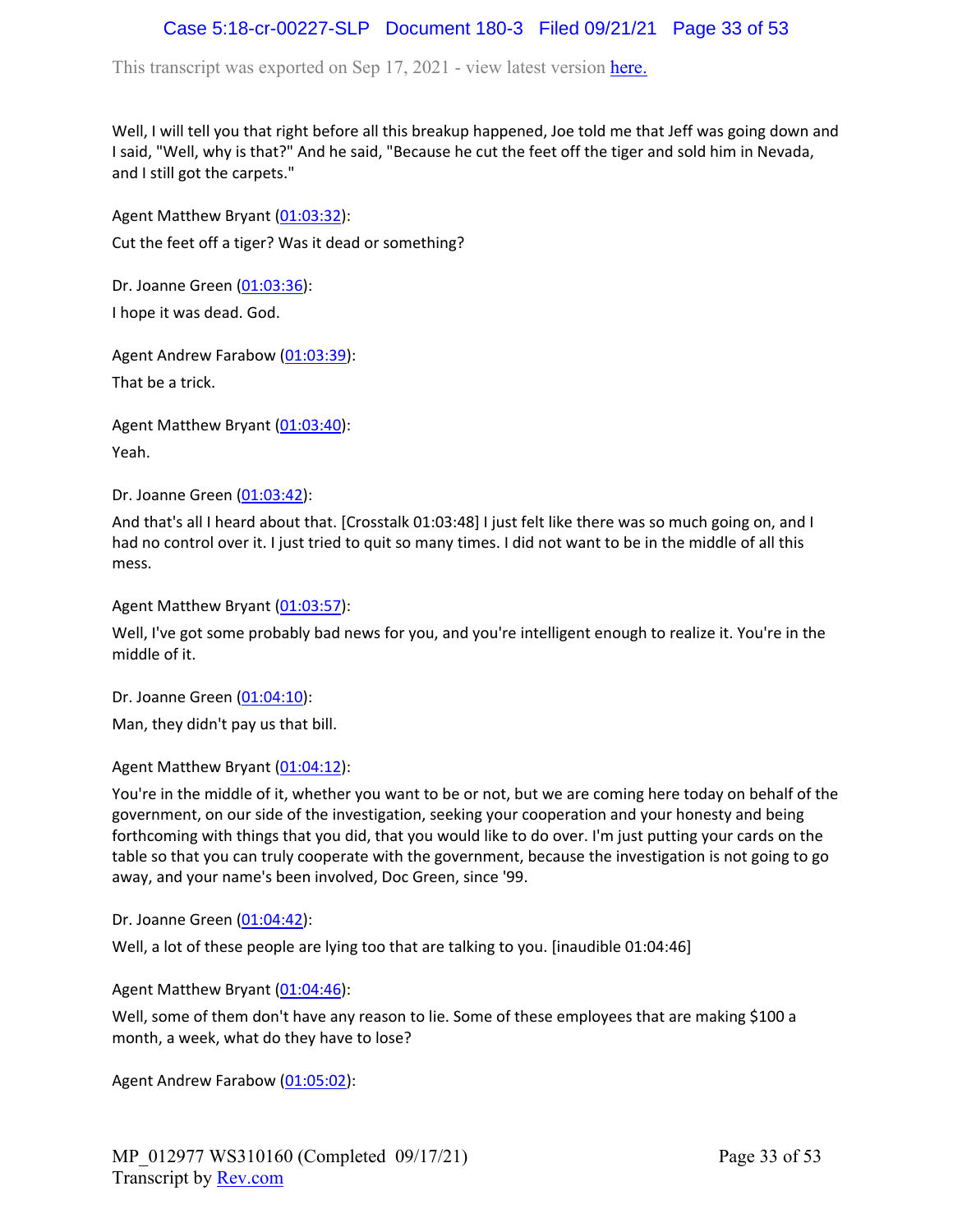# Case 5:18-cr-00227-SLP Document 180-3 Filed 09/21/21 Page 34 of 53

This transcript was exported on Sep 17, 2021 - view latest version [here.](https://www.rev.com/transcript-editor/Edit?token=I33MB_RoV1FwOoHBZ0vXCiw9XFf7Kdljsv8wmKDhXSlbDZV1-muO_uXdeLk3bhrqvxSEUBmRHZUHjbZyoStIj4NIjiQ&loadFrom=DocumentHeaderDeepLink)

Some of these employees out there through the years, work for PETA are sitting there taking pictures. They've got [inaudible 01:05:09].

Agent Matthew Bryant ([01:05:09](https://www.rev.com/transcript-editor/Edit?token=veiJzh4UwniMHmfSdlBVyS0kllzI7N5eOpCdvMFcSQ4SyrCPkE-GBiauv4OG721t5K26fzQ15QWuYmA_0iBuWNQ4_5o&loadFrom=DocumentDeeplink&ts=3909.59)):

The ones that I've talked to are not affiliated with that.

Dr. Joanne Green [\(01:05:19\)](https://www.rev.com/transcript-editor/Edit?token=su92K-Td_8W1UADGTyP3412KlZzx-yFXdbo057X5kG1iVcxM79ORV369vGkqK86nm30qkBTmtkkTfyQON1rkpo716po&loadFrom=DocumentDeeplink&ts=3919.01):

When is all of this going to come to trial so I know when to leave and go to South America, crawl in a hole, work at a Tiki bar.

Agent Andrew Farabow [\(01:09:53\)](https://www.rev.com/transcript-editor/Edit?token=nQ0LQjSOV4LuBn3J1FDMjHJmDVCwUKs_oKn2vPGQEI_P9e7lMlA9CASGuZNdpWNA0Af9X6hMS8dijvn5JH0RfiEMVDQ&loadFrom=DocumentDeeplink&ts=4193):

[crosstalk 01:09:53] I think all of South America now.

Dr. Joanne Green [\(01:09:53\)](https://www.rev.com/transcript-editor/Edit?token=DTv70UIwMN2E2EIp_ecp92qcZn4PR3JefZZV4W3mV0yGaEMv6yl6MlYo-vYZHwBiklE3Wn5_-RfHVtx4B4ZanowU58Y&loadFrom=DocumentDeeplink&ts=4193):

Well, I can assure you that there was no money exchanged. In fact, he owes me so much that it's not even...I don't even remember the last time he gave me a check.

### Agent Matthew Bryant ([01:09:53](https://www.rev.com/transcript-editor/Edit?token=a7kbETBAOvVvU4lGz-AjDyhMtigcmQDY6GcdACdW0tYbonRPqiOO0b9JTurLppBl-IHK5Ee1aKDQMvq-1_mWnPzsgNY&loadFrom=DocumentDeeplink&ts=4193)):

I remember one time he came back and Joe makes his comment about, it was a \$3,000 outstanding vet bill. And the discussion is had about why we had a lot of sick cats. "What's going on? Why is the vet bill so high?" And Joe makes the comment or something regarding the fact of, "Yeah, I've been moving a lot of animals. It's all document fees." And I was like, "Crap, that's a lot of document fees. He's moving a lot of animals."

#### Dr. Joanne Green [\(01:09:53\)](https://www.rev.com/transcript-editor/Edit?token=j9NwWDimfgSe3cTmO48xrZezGgACcQw9bozpLJwP6WUqHw1e4SLReZGKhqmqRBLU00Y4ZJ6CVtbzLtoLdjJAZUXxu5U&loadFrom=DocumentDeeplink&ts=4193):

The last month when Jeff went crazy and started doing all his thing, that's what I figured we were doing. Joe kept saying, "We're moving the animals out, because they're my animals." So we did the paperwork to get them out of there. But if I put four cubs on there, I don't know if he put eight in the truck. I don't know.

Agent Matthew Bryant ([01:09:53](https://www.rev.com/transcript-editor/Edit?token=jbO5c51_1jWCWhZkNC9R3kS8ADSXLv04ESX-69yN5qm4RHjjEm4JngIQ0-5MaUryw11ug_gAlFQoi4Bbw_3TFEysk3Y&loadFrom=DocumentDeeplink&ts=4193)):

And going back through this conversation, we know that when he's moving animals out constantly, and during that time period, it wasn't one or two a week. It was several a day. Because I know I've talked to his transporters, and they were getting them from California and loading up and going to Missouri, coming back in and going to Wisconsin. Some of them didn't have any sleep hardly for three or four days. So he's moving them that fast, and I understand when you're moving animals that fast and as fast as he was trying to get out.

Dr. Joanne Green [\(01:09:53\)](https://www.rev.com/transcript-editor/Edit?token=E9o0UsDql-kQa7uHk7QxraG3gb_YH6z9fmgtvpy1XkBAuC5yE2nWg0G6nO8yiWr76XLG-tuhgRJLYHRQpGeyGGRfcG4&loadFrom=DocumentDeeplink&ts=4193):

No, I never made up that many certificates.

Agent Matthew Bryant ([01:09:53](https://www.rev.com/transcript-editor/Edit?token=NC9CezBEURrDnIbwOBRokx2hpfgo9f8w3E8__qroEBZcG2ziFfkqAIjC9s1iOI6uaFE_lZUrVHtIbuSa-UEkmGK_Hak&loadFrom=DocumentDeeplink&ts=4193)):

All right. Did you ever give him any blank certificates with your signature on the line?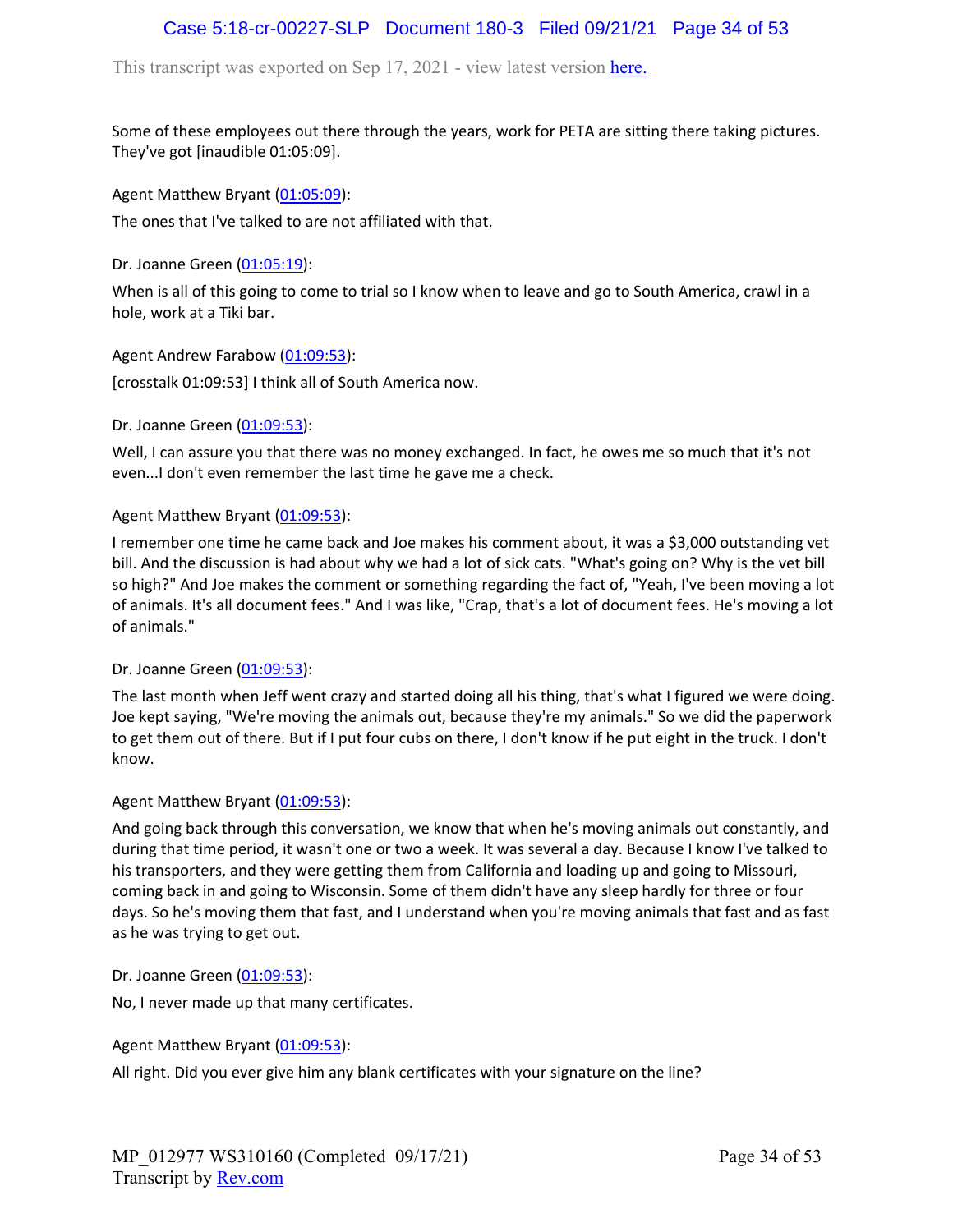# Case 5:18-cr-00227-SLP Document 180-3 Filed 09/21/21 Page 35 of 53

This transcript was exported on Sep 17, 2021 - view latest version [here.](https://www.rev.com/transcript-editor/Edit?token=I33MB_RoV1FwOoHBZ0vXCiw9XFf7Kdljsv8wmKDhXSlbDZV1-muO_uXdeLk3bhrqvxSEUBmRHZUHjbZyoStIj4NIjiQ&loadFrom=DocumentHeaderDeepLink)

Dr. Joanne Green [\(01:09:53\)](https://www.rev.com/transcript-editor/Edit?token=eu5ugwPfDOsGhTaxSXVmczc3pAph6vMhgiTWvQI-lUE0xvhrJGa3iC_fpa-l8Y4IzkMyCViliEH06QMKdFUjBQ_U_7U&loadFrom=DocumentDeeplink&ts=4193):

Oh, no. Absolutely not. That is the God honest truth. My health certificate book, I guard it with my life.

Agent Matthew Bryant ([01:09:53](https://www.rev.com/transcript-editor/Edit?token=W4iySkGSjPEe6LkVyLjeTR8ycN6CZv_ErrdoAyF_wznLlewxmB8c6rU0eXjZVtUqMECZj4-Ofw8TM-hqqLvcOlTCzDo&loadFrom=DocumentDeeplink&ts=4193)):

Do you always sign your name? And I've looked at so many of these. There's some when you print your name. You do a lowercase A?

Dr. Joanne Green [\(01:09:53\)](https://www.rev.com/transcript-editor/Edit?token=j6cLY8d17etQPiIOK4l4iBwsz7KtpbW6p7BAgV4Wj2JK4TmurNqUxZnrSnev1WayRgLh9Ej01X-5IK4_5qon7sHqmBw&loadFrom=DocumentDeeplink&ts=4193): That would be my secretary's doing that.

Agent Matthew Bryant ([01:09:53](https://www.rev.com/transcript-editor/Edit?token=21rq-3pI2Aarsxj4TwVRkd3b7S6Tkrdolm21XBPRSo4ff16Pxmmpw4iu5P4U5RE9B4jHKPRpqZIFM0IC_Dhb0MXeZq8&loadFrom=DocumentDeeplink&ts=4193)):

Okay.

Dr. Joanne Green [\(01:09:53\)](https://www.rev.com/transcript-editor/Edit?token=m9P_H7oPTqwTr_mU-PIRjiN3xiLzuAVfPzXg-PcBDOApN2NE6pmTkU_iD0prZesWNwTdOjz0KA5yc1ztQcRt5A5Ct3c&loadFrom=DocumentDeeplink&ts=4193):

They fill out everything here from my signature.

Agent Matthew Bryant ([01:09:53](https://www.rev.com/transcript-editor/Edit?token=6vPjdvqU-Xwqkf7z6rhr1oW6W2JK_IPQlLxesR5MtC5fhVDFGX8p3Q4oAySzencFd_Bd6Ec7h8RDeBl6hvxhI_5ZvYs&loadFrom=DocumentDeeplink&ts=4193)):

And then there's an upper case. So I look at these and when I hear that, that maybe Doc Green just signs them and everybody else fills in everything else. I look at these here and go, "That might be true because there's different handwriting."

Dr. Joanne Green [\(01:09:53\)](https://www.rev.com/transcript-editor/Edit?token=tnp-E8_eEK86Dt-j0k2O_UkclctB80wnLe_-GEGVOfNQtZP4iVSOtEFaFIsgnvipkEYAAQ9cknvvakjFlJKvk9-DOf4&loadFrom=DocumentDeeplink&ts=4193):

Yeah. Some veterinarians just stamp it. So this is different secretaries. I go through them about every three months.

Agent Matthew Bryant ([01:09:53](https://www.rev.com/transcript-editor/Edit?token=otPtFCUKvRviE3uG0El2PFwWqNf7V9-jB7N_OvmRSRbPSXW8SKRmdchbonkYr7rE5t5PCaW2gqHpoUsVSHq46Ehc4G8&loadFrom=DocumentDeeplink&ts=4193)):

So secretaries fill out the forms.

Dr. Joanne Green [\(01:09:53\)](https://www.rev.com/transcript-editor/Edit?token=5kXkNYVy9zTdtmslrDqb6lPC5qpCaQlQahM9ufSMQxMZAsQRUPl9sVXGFKUf0EyrrNxjfnB2G_CyfLpbeQLFZO8zh84&loadFrom=DocumentDeeplink&ts=4193):

And there's nothing wrong with that.

Agent Matthew Bryant ([01:09:53](https://www.rev.com/transcript-editor/Edit?token=3-BjpVpu6sTNOkLXqxpMYPPmC65ZYyCXVuQikgWRSULlcbebxVlV3s4tuZq06N0V9DPBqlYLuM8vtJDKLVEZ7EFkVVk&loadFrom=DocumentDeeplink&ts=4193)):

No, no. I'm not saying there is. So I just wanted to understand the story. Amber, or Reinke, or somebody like that at the zoo. Joe tells them to get a vet certificate. They get on the phone, they call down here and talk to secretary one, two or three. It says, "So and so at the zoo. We're moving three tigers to Illinois to Zoo A. We need a certificate of veterinary inspection." And so the secretary basically fills out the form with the information.

Dr. Joanne Green [\(01:09:53\)](https://www.rev.com/transcript-editor/Edit?token=cnLEytzYSxovLSR1oDeaqHYBz3fkmuPiZIOwOdqy1lHNEPV_OGNeiV7JZP0Zle2mQCcgkiyI-W2Ei_Seau1F_s_vFxw&loadFrom=DocumentDeeplink&ts=4193):

No, all she does is call the state. We don't do nothing until we call the state.

Agent Matthew Bryant ([01:09:53](https://www.rev.com/transcript-editor/Edit?token=IAQmQVcBeqHDCfy0xS69FeNI-a5KZwSA1sBYMf3ihOFsQJ5ge1nPzyw_vFz0_N_Zvwmvfth4dZfaiOAWLRoEoKc66iY&loadFrom=DocumentDeeplink&ts=4193)):

Okay. So you get on the computer to see if you have to call the state.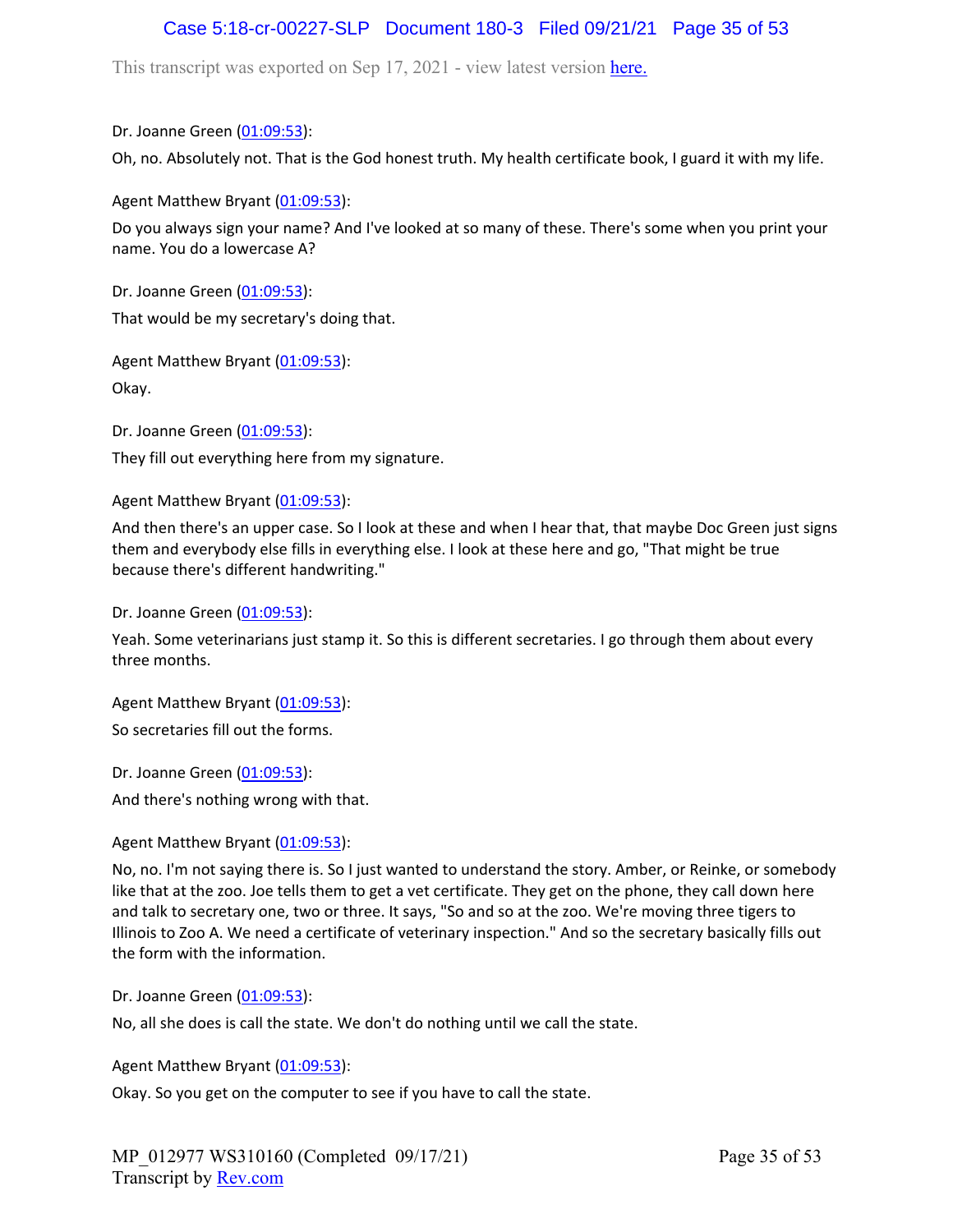### Case 5:18-cr-00227-SLP Document 180-3 Filed 09/21/21 Page 36 of 53

This transcript was exported on Sep 17, 2021 - view latest version [here.](https://www.rev.com/transcript-editor/Edit?token=I33MB_RoV1FwOoHBZ0vXCiw9XFf7Kdljsv8wmKDhXSlbDZV1-muO_uXdeLk3bhrqvxSEUBmRHZUHjbZyoStIj4NIjiQ&loadFrom=DocumentHeaderDeepLink)

Dr. Joanne Green [\(01:09:53\)](https://www.rev.com/transcript-editor/Edit?token=BFw7yLdk3qZk6B0ST02jJDBCe-GmmHa7bq37v361vlwzCFxriSFif1w9qtxJh4CdlJRTbUc9uJGZFlzeydQj9h1WC58&loadFrom=DocumentDeeplink&ts=4193): No, we call the state.

Agent Matthew Bryant ([01:09:53](https://www.rev.com/transcript-editor/Edit?token=WAndh6E3JCeR76ZUQCnHaaJ3VbFWr_b_gCJM0fygbMkmQtjiBwrhqA0FTZ_QJHfqGcN7-Gm47WDUqiFFAu6trmr8L6Q&loadFrom=DocumentDeeplink&ts=4193)): You have to call the state every time?

Dr. Joanne Green [\(01:09:53\)](https://www.rev.com/transcript-editor/Edit?token=Ms0U7zu1P-QWo_4ozgQs37s0fRXfMzZIJN1V_k70xBi0kH2AakEeC5wzfSa4x7Z_a7dnI767RbaaH9Ecwq2NnvSOIMY&loadFrom=DocumentDeeplink&ts=4193):

I don't care if it's Arkansas or our neighboring state, we call the state. Every single time. And make sure that this is legal, because there's, Tennessee, I think, will not allow any tigers in. Period.

Agent Matthew Bryant ([01:09:53](https://www.rev.com/transcript-editor/Edit?token=VGEN0JI9qnf6gr-MzU1n9h_lgoZwQcR58NH-EYEaos77haL-MS1Pk4uv2cNaJYjWXXNkehrCS8SM01-CE8cRdB0mtWQ&loadFrom=DocumentDeeplink&ts=4193)):

So what were you saying earlier that some states don't require you to put...

Dr. Joanne Green [\(01:09:53\)](https://www.rev.com/transcript-editor/Edit?token=WxslO71glnGQXiSTmwTREMI1ukax_rFuUSGSkojdpUqZ-K02Fv-lNzKywtDB4PCv5gmagUjGD-vpIkCLgfq3vDdhogM&loadFrom=DocumentDeeplink&ts=4193): A permit number.

Agent Matthew Bryant ([01:09:53](https://www.rev.com/transcript-editor/Edit?token=ZGBX43ZSlioxcwDVqpv3X1j9CWN9LxHEvKw0EYI5fmXWRprj1UCdfNZbiUy4KpRMqaIXl9yF-55jtdb9yvvvcVS06z0&loadFrom=DocumentDeeplink&ts=4193)): Okay.

Dr. Joanne Green [\(01:09:53\)](https://www.rev.com/transcript-editor/Edit?token=dKwdUpx97yAZ8jlpYNNFKqZNBIvLnCMp3V7MjYiW2TL1_4lLWgH1MdDe41QIzMOpzmn4Bia00hsrETZofKRZ2j4tUtA&loadFrom=DocumentDeeplink&ts=4193):

Some do not require, like right here, Indiana does not require a permanent number. Illinois. They do require. Well, no wait. Yeah. If there's a number in this box, they required a permit number, but we call them anyway to make sure.

Agent Matthew Bryant ([01:09:53](https://www.rev.com/transcript-editor/Edit?token=ZccU3XhvhfbmKnP0ONKKmzwF6PXP8tc8arm9c_W_9TQQ8TpmKj4lOa8UU6j-Y8i4z4BDK0F68jcnqWp2i1snmUUc-o8&loadFrom=DocumentDeeplink&ts=4193)): Engesser that's Florida right.

Dr. Joanne Green [\(01:09:53\)](https://www.rev.com/transcript-editor/Edit?token=VohkKXFGFVbrUS15KpAGqFEzYPzbHmpDnP5C_MQ9UkVKGkUlYBOFnJ33ggqlJOIGcOguLbDiM3TsxO9KGV0HugDac2I&loadFrom=DocumentDeeplink&ts=4193):

[inaudible 01:09:37] Florida. Yes. Does he have a zoo? I know he had a USDA license.

### Agent Matthew Bryant ([01:09:53](https://www.rev.com/transcript-editor/Edit?token=eukFBgrug-GFyBmhASdCmS_CG0hvVA2heOuvldOPwZb3lTogo3RGdyTFQb5zfDZF_C_u1Anmq7NJYqjQuByZcus6cUs&loadFrom=DocumentDeeplink&ts=4193)):

He's one that I'm very interested in if you ever remember his name, because he does a lot with Joe, and they create a lot of false paperwork. So the way it works with him, and for this instance, there is a form, so that's odd based on how I know they do. But what they'll do is, Joe made money. [inaudible 01:10:07] has a mobile petting thing. He just travels the country and sets up in parking lots with his petting zoos, ponies, kangaroos, lemurs, got a few big tigers he puts in cages to draw people. He'll have some lion cubs or tiger cubs when he can get them.

### Agent Matthew Bryant ([01:10:23](https://www.rev.com/transcript-editor/Edit?token=oDFYk_FdyDziAO_qCoFrSBjLOvZozYA_nO3Z5qiB1GzzIpnxY3avCTPzZTW2MMUa_fUsLPhKC2D5WRweoMu3hq0ulQs&loadFrom=DocumentDeeplink&ts=4223.17)):

So what he does with Joe is, he's looking for a cub, Joe's looking for money. They said, "Look, give me 5,000 for this one. Nobody knows. Take paperwork, and you submit paperwork saying that it was born at your facility, and nobody knows because USDA doesn't know I have the tiger cubs hid from them when they came out last time. So they don't know it's here." So that's one of the games that they use.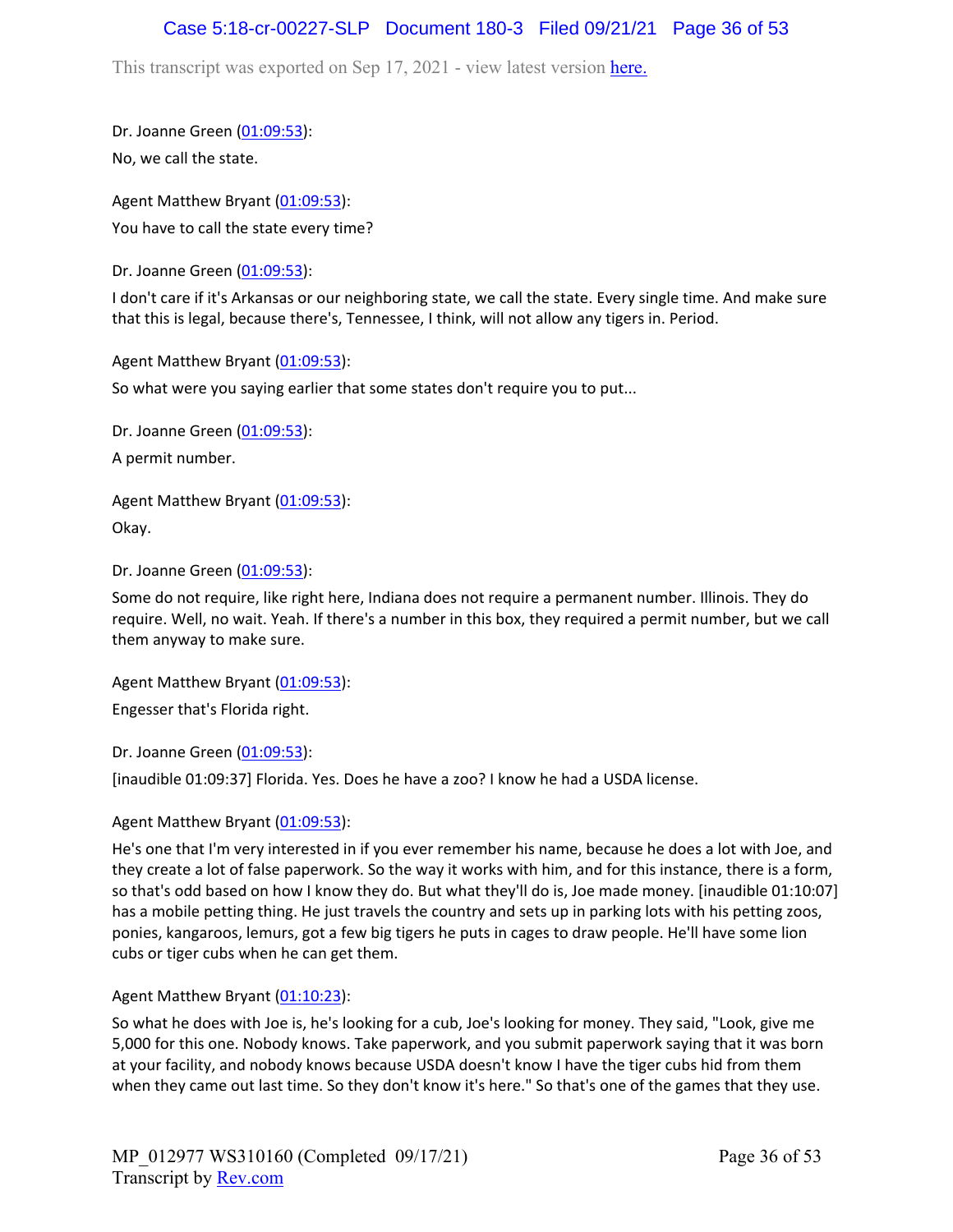# Case 5:18-cr-00227-SLP Document 180-3 Filed 09/21/21 Page 37 of 53

This transcript was exported on Sep 17, 2021 - view latest version [here.](https://www.rev.com/transcript-editor/Edit?token=I33MB_RoV1FwOoHBZ0vXCiw9XFf7Kdljsv8wmKDhXSlbDZV1-muO_uXdeLk3bhrqvxSEUBmRHZUHjbZyoStIj4NIjiQ&loadFrom=DocumentHeaderDeepLink)

Dr. Joanne Green [\(01:10:47\)](https://www.rev.com/transcript-editor/Edit?token=eF0bq94wG2N7R2gVriHSIZDK_yRIPmljijy9ba3RLq95IAbjhADYXrE6iJdw6ekCoA0O3NK4XQGxNqWfRNBHucSn0kw&loadFrom=DocumentDeeplink&ts=4247.8): Do you know who brought that kind of money?

Agent Matthew Bryant ([01:10:53](https://www.rev.com/transcript-editor/Edit?token=-VYlwdBwKPRnwqyoL3naMU_x5wcPl_28wvG5LEXqKDpUa8k5R6UhYD_MAnSsXZWR8dtpKRpHr-isdQDvZCPnJs0MQlw&loadFrom=DocumentDeeplink&ts=4253.01)):

Lionesses are going for around 7,500. White tigers are going for around five. Standard orange tigers are 2500.

Dr. Joanne Green [\(01:10:59\)](https://www.rev.com/transcript-editor/Edit?token=f9nKEshH5mGEj-Fdee2peD7OmspXYWajXHgIJ5KdX8ysj1NzKW7Onk3l64NT6BQbSAdgrlFwFQpEnNL_M5dG2sIti-I&loadFrom=DocumentDeeplink&ts=4259.31): [crosstalk 01:10:59] So where has all the money gone?

Agent Matthew Bryant ([01:11:06](https://www.rev.com/transcript-editor/Edit?token=eP_CczkD1p1gGleGkLUjchm_oL4ab16EM7b_sVmeYmi-0Z04k8ULMy5cwLT7XbR6gPhQvquQQW5gxBGeBE3By4Ix-9w&loadFrom=DocumentDeeplink&ts=4266.72)):

It's \$100 question.

Dr. Joanne Green [\(01:11:09\)](https://www.rev.com/transcript-editor/Edit?token=mUQooEZKklkKdokW_9FhJGS1gYtpvFRErnGZ-K4G9DmamTGWF9TGzZyLNnPvVpL9vhNIboJ9sALfr8O0PcD-DxpiMKM&loadFrom=DocumentDeeplink&ts=4269.96): To boyfriends.

Agent Andrew Farabow [\(01:11:12\)](https://www.rev.com/transcript-editor/Edit?token=8Qx-P7zBjOvhryzG0MTTvER4D3DylDYVdWUOMZNO5cPIUCjONSj09lhqwbB3YsYqhrhBQI5_LFmnuY358TSmFbtMfFY&loadFrom=DocumentDeeplink&ts=4272.68): Campaign posters.

Agent Matthew Bryant ([01:11:14](https://www.rev.com/transcript-editor/Edit?token=sV5lrHEEfAg6mss2bEKM2-yW4UDHLX1O0wHFsa9Na21wsiNLrilEqazQFbFe_1cfosdYugKi4QLh_AgFSOeKksHouEM&loadFrom=DocumentDeeplink&ts=4274.14)):

So what I would like to do and give it to Andy. I've been talking a lot and visiting with you. See if Andy's got anything that I missed or didn't go over. You got anything?

Agent Andrew Farabow [\(01:11:31\)](https://www.rev.com/transcript-editor/Edit?token=PXNFrXLtkDhCvGONdakVv4imFnDpggeWhodx0PAv-iHIXXbq-Kvqz0oUvzU5eTP1Q_dHSoT_x2UaDCpIoWnxNroYRqg&loadFrom=DocumentDeeplink&ts=4291.01):

I don't think so. What did he say about Carole Baskin?

Dr. Joanne Green [\(01:11:34\)](https://www.rev.com/transcript-editor/Edit?token=CPCU6HsojI_x_DMlgo4j83NEOnLpVgOGQEJa1StkjQ0C2AsZ7XfGWhm7PQrs3Rwu_TpUuybg9WZToJUJ7mTbUe0RLYo&loadFrom=DocumentDeeplink&ts=4294.31):

The only thing he ever said about Carole Baskin is that he told me that she sued him for copyright infringement in the beginning for \$8 million, and he didn't have it. And so he kept going through all these schemes trying to come up with the money, and they'd show up and take his spoilers and his mom and dad, we were all good friends with Joe's mom and dad, and Shirley was losing.

PART 3 OF 4 ENDS [01:12:04]

Dr. Joanne Green [\(01:12:02\)](https://www.rev.com/transcript-editor/Edit?token=kMb5FfvhVZ3mNOe0rNOY-FEOgNIvmjJwu5mZZLBgXyLn3mQqnCTUAHM0OABTx14aEZgE-1OIGAyISAv11YBPRZ5XoTQ&loadFrom=DocumentDeeplink&ts=4322.771):

...real good friends with Joe's mom and dad, and Shirley was losing... She gave everything she had down to keep that place going, and it just never would go away, and he'd say, "Well, now we're going to do this, and now we're going to do that, and now we're going to..." And I'm like, "Well, what does she want you to do, Joe? Why will she not leave you alone?"

Dr. Joanne Green [\(01:12:21\)](https://www.rev.com/transcript-editor/Edit?token=ZkimSGr4C9UqZ2OwjbE5bvGvYhtO2k5-QLj5-EK1z29-TR5cjHQY2mh9G5tahWRwgmnOr1VnIQx8yPfx2DAp0hvM3M4&loadFrom=DocumentDeeplink&ts=4341.53):

He goes, "Well, she wants me to quit breeding tigers, and that'll make PETA happy, and that'll make Carol happy, so that's what I'm going to do." And I said, "Well, good. Let's do that, because this is a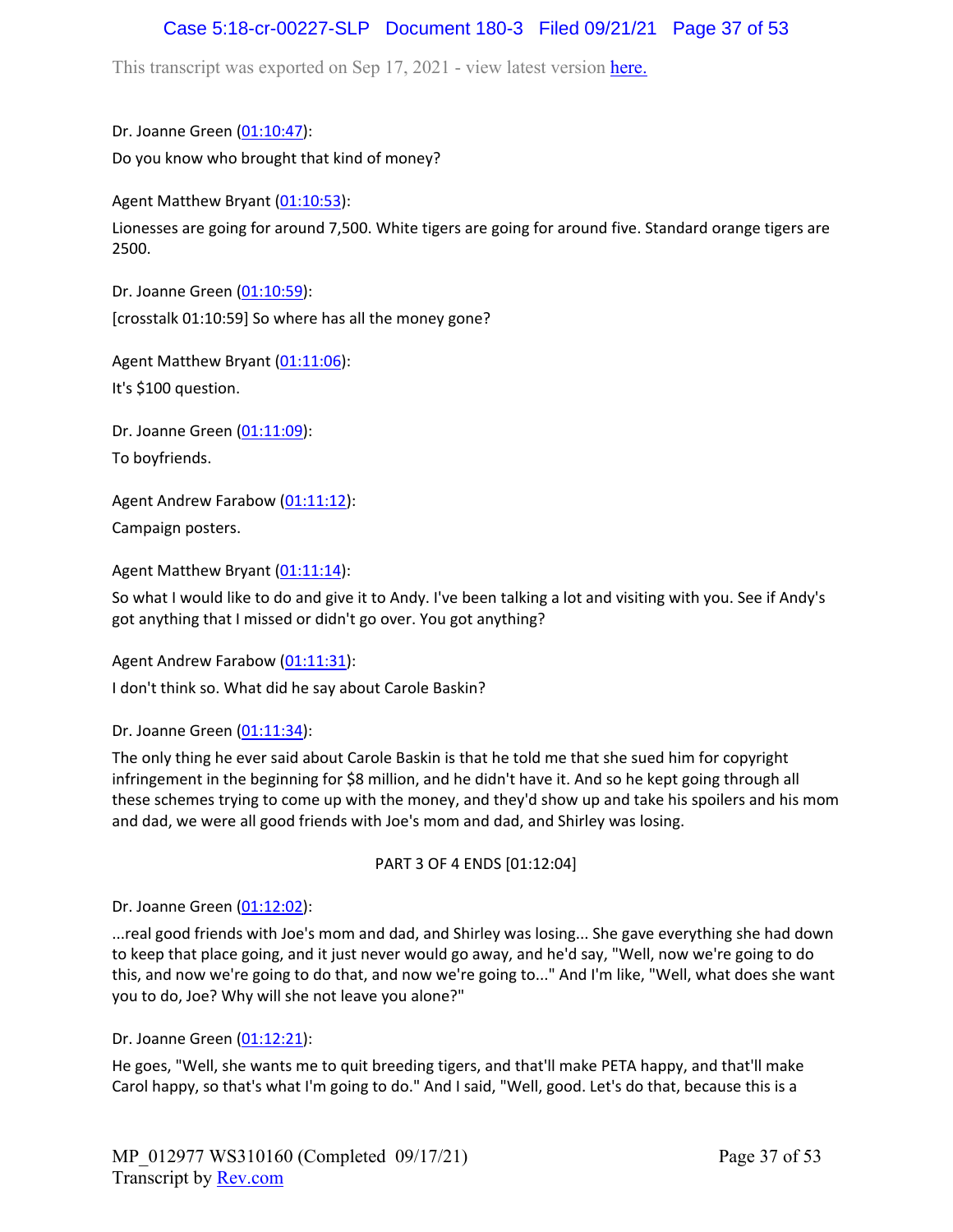# Case 5:18-cr-00227-SLP Document 180-3 Filed 09/21/21 Page 38 of 53

This transcript was exported on Sep 17, 2021 - view latest version [here.](https://www.rev.com/transcript-editor/Edit?token=I33MB_RoV1FwOoHBZ0vXCiw9XFf7Kdljsv8wmKDhXSlbDZV1-muO_uXdeLk3bhrqvxSEUBmRHZUHjbZyoStIj4NIjiQ&loadFrom=DocumentHeaderDeepLink)

nightmare out here. You got cubs you're raising. You got cubs that are sick. You need a full time veterinarian out here is what you need."

Dr. Joanne Green [\(01:12:46\)](https://www.rev.com/transcript-editor/Edit?token=AWn6jC5IpUvjp_gXWoVtpM03RQb5uQDZZrjLekmlqoxpdj7dddMiR_iJQV9I6WZGvMroIvTklTI2WzR0N7y6i1FXZlg&loadFrom=DocumentDeeplink&ts=4366.8):

"Well, I can't afford one." But he never, in front of me, never said anything past "I hate that woman, and I can't believe she's ruining me, and blah, blah, blah, blah, blah." But I never heard him say he was going to kill her.

Agent Andrew Farabow [\(01:13:01\)](https://www.rev.com/transcript-editor/Edit?token=cm8Mp5CTzk8bmfEOAgRj3oRMpDeQ2lanPgOpexPjbX4NUEiLPuwT4k0BpQSU0BMQTZP_YrHcsQfmBxCI3W8lInfZi_o&loadFrom=DocumentDeeplink&ts=4381.51):

Ever hear him make any threatening statements, anything like that?

Dr. Joanne Green [\(01:13:07\)](https://www.rev.com/transcript-editor/Edit?token=JcAvclad2bQ4HkivZWiupzlFI-K3Vat66Cod_GcJ1yTmaQKUXzdEs07-HBR6KDlwMfXCdBKjQRVktzGvCSq4Ca48aJM&loadFrom=DocumentDeeplink&ts=4387.28):

Not really, but like I said, I didn't try to hang out there much.

Mr. Green ([01:13:08](https://www.rev.com/transcript-editor/Edit?token=C2_dLetGFpUIIKHgMHkefUEBBUCDVTJdleUpHoczkH0m7lRi94wdMWkWtdsUc1OTqn9yQsVtm3JDaCQvccto4PIZ3L4&loadFrom=DocumentDeeplink&ts=4388.9)):

The only thing I ever heard him say about that is the lady from Florida, right? The only thing I ever heard him say about her is she was suing him, and she killed her husband, but he was the one in trouble. I never did figure that one out.

Dr. Joanne Green [\(01:13:28\)](https://www.rev.com/transcript-editor/Edit?token=xDDC7VsxXRDFqTnOh1g951RhY1qzzmk0IP6vkiA7DkVxylh5SqHGgPCQMT3QK9DzPSCGM5q4X8YlopjLA5LbYKjctK0&loadFrom=DocumentDeeplink&ts=4408.24):

Yeah, he even made a documentary about it. Did y'all see that?

Agent Matthew Bryant ([01:13:29](https://www.rev.com/transcript-editor/Edit?token=ElKKziuJRx-t0St2n_mxTVrkh1xzheT9V928ZUFeYoK4KhWs_rKqt-OXmtQ6fpEdfBDy4C9vVoy1TK4NNiWEYu-AnDo&loadFrom=DocumentDeeplink&ts=4409.06)):

We've seen a few. I don't know how to explain that one.

Mr. Green ([01:13:31](https://www.rev.com/transcript-editor/Edit?token=xRhMSX1qWdcTtqVfNRnXPizRMu7rDWXKGY3DPXH7IIjccJCEkE4TKS23Vqv3qP03sQfh-k7eECxp4uKsnk5NLzfSalY&loadFrom=DocumentDeeplink&ts=4411.03)): More than one?

Dr. Joanne Green [\(01:13:31\)](https://www.rev.com/transcript-editor/Edit?token=ivCYx59aJUmxT2elD080qoEnub_wLGNXlouw0lg2NIKFlN-KmSDh1_Uf5jYFE4nhqYZs6hJZOpOwrNAEKVh7mZCO_cQ&loadFrom=DocumentDeeplink&ts=4411.03):

That's not the only one I saw, was he was going to prove how she killed her husband, and it was going to be on the Animal Planet or something. I don't know. I never saw it. I saw some little... He had this fetish with filming everything, and I'm like, "This is going to bite you in the butt one day because you've got these kids out here filming." But no, I never heard him say anything threatening to her.

Agent Andrew Farabow [\(01:14:01\)](https://www.rev.com/transcript-editor/Edit?token=CVEZHMptKkTUD6T3eJt7sL4EV2wjZwLgbERvKM1L6dqSnW7FiOxPZ9RbitO0yNPi3myDPSwaeryymea31XyZfjgYtVk&loadFrom=DocumentDeeplink&ts=4441.09): About her?

Dr. Joanne Green [\(01:14:01\)](https://www.rev.com/transcript-editor/Edit?token=H5u0JYCQURBLFPzA9pCU8RBk6lW75Ic6ruuXOXu42sRxWuryEBoLdhiXyRvROptKihXm5yfpf2DFQ2zPvl5j2I2P0Ek&loadFrom=DocumentDeeplink&ts=4441.09): Mm-mm (negative).

Mr. Green ([01:14:02](https://www.rev.com/transcript-editor/Edit?token=JZI5Lghsznwz1PwHsIt_5Up-yekK_xnODzZJbgYSFHjZopZEMmpopzdGSilce7XitMQTOLkk8LvStC3Efu1BAF_SfqQ&loadFrom=DocumentDeeplink&ts=4442)):

I wouldn't have thought he was [crosstalk 01:14:02] [inaudible 01:14:02]. I wouldn't have thought he'd be the type to do or even try something like that, but I guess you never know.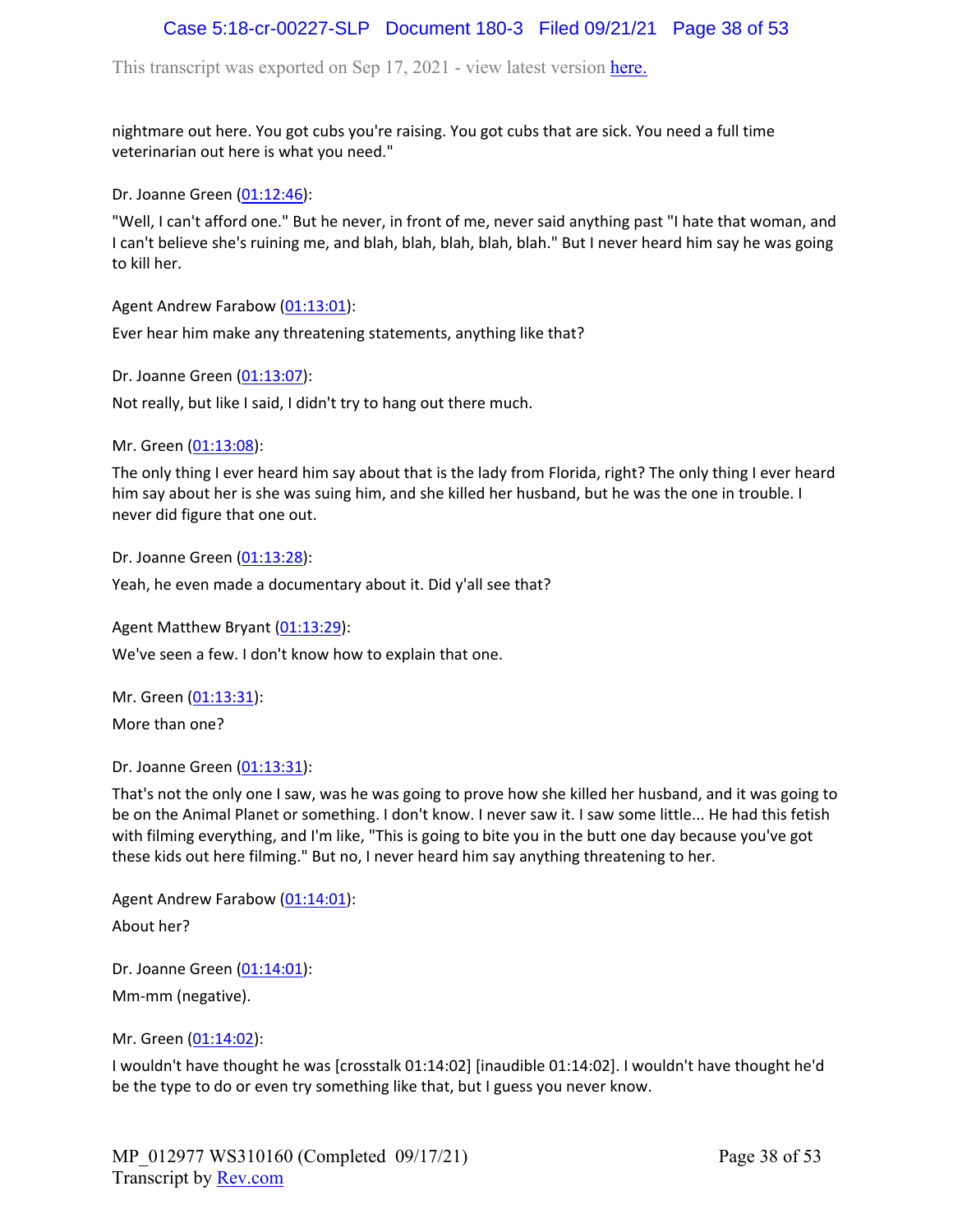## Case 5:18-cr-00227-SLP Document 180-3 Filed 09/21/21 Page 39 of 53

This transcript was exported on Sep 17, 2021 - view latest version [here.](https://www.rev.com/transcript-editor/Edit?token=I33MB_RoV1FwOoHBZ0vXCiw9XFf7Kdljsv8wmKDhXSlbDZV1-muO_uXdeLk3bhrqvxSEUBmRHZUHjbZyoStIj4NIjiQ&loadFrom=DocumentHeaderDeepLink)

Dr. Joanne Green [\(01:14:02\)](https://www.rev.com/transcript-editor/Edit?token=C9XVEnJ5bLObUolwrEZAYPrO7t1uhzY18ZdWYfxPkbcLO_z-nN2ezIwkelPSOln0wesWo_PY57UKDge6Gxj0oylFh7c&loadFrom=DocumentDeeplink&ts=4442): Can I change that date, or do I have to keep it like that?

Agent Matthew Bryant ([01:14:02](https://www.rev.com/transcript-editor/Edit?token=SiRuRNIZqDZqu3u0NPwfoAKp6MT5p3yTuDzTQjcUi4s6clXeu37IriD-bbjIcEfOvh3U6lMwhUQ8B0UcTHor0mumwmU&loadFrom=DocumentDeeplink&ts=4442)): I would keep it. It is what it is.

Dr. Joanne Green  $(01:14:14)$ :

Well, I honestly didn't mean to date it wrong. Besides this practice, I do have two children, and I don't know why I put 28th on there. I really can't remember why.

Agent Matthew Bryant ([01:14:25](https://www.rev.com/transcript-editor/Edit?token=ZjQaWCwid0lVHqj1Hdy6sHKARco_lDXhW7mZOqrkDP_oTDmyOxszXltAgor_1Xq8fWRbBZxq0NChN_WcU1YbeK6fxT8&loadFrom=DocumentDeeplink&ts=4465.4)):

When do you fill that out in relation to what's going on?

Dr. Joanne Green [\(01:14:28\)](https://www.rev.com/transcript-editor/Edit?token=sujB8Y5J8K-U-XpZrUpjWOZdDz7Pfj1C2Pwjmir6W6BvdwMKPqDUf4d5BxwycGmvYEGpLnVlXklz8ef5R9SWIr0UBuI&loadFrom=DocumentDeeplink&ts=4468.36):

Honestly, I'd like to do it the day I'm out there, but I can't figure out how to create more hours in a day, and sometimes I'll do it the next day or the next day, but I try to get it done in a reasonable amount of time.

Agent Matthew Bryant ([01:14:43](https://www.rev.com/transcript-editor/Edit?token=HihrjY-3iWKZOUmURFwbRNBhP8Fdw87cSXwKNZEc2IzO2gOBAX7rKNodzZDYW-mCkEgvW5W3BTqiUEiXI38uc92eFjM&loadFrom=DocumentDeeplink&ts=4483.31)): Do you remember what was whited out on this one?

Dr. Joanne Green [\(01:14:47\)](https://www.rev.com/transcript-editor/Edit?token=XmhVfumkV--etna0T1kTkBlND6YFUsI1CF3f0SbyLm5SK_1y3CAl66eBc0jqc8w4tW_HwTgonD3KqwnmwrTQK-zzmgI&loadFrom=DocumentDeeplink&ts=4487.57): Probably my horrible handwriting.

Agent Matthew Bryant ([01:14:50](https://www.rev.com/transcript-editor/Edit?token=bIjHHAcWon2FVptNcpfa2lJF13LQdFspDvZTirXkvDVhY8kM-y3zEzVzn9j4ph5yWFUDWnAFKr0kJjKvhl1TCqMHqZo&loadFrom=DocumentDeeplink&ts=4490.03)): You have a doctor's handwriting.

Dr. Joanne Green [\(01:14:59\)](https://www.rev.com/transcript-editor/Edit?token=xWDk0dT5IsBzLZQkO6MGVbwxKO4h-hDPQqftlzu0ln3LocFKBPtDbM1P8FGPysZTNgnTctT6T69SRU8Weewj4ND2nkc&loadFrom=DocumentDeeplink&ts=4499.56):

Something K... No, I don't. Like I said, when I make these out, only person I knew that was going to see them was the USDA.

Agent Matthew Bryant ([01:15:13](https://www.rev.com/transcript-editor/Edit?token=8Y_d1Yh8I2RdVvOQ459T9h-V4kyoaDUsAk7fT2j2imrt_CIJfsT-Yli0zfV86cwi6Z0Nh_hYXvicOjZlT0AzA_dt8Wo&loadFrom=DocumentDeeplink&ts=4513.38)): Now, you have a DEA license, right?

Dr. Joanne Green [\(01:15:14\)](https://www.rev.com/transcript-editor/Edit?token=vuqo2A4ji9qemLT8pIcXVa83I8tUg0o4ArNbgUd7J33oonu5K2L37f9ef9Cn6p6-lV0m3XwbONreEoS2PwAvOFB9b3A&loadFrom=DocumentDeeplink&ts=4514.94): Yes.

Agent Matthew Bryant ([01:15:17](https://www.rev.com/transcript-editor/Edit?token=fS-oiHPnS8I0j1f_1aZlrdu7Xm25EY7kz2A4d7izv5AgcEq5L-6_IWYU-rfrJzuziHGuUZRNFOhEBvZ7ONlKCvFRqTQ&loadFrom=DocumentDeeplink&ts=4517.67)):

Do you keep medicines and stuff out there at the zoo for them to use?

Dr. Joanne Green [\(01:15:22\)](https://www.rev.com/transcript-editor/Edit?token=j1QxpWeb1xVCvpXsgattxJg7v0h3erKdI2lJbpamiDJPTc1c6wnBRuVLli3vOfY5xydlI507LcIMRgqbgA1ymWKBXtw&loadFrom=DocumentDeeplink&ts=4522.61):

Joe had a separate DEA and OBN. That's the only way to make it legal. And I can show them to you if you want to see them.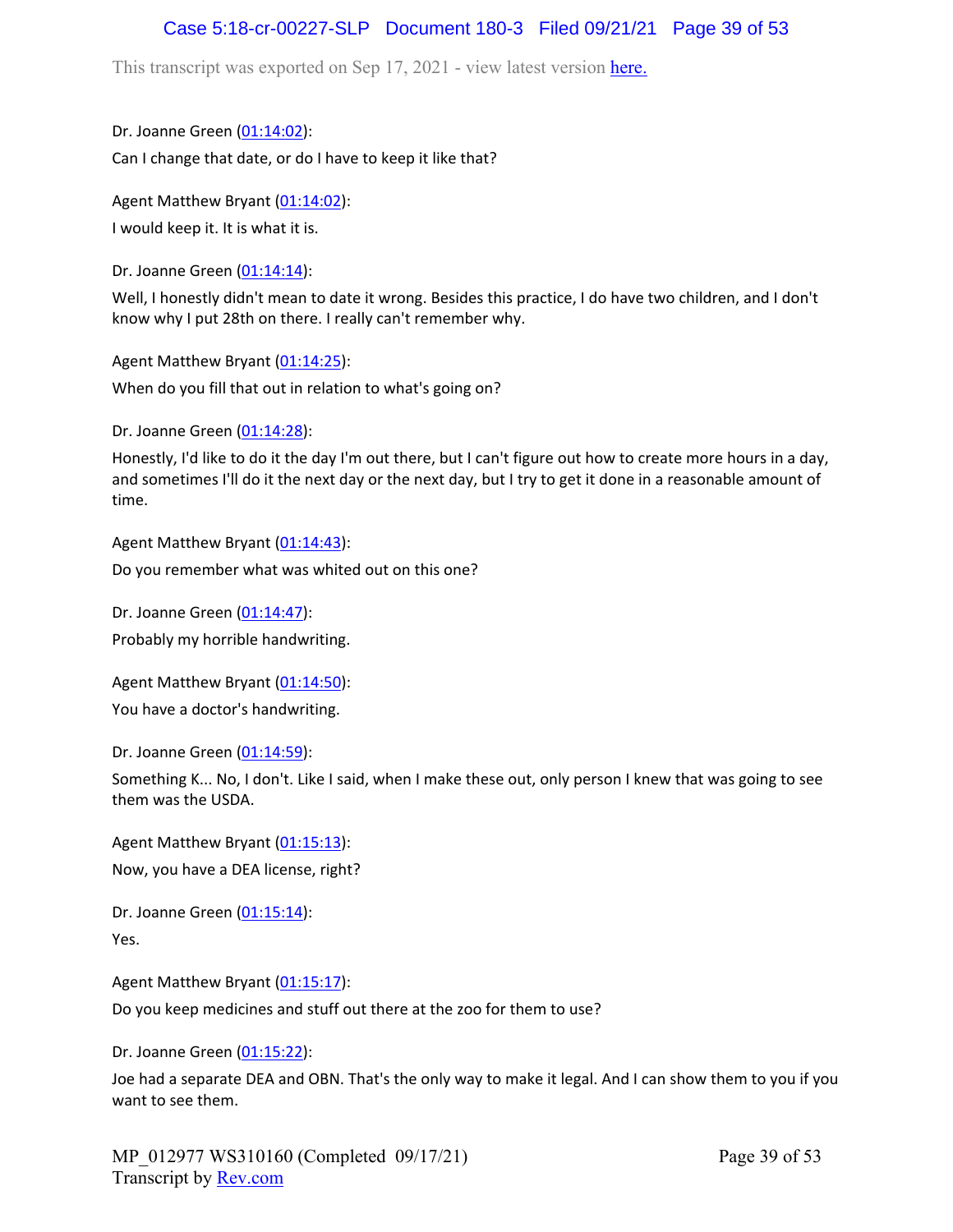# Case 5:18-cr-00227-SLP Document 180-3 Filed 09/21/21 Page 40 of 53

This transcript was exported on Sep 17, 2021 - view latest version [here.](https://www.rev.com/transcript-editor/Edit?token=I33MB_RoV1FwOoHBZ0vXCiw9XFf7Kdljsv8wmKDhXSlbDZV1-muO_uXdeLk3bhrqvxSEUBmRHZUHjbZyoStIj4NIjiQ&loadFrom=DocumentHeaderDeepLink)

### Agent Matthew Bryant ([01:15:31](https://www.rev.com/transcript-editor/Edit?token=_kZ0oS-wmzHD0aH79CSdapie3kBAv4JfXGe_iArQHvUq5OVTlf6TTDnQaDCDFEeyW2K3A4F0DyAd71R-d6GtYMRpkXE&loadFrom=DocumentDeeplink&ts=4531.03)):

Because I'd like to see it because something's amiss. Because I can't find anything with OBN that he's had a license.

Dr. Joanne Green [\(01:15:36\)](https://www.rev.com/transcript-editor/Edit?token=HnrK4hb-rPhqqmeUirocYE9SxeQbO3D7u83o6nHynFX1yQb0FWLRb3NtbBRfE__ww_xNBqV7L9cILzEYh8cB1GDpJpQ&loadFrom=DocumentDeeplink&ts=4536.62): Okay. Hi, y'all. It shouldn't be much longer.

Speaker 4 ([01:15:43](https://www.rev.com/transcript-editor/Edit?token=TLmvh1WCHLEOkpFBMLrzJkOzr8puTX-L4b-TlOPCTX8cGtyVgJx8LQCNEtGsZtoub14phcgAikhRcJB7WY36FfwkUKk&loadFrom=DocumentDeeplink&ts=4543.29)): Okay.

Dr. Joanne Green [\(01:15:43\)](https://www.rev.com/transcript-editor/Edit?token=XMB2o7-_TfAiEkwBJsPqL9gvCM-_pEeSyHIQvLzdUWKrcHCDOG9ooizQTaOv_0YtC7SQjpC6FAHtSLu32w0opXPaZZE&loadFrom=DocumentDeeplink&ts=4543.29): Sorry.

Speaker 4 ([01:15:43](https://www.rev.com/transcript-editor/Edit?token=HNdE1Mz01BYYIdfLFqEmWKCVyf-lhuu6AEh82FDJTYz0mAFva2hHm4MqFIpZT7suCRnN3OhdTbyHGkC7-7AS2zsjDuU&loadFrom=DocumentDeeplink&ts=4543.35)): Oh, no. It's all right.

Dr. Joanne Green [\(01:15:53\)](https://www.rev.com/transcript-editor/Edit?token=YVHq1Ia42aMY9tMXWX4Lg2brKmdfln6IzsZ6ueTIKDK0GUOkiCZMiuLVECMlxEDLGQlZJ4CXZeKnGnxjZQBfZln3jbA&loadFrom=DocumentDeeplink&ts=4553): [inaudible 01:15:53].

Mr. Green ([01:16:03](https://www.rev.com/transcript-editor/Edit?token=EpkDolezAPEF9XFP2iy1W6FgXoEtAiHoMVjDg9fsrLA558Sy_MQqYaaZ9F6FQ9TQBuSa3aXnPyq313NHzk_iYNptnVc&loadFrom=DocumentDeeplink&ts=4563.5)): When's Joseph going to be back from Leadership County? Today at three o'clock or tomorrow?

Dr. Joanne Green [\(01:16:13\)](https://www.rev.com/transcript-editor/Edit?token=ZKV2xFmmiaYxbvmU58AmHpo478DHPR5COFy--TwnFoQvdU2Irw8LQQiCMkFDroQtFD_lbmICrKte5V2KMwUbm1TRo9g&loadFrom=DocumentDeeplink&ts=4573.61): No, tomorrow. Here is his DEA. But see, it's under my name, but it's his. And here's his OBN.

Agent Matthew Bryant ([01:16:17](https://www.rev.com/transcript-editor/Edit?token=7vhpqXcBth618IL3JIWeoDvUXn5zbhNi7Sz1XftbH__IcXNBWS1c7VC0cKHSpd-YCBfcte4RTXkQg1u7Redkacpv_PA&loadFrom=DocumentDeeplink&ts=4577.96)):

We know you're busy, and you've got customers out there. I don't want to take up more of your time, but how does this work that he has a DEA permit, but it's under your name?

Dr. Joanne Green [\(01:16:26\)](https://www.rev.com/transcript-editor/Edit?token=lnzFc7YVa419kzcJ5wtyTbEPTwROveqx2KeYugo19WyK-Hhf04dgfqLXFcq9Q-vhaDDZvj0FyrC1GsnFN0CezXutnKs&loadFrom=DocumentDeeplink&ts=4586.23):

Because it's my license that he is under me because the park is a division of my clinic, and he does have an OBN.

Agent Matthew Bryant ([01:16:45](https://www.rev.com/transcript-editor/Edit?token=RnCeyBIq7bkCSeaL1on5SymQHkiiYPhd-VsCxtAW3vjI3UvBp6zVW4zRnnkqoXMYpa2vYodSyp8buhSerHfqF-7_rt4&loadFrom=DocumentDeeplink&ts=4605.72)):

Did you know that he is dispensing medicines, antibiotics, and other stuff to other facilities?

Dr. Joanne Green [\(01:16:51\)](https://www.rev.com/transcript-editor/Edit?token=S1A_JJEO5avtPjM4uBr_1bA5Z8fY3a6pM6UH7NkjRMakrI4qMUydxegUjbBtSEwZBlxACSSdqSr1-Fk40mcgEfjtXXI&loadFrom=DocumentDeeplink&ts=4611.69): Mm-mm (negative).

Agent Matthew Bryant ([01:16:52](https://www.rev.com/transcript-editor/Edit?token=iEBET-mWA8mrvu44pRUE1gdfRfwvHwjYHGb5T5gxudoQURnRTM6okMc4g0A1bIFsFNH7Uo8KV8BKgqX96GLbTCtKGbo&loadFrom=DocumentDeeplink&ts=4612.69)):

Now he's given out a lot of medicine from his medicine cabinets that I...

Dr. Joanne Green [\(01:16:59\)](https://www.rev.com/transcript-editor/Edit?token=QS_MFI-pjIpmmJvySBJ7mXJmKLjdLwdOg64NUxXfvTVem0Sf3cAG095_5KTT9d13BqNcWOmTmLJfxj4sWP23jPUf4JE&loadFrom=DocumentDeeplink&ts=4619.85):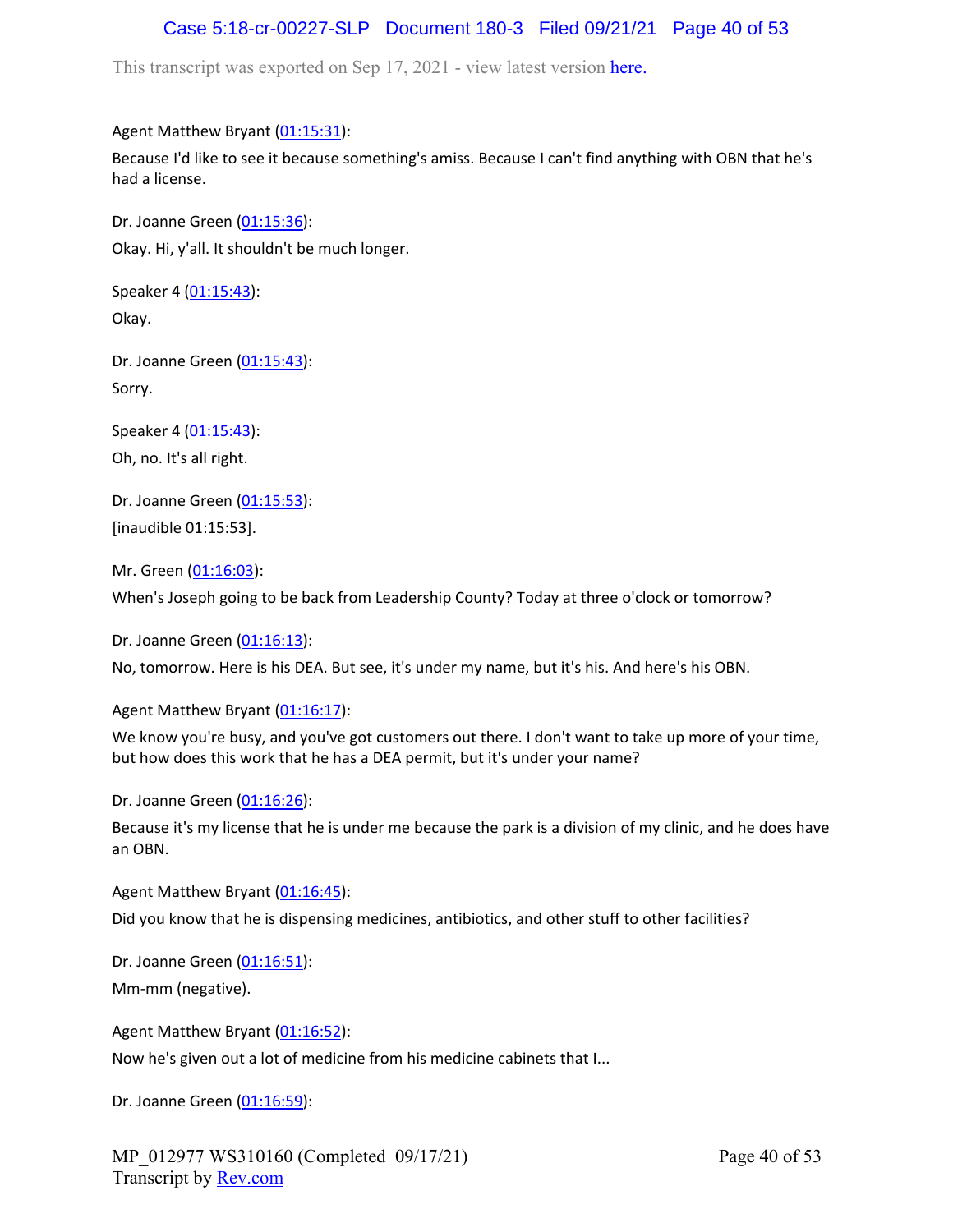# Case 5:18-cr-00227-SLP Document 180-3 Filed 09/21/21 Page 41 of 53

This transcript was exported on Sep 17, 2021 - view latest version [here.](https://www.rev.com/transcript-editor/Edit?token=I33MB_RoV1FwOoHBZ0vXCiw9XFf7Kdljsv8wmKDhXSlbDZV1-muO_uXdeLk3bhrqvxSEUBmRHZUHjbZyoStIj4NIjiQ&loadFrom=DocumentHeaderDeepLink)

That's his OBN number right here. 47021, and it expired 10/31 of '16, and then we remitted it. So they should have a record of it.

Agent Matthew Bryant ([01:17:12](https://www.rev.com/transcript-editor/Edit?token=CQ7x25j8ITNgKmVlyzf8SaT8kUou9svsUndb37QvNkhpHtTm4EjGROFkmswdZ7dMYhu_gFe3TPaZ0gQyBFESpG9om9I&loadFrom=DocumentDeeplink&ts=4632.7)):

Yeah, but I guess my question is he doesn't have anything under his name? It's under your name?

Dr. Joanne Green [\(01:17:20\)](https://www.rev.com/transcript-editor/Edit?token=Aq2cu3VPfY4kznJsEuv2D0nJvjU9Ysv_SqvediaORkz2aaoPXkU3r7ojV5F_6djgJtBFCmuDUX7v_I_np4zZLngL8nM&loadFrom=DocumentDeeplink&ts=4640.25):

It's under my name, but it's under the park. It's the park's DEA.

Agent Matthew Bryant ([01:17:25](https://www.rev.com/transcript-editor/Edit?token=01zhIQpBYTtwWzl2lqqqU01dbK4H1kj6RtQ49Yhks1T8AnhuePz2jZRErd_kUDeZDvDO1BH_TNdZtgPAl9mf3OKFWjA&loadFrom=DocumentDeeplink&ts=4645.26)): So they're allowed to keep...

Dr. Joanne Green [\(01:17:27\)](https://www.rev.com/transcript-editor/Edit?token=KQE5H4sDGYHTzdCIOMMiemVSNHqhlloqShonCxrFl5F5AmWDqInGiPb0wB7LJeujI3f0tIigX71V59Acdlhlqm21uNw&loadFrom=DocumentDeeplink&ts=4647.68): Store controlled substances.

Agent Matthew Bryant ([01:17:29](https://www.rev.com/transcript-editor/Edit?token=ICFuf2YZaTa1NyOjGnrq0GdiUMMIdxm07RME2lVxOFxwKuUBJxnXKu2yIvw_Pjigc6xWIA3pRTSu6X_T_OnP9588-XY&loadFrom=DocumentDeeplink&ts=4649.61)):

Okay. And you'll have to educate me on this, Doc Green, because I don't understand this body of law very much at all. So they can store controlled substances, but you can't...

Agent Andrew Farabow [\(01:17:40\)](https://www.rev.com/transcript-editor/Edit?token=owtuKasfatpM_0UhCBYpVNirPLyIZUMlMQBpOrjKgAHm6z-2heZoyDcpfcdbzs_60-AVV7RDnnfCSLqcyz2Mb4KRh24&loadFrom=DocumentDeeplink&ts=4660.79):

Dispense.

Agent Matthew Bryant ([01:17:42](https://www.rev.com/transcript-editor/Edit?token=_84XOufWWXIT4lBDcrmRE8C5cZS9y3Y8q0Zfx_aGVKKHQ7e44X4uTPa5dn5M82sKucvkl-lGiavtishjUdOy4BYuy2o&loadFrom=DocumentDeeplink&ts=4662.06)): Dispense.

Mr. Green ([01:17:42](https://www.rev.com/transcript-editor/Edit?token=YHrdZiro7M4jx4v6TKixnYoTMrihRIWBmJfsSviXDe7bEoVpOsnkQY5MnRTf7MYLt8riTqluq9WxSbkJ6Fs6g5BZHT4&loadFrom=DocumentDeeplink&ts=4662.17)): He can't dispense. He can't buy. The USDA agreed that they could store X amount of drugs...

Dr. Joanne Green [\(01:17:50\)](https://www.rev.com/transcript-editor/Edit?token=c4gOAzVPZLQQ9H36P_Muh-alZabstm3uOvKCxsW_LPov4eNnEBMcAeI8nBqP_F1CBwXHZRu9skey7cRG_8ND5iVzRfY&loadFrom=DocumentDeeplink&ts=4670.82):

In order to have enough medicine over there to satisfy the USDA in case there was a tornado or a cat got out, or we need to move an animal, whatever we need to do, for him to keep ketamine and controlled drugs there, they have to have their own license.

Agent Matthew Bryant ([01:18:07](https://www.rev.com/transcript-editor/Edit?token=14LowPJeyS3D9aNYIjl4or2ltTBHpkz9fHXQyelA-Gby002m9RQpQXH_mWhbZkoUt2E98sgILEuJ_8l2Rp3joWCDv9g&loadFrom=DocumentDeeplink&ts=4687.02)): Okay.

Dr. Joanne Green [\(01:18:08\)](https://www.rev.com/transcript-editor/Edit?token=7JgXNE7sHNJo6z0dW5qDyGYmYtjUkrHQY7yN4Ea8rqBLkaL6swz8UZRjye44ceTYeLEZH-OmZOhv1EUI9DeYTfgizPg&loadFrom=DocumentDeeplink&ts=4688.23): But they have to do it under a veterinarian.

Agent Matthew Bryant ([01:18:10](https://www.rev.com/transcript-editor/Edit?token=EDLaaEC27JPbaTWEz23Iwln3U0Z7nkryJ5-hsRBe-Q7j18sC1-DJ7j-gXPi1E1P_PzrWkwqDHkJ2li_DEkx8gHjfgAc&loadFrom=DocumentDeeplink&ts=4690.84)): Gotcha.

Dr. Joanne Green [\(01:18:10\)](https://www.rev.com/transcript-editor/Edit?token=Hb4fAbcAuZZmZ4vVUP7-YuFHdZbGwrUy3-JRcXl_34IeYPioMcBeK9FB7TuDC9Jkh-94Yoh1WKdxkeUa_NCCWpNGU3A&loadFrom=DocumentDeeplink&ts=4690.95):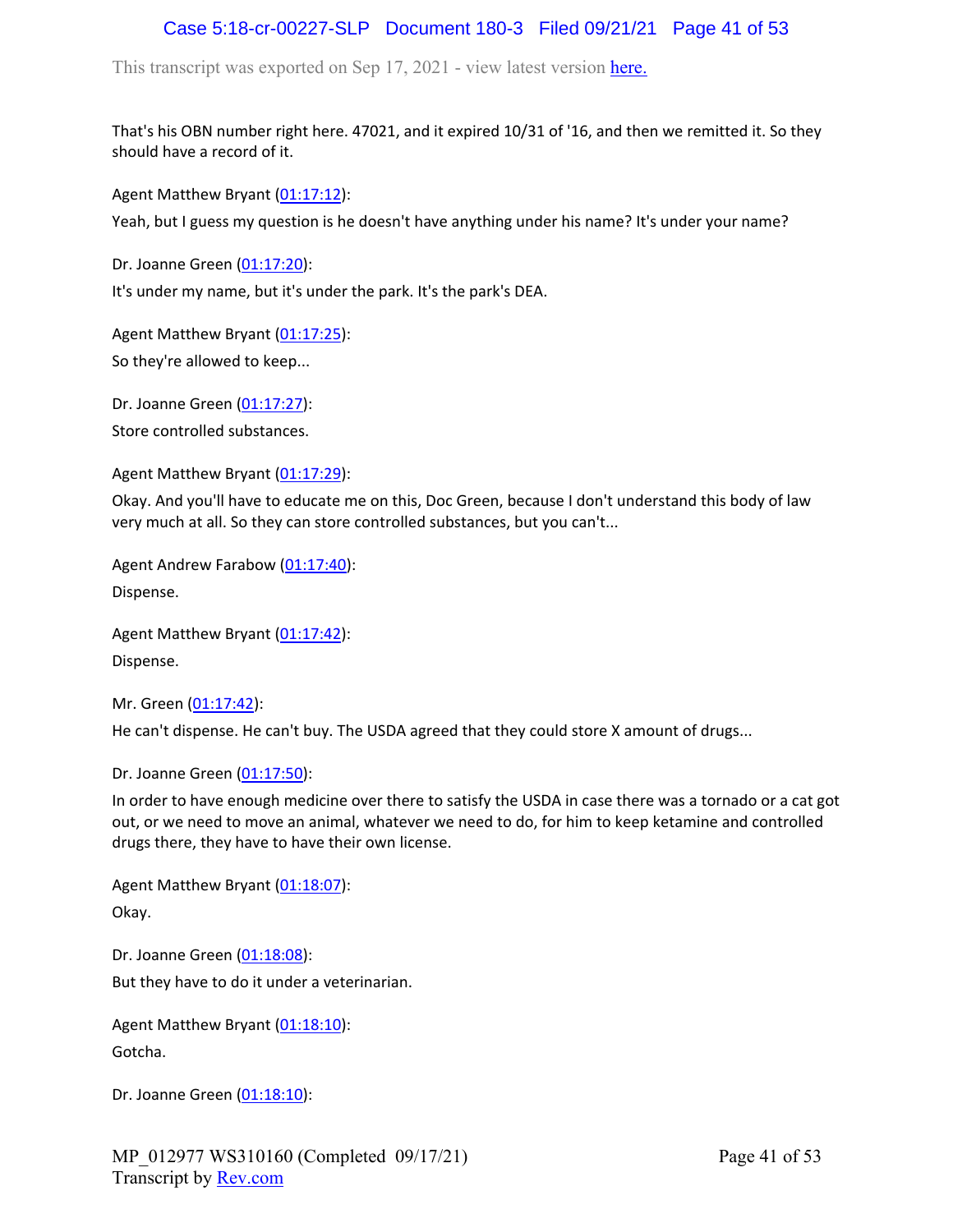# Case 5:18-cr-00227-SLP Document 180-3 Filed 09/21/21 Page 42 of 53

This transcript was exported on Sep 17, 2021 - view latest version [here.](https://www.rev.com/transcript-editor/Edit?token=I33MB_RoV1FwOoHBZ0vXCiw9XFf7Kdljsv8wmKDhXSlbDZV1-muO_uXdeLk3bhrqvxSEUBmRHZUHjbZyoStIj4NIjiQ&loadFrom=DocumentHeaderDeepLink)

So I had my license for my controlled cabinet, and he had his license for his, but ultimately they're my drugs because they're stored over there under that number.

Agent Matthew Bryant ([01:18:21](https://www.rev.com/transcript-editor/Edit?token=KsllJES2EDlmTCwK1J9puwRP2SJJVpfgrxo4bTXkJn64f6tgFghSEz7fAxEjoXV5ByijLA2iVRYPaoWBIzolSPgG63A&loadFrom=DocumentDeeplink&ts=4701.84)): Gotcha.

Dr. Joanne Green [\(01:18:22\)](https://www.rev.com/transcript-editor/Edit?token=fF3ruJicE7GVT98qTcdpUh4e3CpTRDZIJymXCJK4zKLbNsW8uSxShMdQ9gv5_wwhPK_UWM6RIAXx7yETbksDsG8r6Rs&loadFrom=DocumentDeeplink&ts=4702.96):

But no, he cannot dispense, and I was not aware he did dispense any.

Agent Matthew Bryant ([01:18:28](https://www.rev.com/transcript-editor/Edit?token=C-J6Psn7d7nKfaaj6oi_OzyUtYlnWYViTACJarjIID1jtSSYTLqEyqIR3UzBxVS4ucv_krLaX_INSupS4TnhPKdp96U&loadFrom=DocumentDeeplink&ts=4708.98)):

So he's not calling you going, "Hey, Doc Green, I got a buddy who's got a bunch of cats. They're sick. I'm going to give him a bunch of this from our cabinet out here."

Dr. Joanne Green [\(01:18:42\)](https://www.rev.com/transcript-editor/Edit?token=arOe7twS7aVOQ6Ls-RUVAWmbQGofGseoUWdFOCmBqxcdPZ8e22xdd3TUZce50fuLOJ6g2gjYHv2B9VyQTOYbhRZ76FY&loadFrom=DocumentDeeplink&ts=4722.12): Shouldn't.

Agent Matthew Bryant ([01:18:44](https://www.rev.com/transcript-editor/Edit?token=UU2FiAUTZHjvAEDF_Eu_cAq11w5gzi_eKtJn1sBBlQwpuHSc7hXPnSKJSH_jL6geHQSlAcziWJ4T58xK9cAVpxWqNY8&loadFrom=DocumentDeeplink&ts=4724.14)): Yeah.

Dr. Joanne Green [\(01:18:46\)](https://www.rev.com/transcript-editor/Edit?token=Ql37jwNcmqvvuqW6RPF9gGd7PI974r-xGqeelRmDzoA5PwgpNNB_xKQgRAeKvWwt8T6BhMcI0OlayRHvVtyVPJSavy8&loadFrom=DocumentDeeplink&ts=4726.47):

He can go to the store in the mill and buy all the penicillin and antibiotics he wants.

Agent Matthew Bryant ([01:18:47](https://www.rev.com/transcript-editor/Edit?token=0Ll5raksZQncovEqF94TByYvxDAkjqPhOufgCM4eUkaU3v-n3iNWK7pu_-OYJtpehFJMw-0v9C3b_c7V3HZfv-dDcPY&loadFrom=DocumentDeeplink&ts=4727.35)):

He can go to where and get that?

Dr. Joanne Green [\(01:18:47\)](https://www.rev.com/transcript-editor/Edit?token=mGz5_kMo4Dh-501OLQVDqam8eVACCEh25hLawR4SF4PeEpedosxxpPebIWbHKb7OWPn2B2gDOUmWe7p_eRlJ0q3HEcM&loadFrom=DocumentDeeplink&ts=4727.35):

The mill. You can go to the mill and buy penicillin. You can buy antibiotics off the shelf. These exotic parks, I guess they trade things around. I don't know. I can't keep track of everything. But he did have a license, and there's somewhere on there should say GW Exotic Animal Park.

Agent Matthew Bryant ([01:19:06](https://www.rev.com/transcript-editor/Edit?token=y9VN-AVsENs6hLRJhg58DQKpG0wQVhcDg1TEkiGVPJoi98iCYzcfPLxRq7QGG3gx17FaYqs7S1TXT_PLgjL2MgB4tlo&loadFrom=DocumentDeeplink&ts=4746.26)): I'll look that up. Thank you for...

Dr. Joanne Green [\(01:19:08\)](https://www.rev.com/transcript-editor/Edit?token=giBp3vLyxOOt_TNOjLW9mqbqbhAEEDWaOhCVFKIle38c0fOggdJ2JGieejjJkHakMFLZ6OZF4b_kwwLFZh38QXANpxY&loadFrom=DocumentDeeplink&ts=4748.74): But the OBN number...

Agent Matthew Bryant ([01:19:10](https://www.rev.com/transcript-editor/Edit?token=NROCDAW-KFJJFojc-hHXd_9kNVJelBRRiJlghU_Zb_zMlyiMiyA4iN43KL1p4PhbJ1aaVQHosMJIa1aqWbje2zh9KoQ&loadFrom=DocumentDeeplink&ts=4750.8)):

I can take that to OBN and figure out what that is, but there's no way that he called you and said, "Hey, I'm going to give out this medicine," let's say, and you gave him the okay for it?

Dr. Joanne Green [\(01:19:20\)](https://www.rev.com/transcript-editor/Edit?token=e2H4PmrNMgVHooFSto63aOFAReaffsTp6JnR8ncdl-6KDbDs4os0moUXUuI4SfgZ3cOhzUZ1J8K6ThAbNCq1bZNt0FI&loadFrom=DocumentDeeplink&ts=4760.76):

Not that I remember. I don't recall that. Antibiotics are one thing, but controlled drugs are another thing, and no controlled drugs are supposed to leave that park, period.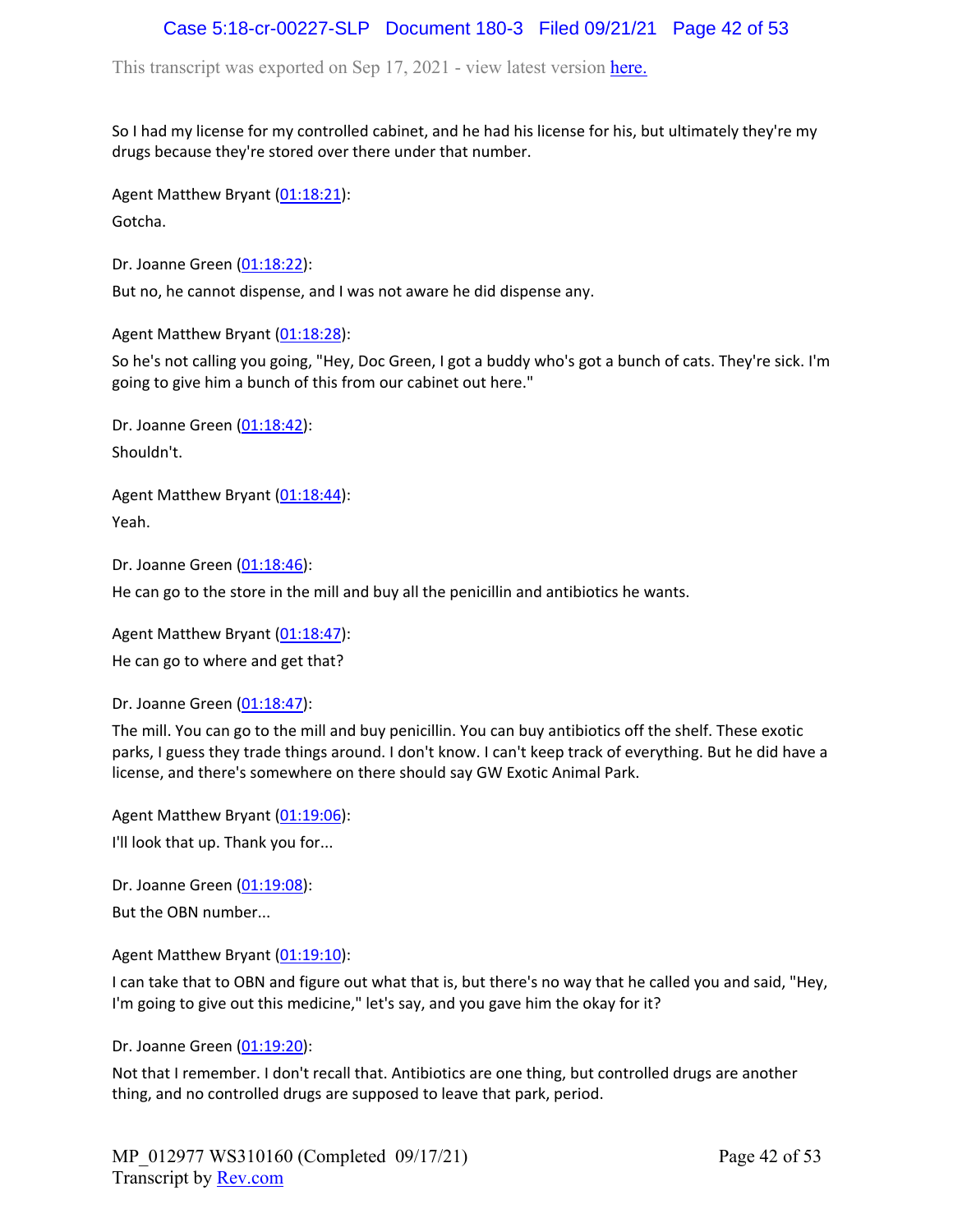# Case 5:18-cr-00227-SLP Document 180-3 Filed 09/21/21 Page 43 of 53

This transcript was exported on Sep 17, 2021 - view latest version [here.](https://www.rev.com/transcript-editor/Edit?token=I33MB_RoV1FwOoHBZ0vXCiw9XFf7Kdljsv8wmKDhXSlbDZV1-muO_uXdeLk3bhrqvxSEUBmRHZUHjbZyoStIj4NIjiQ&loadFrom=DocumentHeaderDeepLink)

### Agent Matthew Bryant ([01:19:36](https://www.rev.com/transcript-editor/Edit?token=BNLDIdmrXq4crcS4n2UJydn6QR7VD1iu3tu28lMKoyQqu-CKjuGuuKuwJoXBGlOjwCwX2XQgmTnVt9Yxjy61L91rDq0&loadFrom=DocumentDeeplink&ts=4776.91)):

Give me an example of two or three controlled drugs that would be out there.

Dr. Joanne Green [\(01:19:46\)](https://www.rev.com/transcript-editor/Edit?token=WNLzQmOo7pFCupmceMHQcN3jpMUDjjT42i13RoJqERCZrOtAqen0ajPLiKMmf6F6xc66Kl6B9VSN1gm8eykUJspIO_k&loadFrom=DocumentDeeplink&ts=4786.33): This is the little box they used when we were darting.

Agent Matthew Bryant ([01:19:50](https://www.rev.com/transcript-editor/Edit?token=I4NScJAOGlzGgUMcnGVhDr5uVszQ0fS77S66xMt7G0IZZxAAJl3RHz0QDgxPSrSaSLIeJLkcPonJYhbSiM6YTgJaMGU&loadFrom=DocumentDeeplink&ts=4790.35)): So did you take this from the zoo or...

Dr. Joanne Green [\(01:19:52\)](https://www.rev.com/transcript-editor/Edit?token=BEKkDl5nILuLg7u1Zu86NU-VlfXqryPfuc1QGGeIipIwTi6RtYgX8Eq8ugvPLJkLJqCHatodll_ujqUaGOvk_f_X_II&loadFrom=DocumentDeeplink&ts=4792.68): I requested it the day he left. I said I get them all.

Agent Matthew Bryant ([01:19:55](https://www.rev.com/transcript-editor/Edit?token=z_NpG_c8SbxvCOrTYoKJXqKE1cz-Up3Eg9QyYKdX0EdMHgaaTtYCSMKLBC5WkWwEj1mnnLFOyRY2I79cxl1FKj9whW4&loadFrom=DocumentDeeplink&ts=4795.94)):

Gotcha.

Dr. Joanne Green [\(01:19:56\)](https://www.rev.com/transcript-editor/Edit?token=2ty7vb9344_KpXAt7ua_wFnZUOKx5KV0lQn4cDH_9kI7naJKOf9SNDFHlIeXq1Dp40Xe3Lc02GGEfmlpMIH4G7ti2Qk&loadFrom=DocumentDeeplink&ts=4796.63):

So I took inventory of this, and since they are my drugs, when I need a bottle of ketamine we transfer it on the paperwork from this box to my cabinet, even thought they're mine, anyway. But the strongest he has is ketamine.

Agent Matthew Bryant ([01:20:09](https://www.rev.com/transcript-editor/Edit?token=qZ5t-fibTLT2DhhxnbvsgujYjuKJqXdwuw-VH-RTbJCkutheMzN7yfN-to7uYvIPJeixUU1YRhKCy4mXg9fvoCutcp0&loadFrom=DocumentDeeplink&ts=4809.23)):

And what is ketamine?

Dr. Joanne Green [\(01:20:10\)](https://www.rev.com/transcript-editor/Edit?token=wbi0lUTxNPIQzAttuDPyLMt12flrC7htmiL_-7Iz7_qx4GHvyslpfq_AkzfDM0oNpP_U3oC4cXlG-thSk5k2qBNygxQ&loadFrom=DocumentDeeplink&ts=4810.69):

Ketamine is a dissociative anesthetic used for sedation. You can't use alone. You have to use it in combination with another drug.

Agent Matthew Bryant ([01:20:19](https://www.rev.com/transcript-editor/Edit?token=r-gKOXbtlravyleXRHzBolan6hjh9qkES5U_314gVZlW-hidteg-tYfL3XoVf-5bNMqoPUK6AqrbIK9izAK3Uglew80&loadFrom=DocumentDeeplink&ts=4819.34)):

When they move cats, some of these nastier cats that they have, to mobile kennels, is that the way that they did it? Did they sedate them then, or did...

Dr. Joanne Green [\(01:20:28\)](https://www.rev.com/transcript-editor/Edit?token=xnf2yWhDkFz37pT_AIFddB517DxWZU3WuoMtsCrpOogZ6MvvDNIhrVZ6oupkbps9oH4Frt2t_yFhv432DfkypivrNOc&loadFrom=DocumentDeeplink&ts=4828.29):

Depends on the cat. If it'll walk in there, then not, but they called me and said we need to sedate this one, and I told them how much to use.

Agent Matthew Bryant ([01:20:34](https://www.rev.com/transcript-editor/Edit?token=IvS_6YcktAqv9RZnNhnSeQTOFIFEqyJAnk5ixotHzunfu_SfJXnWfHufCDDsptQqFh0j8jg6lphnV3iRT54W3eDA_co&loadFrom=DocumentDeeplink&ts=4834.42)):

Gotcha. And you use that based on approximate weight, I'd imagine.

Dr. Joanne Green [\(01:20:34\)](https://www.rev.com/transcript-editor/Edit?token=hOzAg0NVcJzcjg-nxX62H3QMK6ctQ79CzzmTAIjqyXiGu7_7J9DwezDeXRJCM8gQvgB4cG3f_TuAQRFK5yRtNtUDE5w&loadFrom=DocumentDeeplink&ts=4834.44):

99.9% of tigers will go down with four ketamine and two medetomidine. That's just standard.

Agent Matthew Bryant ([01:20:46](https://www.rev.com/transcript-editor/Edit?token=J_Y83nZm4J2EKwZyBgVPKyjkw_YAtt1rU_Ug01nnzqXTO02RVKLAAJIaXIw-PkHSY3bVcodIerJYrOcTbYZanPWZLMI&loadFrom=DocumentDeeplink&ts=4846.29)): And they shoot them with a dart gun?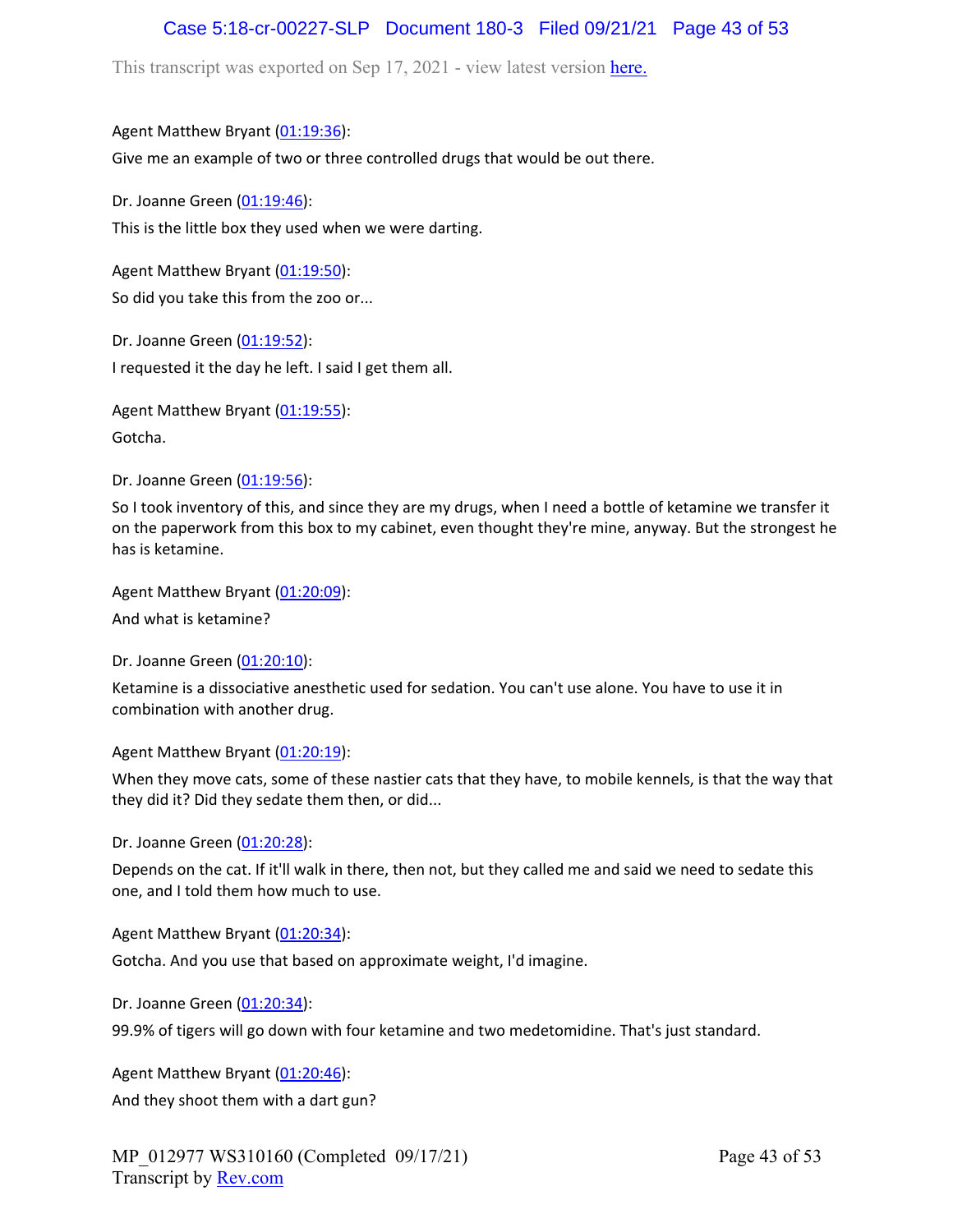# Case 5:18-cr-00227-SLP Document 180-3 Filed 09/21/21 Page 44 of 53

This transcript was exported on Sep 17, 2021 - view latest version [here.](https://www.rev.com/transcript-editor/Edit?token=I33MB_RoV1FwOoHBZ0vXCiw9XFf7Kdljsv8wmKDhXSlbDZV1-muO_uXdeLk3bhrqvxSEUBmRHZUHjbZyoStIj4NIjiQ&loadFrom=DocumentHeaderDeepLink)

Dr. Joanne Green [\(01:20:47\)](https://www.rev.com/transcript-editor/Edit?token=ns_jvriMOVdo_AtyV7kDPAD0ZvW7zHi-p3Dajc9G51NoLws9krETqksli91DmtDJnIhAAhYnwrnWhVhN-j1uz_tx8Zk&loadFrom=DocumentDeeplink&ts=4847.7):

Mm-hmm (affirmative). Or a bulb syringe. You use a bulb syringe if you can, make it a little easier on the animal. But he didn't have anything like a controlled one or anything. Ketamine and medetomidine is 99% of what we use on anything.

Agent Matthew Bryant ([01:21:03](https://www.rev.com/transcript-editor/Edit?token=wM81e1AotUkK6o9YI_j-0XSbvWsX22Tcvqd0Uaqvuy6oSwiYG0QXYzM5TGkrBM2K4WMo0FrzxxS9GYR_biFgSJcqF_M&loadFrom=DocumentDeeplink&ts=4863.66)): Gotcha.

Dr. Joanne Green [\(01:21:05\)](https://www.rev.com/transcript-editor/Edit?token=Q9mlDvgs__Is8QfCAqMqwjEip8NoJxds397E3USBoz8Wio8ratYPgrWINHjpwfflT9GwdoXFOCV_MKZC3R-FPpbhFUs&loadFrom=DocumentDeeplink&ts=4865.83): Now if there was other stuff out there, I didn't know about it, so...

Agent Matthew Bryant ([01:21:08](https://www.rev.com/transcript-editor/Edit?token=cq_nliO2SFsX0k1BFRYeR79q5dhIXuf4nfltw7Xw6TBay9Zgpya7Kox1K4wN0PleyK2zRHTYvI3cjPBSE6cfb0PD_Jk&loadFrom=DocumentDeeplink&ts=4868.76)): Gotcha.

Dr. Joanne Green [\(01:21:09\)](https://www.rev.com/transcript-editor/Edit?token=cTzy8i2EVgbTstxceOnIvcqEPxGu6_zKj28rbfCYUvzqAvn0iulD5tvyQqmfJybCvLTMZzgHWQte-NPqZ3rWB9wbxRk&loadFrom=DocumentDeeplink&ts=4869.6): This was my buddy.

Agent Matthew Bryant ([01:21:11](https://www.rev.com/transcript-editor/Edit?token=etmRNwJxhrLAEaAy2DnibSR_yqxE9OGA4GITSRkjv62_qKFfhZFDc3l0u-jcfN6Ud-GBkMvYvmmBKAdqX62GNIOA_1Y&loadFrom=DocumentDeeplink&ts=4871.43)):

Well, he makes a statement that he can get whatever kind of drugs he wants because he has a DEA license. That's not true?

### Dr. Joanne Green [\(01:21:17\)](https://www.rev.com/transcript-editor/Edit?token=y42foRn2ZcFv1u7JQMwHqtWWZcZdCmSRpt1Mw3OjXWMKggxayuQBN3FnR4KdWzvcFApmo3IpD9ZfhhiSzKWr2iJkduk&loadFrom=DocumentDeeplink&ts=4877.26):

That's not true. He could order, but he couldn't get it until they called me, and I've never approved it. Whenever he wanted the ketamine or the medetomidine, I ordered it here and had it transferred over to there. So a lot of the ordering was under my DEA number. But we had to have the number to store it over there. That's the way I was told to do it. I didn't know how else to do it.

#### Agent Matthew Bryant ([01:21:46](https://www.rev.com/transcript-editor/Edit?token=OZwlnvFrgLZNejLpln1vmH-fCiYPcdEORDwoOEotBy_gji9TjCHzBo9ajSb66ietHGyzKi9cHHn2Rj-43inspyC_0wQ&loadFrom=DocumentDeeplink&ts=4906.07)):

Makes sense to me, yeah. I'm going to ask you a favor. I'm going to go back, and I've got a lot of these records. If I have to come back and look at these records again and not interrupt your practice as much as possible, may I be able to do that?

Dr. Joanne Green [\(01:22:02\)](https://www.rev.com/transcript-editor/Edit?token=2cC-WgPnv43CtYIhDYbPYfxFH-WYE0UJxEjEw_2A8BaA0eS-H-demrcUCSl8bC9SaRksYK5jHR__-UKNkojqI3VIeyA&loadFrom=DocumentDeeplink&ts=4922.47):

Only if you bring me a donut and some coffee.

Agent Matthew Bryant ([01:22:05](https://www.rev.com/transcript-editor/Edit?token=xNytSwr5eRacI4MwBVoZIX2hYOS2sm_v6fEMT8qLnrw_6WxHXgJFYVWc8iIeRvTUYTzN-AdDYayu6zcQgTlyOiBBreU&loadFrom=DocumentDeeplink&ts=4925.42)):

Yes, ma'am. So the second favor I would ask is if Dylan or somebody on Joe's behalf comes to get all of the records from the park, that before you give these books up or anything like that, that you contact me.

Dr. Joanne Green [\(01:22:24\)](https://www.rev.com/transcript-editor/Edit?token=xojRdKKSIjjA1PYqERnREcEEHryc8-YnaOheyg1xhW4MBGBW847vs4DPmh7mrhPE3I7EA_rUvu9rkhPPmrKoHq_Tj00&loadFrom=DocumentDeeplink&ts=4944.61):

Oh, I ain't giving them nothing.

Agent Matthew Bryant ([01:22:25](https://www.rev.com/transcript-editor/Edit?token=bKP8yAV_1WqeZqMntn1MsgdMfCLU08A5mD2qZcvjeDI3Br8hdDJJIkFeu7BD3KxoY79-slg3-7GeGRLJD1cvMJr33yE&loadFrom=DocumentDeeplink&ts=4945.13)):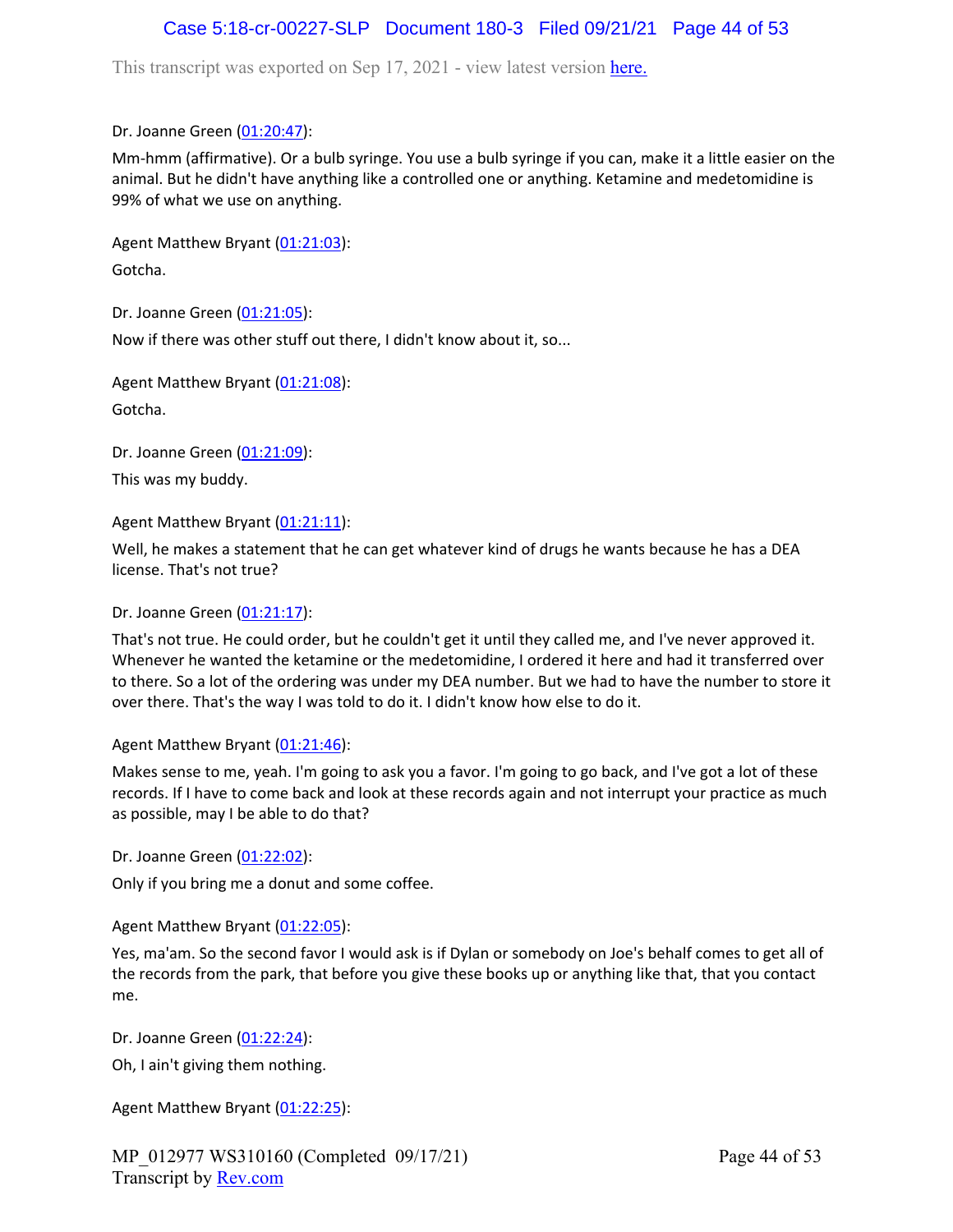# Case 5:18-cr-00227-SLP Document 180-3 Filed 09/21/21 Page 45 of 53

This transcript was exported on Sep 17, 2021 - view latest version [here.](https://www.rev.com/transcript-editor/Edit?token=I33MB_RoV1FwOoHBZ0vXCiw9XFf7Kdljsv8wmKDhXSlbDZV1-muO_uXdeLk3bhrqvxSEUBmRHZUHjbZyoStIj4NIjiQ&loadFrom=DocumentHeaderDeepLink)

Huh?

Dr. Joanne Green [\(01:22:27\)](https://www.rev.com/transcript-editor/Edit?token=5bp7pZqBT5JIEK_YVa0qDjZZE_DzO8C-HSHRJTe97F-shSOB-BNauAVjqxpGFyT1XU__3C6zwwma1rKwH9u7xSDsPIk&loadFrom=DocumentDeeplink&ts=4947.74):

Not after all this. Dylan did contact me one time a couple weeks ago to board his dogs.

Agent Matthew Bryant ([01:22:32](https://www.rev.com/transcript-editor/Edit?token=PisNvjo1y6AG1y3Vt0uoxSscgG1wAxICUkBY08qIT0fLo15-qjmOv2ATaoI5MD_MMd4iZ-YRo9dhg8H1L5QccsOmKdA&loadFrom=DocumentDeeplink&ts=4952.65)): The wiener dogs?

Dr. Joanne Green [\(01:22:33\)](https://www.rev.com/transcript-editor/Edit?token=ITxkjKuUehbKDb6QfDY-ThBvqzxzP1vypmJBWoD7GAAzwbsibAgNRRxatoYgsvvpKondatbzBHDt4PySJmCKzHN5D2s&loadFrom=DocumentDeeplink&ts=4953.94):

Yeah, because he had to go find some property in Texas, and he wanted me to take care of them for a few weeks, and I said, "Sure. My boarding fee is \$12 a night per dog." And he goes, "Oh." Like I'm going to board his dogs after they didn't even pay their vet bill for the clinic! No.

Agent Matthew Bryant ([01:22:51](https://www.rev.com/transcript-editor/Edit?token=iUc8qd7O_cC3oAE_uyrK8M5pErrBXry8EyfFrsUgxklOiH7PEJL9SWChib0Z7h5yNzgfRjEfTPzeenLNfdRzqoo2J_w&loadFrom=DocumentDeeplink&ts=4971.94)):

Yeah. So have you had any conversations with Joe while he's been in jail? Do you know anything about an ostrich?

Dr. Joanne Green [\(01:23:05\)](https://www.rev.com/transcript-editor/Edit?token=xssJmYpHhnlXaAMCSW5BbQN4sz0qiwI0sH8v_TogCAcUegJg-9WUvHD36DEEKW1Gy_1MCaiq_ik13ZNAxaAMbcgb_Xo&loadFrom=DocumentDeeplink&ts=4985.05): Ostrich?

Agent Matthew Bryant ([01:23:06](https://www.rev.com/transcript-editor/Edit?token=9ByLRhidxrW23toLIGs44WDMz1fUlTTjyY60VeJSGIw9Y5MFobr5grNDc7dj1b_eva9YkrwQFev95WYSVVxQKPfwnOQ&loadFrom=DocumentDeeplink&ts=4986.15)): Yeah.

Dr. Joanne Green [\(01:23:08\)](https://www.rev.com/transcript-editor/Edit?token=Q54-Pw2BF-zDwsaI4AW_T8QPexrSXEs-iyuMq3kW3kpifIkeW4cupk1i6hRWNOBfuIA8ggaXQjFL2gfKJFA2PtwMgWc&loadFrom=DocumentDeeplink&ts=4988.16):

No, I've never seen an ostrich at the park.

Agent Matthew Bryant ([01:23:12](https://www.rev.com/transcript-editor/Edit?token=HY-7At07CLlOXqBuXBZG-QQUmboasQqC_fwpzB584I7Cn3DuT1egtXP5mAcVQz0HU6v-N8uza_md7MW8J2ISDvv475M&loadFrom=DocumentDeeplink&ts=4992.06)):

Maybe somebody got... Let me see if I can, and I might have my own.

Mr. Green ([01:23:26](https://www.rev.com/transcript-editor/Edit?token=ZR1drV3O2R2dIroLI47zFPm8ys868VPDUYQhalII9dWbdsuzncf4wkjPJ7nkfqYx1sx2LcqSzlWXWKXq7siH77Asj3I&loadFrom=DocumentDeeplink&ts=5006.04)): Did he ever have an ostrich?

Dr. Joanne Green [\(01:23:27\)](https://www.rev.com/transcript-editor/Edit?token=n1gWciAIS61Ix4j-yNDad5zKJS7J_HMM55VBgAFWkgTKpOj_MrCxodTczS0B1aVHK17-553ldgqjblB8V7h8K33F7hU&loadFrom=DocumentDeeplink&ts=5007.21):

I never saw an ostrich at the park. They had zebras. They had...

Mr. Green ([01:23:29](https://www.rev.com/transcript-editor/Edit?token=J83ZmLmbdsiacw4A4XTaj_5KwvlrlBfLi21opn2wAkStAIPMy90eBV79VRP41iV9QhMKsWZpfE9YEN4Dl3hSEz9Q6Kc&loadFrom=DocumentDeeplink&ts=5009.84)): Mm-hmm (affirmative).

Agent Matthew Bryant ([01:23:33](https://www.rev.com/transcript-editor/Edit?token=-dxN8yBcRPwEs9fizz_wkRHHL7FCiL58z-jmsQTcIuJVNpjyXTy-q4G5OPprFEA7MwxwuVWz46KIIURlRlgcSUgwPsE&loadFrom=DocumentDeeplink&ts=5013.49)):

I wonder if they're talking about that kangaroo? But there's information from a call Joe's made that he's trying to broker a deal with Dr. Green regarding an ostrich.

Dr. Joanne Green [\(01:23:45\)](https://www.rev.com/transcript-editor/Edit?token=sDH1cKkH4ZYkIyThSL7fZNvKmmq11FrB7ihnhBNJ6G4zQGKP0AADS78enjBZiEK8NqdqITkQmbVJGxoUaPAQshYAa4U&loadFrom=DocumentDeeplink&ts=5025.34):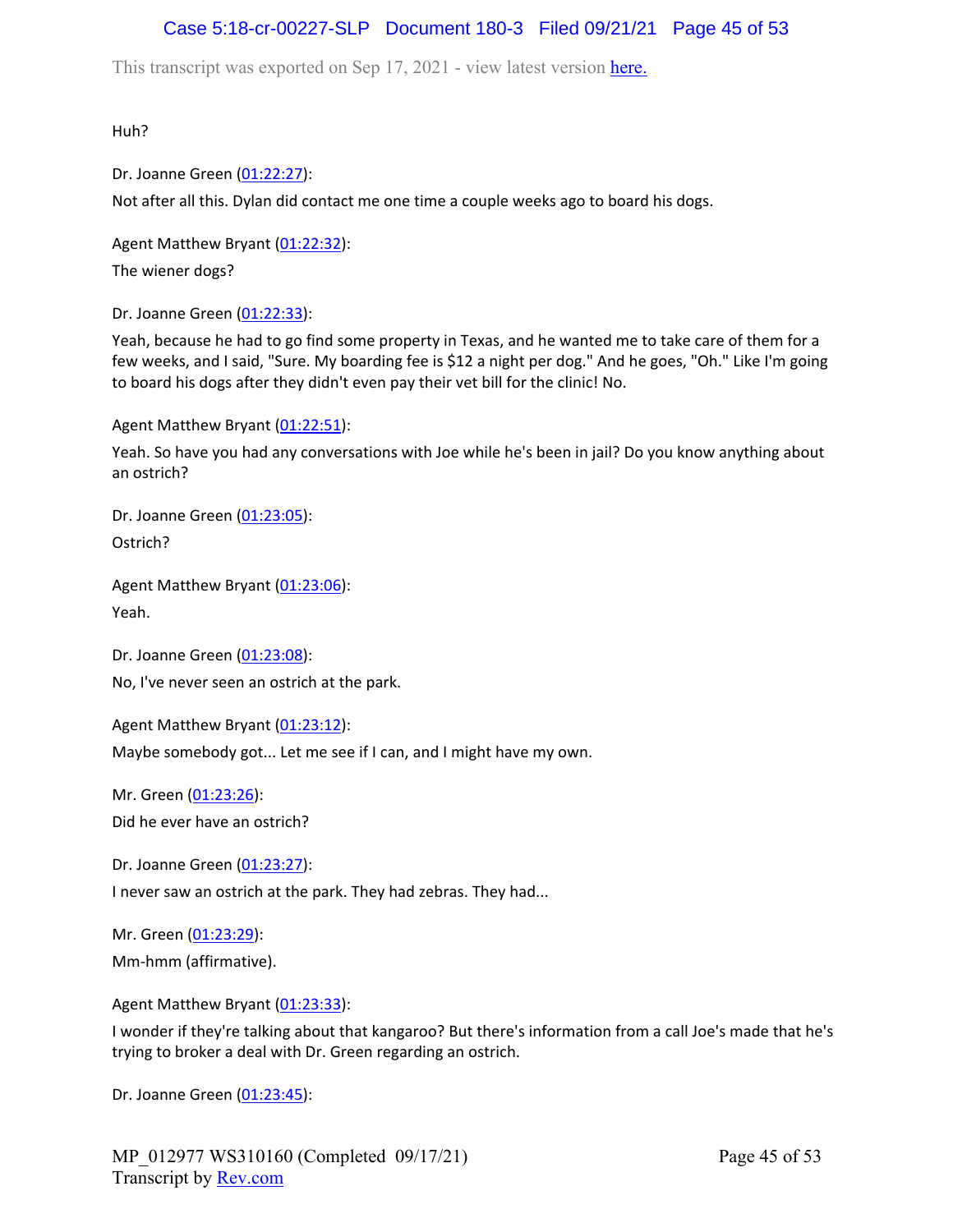# Case 5:18-cr-00227-SLP Document 180-3 Filed 09/21/21 Page 46 of 53

This transcript was exported on Sep 17, 2021 - view latest version [here.](https://www.rev.com/transcript-editor/Edit?token=I33MB_RoV1FwOoHBZ0vXCiw9XFf7Kdljsv8wmKDhXSlbDZV1-muO_uXdeLk3bhrqvxSEUBmRHZUHjbZyoStIj4NIjiQ&loadFrom=DocumentHeaderDeepLink)

Oh.

Mr. Green ([01:23:46](https://www.rev.com/transcript-editor/Edit?token=lhmDhQYwDVMGJx1n2v1w81xpvrLzln8yjfL1RVNwdS5IXzDE5pO7371l0MINnVPt4S8D2IOLawRCSWR3ZrlmSwZO5Yk&loadFrom=DocumentDeeplink&ts=5026.34)): We were trying to buy an ostrich. I was.

Agent Matthew Bryant ([01:23:49](https://www.rev.com/transcript-editor/Edit?token=cK7gqCdCKugsoKbY9VFK37r46Rlgmtgu1294fd2igFq4MSrwFjofG4shoA2iMZ4OJOhz6ZJXjoQcHk4JlTCYBjRPWKI&loadFrom=DocumentDeeplink&ts=5029.56)): Okay.

Mr. Green ([01:23:50](https://www.rev.com/transcript-editor/Edit?token=Q3Np8PnsY6RryvEQhOW0ApL0s6A5AGs0sUoM9ttuWHr7hck62lmiMlmh6Tlv-xz4qZnUZC1YgJElc5RFo3B9iHEbhQk&loadFrom=DocumentDeeplink&ts=5030.06)): And they were looking for an ostrich, and we found another ostrich at...

Dr. Joanne Green [\(01:23:55\)](https://www.rev.com/transcript-editor/Edit?token=IFIxi1jSL3nBcN5H5MnlDF1B7pTzrF9-waPQmo5bNqIENpomXeS-ooTyixl3ArTi-2tsdGHrRUyJ_rgJtWZXfunBXvg&loadFrom=DocumentDeeplink&ts=5035.66): The Lolly brothers.

Mr. Green ([01:23:56](https://www.rev.com/transcript-editor/Edit?token=G3ULHm1UL6NZCcnLfw2btxrO8sM_8tu-9x7sq__YX_K_u-bO7v_JsAHP2cYe3bUNoIIl3Yduu0uNT676yDJ2-09ZwH8&loadFrom=DocumentDeeplink&ts=5036.33)): The Lolly brothers.

Dr. Joanne Green [\(01:23:57\)](https://www.rev.com/transcript-editor/Edit?token=cyTzM0wF5_ULMAqfk-L9hm95VxbZO7pG1Y1MYRL1kWAzP6xkEscw-WZLOtEeGip9Jk9cktwQJkpS3SoEs_O6AJZ6L7s&loadFrom=DocumentDeeplink&ts=5037.66): But it didn't involve Joe.

Mr. Green ([01:23:58](https://www.rev.com/transcript-editor/Edit?token=pihS_rbSZQe-MT4R9WYnC9WcOUNI4YQVFK4eWUSlPa0OFqB1s5W0oWr0A1WVgDqBgAfQzdvkIbLUKZfbRjpeSzDdKa0&loadFrom=DocumentDeeplink&ts=5038.8)): No.

Dr. Joanne Green [\(01:23:59\)](https://www.rev.com/transcript-editor/Edit?token=uqLjcgjetCcRRYDAHB3IfTk7-ifHccLFYWzRkBEVQqFATxSzO7CUaMQ40j906XvspZjNCRJEYjtGL0xJ4d9E93w5xNs&loadFrom=DocumentDeeplink&ts=5039.43): He was trying to pay me back the money he owed.

Agent Matthew Bryant ([01:24:00](https://www.rev.com/transcript-editor/Edit?token=6dApIhQx4CH1Xxy-558MG2mlt022fe6_CSnsaeypvurUArzUTXmKqxZUU_6LHJSUCFPJLjnJO020rFXVxgG7TpFEF6Q&loadFrom=DocumentDeeplink&ts=5040.73)): Okay. Was that recent or was that...

Dr. Joanne Green [\(01:24:00\)](https://www.rev.com/transcript-editor/Edit?token=V480Lv3K-Ecu_Mn6hDp7-no4mQ1Du2ncIBxzJLNd4hMYKM624RlIm7iUwma1nG55EjMAxou5iRfezee_LSa5T_ZY6_E&loadFrom=DocumentDeeplink&ts=5040.73):

It was before he got arrested. But I just called him to see if he knew anybody that had an ostrich.

Agent Matthew Bryant ([01:24:11](https://www.rev.com/transcript-editor/Edit?token=9E3_MvF5nN6OEd8zXJxTl79DA9V5h6J5thPx649QOAXOqyg_y5bZI9QDuIc5QPLk1XZ7vuZoXLQtbBgB96V8vjMIyCs&loadFrom=DocumentDeeplink&ts=5051.75)): Apparently since he's incarcerated, he's still looking for an ostrich.

Mr. Green ([01:24:16](https://www.rev.com/transcript-editor/Edit?token=paKp0K3eFLWkqX6hs6sCijozNOoOcrFOrFH9GcMNWInoua7oHgv2gkSnxj1YFXpf8M4cY_832npES_iHv_ljB1wvsJo&loadFrom=DocumentDeeplink&ts=5056.58)): We got one.

Dr. Joanne Green [\(01:24:17\)](https://www.rev.com/transcript-editor/Edit?token=sBa9RSQYGXo3lSR_D-NM5HEfmzwG9Bi2sIYqbb2SLBBqmL5HYlvlj-PykiWzNnpd1R4BtkgBsb6JSzdY8oK19uaeptI&loadFrom=DocumentDeeplink&ts=5057.21): Maybe that's a coverup for something else. How does he have a phone in jail?

Agent Matthew Bryant ([01:24:23](https://www.rev.com/transcript-editor/Edit?token=0BBECbSMsFYm65Dfg91G8yYRTfUvMh9tj-MSLDlJyaw0eyO_-VaH7YbiKEU_A9HaqpokLMpLPe2NUClvwOyH2Sp5s5U&loadFrom=DocumentDeeplink&ts=5063.3)): Well, you can make calls, and you pay for it.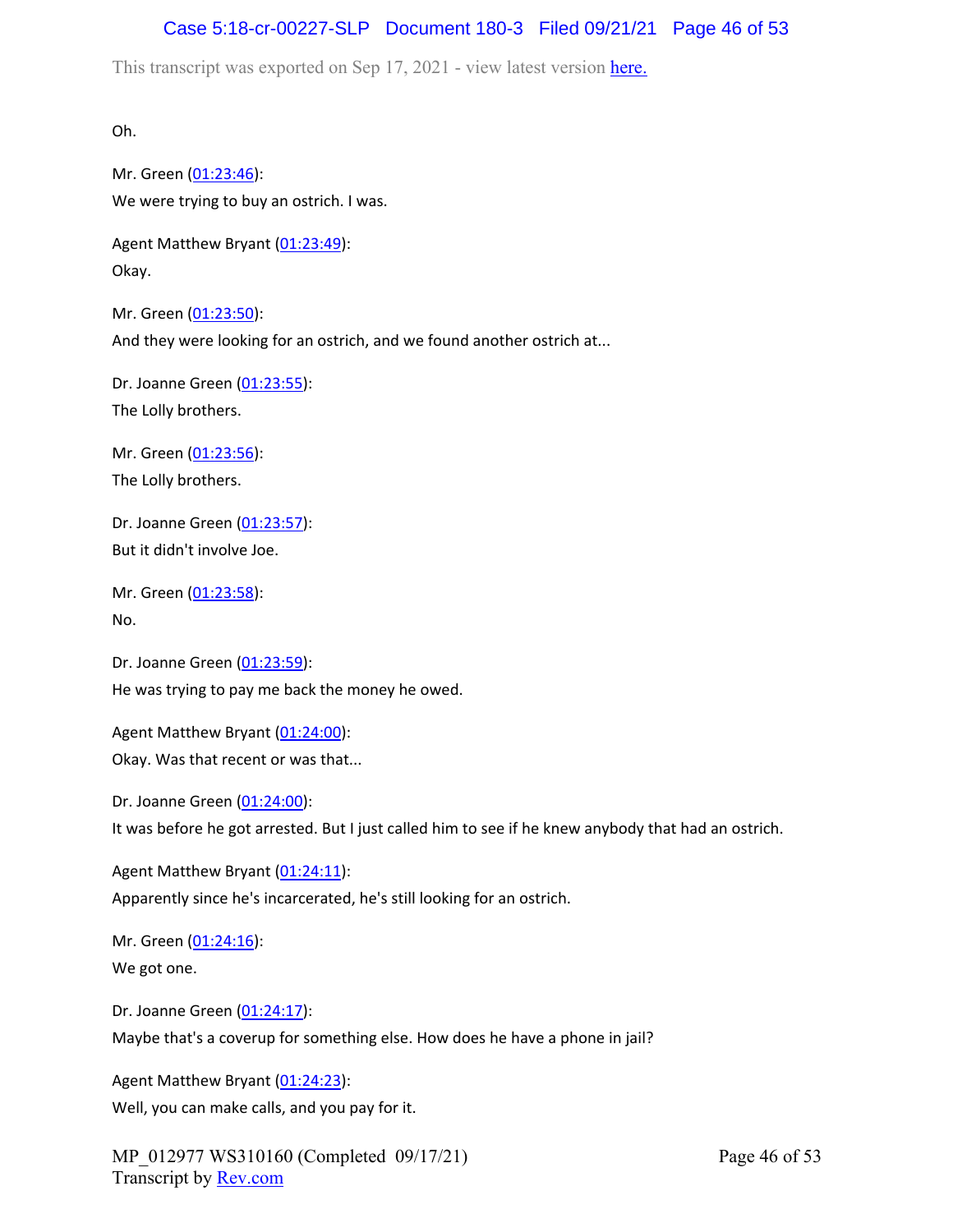## Case 5:18-cr-00227-SLP Document 180-3 Filed 09/21/21 Page 47 of 53

This transcript was exported on Sep 17, 2021 - view latest version [here.](https://www.rev.com/transcript-editor/Edit?token=I33MB_RoV1FwOoHBZ0vXCiw9XFf7Kdljsv8wmKDhXSlbDZV1-muO_uXdeLk3bhrqvxSEUBmRHZUHjbZyoStIj4NIjiQ&loadFrom=DocumentHeaderDeepLink)

Dr. Joanne Green [\(01:24:26\)](https://www.rev.com/transcript-editor/Edit?token=JmZv-wBqVJ7ss3yFCK5NuS3ESkBn3ZHaI-w5SbsVGQzcFPvd-fg8XA7SarP9VjK6yVGJ20XDImWS3vDGXsaX8JMsRrw&loadFrom=DocumentDeeplink&ts=5066.68): Oh. He hasn't contacted me.

Agent Matthew Bryant ([01:24:33](https://www.rev.com/transcript-editor/Edit?token=QqmKoZN6SRzfX91UZlYmYGyjZpDBkRYXM8d2bHqWIdv5zDXadEUS8wnbuHP1aliC0oWECQ5KQ0WF6XT7GbETIdcNNlo&loadFrom=DocumentDeeplink&ts=5073.17)):

Well, I thank you for your time, and here's some paperwork. I think this was the file that you had for the Las Vegas deal.

Dr. Joanne Green [\(01:24:37\)](https://www.rev.com/transcript-editor/Edit?token=R1QhyJ2BM5lheLtTJxk7ikvX4yzU2gk1n6FaxbmqVRUGG9HyfYig1xybybndoIO0WCmU9BndLwe2PLh_104QReUroxE&loadFrom=DocumentDeeplink&ts=5077.99): Okay.

Agent Matthew Bryant ([01:24:40](https://www.rev.com/transcript-editor/Edit?token=eL2VbCovxPvI0sRXeEk_c61P8cEuz21XR9NTmRGS9znAgYWAQI8wkqV7L3S-RwXY7I-bg0yMd4o0VgzmALRYiss_Xhs&loadFrom=DocumentDeeplink&ts=5080.26)):

I don't know what's happening with Jeff and the Las Vegas thing. If they get charges on him, great.

Dr. Joanne Green [\(01:24:46\)](https://www.rev.com/transcript-editor/Edit?token=jxqAO-6eb1q8kFeETcdTTLqYiZzpuMSDtcEeE40fCkq_PDRrcORnfgBw2HK57ok8Qp0cxg6A0PxndMp_hu_D0Ve__gY&loadFrom=DocumentDeeplink&ts=5086.93):

Yeah. He's not a very nice man.

Agent Matthew Bryant ([01:24:48](https://www.rev.com/transcript-editor/Edit?token=p0yvGHnKspuhtqBMMd8cda6m-VfJ39ItYUndOL604gPygM4NKbFohnyqaoHt1kUeSJeUto-wVPAYkrTtcTagOAvwLFs&loadFrom=DocumentDeeplink&ts=5088.88)):

No, if he's illegally selling tigers and interstate commerce or endangered species, he should get caught. This is the one I may come back to talk to you about. This one is very interesting. It has a lot more of his recent stuff. I believe I have these. Wild liger, Asian lynx, silver bats, cats, lizards. Yeah. That's a donation.

Dr. Joanne Green [\(01:25:28\)](https://www.rev.com/transcript-editor/Edit?token=TQENNWSn_rmSVv1zV6rLI1OWbvDjNJcfVe8Co7F6vrRC3yy30hKqNtcL0FP_vU1gen4mgZY9vjswWl_ErT6F8oFN_iY&loadFrom=DocumentDeeplink&ts=5128.26):

I hope you have on record where PETA came and took the cats that were supposed to go to Pat in...

Agent Matthew Bryant ([01:25:31](https://www.rev.com/transcript-editor/Edit?token=lv_WsJFuBwbR9Sfx-4ktBWpwjWZnZsmJS8zmf0yqvTWrT3IsGZvwC-c7DBVmdU9NoFw8dHMTzBycqngI70PTtDvo9XM&loadFrom=DocumentDeeplink&ts=5131.41)):

That was the whole 19 tiger deal, and the deal that he got into, and he got those cats in violation of a court order, and it just created a big storm.

Dr. Joanne Green [\(01:25:52\)](https://www.rev.com/transcript-editor/Edit?token=U4Um9zD3YF8_NIUWYt2SRccvGw0htgsWmJoVAaX6ETjH-Jd6myuJUCfhixenszIASRr68bTqjf6OQP056ikX8s2G3CY&loadFrom=DocumentDeeplink&ts=5152.26):

Cost a lot of people a lot of problems. I didn't even know that was going on until it was all done.

Agent Matthew Bryant ([01:25:58](https://www.rev.com/transcript-editor/Edit?token=zYNZAST-njZjNYSucXZ7kSCeIug3hiDMyvGRvAO4VpXZkbiEQ-CEsmGoV3LfDSrFRNIosn1dbMUjpPvxiGpUsM-4Nes&loadFrom=DocumentDeeplink&ts=5158.12)): Mm-hmm ( affirmative).

Dr. Joanne Green [\(01:26:00\)](https://www.rev.com/transcript-editor/Edit?token=Ra2KiWqsDb5VxsT9BjLzT-4f9HilCifLXG-ZMRvu2tHefQIxevHtw9I2HjOhUt_P0shRPWUGrRRjUH4747Jz-qKLN0U&loadFrom=DocumentDeeplink&ts=5160.57):

Like I said, I'm not the police. I'm not his guardian angel. I'm just trying to take care of the animals I can take care of. And young men have paid it forward, and it's on them. Not good. That's all. I have other things to do.

Agent Matthew Bryant ([01:26:15](https://www.rev.com/transcript-editor/Edit?token=XUMu2amPDlABTgOOkyE2WkYvv15cV6fbQ0z2FYuGxXvojtMjBSCIX6u0z4FWVX9laHWChtxW9Q9XvO4bZZ30FEwSY-0&loadFrom=DocumentDeeplink&ts=5175.17)):

Right, well as this thing progresses, anytime you want to you can call me, call Andy.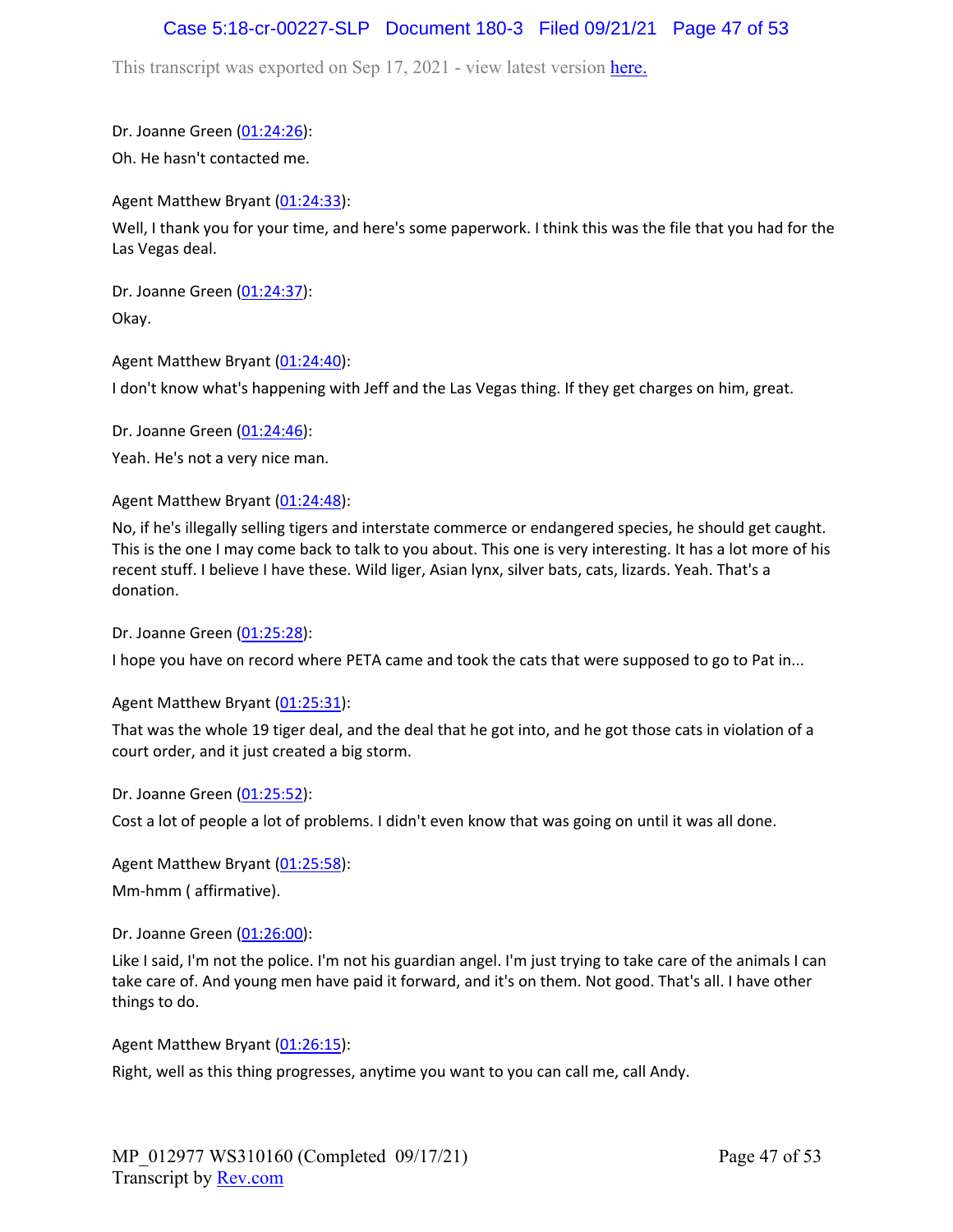## Case 5:18-cr-00227-SLP Document 180-3 Filed 09/21/21 Page 48 of 53

This transcript was exported on Sep 17, 2021 - view latest version [here.](https://www.rev.com/transcript-editor/Edit?token=I33MB_RoV1FwOoHBZ0vXCiw9XFf7Kdljsv8wmKDhXSlbDZV1-muO_uXdeLk3bhrqvxSEUBmRHZUHjbZyoStIj4NIjiQ&loadFrom=DocumentHeaderDeepLink)

Dr. Joanne Green [\(01:26:24\)](https://www.rev.com/transcript-editor/Edit?token=EhxS1YvZYWGpVR0ZX8ToqHVh_JLc9ivfyVZCWPwwr_DIRkzSkC1F0OG0qevRkU9j-Ga8nygzbcUyM5T_58p8AeFOWiA&loadFrom=DocumentDeeplink&ts=5184.32): Should I get a lawyer?

Agent Matthew Bryant ([01:26:26](https://www.rev.com/transcript-editor/Edit?token=AFspIMAIfhK_RdT5QpHEbfkOzbX_ZBa60Lt4v-wWgPoBUpaWtt_e753q4rxMsUqJ3FmpTbvv2NzavBPp9lCCZj90tyo&loadFrom=DocumentDeeplink&ts=5186.88)): That's always a tough question to ask us.

Dr. Joanne Green [\(01:26:29\)](https://www.rev.com/transcript-editor/Edit?token=txKBTNkDYYC3QjRov1NRUiMmqpUZ8CxustZJgdOdmwbtTdbXqs8ZGQysSga-0xcRgHBRK22v9wHAd8Vr60MgVekTA9c&loadFrom=DocumentDeeplink&ts=5189.35): I don't want to get one.

Mr. Green ([01:26:30](https://www.rev.com/transcript-editor/Edit?token=Pis3-5Snevjp3zg--MVRq8B8xEhZHJPTzyo1BGB3frRH6SCvWjPp98NX7DgC8_VxBsYWbnSX3GwSAtN_07YUNRz4c_s&loadFrom=DocumentDeeplink&ts=5190.48)): You didn't do anything wrong!

Dr. Joanne Green [\(01:26:30\)](https://www.rev.com/transcript-editor/Edit?token=PPN0YccNzA8U9SyRnDKdzKaFh8Mr17q_iyr-9IGQSauZ2RzkNiibiy1T0iOFf6aahogDTMHRgbPnA_32MXqXmZYjLqQ&loadFrom=DocumentDeeplink&ts=5190.52): I didn't do anything. I don't...

Agent Matthew Bryant ([01:26:35](https://www.rev.com/transcript-editor/Edit?token=fVUV4VRHzkv6KCRMURgafkXHqPJDqkQogHzpde9Ewz6ehpsHa8WisEylcs0UG1o043j9-BqEKFDbbqytFHcdWBj4vhM&loadFrom=DocumentDeeplink&ts=5195.58)):

That's obviously your right to do. Andy, what's your guidance on that?

Agent Andrew Farabow [\(01:26:42\)](https://www.rev.com/transcript-editor/Edit?token=BB_RP-6xIHGv_HnKPY7pFWiZ43BTaxWuv3rYnT132BXqhM2xD6Az0IXK7E0s2adkkfuJsPmg31MpWfAM7oLMg-w_vkQ&loadFrom=DocumentDeeplink&ts=5202.13):

It's totally up to you. This whole deal's kind of your area of expertise.

### Agent Matthew Bryant ([01:26:47](https://www.rev.com/transcript-editor/Edit?token=NCe6SC-VAhhI9UZ3zI2MB1n-ux2Ihz5nZcYT-E880jm2SuSN3fyXp4Okrtva9NOB1Dc_i_FXN6r_b791YiGERvEXMhs&loadFrom=DocumentDeeplink&ts=5207.56)):

It's just we're at the fact gathering stage now. We're talking to multiple people. As long as you're honest and cooperating and coming forth, and I'm going to share that with the US attorney's office, it's always your right to get an attorney. Based on the evidence that we have right now, I don't know of any criminal violations that the US attorney's office is looking at you for specifically. We're just trying to sort through it all now.

### Agent Matthew Bryant ([01:27:22](https://www.rev.com/transcript-editor/Edit?token=kLX2qFyoZETdVCbwa_GDPL5NIK40_Pe7Sc7fV1QgjEB8VlrWajnfr34jrXS27cYlIixpMp4HUOoZfZCaUSTtEuxPtrI&loadFrom=DocumentDeeplink&ts=5242.67)):

But the main thing, Doc Green, and I can't impress it on you enough, be totally honest with everything. Even if you messed up, or even if you did something then that you wouldn't do now, lay it out on the table because it'll eventually come out. Just like you tell your kids, if you try to cover up something with a white lie, it eventually gets bigger, and it looks worse.

Dr. Joanne Green [\(01:27:49\)](https://www.rev.com/transcript-editor/Edit?token=EKlp5QZ9JJkfIoLOrxZpcrdAvHjQjmgbBkYubZjxgCRdiYpLE5bv60YvexGrO_6mfbUmmJip-jfYDXn3L9ejPNCS6Qk&loadFrom=DocumentDeeplink&ts=5269.3): But what if you honestly can't remember?

Agent Matthew Bryant ([01:27:51](https://www.rev.com/transcript-editor/Edit?token=J0KAZ2aGZlkGyg-p_vcLyun87huMPx4L0PRz9ZDCOV_dY43NMlQcWh739dJ97CIiCuywTqE0SwBOlDOrRTmb_DHSrck&loadFrom=DocumentDeeplink&ts=5271.64)): That happens.

Agent Andrew Farabow [\(01:27:51\)](https://www.rev.com/transcript-editor/Edit?token=_J4hY1NaTkDU9vn0rXbn4PjOO7P49JWAF0fd4xACHIhTzEAw1W1t7aF-iVE6Zgp6JjAmmCzRMvDaghtIPdMAzCiC8Ak&loadFrom=DocumentDeeplink&ts=5271.79): Then you just say that.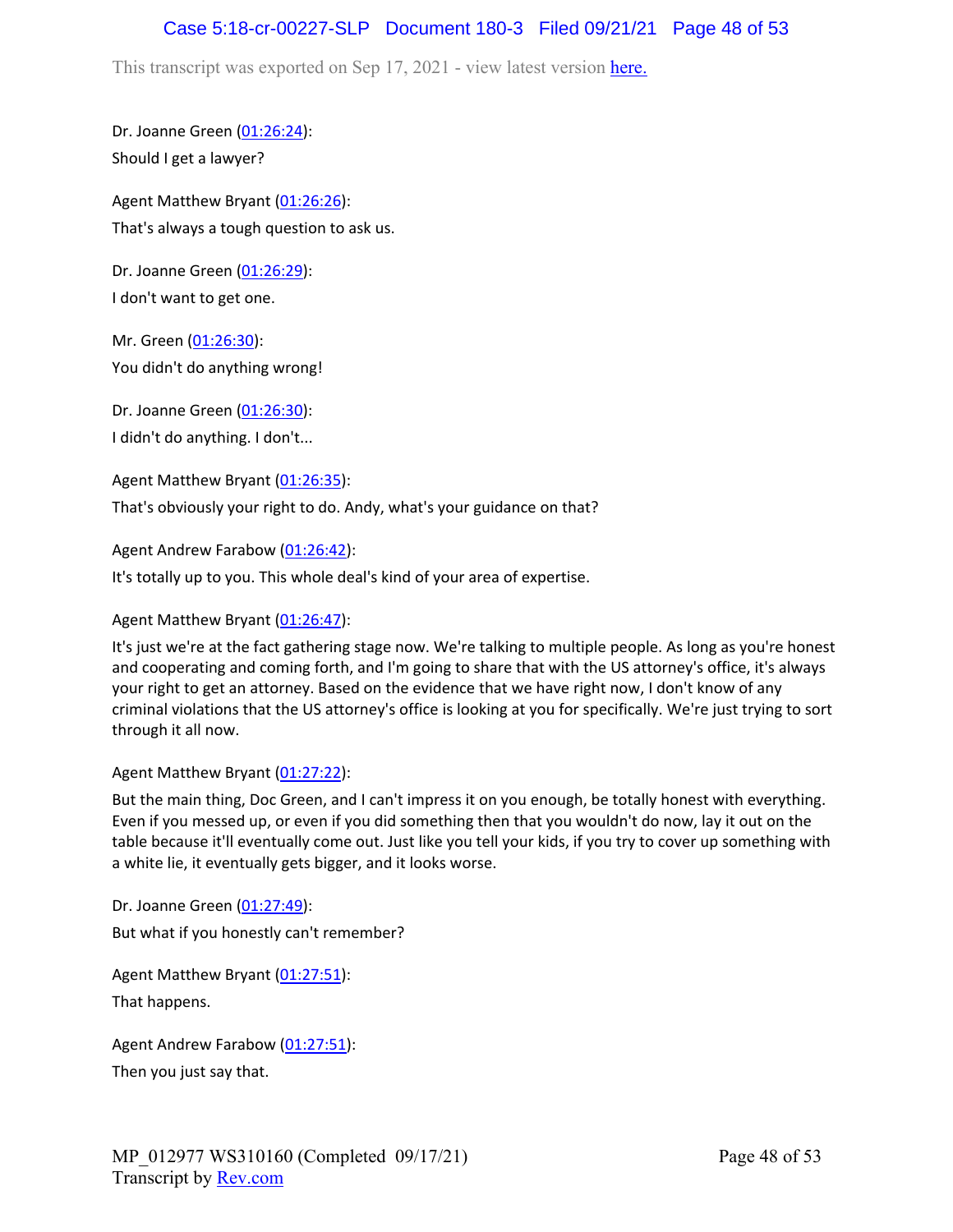### Case 5:18-cr-00227-SLP Document 180-3 Filed 09/21/21 Page 49 of 53

This transcript was exported on Sep 17, 2021 - view latest version [here.](https://www.rev.com/transcript-editor/Edit?token=I33MB_RoV1FwOoHBZ0vXCiw9XFf7Kdljsv8wmKDhXSlbDZV1-muO_uXdeLk3bhrqvxSEUBmRHZUHjbZyoStIj4NIjiQ&loadFrom=DocumentHeaderDeepLink)

Agent Matthew Bryant ([01:27:54](https://www.rev.com/transcript-editor/Edit?token=PL6LdQZ_H5n8dgfOfQixvySUkB3R3mXiBwMIyYHxPnEoW-hKipm3_Hjcy6B--7LA_ECut8SEq6gRB1R8UyMNRUnNdEM&loadFrom=DocumentDeeplink&ts=5274.3)):

Then just say that. Yeah.

Dr. Joanne Green [\(01:27:55\)](https://www.rev.com/transcript-editor/Edit?token=aantJlvw9BtXubAGy5LkYWrIZzqvKa07CQ6gMAgoo7jDjcS8IwdOdk9vqafV28HrqDZ0oQrW4t8uIBpEwKoA3EYAlsE&loadFrom=DocumentDeeplink&ts=5275.54):

Well I never did anything intentional to harm anybody or anything. I took an oath to try to make things better and not worse.

Agent Matthew Bryant ([01:28:04](https://www.rev.com/transcript-editor/Edit?token=a5jZa9F1vVD9x8zISHmvQjrBdVeGRwFT1acKHobjHspe5rqJ2WoOI54TS2nTw8eXuoVwGeuRY03sEY5c-rjn5Re5rqk&loadFrom=DocumentDeeplink&ts=5284.21)):

Yes, ma'am.

Dr. Joanne Green [\(01:28:04\)](https://www.rev.com/transcript-editor/Edit?token=6dFBynpXorTPvUgEFbIOHRY2-8a8i2uQQI8KoExiqxFr0B6FeHSOUbaWj-M5H2zL4UO-jiQB9_22TGHkp5jCZ4URQCU&loadFrom=DocumentDeeplink&ts=5284.24):

And like I said, that park just changed beyond my control, and trying to get away from it made my life worse. This social media thing is wrong. People can bash people and never meet them face to face.

Agent Matthew Bryant ([01:28:26](https://www.rev.com/transcript-editor/Edit?token=qzPL4zs5Tc0ZInS21u635DDSZg1A0sBZL0OcuudoIrJO3pXi_2WIruPkPLc6bmDFc1-46GUYLTpbypgfF88moQ9Y3QQ&loadFrom=DocumentDeeplink&ts=5306.77)): It is wrong.

Dr. Joanne Green [\(01:28:28\)](https://www.rev.com/transcript-editor/Edit?token=ynaHCuWw-sjF7186DMuneR1BNdTtv3EI0VXcYubrEzipDvfm1vr4dbDJ4UaHxH-I7W9ykyAAjc3nYfTKJurjoPSedbY&loadFrom=DocumentDeeplink&ts=5308.43):

And all this abuse I took from Jeff, I never once answered him back. I never once fueled his fire, and I never did anything to the guy. I sure as heck wasn't going to work there after the way they treated me the last day I was there.

Agent Matthew Bryant ([01:28:40](https://www.rev.com/transcript-editor/Edit?token=9TXQL962MDiAcQvbN1WTTilti0PPst0Cpjek0SI7bEGK25PfZ9gLQL-zdgiKAlZD5EiosPJmabkVqFpQJj9jk3l8pIw&loadFrom=DocumentDeeplink&ts=5320.38)): Mm-hmm (affirmative). Did they say at one at all?

Dr. Joanne Green [\(01:28:40\)](https://www.rev.com/transcript-editor/Edit?token=yIkCrvJhN2kfGQGFDzvZ_17_vG2zWeuSWmnq8-U7Mlajf_CqqrNL7XpkFeaWQcGU84ExYBDG03G3uQN2Q4xx1jNGA2o&loadFrom=DocumentDeeplink&ts=5320.66): I don't know what else to do.

Agent Matthew Bryant ([01:28:47](https://www.rev.com/transcript-editor/Edit?token=n1aMIQIUv7isWOVX45hEKF1W0SwzVNQLRaevtsCXGV9haiYF-4q25Ofs1QUIYwtw3Egvnh-SY6r6NVE0Q9gsEr0xZ4M&loadFrom=DocumentDeeplink&ts=5327.02)): Well, I guess my advice...

Dr. Joanne Green [\(01:28:47\)](https://www.rev.com/transcript-editor/Edit?token=Sc_fqaJkR3cVaNEtqrsO08oKiPTKoq2r3Asa6Dk52X0nWYH-NZuUX0TD9grlO9ZXlJzaU1HynSXmIQFO1n_XAS-vjhU&loadFrom=DocumentDeeplink&ts=5327.71): Were you going to go in the back room?

Agent Matthew Bryant ([01:28:49](https://www.rev.com/transcript-editor/Edit?token=QCjCD9dnIN4Jf1o0AdeFW_Vvq0v6ogcVD534gQYNRXspHBHSByOsTdgLcGjRzTjVXBOsoKKEAi9Pk1PhA1fNw_iB8ew&loadFrom=DocumentDeeplink&ts=5329.46)):

My advice after doing this for 25 years is just continue to cooperate and be honest, and the US attorney's office will know where you stand throughout this whole process. And especially if you've made mistakes, and you throw that on the table, that looks very favorably upon you than us finding it later and knowing you were hiding it in the end obviously looks worse on you.

Dr. Joanne Green [\(01:29:17\)](https://www.rev.com/transcript-editor/Edit?token=Gj5c8BT3Ry0CkbWd82bGvNuHtSA7ll-mCRP42ZoqKBdWal1hJuiFZNmmd1q4MPlQR5LSf-7FycESxw1CSuVmnqPMXTE&loadFrom=DocumentDeeplink&ts=5357.12): Yeah. [inaudible 01:29:20]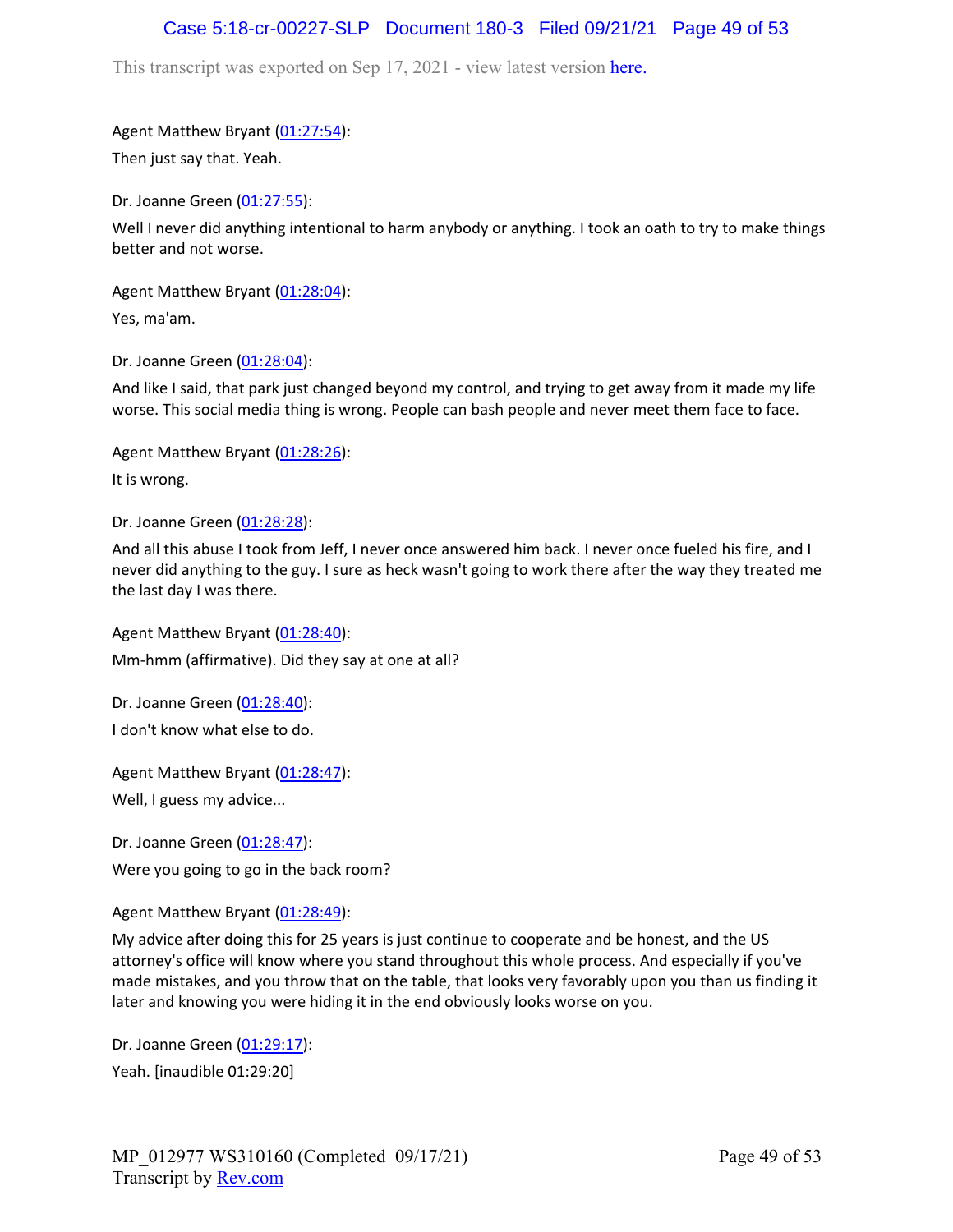## Case 5:18-cr-00227-SLP Document 180-3 Filed 09/21/21 Page 50 of 53

This transcript was exported on Sep 17, 2021 - view latest version [here.](https://www.rev.com/transcript-editor/Edit?token=I33MB_RoV1FwOoHBZ0vXCiw9XFf7Kdljsv8wmKDhXSlbDZV1-muO_uXdeLk3bhrqvxSEUBmRHZUHjbZyoStIj4NIjiQ&loadFrom=DocumentHeaderDeepLink)

Agent Matthew Bryant ([01:29:17](https://www.rev.com/transcript-editor/Edit?token=gWe4bQlZpervvu5pCkRZ9J9grKZl9TPJ5j7DMpRtzwwcic7be2VsER_olBA7VyQ2ZjYpL41b4MLcBg6ZTWEqRjhQ3q4&loadFrom=DocumentDeeplink&ts=5357.14)): And we kind of went over that.

Dr. Joanne Green [\(01:29:24\)](https://www.rev.com/transcript-editor/Edit?token=dQYGJfo3An-onCipwowPvYjvktyuY69w5V89-6jJYT829ld7DNpz-D-redd1bILtBNcaInfUpRrb_gEhZl6WTUumOkY&loadFrom=DocumentDeeplink&ts=5364.56): Why would I jeopardize...

Agent Matthew Bryant ([01:29:25](https://www.rev.com/transcript-editor/Edit?token=2vcL2WO0wxd9ljOrDkeJQskAf7vgkWhi6k4B6CMWM7Mivt9mFaUN56oJuYkZwz1wzYTj4uo6j8nWGPGv27KM2_5rE1Q&loadFrom=DocumentDeeplink&ts=5365.45)):

We know that you did look at a few animals here and there and did some paperwork and euthanized some cats on Joe's recommendation.

Mr. Green ([01:29:39](https://www.rev.com/transcript-editor/Edit?token=q5RTOl3bPZGJWczAmHICT9tBt-fYEdC8PxwfLrBVxTKf3Kr9leOPZnGz5KfN42QsUIo2ejfvrLHrMroDfyEovueLzaM&loadFrom=DocumentDeeplink&ts=5379.06)):

But you still looked at them. I've never seen you euthanize anything. After they sedate it, it goes on the ground. She doesn't look at it. Looks at their feet, their teeth.

Dr. Joanne Green [\(01:29:48\)](https://www.rev.com/transcript-editor/Edit?token=dsHtpOn2g3Hr9ZlcwQIM6jlGOwJWmJDPHCZ2FN9qwd1jmSzwBbGlnWYe933UGdeusYXzh9lszKSnnE2OPySIySkmP_E&loadFrom=DocumentDeeplink&ts=5388.81):

You have to know why. I'm sure I'm not the first veterinarian that will make out paperwork without looking at it.

Mr. Green ([01:29:57](https://www.rev.com/transcript-editor/Edit?token=mArJCHO_J6WJNqww3fnMwh6Tm3Iy2s5K0DhyPYshlWwdGQbHdyaAgVlq0bQg6HzXX1j3YDQ-LUCPu4ucqoAmmVk-crU&loadFrom=DocumentDeeplink&ts=5397.11)):

I'm sure you're not.

Agent Andrew Farabow [\(01:30:00\)](https://www.rev.com/transcript-editor/Edit?token=UNnyaqgH9UaMzUQBTphwVbPWUHyZ_sRlyHTMQrNMuALCffdeoZoNR6UyWmWrFhTIKRqTc3Ccc0MyAayJmMkAhKZiapY&loadFrom=DocumentDeeplink&ts=5400.59): Thanks for your time.

Dr. Joanne Green [\(01:30:00\)](https://www.rev.com/transcript-editor/Edit?token=REIxR0UaeUQT1rAgJbLv5N63xyGfOfZeX8X8_-1o8ypo1UpPxvpys2yQhO4n3bGIYxeBLnqoVxRmBiGYGAe93xbUnf8&loadFrom=DocumentDeeplink&ts=5400.79): Thank you.

Mr. Green ([01:30:01](https://www.rev.com/transcript-editor/Edit?token=FUXnMHoE2kUvZaWIUKmlRoH_Cr2-sS_U91_mRuAR4yCDqZB3_Ml-ykYsESH3LvqjriGnGuBQQxKMuybjs0F5-018WPw&loadFrom=DocumentDeeplink&ts=5401.49)): Thank you.

Dr. Joanne Green [\(01:30:02\)](https://www.rev.com/transcript-editor/Edit?token=vss1G3x_tNNz5oBb9W2tWdboLsreLed0pmIQ6UXEkfdzXKHKLOdxJH6mVTuPdWCi-M8xwPktTtQ1Twzhb5sTUXs6x9c&loadFrom=DocumentDeeplink&ts=5402.5): Y'all have a good day.

Agent Matthew Bryant ([01:30:04](https://www.rev.com/transcript-editor/Edit?token=vMUChYcoCvGXAGD8LwTCESrVFpZfYu9gkM4Hq7RTUSw1oBiSlhFxgrv28v8K6awgQKwQlZoIK8OurIJkhpixKvT7dQs&loadFrom=DocumentDeeplink&ts=5404.06)): Take care, sir.

Mr. Green ([01:30:04](https://www.rev.com/transcript-editor/Edit?token=OMU-6upkEa2tdegUN-_TPlEHCPkj4i81hBK2na_qJUKO0ipM_vw3oKo6FA4ti-3_P0n93rMw5bDdFZEHyOQ-i9cUb6U&loadFrom=DocumentDeeplink&ts=5404.84)): You too.

Agent Matthew Bryant ([01:30:05](https://www.rev.com/transcript-editor/Edit?token=3KFfooyb6RWW_ralG4E5eOb_hZmwIMUUqU7icy_dlHjHWl_STncArgzeiG_b5SvwofP9oN9f0JBOESDvju0PBp7W5HQ&loadFrom=DocumentDeeplink&ts=5405.66)): It's going to look far better soon.

Dr. Joanne Green [\(01:30:09\)](https://www.rev.com/transcript-editor/Edit?token=IgTP_3wNSWjgOoSIEZHLOtIzmeR79k_Y10ly6zG_EyP2DU_tjvw4KzmTF1-fsqr18VtH_gY0036V6W5FmH3rFTUaCeo&loadFrom=DocumentDeeplink&ts=5409.34):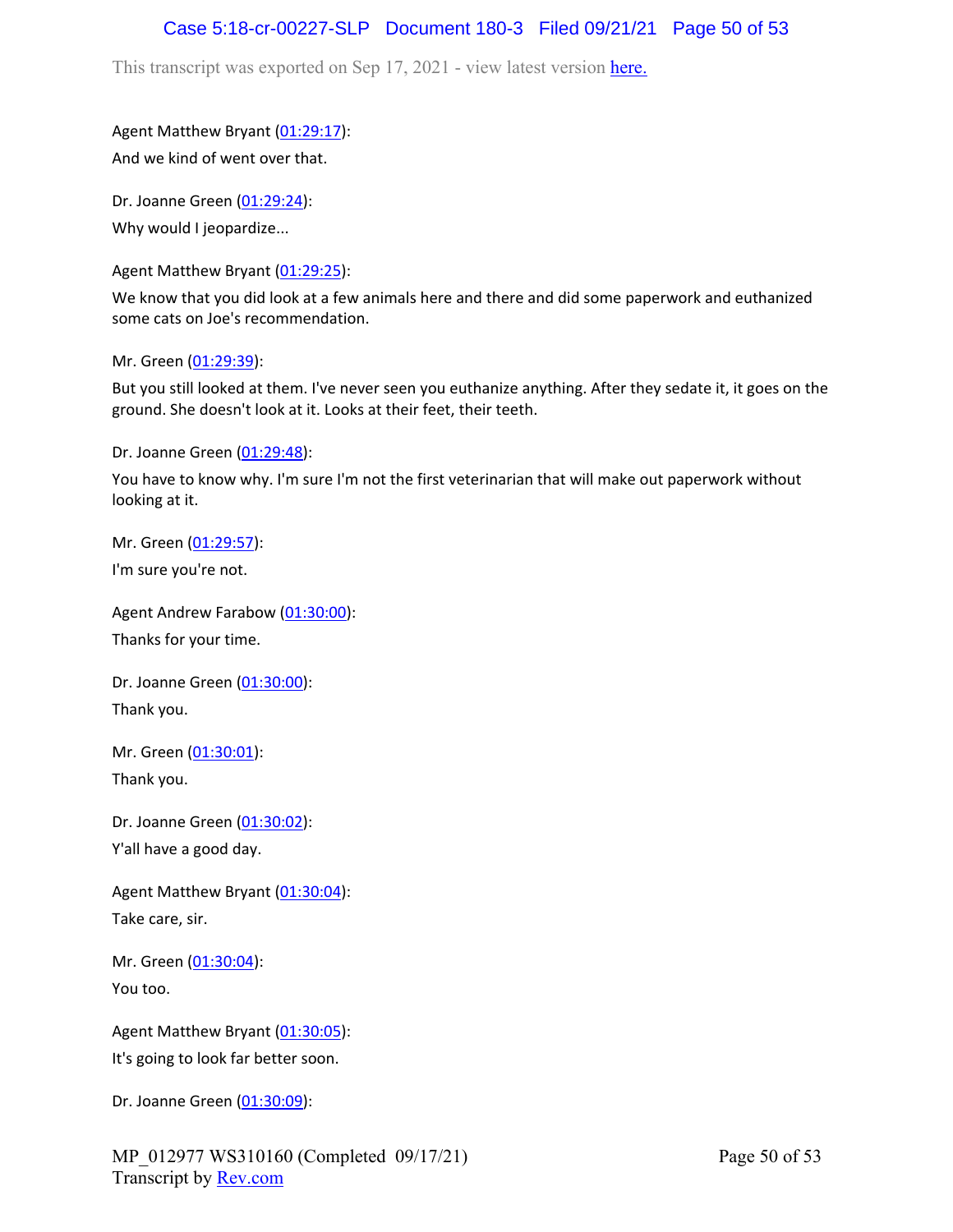## Case 5:18-cr-00227-SLP Document 180-3 Filed 09/21/21 Page 51 of 53

This transcript was exported on Sep 17, 2021 - view latest version [here.](https://www.rev.com/transcript-editor/Edit?token=I33MB_RoV1FwOoHBZ0vXCiw9XFf7Kdljsv8wmKDhXSlbDZV1-muO_uXdeLk3bhrqvxSEUBmRHZUHjbZyoStIj4NIjiQ&loadFrom=DocumentHeaderDeepLink)

Okay, see y'all later.

Agent Matthew Bryant ([01:30:10](https://www.rev.com/transcript-editor/Edit?token=9SeDyAUvhqRP0pLcCjQqUio1vNiddnwj4JV-4S-261kUn-lAmm2NXKl1tsJrpjcFFnb8wtIWWiw8VQSglHTp3640t1Q&loadFrom=DocumentDeeplink&ts=5410.77)): Have a good day.

Dr. Joanne Green [\(01:30:11\)](https://www.rev.com/transcript-editor/Edit?token=MYnLEgNGpcZMvnxrKQi8VDRRIPFHvIkduXY9C6hN2YJwBgbzVjaB73czGOBDhjIeWlUj3_SEgKVMzEXw63ak35Zkneo&loadFrom=DocumentDeeplink&ts=5411.24): You too. Come on in.

Mr. Green ([01:30:11](https://www.rev.com/transcript-editor/Edit?token=yFtxK8HqbEaGfOxEy5yOvDYgdH6Rx3ClYpJS5u5l1kWRLinDsVFqj0jqOiw7MruJzwnPv2RhMLMTsYnvV6cwN4uawf8&loadFrom=DocumentDeeplink&ts=5411.38)): Well, how you doing? Feeling good?

Agent Matthew Bryant ([01:30:28](https://www.rev.com/transcript-editor/Edit?token=flZdTmOyn5O9PFtNgOSJxQRyPMKPLNRKL017cRvtbOusKue0zmf3iQdTXWZykYiSDBofvfs6yz8sPhIGTFt7w6u5Gq0&loadFrom=DocumentDeeplink&ts=5428.96)): They're calling me on my mobile.

Agent Andrew Farabow [\(01:30:29\)](https://www.rev.com/transcript-editor/Edit?token=XNJrpZjg6nPoxdBBG4bOtbNFRf0WITX-6rCouevcWWLJZincadp4J7tOnLnNKiW0_ELmlWN-5ESMP15iE54RNshosX4&loadFrom=DocumentDeeplink&ts=5429.15): All right.

Agent Matthew Bryant ([01:30:32](https://www.rev.com/transcript-editor/Edit?token=Gccl7XZluhV0Givu5wDCEE_7Sbms3-HbWHg2B0KfDyfjtFuAXp71WtV6w5hoBY5cAKbmABv0nY10ch5tvSqDUfLVWhI&loadFrom=DocumentDeeplink&ts=5432.63)): Mr. Green, take care, sir.

Mr. Green ([01:30:33](https://www.rev.com/transcript-editor/Edit?token=uGueR8ixIHupJCBSEh3IKO2pCkH6mNdxyZt-gtcarnDqUopMisavbcdJ0S1XUNegt0hgD6zfNXph2Dw-RCFeEEFyUcw&loadFrom=DocumentDeeplink&ts=5433.78)): See y'all later.

Agent Matthew Bryant ([01:30:36](https://www.rev.com/transcript-editor/Edit?token=2eiYYAPepGz8M9beZSp31B5IczkLDNoPtRWMLPbViD201T6V7L0ypSbTk8ztLZ59iroh-_Uj2Kh65inH_bZdHwpZE3A&loadFrom=DocumentDeeplink&ts=5436.92)): Don't let her get all worried about this. And if she does, just tell her to call me.

Mr. Green ([01:30:43](https://www.rev.com/transcript-editor/Edit?token=nTrUlguSUxNDytHiSGC_d1iYk262_JLeZRuHyUMA-AqVQXIIWQPaT4DvItAYqYwaCiWsXvWm4reAp6UrO6Jay3IrR7w&loadFrom=DocumentDeeplink&ts=5443.38)): She'll be up every night for the next year-and-a-half now. This kind of stuff eats on her.

Agent Matthew Bryant ([01:30:50](https://www.rev.com/transcript-editor/Edit?token=PBXv1ulXJI3vK2o_RFkc_6oFT--PYNREob6ZkRu582NVJfvZjy1cSqXtPQJxOSJOzD5MWIIRqS7l9eYY17QOhSpx260&loadFrom=DocumentDeeplink&ts=5450.95)): And it does.

Mr. Green ([01:30:51](https://www.rev.com/transcript-editor/Edit?token=lP6NWcFqa5fmImr4S3LI_3oNG12QiVt9yAw8-N2joQn_NAyfEVKW5_iu2_8epmlWY3llO-NB6F5nqajYazLsLamh808&loadFrom=DocumentDeeplink&ts=5451.38)):

And she's my wife, and believe me, she's not going to break the law come to this vet work. No matter what or how much money's there, she ain't going to do it.

Agent Matthew Bryant ([01:31:00](https://www.rev.com/transcript-editor/Edit?token=TvObxYR5Id4CyJgJQZelzyGq7bzisNqd-1s2UVraIZoBTj6lPb4L4Jy_IGzWfpDtZykdUk3KwgkUVIyq7U__97lAP1A&loadFrom=DocumentDeeplink&ts=5460.5)): Right. Well, just tell her don't fret.

Mr. Green ([01:31:04](https://www.rev.com/transcript-editor/Edit?token=m0bgOLntxDqweXwuc4nemCYC78SLbJl23w-SV4oQpUGBXqzXGK1Lax_H6wuOVH4xoVkzjLAL74JLKOjfTakZhl63xMo&loadFrom=DocumentDeeplink&ts=5464.06)): Oh, she will. Believe me.

Agent Matthew Bryant ([01:31:04](https://www.rev.com/transcript-editor/Edit?token=YjSAXiocqvYPqPLmzRjoIeRZlLel4ZXBv8FktqVWDUV0XL8X7rHo0BfJIa4USa-LWnI9y_mH33iOicPnriTN1vzBotQ&loadFrom=DocumentDeeplink&ts=5464.72)):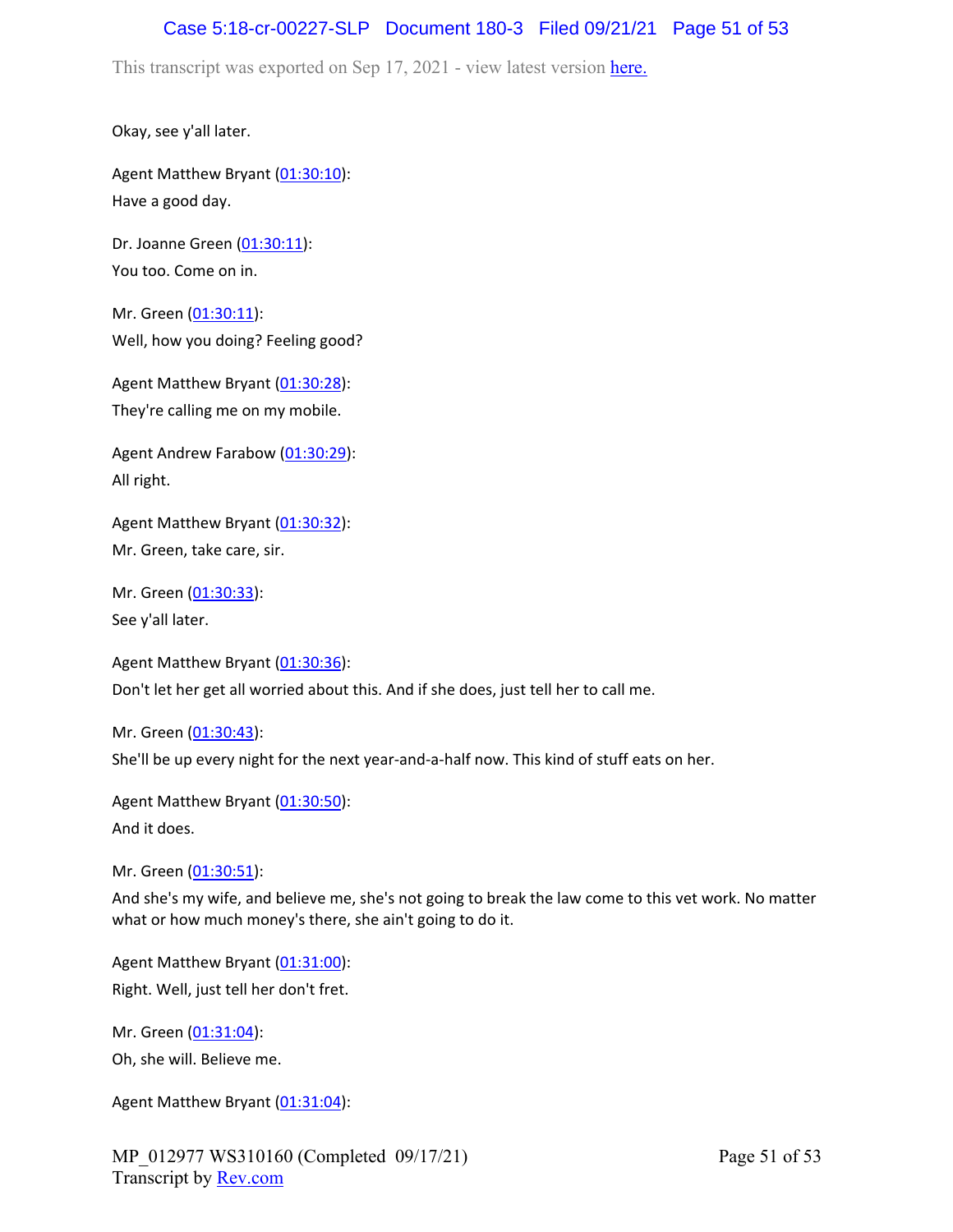# Case 5:18-cr-00227-SLP Document 180-3 Filed 09/21/21 Page 52 of 53

This transcript was exported on Sep 17, 2021 - view latest version [here.](https://www.rev.com/transcript-editor/Edit?token=I33MB_RoV1FwOoHBZ0vXCiw9XFf7Kdljsv8wmKDhXSlbDZV1-muO_uXdeLk3bhrqvxSEUBmRHZUHjbZyoStIj4NIjiQ&loadFrom=DocumentHeaderDeepLink)

Just tell her to call me. If she gets wrapped around the axle, tell her to give me a shout. I just want to be able to go back to the US attorney and say that she was fully cooperative.

Mr. Green ([01:31:18](https://www.rev.com/transcript-editor/Edit?token=BeptFv3zxQLhfkwdg_7Dzs-1j91ySW2AULsxsxi0eImhz7KQ0IY81mxr1C28ZM4FBTLgUsoxUwLavcP8bN3Oett7EGA&loadFrom=DocumentDeeplink&ts=5478.8)):

Her word's as good as gold. She's going to do... I've known her too long. We've been married over 20 years, and she's going to tell you like it is.

Agent Matthew Bryant ([01:31:26](https://www.rev.com/transcript-editor/Edit?token=U6rkq1cj5EItnQDoMPg42gsw114BTzTJLkcHNUtaRScJLKPpyBfMU-lQ1hlL2lAbFPb1h9Yc3cYMCPPwNzJaLVRMkCw&loadFrom=DocumentDeeplink&ts=5486.3)):

Yes, sir.

Mr. Green ([01:31:27](https://www.rev.com/transcript-editor/Edit?token=JlNQryjZEH0vm7xW01bjGY51vqG-MzDsh2liAFYuJp3xiqHNbzs5PjqF3nkX8ZAGDqpWxRbmM8WU8jIBNDYO_cQWoyc&loadFrom=DocumentDeeplink&ts=5487.46)):

And she's got nothing to hide. Like I said, if she broke the law, something, the USDA's in and out here all the time wanting about this and that. She talks to them quite a bit, and like they told her, if you broke the law and didn't know it, but she hasn't.

Agent Matthew Bryant ([01:31:41](https://www.rev.com/transcript-editor/Edit?token=KckfSwW-B9Flwjn_boqMAkF4qEq79Q22OAmFgqSyVeECt0ICuP6KRaCt10vtGvnuJUREouGSw8sRtWdx50MH4A3Vaps&loadFrom=DocumentDeeplink&ts=5501.5)): Right.

Mr. Green ([01:31:41](https://www.rev.com/transcript-editor/Edit?token=prnAayB-A6GlopAEvmwoR11lP3NLv8XApKSBPpsqP1TLRF9nDNTZntXgxCZh9JjBqS2A_PK9UxpfGjCBZj_FvbVG7us&loadFrom=DocumentDeeplink&ts=5501.9)):

But like you said, there's a lot of crap going on out there that we will never know about probably.

Agent Matthew Bryant ([01:31:47](https://www.rev.com/transcript-editor/Edit?token=Q2Fj1sLCh2zWinPjz-ESCgihtaclou-CWONopNKIqInVcuxag8TW7Mb0Sv4S6B3_9778_EjsZfl6poPIrQtxSr9jJKE&loadFrom=DocumentDeeplink&ts=5507.73)):

You're right. You're right.

Mr. Green ([01:31:49](https://www.rev.com/transcript-editor/Edit?token=qXZ5_JuZ4_VvjdLQdl7sWfXoIQWZWUfXUnLGPxBUUJSGkcjg1YzWnkN5536o3a8NEsaaYfdoqXFwbQn2A5zD7s1hsaY&loadFrom=DocumentDeeplink&ts=5509.78)): I guess it'll come out in the long run. I don't know.

Agent Matthew Bryant ([01:31:51](https://www.rev.com/transcript-editor/Edit?token=DfOgh3l-YbbMQnTCL_NMhdlj5iQe3-gkSaY-rC3PcWR2wlxKyykqCvByhs-2g9eaz0dRWByDHEyCGpcFQ-u8gzM7kco&loadFrom=DocumentDeeplink&ts=5511.37)):

I don't know if it all will come out. We've just skimmed the surface back a little bit.

Mr. Green ([01:31:56](https://www.rev.com/transcript-editor/Edit?token=kGZR8CoEMCMv_5u1EhHEKdkQOnwNQ_ymly7eeIjudhbDk0IVJjTM_DJlw3M2_2g28U-w0Pzr5MMQfcKMMTu-DcuKq2M&loadFrom=DocumentDeeplink&ts=5516.91)):

It's a handful out there, but I can remember the day they started, and it was a sanctuary park for rescued animals. Kind of like you said, through the years it kind of changed directions, but I don't know. I guess it'll work out.

Agent Matthew Bryant ([01:32:11](https://www.rev.com/transcript-editor/Edit?token=pCHQfd3ucFjcFS8ERZY07PXJ7xIvzMMhB1xhqZG-xuz8_BFh_auH1f51rXcohj4S4zCniUrzsIv3Qv5rBXN8j_OGcE8&loadFrom=DocumentDeeplink&ts=5531.97)):

Well, I hate that she got talked to ugly. I don't like that, but that happens every day on social media, people behind the keyboard saying what they want.

#### Mr. Green ([01:32:20](https://www.rev.com/transcript-editor/Edit?token=NKv-AUWtAyEd5EWlkF6crL1KgmgYAuf499YDMbpZU_uvjyb_tUu8M7aqi5blYKpI-eumwlmCHyI_uBL1tP4oUtpoGS4&loadFrom=DocumentDeeplink&ts=5540.11)):

Well, we didn't know what to do. Everybody told me to go get a lawyer, shoot him. The way social media is, somebody like that, the more you do the worse it gets. I told her we'll just sit back, and the people that actually know you, they're going to laugh about it. And she has, and so far that's been the case. I don't know what to do. I'm a farmer. You got me.